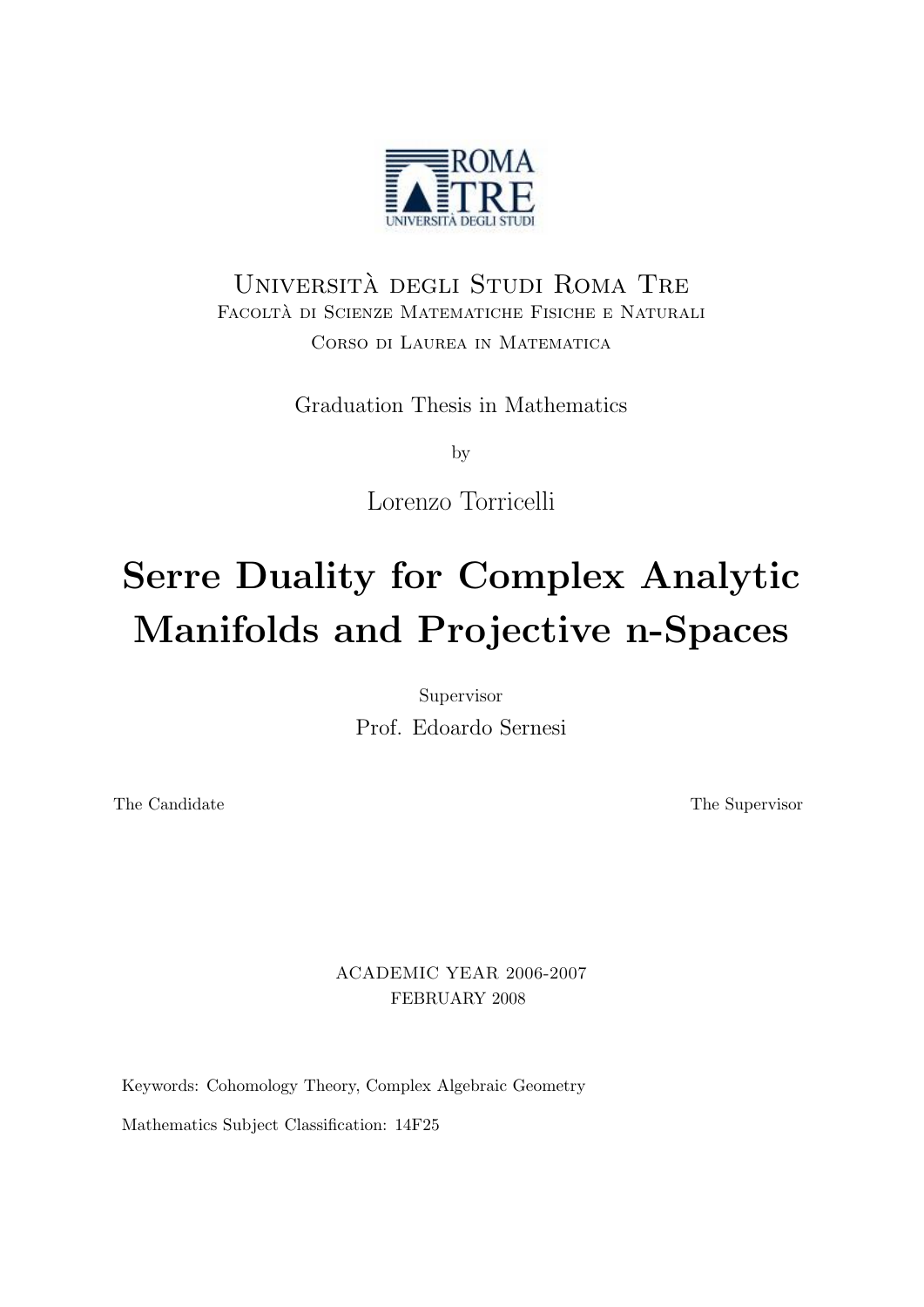A Gabriella e Iolanda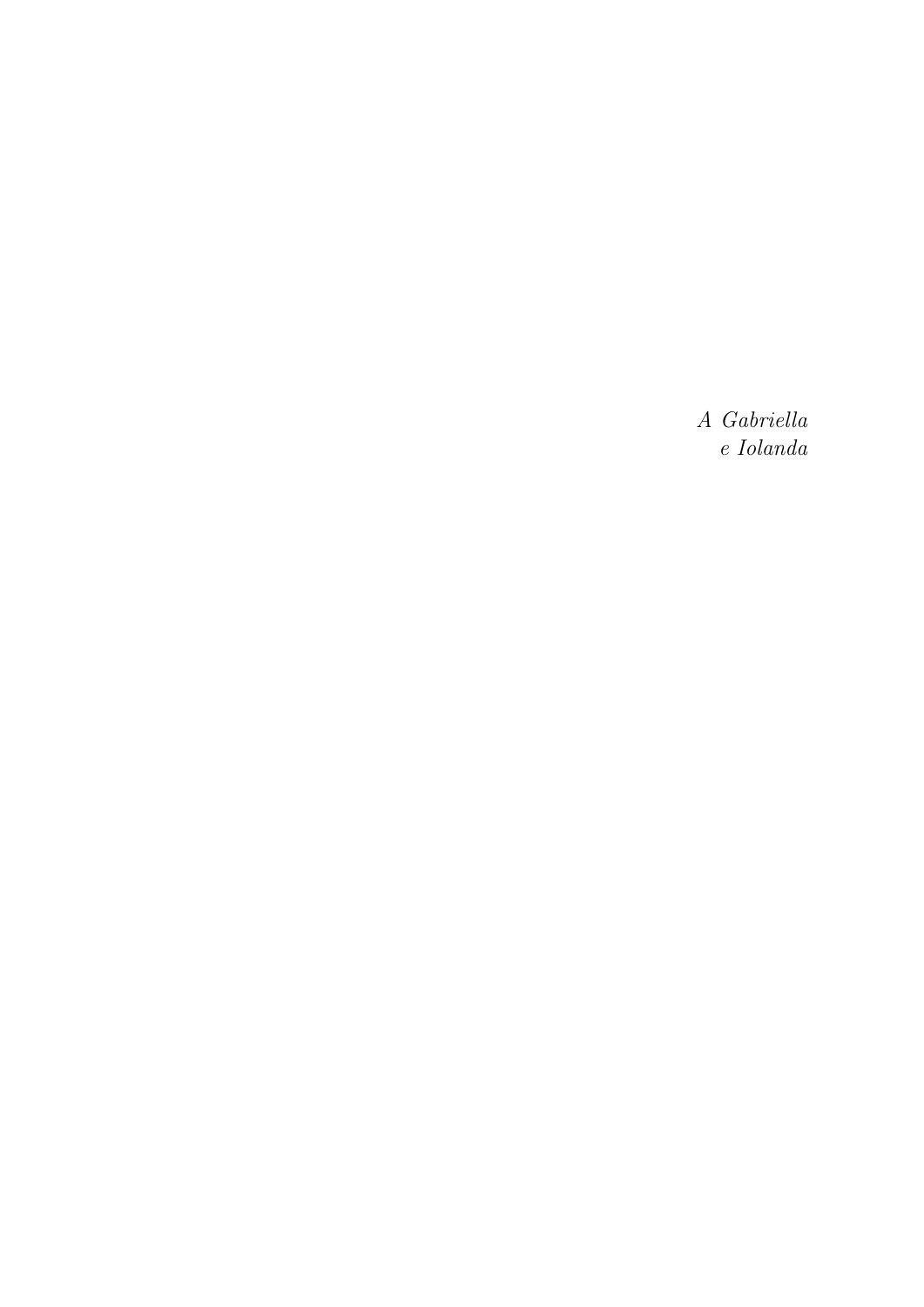## Introduction

Due punti determinano una retta due rette determinano un punto.

This thesis has been conceived to be as broad as possible.

When I first started looking for a subject for my master thesis the thing I had clear in my mind is that I wanted to dissert on something which could have been a summa of my studies during the five past years; a work meant as an occasion to gather ideas and elements from various areas of mathematics and let them interact in a whole context, remaining understood that I am taking a major in geometry.

The Serre Duality Theorem gave me the opportunity to do so. A classic theorem in algebraic geometry, maybe the most important tool in cohomology sequences calculations, yet extremely subtle and meaningful in its own sake if one wants to prove it in greater generality: as we shall see throughout the dual vector space of  $H<sup>n</sup>(X,\mathcal{F})$  has a different nature depending on who are X and  $\mathcal F$ . If we are working with locally free sheaves in an algebraic category, or, in view of the equivalence between algebraic curves and compact Riemann surface, X is analytic of dimension 1, the Theorem is not so difficult. An easy proof can be found for example in [18].

If one works with analytic manifolds or rises the dimension the situations starts looking more complicated: this difference can be clearly seen by looking at Serre's work, which presented the theorem in two distinct papers, [23] and [24], issued in the years 1954-1955, one for the case of algebraic projective varieties, and the other one for analytic manifolds.

The reason of such a distinction lies in the fact that when considering manifolds the algebras of holomorphic functions are no longer finitely generated algebras (as they are in the case of varieties), so that unlikely cohomologies of locally free sheaves (and their duals) are finitelydimensional vector spaces: that is where functional analysis comes in. For the reasons and purposes I explained I choosed to put the emphasis on the analytic case: indeed the proof of the Duality Theorem in this setting involves complex calculus, topological vector space theory, functional analysis and complex analytic geometry. Moreover the analytic proof is in my opinion more revealing of what is going on, because by going through it one can, fastening his intuition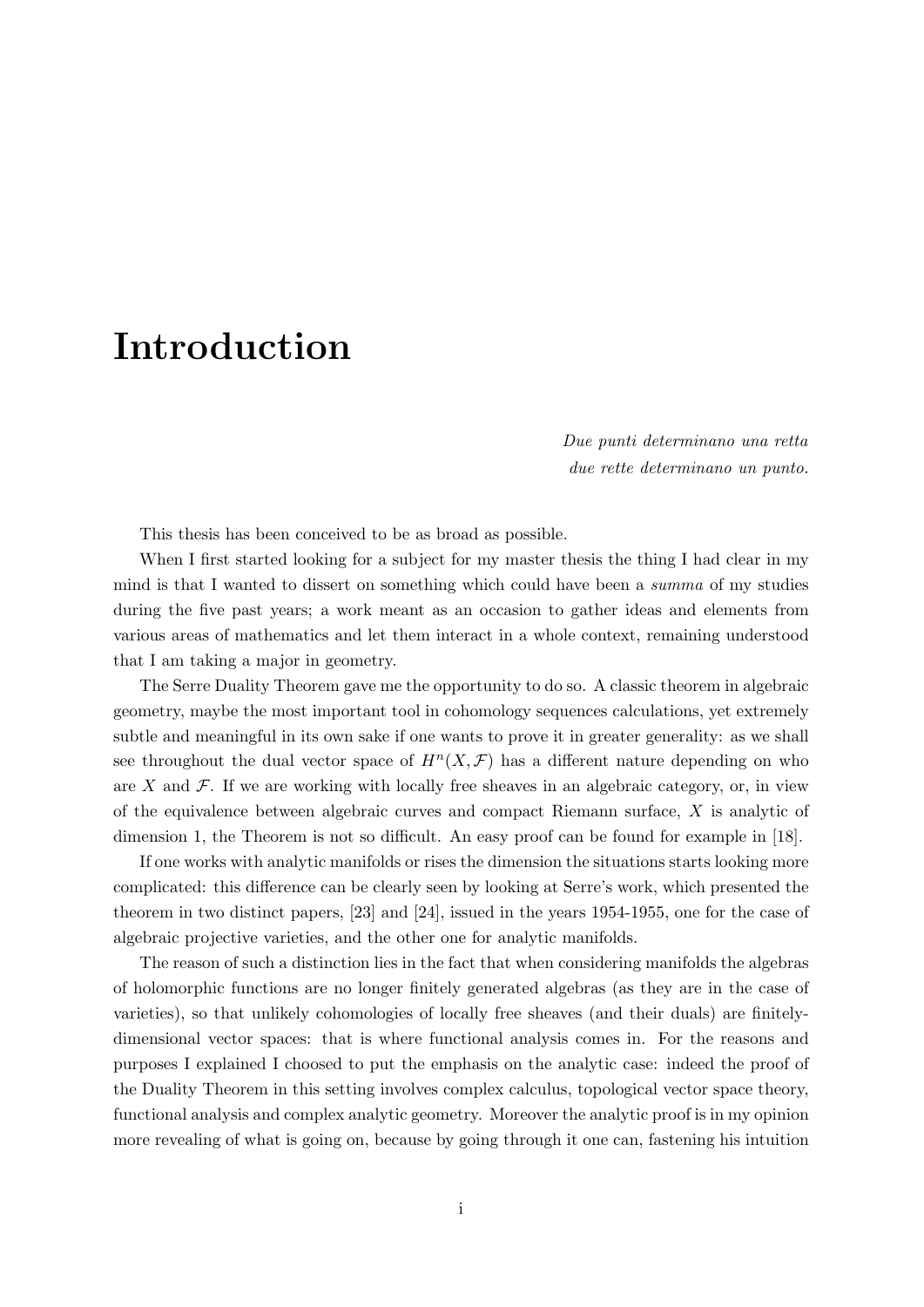to differential forms, effectively realize that it has been worked out by a duality relation already existing between two complexes, both resolving the sheaf of holomorphic p-forms.

There are however two main downsides to this approach. The first is that the Duality Theorem cannot be valid for arbitrary manifolds: this claim may cause disbelief in those who are accustomed to the algebraic case, but I hope I will be enough convincing in section 2.3.

The second is that one should then only take into account locally free sheaves, the reason being that tensoring with a locally free sheaf locally does not alterate the topological structure of the space of the differential forms, whose topology is the stepping stone of the duality. Actually I do not believe this proof can be extended to coherent sheaves but because in that case derived functors have to be dragged in.

To remedy to this certainly unsatisfying limitation I added a third chapter where the complete proof of the algebraic case is carried over: this allowed me to dissert a little on some foundations of scheme theory and elements of homological algebra, to remain in the interdisciplinary spirit of this dissertation. Even tough completely explained, this part remains secondary in the general framework, being the algebraic proof mostly crafted by means of mysterious, yet fascinating, homological facts, therefore less suitable for a graduation thesis.

The spirit in developing the background elements has been the following. What I have assumed without explanation are facts from commutative algebra, sheaf theory and vector bundles, elements of category theory, complex analysis of one variable and basic cohomology theory, as well as some popular functional analysis theorems as the Hahn-Banach Theorem, and whatever else I felt I already knew fairly good. On the other hand I tried to include in the discussion everything that was rather new to my knowledge; this is the reason why within these pages there is far more than what needed to understand the Theorem. Admittingly some pages are not strictly connected to the Serre Duality but I think that from a didactical point of view it has been positive to include as much as possible, while trying to stay focused on the subject.

The first chapter is a preliminary dicussion on the concepts needed to understand the Theorem's analytic statement. The main object of interest here is the sheaf of complex differential  $(p, q)$  forms, which is thoroughly discussed ab *initio*, starting from the multilinear algebra. Other foundational material introduced are the basic theory of topological vector spaces, currents as dual elements of the differentials, properties of fine resolutions, harmonic forms. Also, the third chapter begins with a concise but I hope complete discussion on schemes and their basic properties, sheaves of modules, projective spaces and derived functors.

The second chapter deals directly with the proof of the Duality for which I respectfully followed [24]. The choice of following the original pattern, while giving to this dissertation a nice philological flavour, in my opinion also leads to a deeper understanding of the subject. The first part of the chapter illustrates how the sheaves of differential  $(p, q)$  forms and  $(p, q)$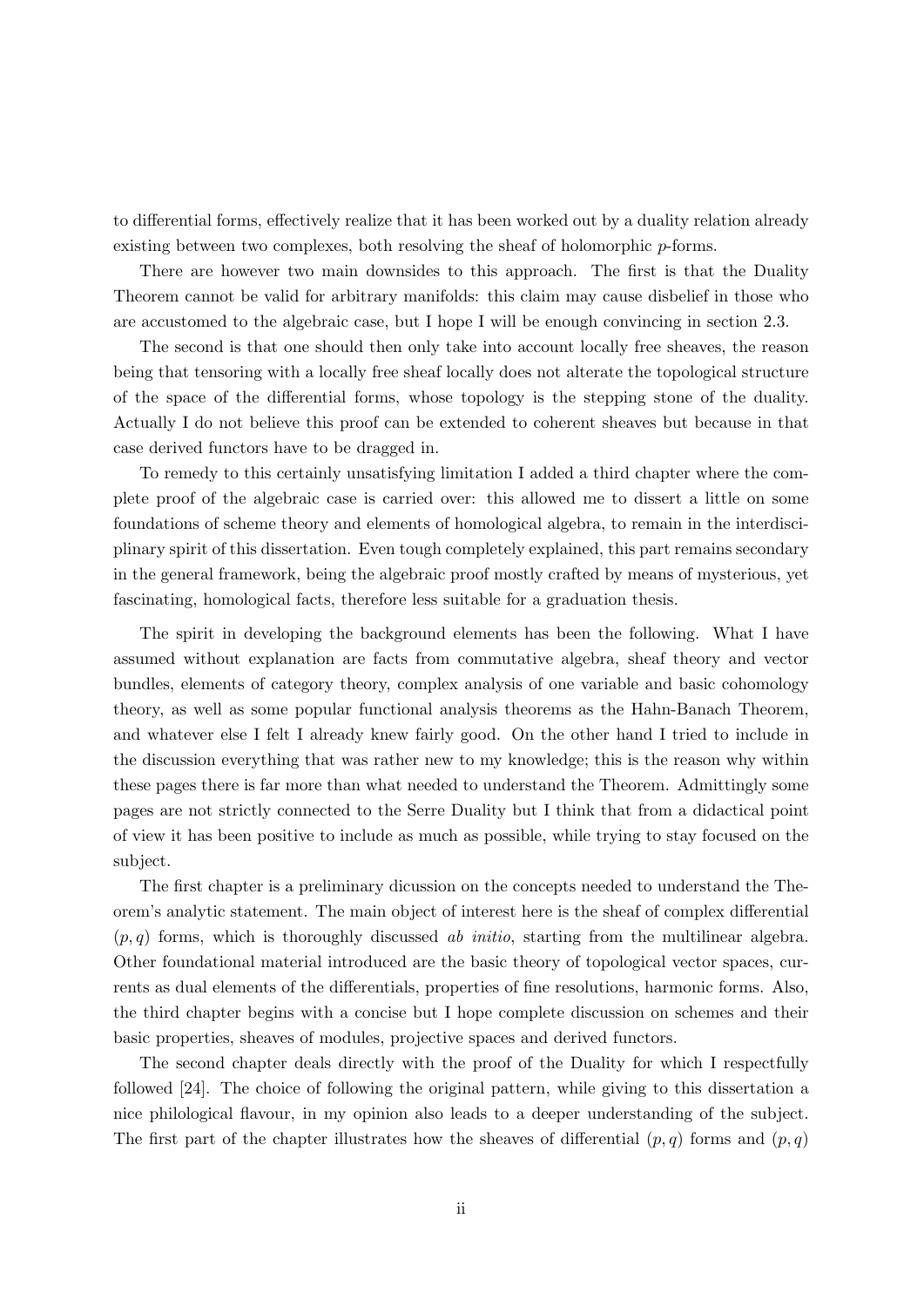currents (sequences 2.1 and 2.2) resolve the sheaf of holomorphic  $p$ -forms. This was a gap to be filled, since in the article Serre just refers to Schwartz's work ([21]) to support his claim and does not provide proofs. The exactness for forms is quite straightforward and is proved using the Poincaré Lemma for complex  $(p, q)$  forms (the proof is that of [13]). I worked out on my own the (much more complicated) exactness of the currents sequence, by combining the hints given in chapter X of [10] with the complex calculus techniques of [16].

At the end of the chapter some remarkable applications are discussed: the Riemann Roch Theorem, the compact case, and the classical applications to divisors on a Riemann Surfaces. A counterexample is provided among the class of those domains in  $\mathbb{C}^n$  that are not domains of holomorphy (that is, manifolds embedded in  $\mathbb{C}^n$  that are not Stein manifolds).

The third chapter begins with the mentioned review on schemes and homological algebra, proves the Theorem, as in  $[14]$ , for the projective *n*-space, meant as a scheme over an algebraically closed field k (even if the same proof should work for  $\mathbb{P}_{A}^{n}$ ). A few words are also dedicated to the concept of dualizing sheaf.

I would like to thank everyone who helped me during my efforts, most notably professor Edoardo Sernesi, professor Ugo Bessi, Lorenzo Di Biagio, Dajano Tossici and Carmelo Finocchiaro.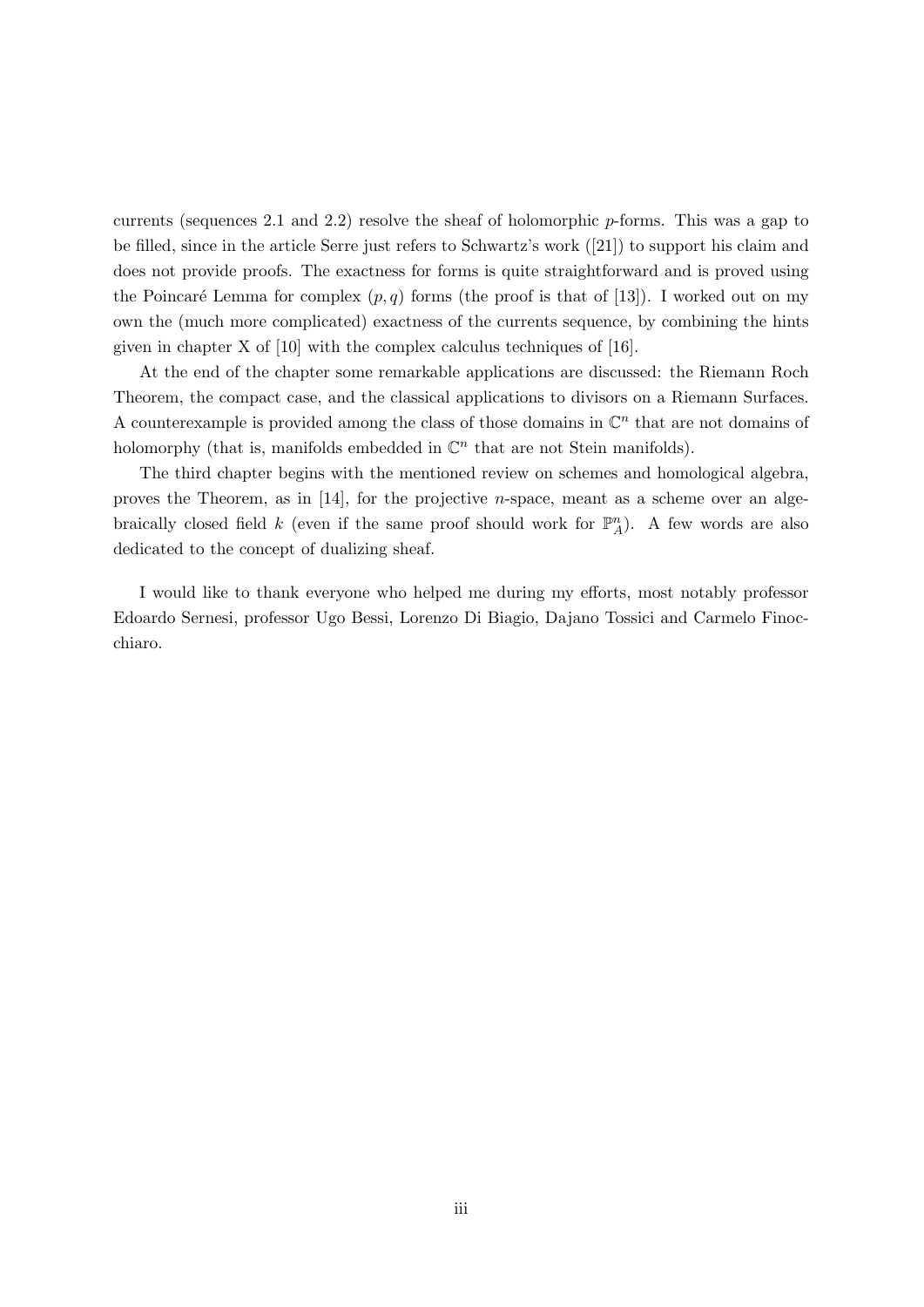## **Contents**

#### Introduction i

| 1        |                     | <b>Introductory Material</b>                                                                | $\mathbf{1}$ |
|----------|---------------------|---------------------------------------------------------------------------------------------|--------------|
|          | 1.1                 |                                                                                             | $\mathbf{1}$ |
|          | 1.2                 |                                                                                             | 6            |
|          | 1.3                 |                                                                                             | 9            |
|          | 1.4                 |                                                                                             | 13           |
|          | 1.5                 | Regularization and Laplacian on Currents $\ldots \ldots \ldots \ldots \ldots \ldots \ldots$ | 19           |
|          | 1.6                 |                                                                                             | 22           |
| $\bf{2}$ |                     | The Duality Theorem                                                                         | 27           |
|          | 2.1                 | The Sheaf of Holomorphic Forms and its Resolutions                                          | 27           |
|          | 2.2                 |                                                                                             | 41           |
|          | 2.3                 |                                                                                             | 48           |
|          |                     | A Sufficient Condition for $\overline{\partial}$ to Be a Strict Morphism<br>2.3.1           | 48           |
|          |                     | 2.3.2                                                                                       | 49           |
|          |                     | 2.3.3                                                                                       | 49           |
|          |                     | 2.3.4                                                                                       | 52           |
|          |                     | 2.3.5                                                                                       | 55           |
| 3        |                     | The Theorem in the Algebraic Setting                                                        | 58           |
|          | 3.1                 |                                                                                             | 58           |
|          | 3.2                 |                                                                                             | 61           |
|          | 3.3                 |                                                                                             | 62           |
|          | 3.4                 |                                                                                             | 64           |
|          | 3.5                 |                                                                                             | 68           |
|          | <b>Bibliography</b> |                                                                                             |              |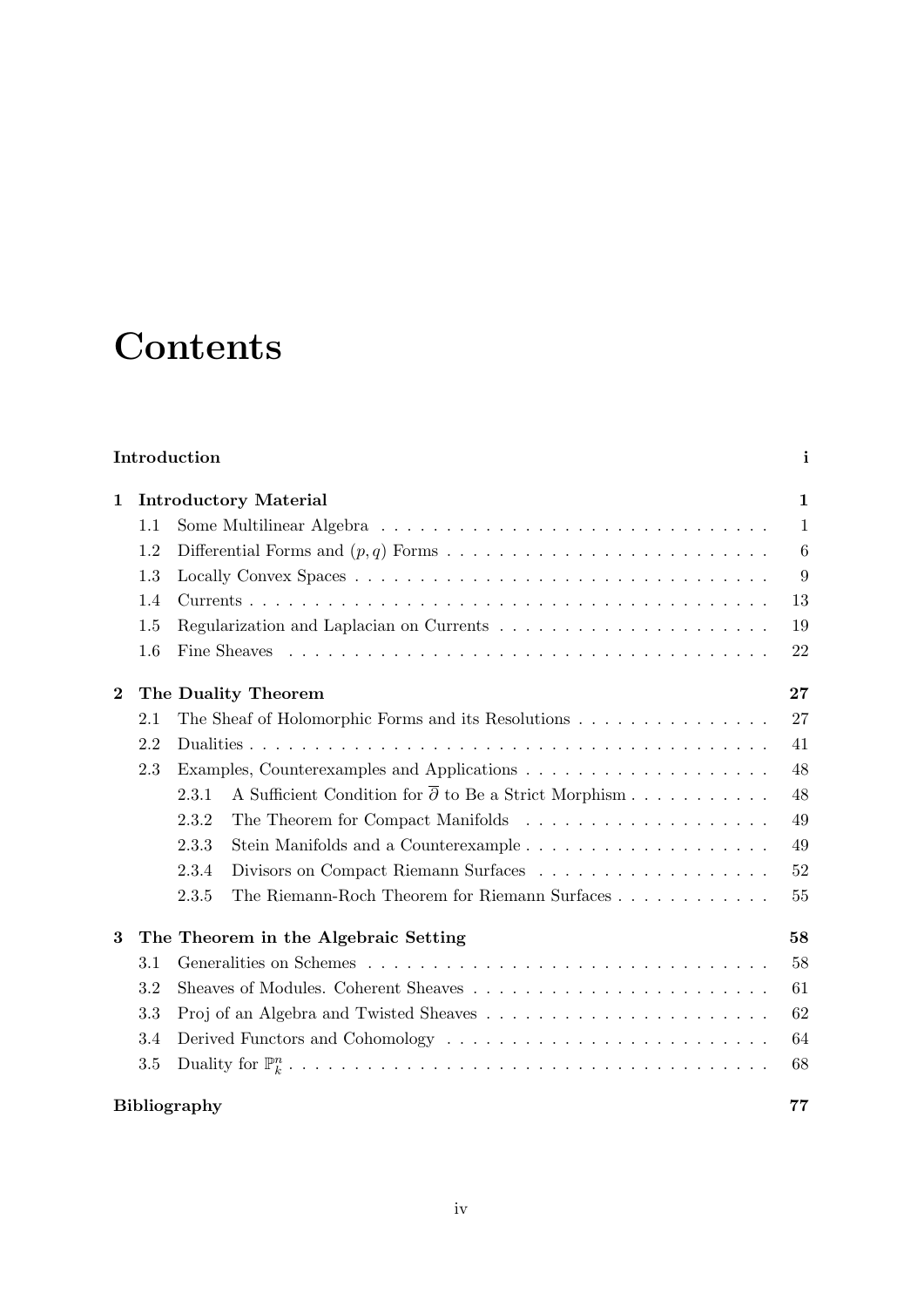### Chapter 1

### Introductory Material

This chapter aims at developing the basic tools needed to understand the Serre Duality; we start from multilinear algebra in order to introduce differential and  $(p, q)$  forms in section 1.2. Elements of topological vector spaces theory are in section 1.3. In 1.4 we deal with currents and distributions; analytic manipulations of these objects (smoothing) are explained together with the definition of a Laplace operator for forms (section 1.5). The fact that both forms and currents on a manifold are fine sheaves plays a major role in the proof of the Duality, we will also provide some general cohomological results on fine sheaves.

#### 1.1 Some Multilinear Algebra

All vector spaces are finite dimensional over a field  $K$ . all algebras commutative. Let  $V$  be a vector space; we set

$$
T^k(V) = \underbrace{V \otimes V \dots \otimes V}_{k \text{ times}}
$$

we call an element of  $T^k(V)$  a tensor in V and set  $T^0(V) = K$  and  $T^1(V) = V$  by definition. Let

$$
T(V) = \bigoplus_{k} T^{k}(V);
$$

this is an algebra over  $V$ , with multiplication given by tensor product, that we call the tensor algebra of V.  $T(V)$  satisfies the following universal property.

**Proposition 1.1.1.** Let V be a vector space and A a K-algebra. The pair  $(i, T(V))$ , with i the identification of V with  $T^1(V)$ , is such that for each K-linear map  $f: V \to A$  there is a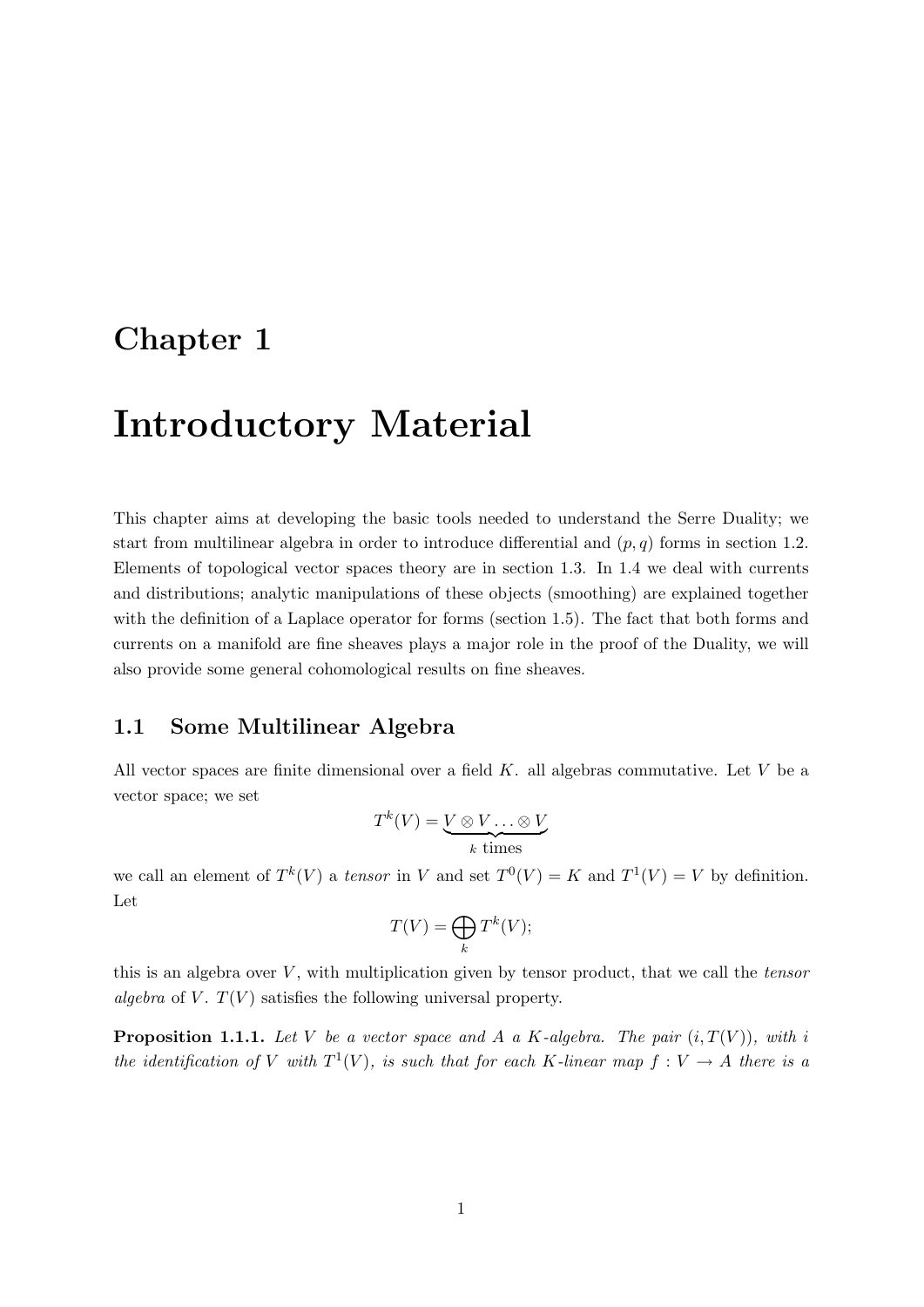unique algebra morphism  $F: T(V) \to A$  such that the diagram



k times

commutes.

*Proof.* For each k let  $V^k$  be the cartesian product  $\overline{V} \times \ldots \times \overline{V}$  and  $F_k : V^k \to A$  defined by

$$
F_k(v_1,\ldots,v_k)=f(v_1)\ldots f(v_k).
$$

In particular  $F_1 = f$  and  $F_0$  is the inclusion of the field  $V^0 = K$  in A. By the universal property of the tensor product,  $F_k$  extends to a unique linear mapping  $\overline{F_k}: T^k(V) \to A$ . Now set  $F := \sum_{k} \overline{F}_k$ ; we have for each  $t, s \in T(V)$ , that  $t = \sum_{k\geq 0} t_k$ ,  $s = \sum_{k\geq 0} s_k$ , for certain  $t_k, s_k \in T^k(V)$  and

$$
F(t \otimes s) = F\left(\sum_{k} t_{k} \otimes \sum_{h} s_{h}\right) = \sum_{j} \overline{F}_{j}\left(\sum_{k} t_{k} \otimes s_{j-k}\right) =
$$
  
= 
$$
\sum_{j} \sum_{k} \overline{F}_{j}(t_{k} \otimes s_{j-k}) = \sum_{j} \sum_{k} \overline{F}_{k}(t_{k}) \overline{F}_{j-k}(s_{j-k}) =
$$
  
= 
$$
F(t)F(s)
$$

is an algebra morphism and we see that if  $v \in V$  then  $f(v) = F_1(i(v)) = F(i(v))$ . Uniqueness follows from uniqueness of  $\overline{F}_k$  and from the graded structure of  $T(V)$ .  $\Box$ 

The quotient  $\Lambda(V) = T(V)/I$  with I the ideal generated in  $T(V)$  by all the elements in the form  $v \otimes v$ , is the *exterior algebra* of V.  $\Lambda(V)$  is again described universally.

**Proposition 1.1.2.** Let V be a vector space, A a K-algebra. There exists a pair  $(\phi, \Lambda(V))$ , with  $\phi$  a morphism of algebras  $\phi: V \to \Lambda(V)$  such that for each linear map  $f: V \to A$  such that  $f(v)^2 = 0$  there exists a unique algebra morphism F such that the diagram



commutes.

*Proof.* Let  $\Lambda(V)$  be the quotient above and consider the diagram

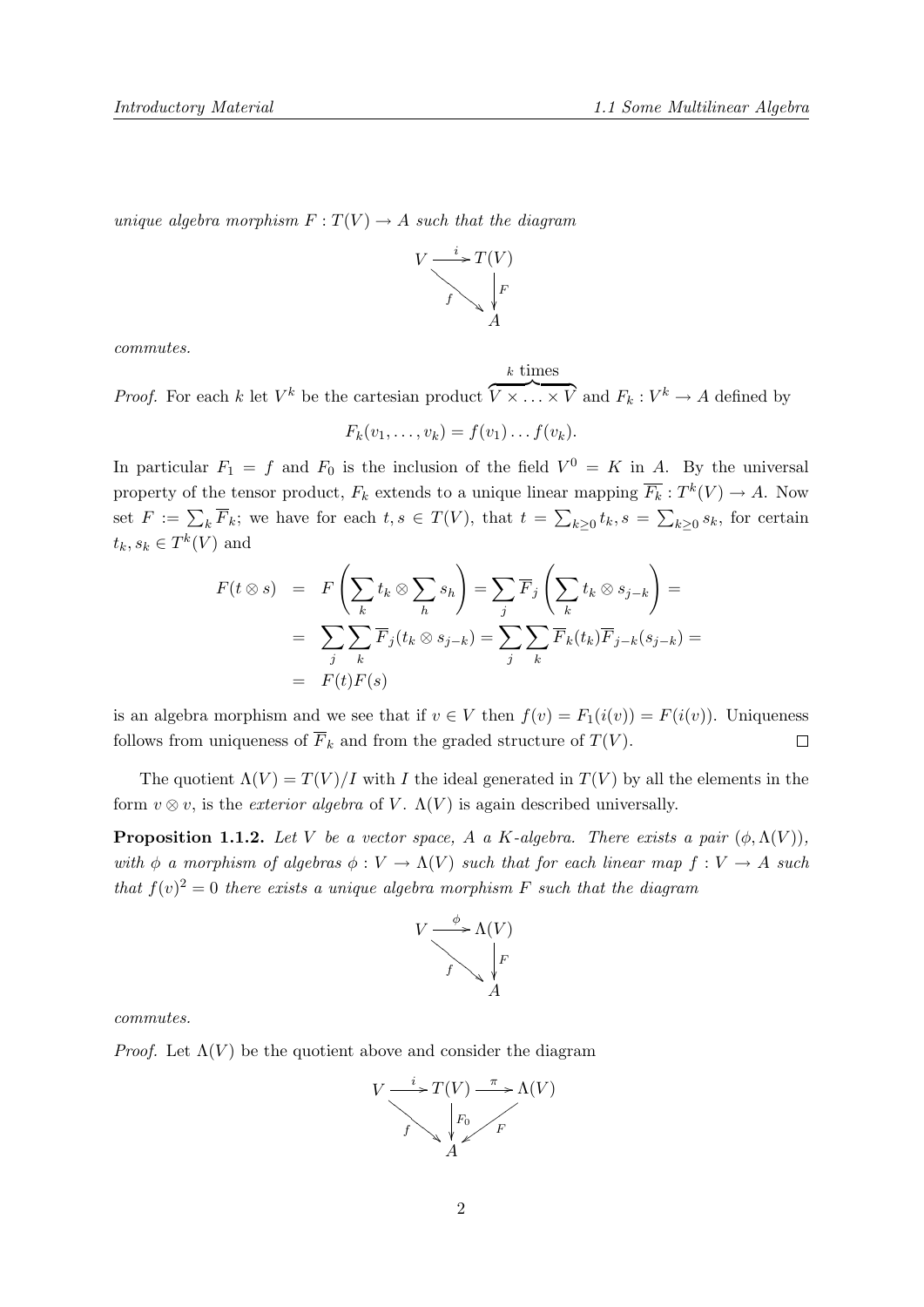where  $\pi$  is the projection and  $F_0$  as in the previous proposition; if  $F_0(I) = 0$  then  $F_0$  descends uniquely to algebra morphism F on the quotient and the result follows by letting  $\phi = \pi \circ i$ . Indeed if  $v = v_1 \otimes \ldots \otimes v_k$  is any tensor in  $T^k(V)$  being  $F_0$  an algebras morphism and satisfying the universal property

$$
F_0((v_1 \otimes \ldots \otimes v_k) \otimes (v_1 \otimes \ldots \otimes v_k)) = F_0(v_1 \otimes \ldots \otimes v_k)^2 = [f(v_1)^2 \ldots f(v_k)^2] = 0
$$

The induced product  $v \wedge w := \pi(v \otimes w)$  on  $\Lambda(V)$  is called the *wedge* product. It inherits the associativity and the homogeneity properties of the tensor product; furthermore it is skewsymmetric. For  $v, w \in \Lambda(V)$ 

$$
0 = (v + w) \wedge (v + w) = v \wedge v + v \wedge w + w \wedge v + w \wedge w \Rightarrow v \wedge w = -w \wedge v.
$$

Take a basis  $(e_1, \ldots, e_n)$  of V and consider in  $\Lambda(V)$  all the subspaces in the form  $\Lambda^k(V)$  =  $\text{Span}\{e_{i_1}\wedge\ldots\wedge e_{i_k}\}_{i_1,\ldots,i_k}$  for  $i_1,\ldots,i_k\in\{1,\ldots,n\}$  and we set  $\Lambda^0(v)=K, \Lambda^1(V)=V$ . Being  $e_{i_k} \wedge e_{i_k} = 0$  whenever  $i_h = i_k$  by skew-symmetry,  $\Lambda^k(V)$  is spanned by wedge products of basis elements indexed in a strictly increasing way  $1 \leq i_1 < \ldots < i_k \leq n$ , so that  $\dim \Lambda^k = \binom{n}{k}$  $\binom{n}{k}$ . Moreover  $\Lambda^k(V) = 0$  if  $k > n$  and any two of these subspaces are disjoint, so we have a decomposition

$$
\Lambda(V) = \bigoplus_{k=0}^{n} \Lambda^{k}(V).
$$

 $\Lambda^k(V)$ s are called k-th exterior power of V. We have that if  $v \in \Lambda^k(V)$  and  $w \in \Lambda^h(W)$ ,  $v \wedge w \in \Lambda^{k+h}(V)$  with  $v \wedge w = (-1)^{kh} w \wedge v$ .

We can give a description of these vector spaces in another way. A k-tensor  $v_1 \otimes \ldots \otimes v_k$  is said to be *alternating* if for any permutation of k elements  $\sigma$ 

$$
v_{\sigma(1)} \otimes \ldots \otimes v_{\sigma(k)} = sgn(\sigma)v_1 \otimes \ldots \otimes v_k.
$$

The set of all such elements is a vector subspace of  $T^k(V)$  that we denote  $A^k(V)$ . The linear mapping  $Alt_k: T^k(V) \to A^k(V)$  acting by

$$
Alt(v_1 \otimes \ldots \otimes v_k) = \frac{1}{k!} \sum_{\sigma \in S_k} sgn(\sigma) v_{\sigma(1)} \otimes \ldots \otimes v_{\sigma(k)}
$$

Clearly if  $v_1 \otimes \ldots \otimes v_k \in A^k(V)$  we have  $Alt_k(v_1 \otimes \ldots \otimes v_k) = v_1 \otimes \ldots \otimes v_k$  so that in particular the 'alternator'  $Alt_k$  is surjective.

Recall that a linear map  $f$  between vector spaces is said to be *alternating* if whenever  $v_1, \ldots, v_k$  are linearly dependent  $f(v_1, \ldots, v_k) = 0$ .  $A^k(V)$  satisfies the following universal property: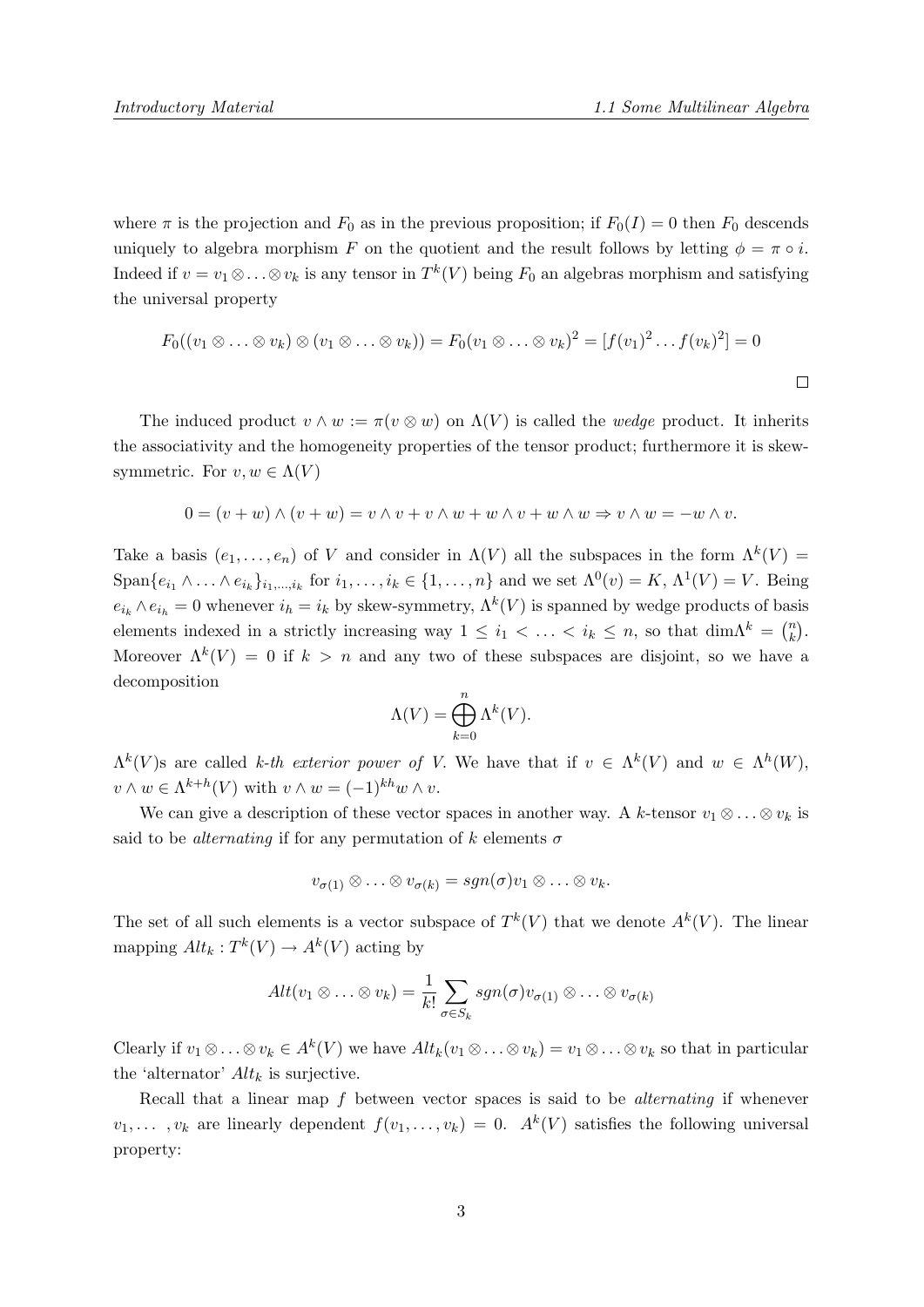**Proposition 1.1.3.** Let V, W be vector spaces. There is an alternating map  $\psi: V^k \to A^k(V)$ such that for any alternating linear map  $f: V^k \to W$  there exists a unique linear map F:  $A^k(V) \to W$  that fills the diagram



*Proof.* As before by the universal property of the tensor product exists a unique linear map  $F_0$ which factors the diagram into



If such a filler F exists then it is unique because it must be  $F_0 = F \circ Alt_k$  and  $F_0$  is unique. Set  $\psi = Alt_k \circ \phi$  where  $\phi$  is the homomorphism from the cartesian product to the tensor product; it is alternating because  $Alt_k$  is. Define for  $v \in A^k(V) \subset T^k(V)$ ,  $F(v) = F_0(v)$ ; then for  $v = (v_1, ..., v_n)$ 

$$
f(v) = F_0 \circ \phi(v) = F \circ Alt_k \circ \phi(v)
$$

if and only if  $F_0(w) = Alt_k \circ F(w)$  for  $w \in A^k(V)$ , that is, if and only if  $F_0 = F_0 \circ Alt_k$ . But this follows, as already noticed, from the fact that  $Alt(A^k(V)) = A^k(V)$ .  $\Box$ 

This links to the preceding definition. The exterior powers  $\Lambda^k(V)$  can be written as a quotient  $T^k(V)/I^k(V)$  where  $I^k(V) = \{v_1 \otimes \ldots \otimes v_n | v_i = v_j, \text{ exist } i, j\};$  a rather tedious computation shows that  $I^k(V) = \ker(Alt_k)$  yielding to  $A^k(V) \cong \Lambda^k(V)$ .

This construction has been carried out to outline the *functoriality* of  $\Lambda(V)$  and  $\Lambda^k(V)$ . Indeed given a linear map  $f: V \to W$  of vector spaces call  $\alpha: V \to \Lambda(V)$  and  $\beta: W \to \Lambda(W)$ the canonical inclusions of V and W, viewed as  $\Lambda^1$ . By proposition 1.1.2 there exist a unique morphism of algebras  $\Lambda(f): \Lambda(V) \to \Lambda(W)$  that fills  $f \circ \beta$ , that is such that the diagram



commutes. The other functorial properties are easily checked. Of course by applying proposition 1.1.3 the same holds for  $\Lambda^k$ . So we have two functors  $\Lambda, \Lambda^k(V) : Vect_K \to Alg_K$  from the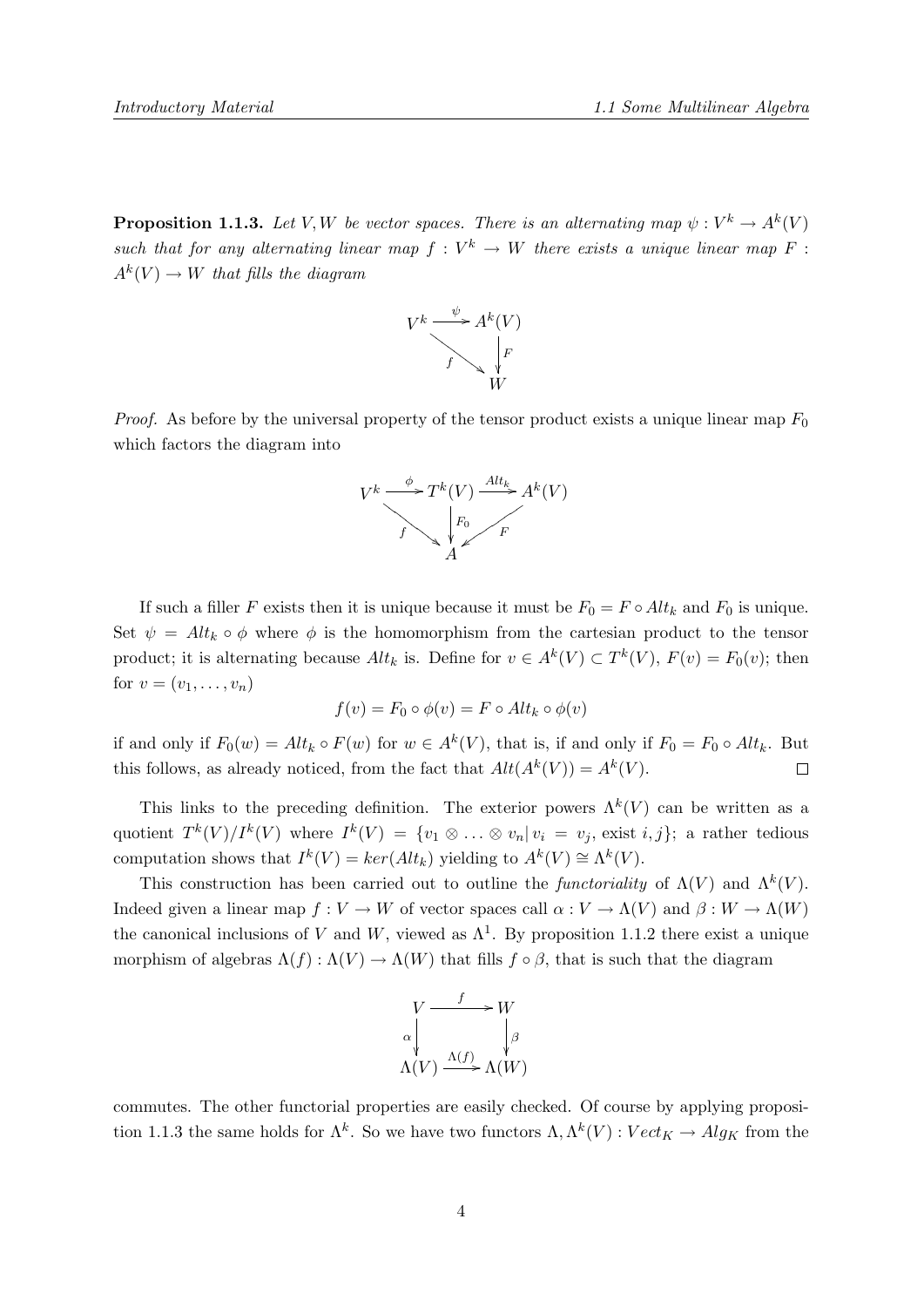category of finite dimensional vector spaces on  $K$  to that of finite rank algebras on  $K$ . In our context this comes into play while dealing with vector bundles

In general given a (differentiable or holomorphic) vector bundle  $\pi : E \to M$  with fibre  $E_p$ and transition functions  $\phi_{\alpha\beta}: U_{\alpha} \cap U_{\beta} \to Gl(n,K)$  subordinated to a covering  $\{U_{\alpha}\}\$ , and a functor  $F : Vect_K \to Vect_K$ , we can canonically define a bundle  $\pi : F(E) \to M$  whose fibres are  $F(E_p)$  and transition functions on  $\{U_\alpha\}$  given by  $F(\phi_{\alpha\beta})(p) = F(\phi_{\alpha\beta}(p)).$ 

So starting from a given bundle  $\pi : E \to M$  on a manifold M of dimension n, we may define an *exterior bundle*  $\Lambda(E)$  of rank  $2^n$ , or a k-th exterior bundle  $\Lambda^k(E)$  of rank  $\binom{n}{k}$  $\binom{n}{k}$ . Other examples of bundles obtained by functors are the direct sum bundle  $E \oplus F$  or the tensor bundle  $E \otimes F$ .

We can already define the geometric invariant that plays a fundamental role in the Serre Duality. We recall that a *holomorphic (differentiable)* section of a bundle  $\pi : E \to M$  on an open set  $U \subset M$  is a holomorphic (differential) map  $s : U \to E$  such that  $\pi \circ s = id_U$ .

**Definition 1.1.4.** Let  $T^*X$  be the holomorphic cotangent bundle of some n dimensional complex manifold M. The bundle  $\Lambda^n(T^*X)$  is a rank 1 vector bundle called the *canonical* or determinant bundle of M. The sheaf of *holomorphic* sections associated with this bundle is the *canonical sheaf*  $K$  of  $M$ .

It is also worth noting that by the universal property of the tensor product we have an isomorphism from the vector space  $\mathcal{L}(V^k, K)$  of the k-multilinear forms on from the vector space V to K with  $T^k(V^*)$ . So really a k-tensor on  $V^*$  is just a tensor in the geometric meaning (a multilinear functional) and in this fashion  $\Lambda^k(V^*)$  turns out to be just the algebra of alternating k-tensor that is, the subspace of those tensors  $T: V^k \to K$  such that for each  $v_1, \ldots, v_k$  and for each  $\sigma \in S_k$ 

$$
T(v_1,\ldots,v_k)=sgn(\sigma)T\left(v_{\sigma(1)},\ldots,v_{\sigma(k)}\right).
$$

We now give a result that will be useful later

**Proposition 1.1.5.** Let  $V$ ,  $W$  be two vector spaces. Then

$$
\Lambda^k(V\bigoplus W)=\bigoplus_{p+q=k}\Lambda^p(V)\otimes\Lambda^q(W)
$$

*Proof.* We proceed by induction on k. If  $k = 1$  then

$$
\Lambda^1(V \oplus W) = V \oplus W = (\Lambda^1(V) \otimes K) \oplus (K \otimes \Lambda^1(W))
$$

and the statement follows from the fact that  $\Lambda^0 = K$ . Since every element  $\omega \in \Lambda^{r+s}(v)$  admits a decomposition  $\omega = \eta \wedge \gamma$  with  $\eta, \gamma \in \Lambda^{r,s}(V)$  we can write  $\Lambda^{r+s}(V) = \Lambda^r(V) \wedge \Lambda^s(V)$  by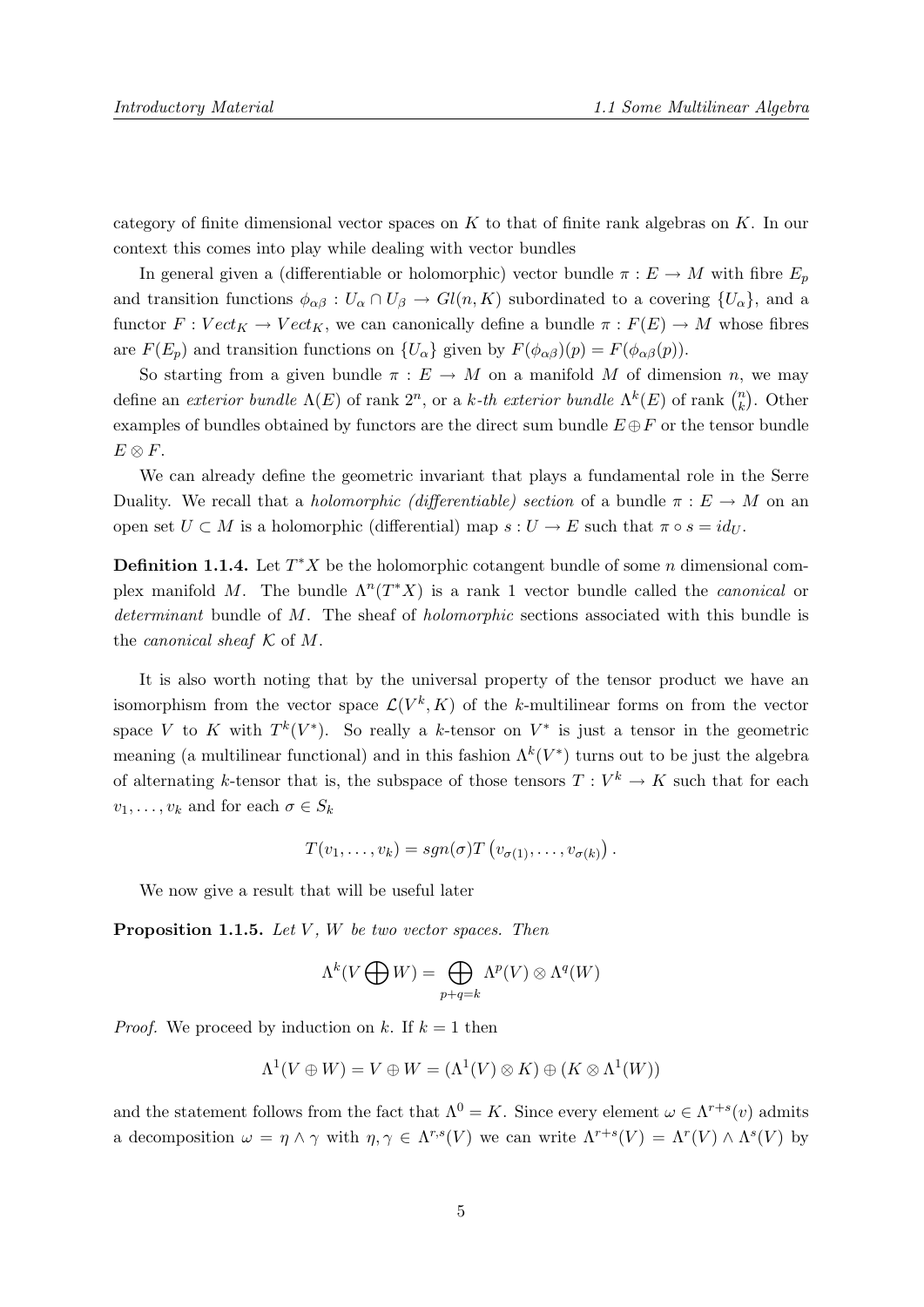$\Box$ 

meaning all the possible wedge products of the two spaces; so using induction and distributing the wedge product over the sum

$$
\Lambda^k(V\oplus W)=\Lambda^{k-1}(V\oplus W)\wedge (V\oplus W)=\bigoplus_{p+q=k-1}\Lambda^p(V)\otimes \Lambda^q(W)\wedge (V\oplus W).
$$

Distributing the sum over the tensor product and arranging correctly the wedges we then have

$$
\bigoplus_{p+q=k-1} \Lambda^p(V) \otimes \Lambda^q(W) \wedge (V \oplus W) = \bigoplus_{p+q=k-1} \Lambda^{p+1}(V) \otimes \Lambda^q W \oplus \bigoplus_{p+q=k-1} \Lambda^p(V) \otimes \Lambda^{q+1}(W).
$$

By merging into one sum and changing the index we finish the proof.

#### 1.2 Differential Forms and  $(p, q)$  Forms

Differential forms naturally arise as differentiable tensor fields, regular maps from a manifold that associate with a point a tensor from the tangent space at that point, in a coordinatecompatible way.

A differentiable (resp. analytic) complex manifold  $M$  of dimension  $n$  is, here and ever, a second-countable topological Hausdorff space, locally diffeomorphic (resp. biholomorphic) to an open subset of  $\mathbb{C}^n$ .

**Definition 1.2.1.** Let M be a differentiable manifold and  $T^*M$  its cotangent bundle. For each k we call the bundle  $\Lambda^k(M) := \Lambda^k(T^*M)$  the k-exterior bundle of M. A k-differential form on an open set  $U \subset M$  is a differentiable section of M on U, that is, a differentiable map  $s: U \to \Lambda^k(M)$  such that  $\pi \circ s = id$ .

Note that a 0-form is just a differentiable function and a 1-form a differentiable covector field. Since by definition differential forms are local setions of a differentiable bundle they define a locally free sheaf of modules over the sheaf of rings  $C_M^{\infty}$  with rank equal to that of  $\Lambda^k(M)$ (which is  $\binom{n}{k}$  $\binom{n}{k}$ ). This will be denoted  $\mathcal{E}_{M}^{k}$ ; we will commonly drop the subscript M.

Recall that a *local frame* over U for a vector bundle E is a set of n sections  $s_1, \ldots, s_n$  such that the set  $\{s_1(p), \ldots s_n(p)\}\$  spans the fibre  $E_p$  for each  $p \in U$ . We can associate with a vector bundle a collection of frames over a trivialization  $\{U_\alpha\}$  of M. In fact if  $\phi_\alpha : \pi^{-1}(U_\alpha) \to U_\alpha \times \mathbb{R}^n$ , trivializes E then  $s_i^{\alpha}: U_{\alpha} \to E$  defined by  $p \mapsto \phi_{\alpha}^{-1}(p, e_i)$ , for  $e_i$  a coordinate vector, is a frame on  $U_{\alpha}$ . Indeed since  $\pi_1 \circ \phi_{\alpha} = \pi$ , with  $\pi_1$  the projection on  $U_{\alpha}$ , then

$$
\pi \circ s_i^{\alpha}(p) = \pi \circ \phi_{\alpha}^{-1}(p, e_i) = \pi_1(p, e_i) = p
$$

so that  $s_i^{\alpha}$  are sections generating  $E_p$  at each fixed p.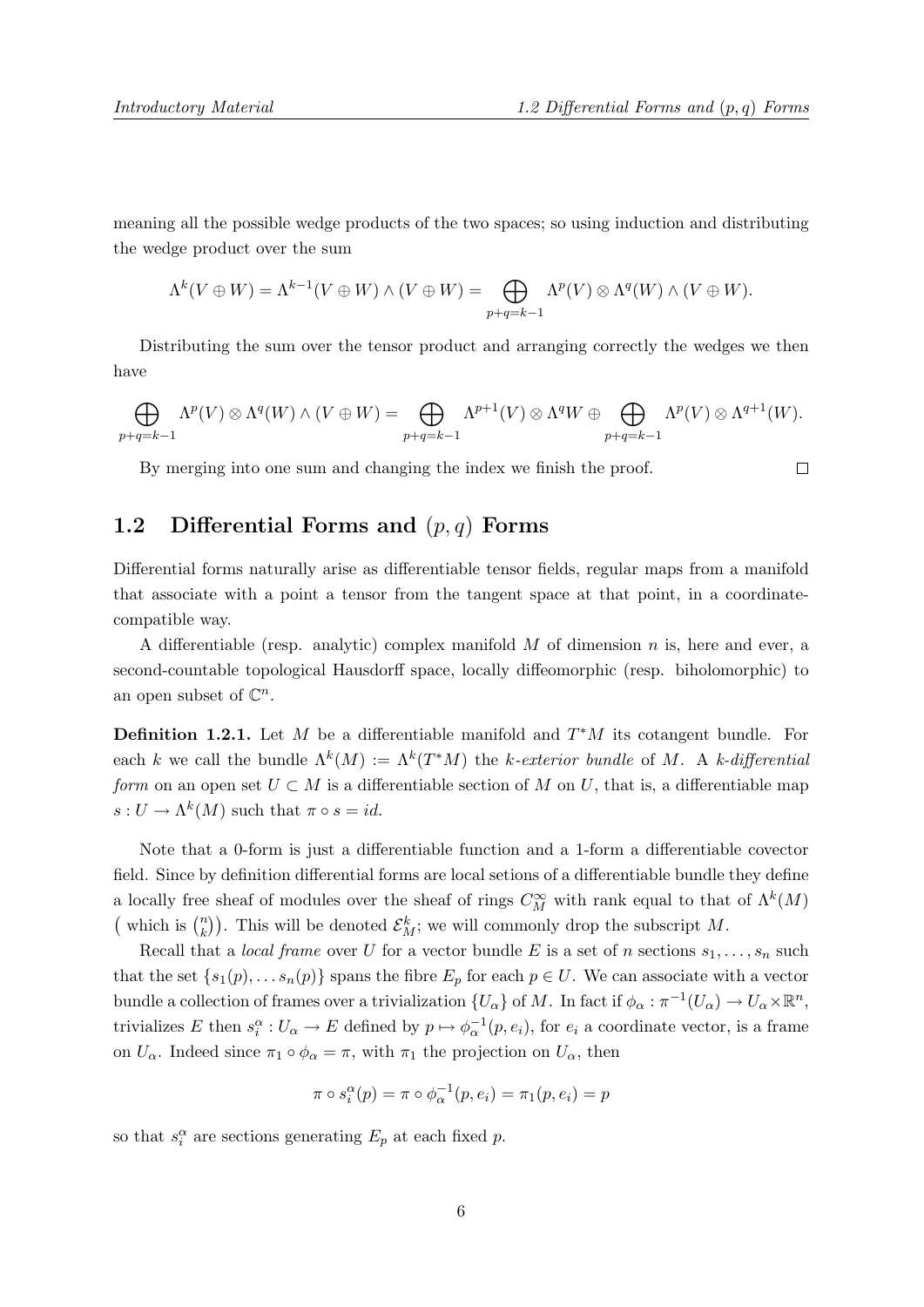Conversely given a smooth collection of frames over a covering of M there is a unique vector bundle associated to this frame; this explains the differentiable locally free structure of the sheaf of sections of a bundle.

Let  $x_1, \ldots, x_n$  be coordinates over an open set U on which  $\Lambda^k(M)$  trivializes. At each point  $p \in U$  the cotangent space has basis  $(dx_1|_p, \ldots, dx_n|_p)$  where the dx<sub>i</sub>s are the differentials of the relative coordinates. In particular we have that  $dx_1, \ldots, dx_n$  form a (local) frame for  $T^*M$ over U. So locally on  $U$   $\{dx_{i_1} \wedge \ldots \wedge dx_{i_n}\}_{1 \leq i_1 < \ldots < i_n \leq n}$  is a frame for  $\Lambda^k(M)$  for which every differential form can be represented on U by an expression

$$
\omega = \sum_{1 \leq i_1 < \ldots < i_k \leq n} f_{i_1 \ldots i_k} dx_{i_1} \wedge \ldots \wedge dx_{i_k}
$$

with  $f_{i_1...i_k} \in C^{\infty}(U)$ . We now define an external operator between sheaves  $d: \mathcal{E}^k \to \mathcal{E}^{k+1}$ which generalizes the differential of a function (also called differential). We use the following notation: a multi-index I is an ordered k-uple  $i_1 \tldots i_k$  with  $1 \leq i_1 < \ldots < i_k \leq n$  and for such an index we set  $dx_I = dx_{i_1} \wedge \ldots \wedge dx_{i_k}$ . Take a local expression of  $\omega$  on a coordinate open U:

• If  $k = 0$  for  $f \in C^{\infty}(U) = \Omega^{0}(U)$  take

$$
df = \sum_{j=0}^{n} \frac{\partial f}{\partial x_j} dx_j
$$

that is, just the differential of  $f$ ;

• If  $k > 0$  for  $\omega = \sum_I f_I dx_I$  set

$$
d\omega = \sum_{I} \sum_{j=0}^{n} \frac{\partial f_I}{\partial x_j} dx_j \wedge dx_I = \sum_{I} df_I \wedge dx_I.
$$

This definition can be extended for an arbitrary open set  $V \subset M$  using the sheaf axiom; just take a coordinate covering of  $V$  and glue all the images under  $d$  of the local expressions of  $d\omega$  for that covering. One can easily check that d is uniquely determined by the following properties

- 1.  $d(\omega \wedge \eta) = d\omega \wedge \eta + (-1)^k \omega \wedge d\eta$  for every  $\omega \in \mathcal{E}^k$ ,  $\eta \in \mathcal{E}^h$ ;
- 2. d commutes with restrictions;
- 3.  $d^2 = 0$ .

By these we obtain a cochain complex of sheaves on M

$$
0 \to C^{\infty} \to \mathcal{E}^{1} \to \dots \to \mathcal{E}^{n} \to 0. \tag{1.1}
$$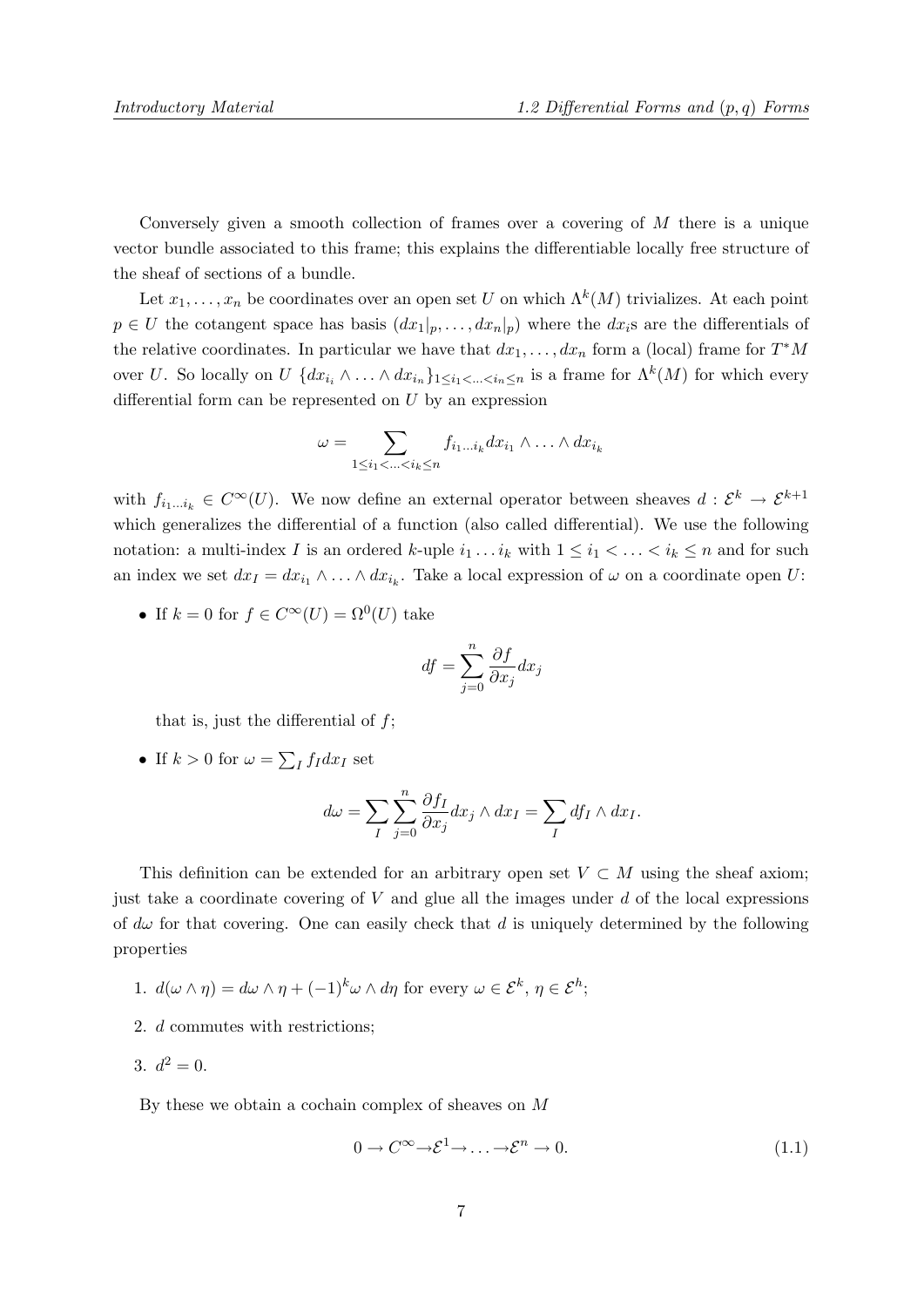whose homomorphisms on sections are given by d. If we take global sections and call  $d_q$ :  $\mathcal{E}^q(M) \to \mathcal{E}^{q+1}(M)$  we define the *de Rham cohomology* of M to be the quotients of  $d_q$ -cocycles for  $d_q$ -coboundaries that is  $H_{dR}^q = \frac{ker d_q}{d_q}$  $\frac{d_{q-1}(\mathcal{E}^{q-1})}{d_{q-1}(\mathcal{E}^{q-1})}.$ 

Suppose now M to be an n-dimensional complex analytic manifold. If  $z_1, \ldots, z_n$  are complex holomorphic coordinates on an open set U we can write  $z_i = x_i + y_i$ , for  $i = 1, ..., n$ , and take  $x_1, \ldots, x_n, y_1, \ldots, y_n$  smooth coordinates of the underlying 2n-dimensional real differentiable manifold. Consider the complexified tangent and cotangent planes  $T_pM_c$  and  $T_p^*M_c$  of M at each point  $p \in U$ ; these are nothing the space of all the complex linear combinations of the respective bases  $\frac{\partial}{\partial x_1}|_p, \ldots \frac{\partial}{\partial x_n}$  $\frac{\partial}{\partial x_n}|_p, \frac{\partial}{\partial y}$  $\frac{\partial}{\partial y_1}|_p,\ldots,\frac{\partial}{\partial y}$  $\frac{\partial}{\partial y_n}|_p$  and  $dx_1|_p, \ldots dx_n|_p, dy_1|_p, \ldots, dy_n|_p$ . When p ranges over U we obtain local frames  $\frac{\partial}{\partial x_1}, \ldots, \frac{\partial}{\partial x_n}$  $\frac{\partial}{\partial x_n}, \frac{\partial}{\partial y}$  $\frac{\partial}{\partial y_1},\ldots,\frac{\partial}{\partial y_n}$  $\frac{\partial}{\partial y_n}$  and  $dx_1, \ldots, dx_n, dy_1, \ldots, dy_n$ for the complexified tangent and cotangent bundles  $TM_c$  and  $T^*M_c$ .

Now since  $x_i = \frac{1}{2}$  $\frac{1}{2}(z_i + \overline{z}_i)$  and  $y_i = \frac{1}{2i}$  $\frac{1}{2i}(z_i - \overline{z}_i)$ , using the chain rule the partial derivatives of a smooth function f in the coordinates  $z_i$ ,  $\overline{z}_i$  express as

$$
\frac{\partial f}{\partial z_j} = \frac{1}{2} \left( \frac{\partial f}{\partial x_j} - i \frac{\partial f}{\partial y_j} \right) \tag{1.2}
$$

$$
\frac{\partial f}{\partial \overline{z}_j} = \frac{1}{2} \left( \frac{\partial f}{\partial x_j} + i \frac{\partial f}{\partial y_j} \right) \tag{1.3}
$$

Hence the operators  $\frac{\partial}{\partial z_1}, \ldots, \frac{\partial}{\partial z_n}$  $\frac{\partial}{\partial z_n}, \frac{\partial}{\partial \overline{z}}$  $\frac{\partial}{\partial \overline{z}_1}, \ldots, \frac{\partial}{\partial \overline{z}_n}$  $\frac{\partial}{\partial \bar{z}_n}$  at each point are independent vectors on  $T_pM_c$  thus forming a local frame for the tangent bundle; similarly  $dz_1, \ldots dz_n, d\overline{z}_1, \ldots, d\overline{z}_n$  that turns out to be a new local frame for the cotangent bundle.

We are interested in  $T^*M_c$ ; because of the complex analytic structure the transition functions on intersections do not send the differentials  $dz_i$  to others in the form  $d\overline{w}_i$  for another coordinate system  $w_1, \ldots, w_n$  on  $V, V \cap U \neq \emptyset$ . So we have a decomposition

$$
T^*M_c = T^*M_c^{1,0} \oplus T^*M_c^{0,1}
$$

where  $T^* M_c^{1,0}$  and  $T^* M_c^{0,1}$  are bundles associated respectively with the frames  $\{dz_1, \ldots, dz_n\}$ and  $\{d\overline{z}_1,\ldots,d\overline{z}_n\}$  when the coordinates  $z_i$  runs over each possible open set of a coordinate covering of M.

In particular this decomposition holds vectorially on fibres so by applying 1.1.5 and switching to vector bundles, using the functorial properties of  $\Lambda^k$ ,  $\otimes$  and  $\oplus$  we have

$$
\Lambda^k(T^*M_c) = \bigoplus_{p+q=k} \Lambda^p(T^*M_c^{1,0}) \otimes \Lambda^q(T^*M_c^{0,1}).
$$

We call  $\Lambda^{p,q}(M)$  the bundle  $\Lambda^p(T^*M_c^{1,0}) \otimes \Lambda^q(T^*M_c^{0,1})$ . Its sheaf of differentiable sections will be called the *sheaf of forms of type*  $(p, q)$  and denoted  $\mathcal{E}_{M}^{p,q}$ . The decomposition above carries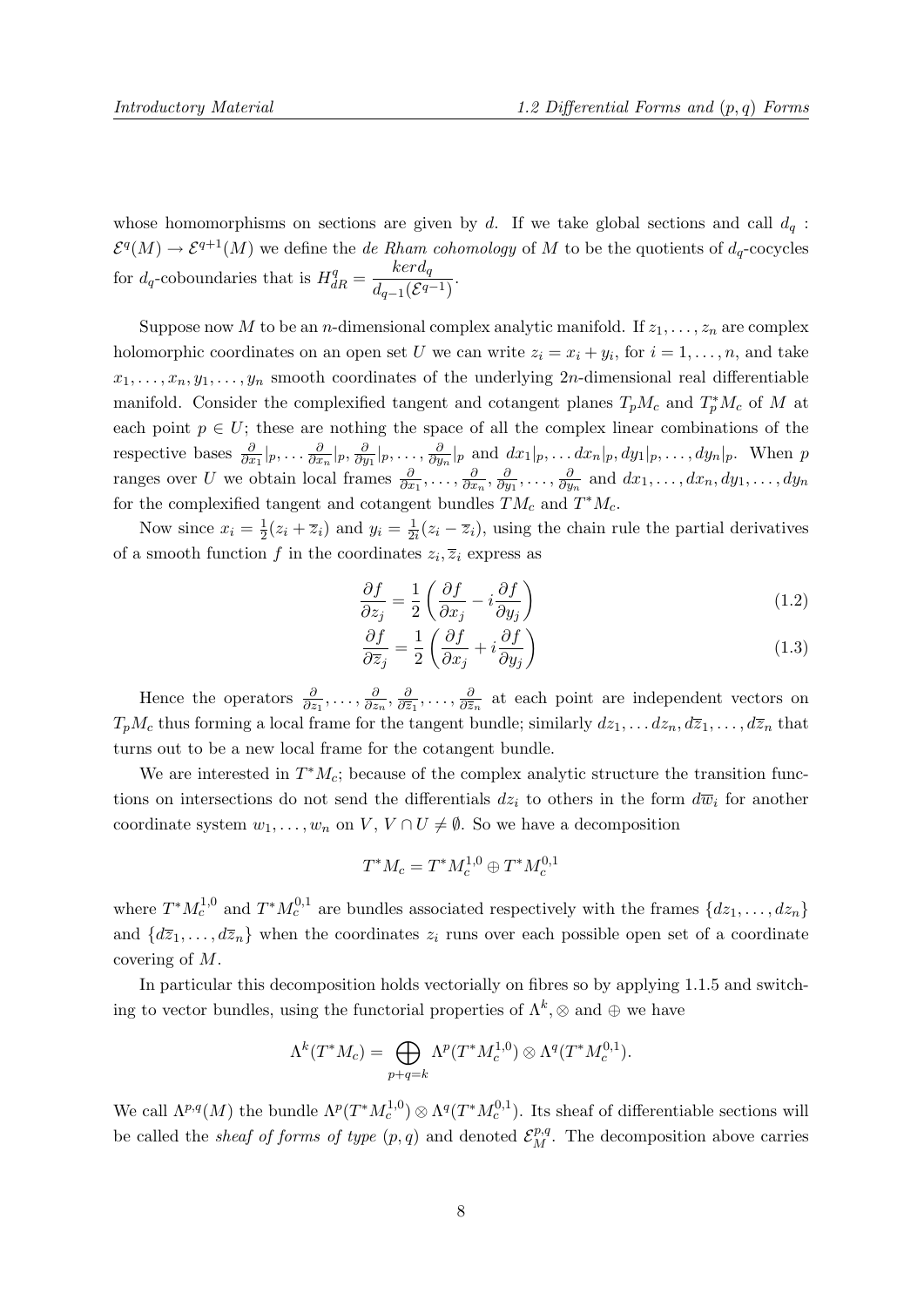out a decomposition

$$
\mathcal{E}^k_{c,M} = \bigoplus_{p+q=k} \mathcal{E}^{p,q}_M
$$

of sheaves, where  $\mathcal{E}_c^k$  is the sheaf of sections of the complexified cotangent bundles, that is the sheaf of differential forms on  $M$  of total degree  $k$  whose coefficients are allowed to take complex values.

If we extend the differential d on  $\mathcal{E}_c^k$  by complex linearity we obtain a cochain complex entirely analogue to 1.1, but this does not reflect the complex structure. Nevertheless if we restrict d to a single summand of  $\mathcal{E}_c^k$  and if  $\pi_{p,q}: \mathcal{E}_c^k \to \mathcal{E}^{p,q}$  is the projection on the summand  $(p, q)$  we may define

$$
\partial = \pi_{p+1,q} \circ d : \mathcal{E}^{p,q} \to \mathcal{E}^{p+1,q} \quad , \quad \overline{\partial} = \pi_{p,q+1} \circ d : \mathcal{E}^{p,q} \to \mathcal{E}^{p,q+1}
$$

and furthermore we have  $d = \partial + \overline{\partial}$ . In fact using multi-indices I and J of length p and q a differential form of type  $(p, q)$  is written locally like  $\omega = \sum_{I,J} f_{I,J} dz_I \wedge d\overline{z}_J$  so

$$
d\omega = \sum_{I,J} \left( \sum_{h=0}^n \frac{\partial f_{I,J}}{\partial z_h} dz_I \wedge d\overline{z}_J \wedge dz_h + \sum_{h=0}^n \frac{\partial f_{I,J}}{\partial \overline{z}_h} dz_I \wedge d\overline{z}_J \wedge d\overline{z}_h \right)
$$

and this sum is unique. Consequently

$$
0 = d^2 = \partial^2 + (\partial \overline{\partial} + \overline{\partial} \partial) + \overline{\partial}^2;
$$

since each of these three operator maps to a different summand of the decomposition of  $\mathcal{E}_c^{k+2}$ they all must be 0. For any fixed  $p$  the cochain complex of sheaves

$$
0 \to \mathcal{E}^{p,0} \to \mathcal{E}^{p,1} \dots \to \mathcal{E}^{p,n} \to 0. \tag{1.4}
$$

with morphisms induced by  $\overline{\partial}$ , is called the *Dolbeault* complex. In this sequence we can restrict ourselves to global sections to obtain a new complex whose cohomology is the *Dolbeault cohomology*; in symbols  $H_{\overline{a}}^{p,q}$  $\frac{p,q}{\overline{\partial}}(M) = \frac{ker(\partial_q)}{\overline{\partial}_{q-1}(\mathcal{S}^{p,q-1})}$  $\frac{\overline{p}_{q-1}(\mathcal{E}^{p,q-1})}{\overline{\partial}_{q-1}(\mathcal{E}^{p,q-1})}.$ 

Needless to say by using  $\partial$  instead of  $\overline{\partial}$  we get a similar cochain with the first index rising instead, but this one is somewhat less interesting; the reason is the fact that the kernel of  $\overline{\partial}: \mathcal{E}^{p,0} \to \mathcal{E}^{p,1}$  will turn out to be the sheaf  $\Omega^p$  of *holomorphic p-forms* that is the sheaf of forms of degree p of type  $\sum_I f_I dz_I$  with  $f_I$  holomorphic. This will lead us to consider the above sequence as a natural resolution of  $\Omega^p$ ; we will see this in detail in the next chapter.

#### 1.3 Locally Convex Spaces

We will go through some of the theory of locally convex (complex) topological vector spaces that is involved in the proof of Serre Duality. A topological vector space is a vector space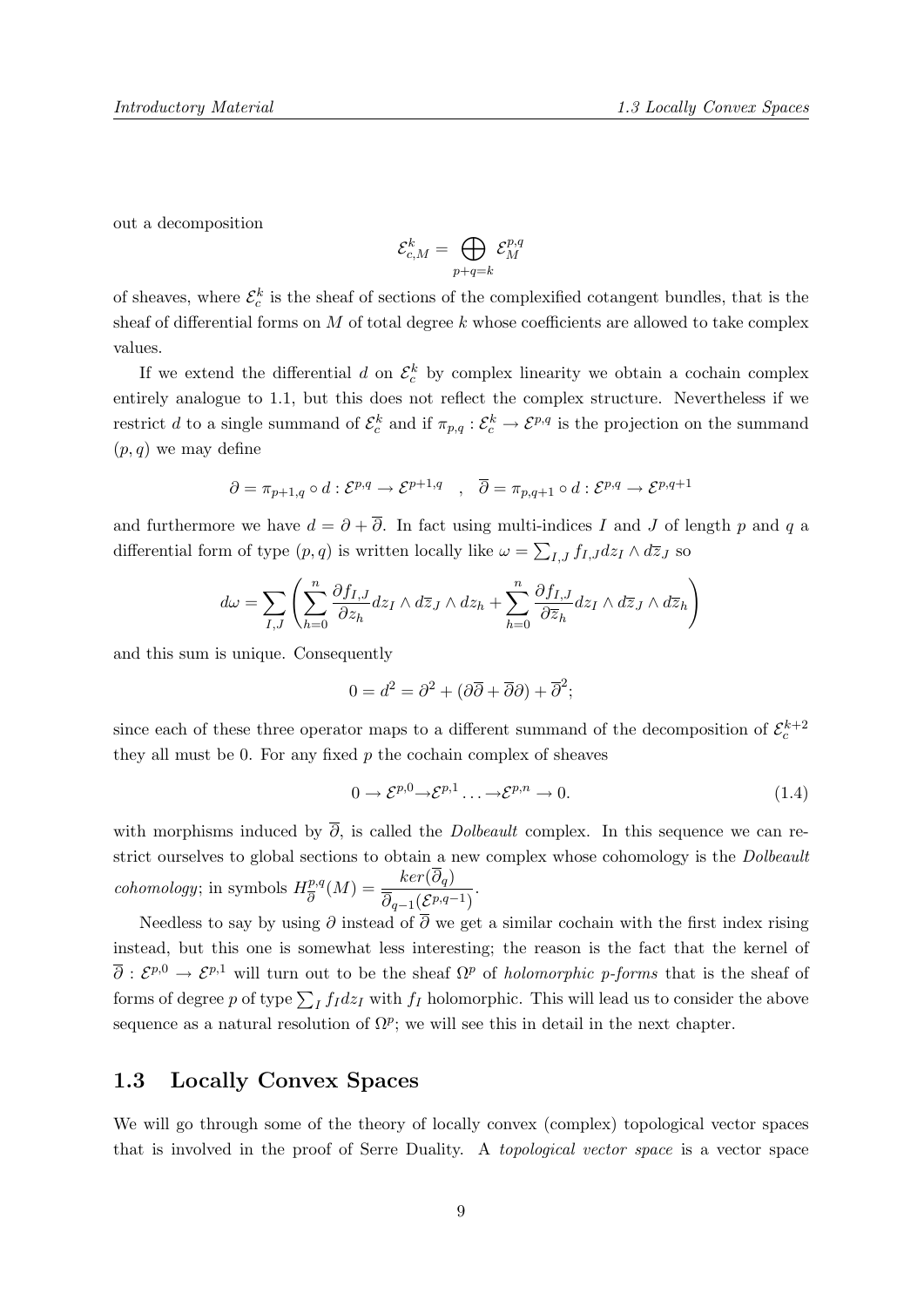endowed with a topology that makes the algebrical operations continuous. A subset  $Y \subset X$  is called

- convex if for all  $x, y \in Y$  and  $0 \leq \lambda \leq 1$  the line  $\lambda x + (1 \lambda)y$  is in Y;
- balanced if whenever  $\lambda \in \mathbb{C}$  and  $|\lambda| \leq 1$  then  $\lambda Y \subseteq Y$ ;
- absorbing if  $\forall x \in X$  exists  $\lambda > 0$  such that  $x \in \lambda Y$ .

Note that both absorbing and balanced sets contain 0. A topological vector space over C is said to be locally convex if there exist a open neighbourhood system of 0 whose elements are all convex sets; a locally convex, metrizable, complete space is called a  $Fréchet$  space.

Locally convex topological structures can be constructed via a certain class of functionals, the *seminorms*. A seminorm over a (complex) topological vector space  $X$  is a continuous function  $\rho: X \to \mathbb{R}$  such that

- i)  $\rho(x+y) \leq \rho(x) + \rho(y), \ \forall x, y \in X;$
- ii)  $\rho(\lambda x) = |\lambda| \rho(x), \ \forall \lambda \in \mathbb{C}, x \in X.$

An example of seminorm is the Minkowski functional of a convex absorbing and balanced subset  $Y \subset X$  defined as

$$
\mu_Y(x) = \{ \inf \lambda > 0 \mid x\lambda^{-1} \in Y \};
$$

it is important to remark that elements of Y are characterized in terms of the Minkowski functional of Y as those  $x \in X$  such that  $\mu_Y(x) < 1$ . By using seminorms we define neighbourhoods systems of 0 which by translating form neighbourhood systems of any point on X so that a neighbourhood system of 0 completely defines a topology on X.

**Proposition 1.3.1.** If  $\rho$  is a seminorm on a vector space X then the  $\rho$ -ball

$$
B_{\rho,r}(0) = \{ x \in X | \rho(x) < r \}
$$

centered at 0 of radius r is convex, balanced and absorbing.

*Proof.* If  $0 \leq \lambda \leq 1$  and  $x, y \in X$  then  $\rho(\lambda x + (1 - \lambda)y) \leq |\lambda|\rho(x) + |1 - \lambda|\rho(y) \leq r$ ; if  $|\lambda| \leq 1$  it is  $\rho(\lambda x) = |\lambda| \rho(x) \le r$  and finally for  $x \in X$  take  $\lambda > \rho(x)$  so that  $(r/\lambda) \rho(x) < r$  which means  $x \in (\lambda/r)B_{\rho,r}(0)$  $\Box$ 

Using the proposition 1.3.1 we can generate a topology on  $X$  by means of a collection of seminorms as illustrated by the following

**Theorem 1.3.2.** Let X be a vector space and  $\mathcal{P} = \{\rho_i\}_{i\in I}$  a collection of seminorms on X. Then X has a locally convex topological vector space structure in which each  $\rho_i$  is continuous.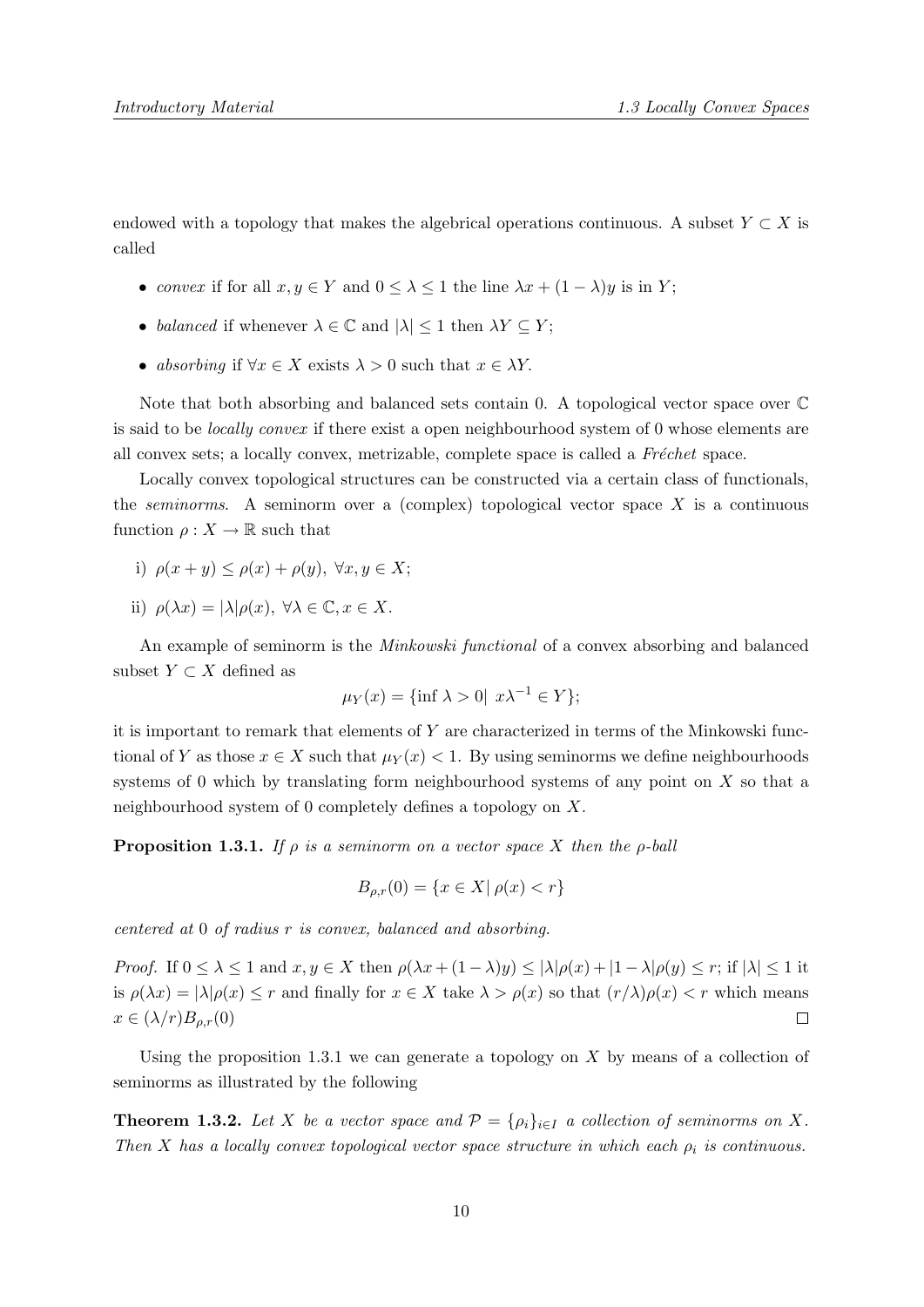*Proof.* Our local basis  $\mathcal{B}$  at 0 is made by the collection of all *finite* intersections  $\bigcap_n B_{i,r}(0)$  of open balls  $B_{i,r}(0) = \{x \in X | \rho_i(x) < r\}$  which by the previous proposition are balanced, convex absorbing neighbourhoods of 0. Moreover all sets in  $\beta$  are convex, balanced and absorbing being immediate that all these properties are mantained under intersection and homotethy.

Declare a neighbourhood U of any  $x \in X$  to be a subset of X with the property  $U \supset x + B$ for a certain  $B \in \mathcal{B}$ ; this produces a topology for which by construction  $\mathcal{B}$  is a local basis at 0 of convex sets. In this topology every  $\rho_i$  is continuous because by definition inverse images of open sets in  $\mathbb R$  are open neighbourhoods of 0. We just have to prove continuity of the algebraic operations. In topological vector spaces this is equivalent to the following: the sum is continuous if for any neighbourhood U of  $x + y$  in x there exist neighbourhoods V of x and W of y such that  $V + W \subset U$ ; the scalar multiplication is continuous if for all  $x \in X$  and  $\lambda \in \mathbb{C}$  if  $\lambda x \in U$  then there are  $\epsilon > 0$  and a neighbourhood  $V \ni x$ , such that whenever  $|\mu - \lambda| < \epsilon$  then  $\mu V \subset U$ .

For  $x, y \in X$  and for any  $B \in \mathcal{B}$ ,  $x + \frac{1}{2}B$ ,  $y + \frac{1}{2}B$  are in  $\mathcal{B}$  and  $x + \frac{1}{2}B + y + \frac{1}{2}B = (x + y) + B$ so addition is continuous. Fix  $B \in \mathcal{B}$  and  $\lambda > 0$ ; let, by 'absorbing',  $\epsilon$  such that  $\epsilon x \in \frac{1}{2}B$ , and  $y \in x + \frac{1}{2(|\lambda|+\epsilon)}B$ . We just have to show that  $\mu y - \lambda x \in B$  whenever  $|\mu - \lambda| < \epsilon$ . But

$$
\mu y - \lambda x = \mu (y - x) + (\mu - \lambda)x;
$$

the second term is in  $\frac{1}{2}B$  by the choice of  $\epsilon$  and the first is in  $\frac{\mu}{2(|\lambda|+\epsilon)}B$ ; but  $\mu/(|\lambda|+\epsilon) < 1$  and  $\frac{1}{2}B$  is balanced so that  $\mu(y-x) \in \frac{1}{2}B$ .  $\Box$ 

A familiy  $\{\rho_i\}$  of seminorms on X is said to be *separating* if whenever  $x \neq 0$  there exists i such that  $\rho_i(x) \neq 0$ . A separating family of seminorms generates a Hausdorff topology since if  $x \neq y$  then  $\exists \rho_i$  such that  $\rho_i(x - y) = r > 0$  thus  $x + B_{i,r/2}$  and  $y + B_{i,r/2}$  separate x and y.

Conversely suppose X Hausdorff and locally convex and take a local basis  $\beta$  at 0. By substituting each element  $B \in \mathcal{B}$  with the union of all the balanced subsets contained in B (which is balanced) we may choose  $\beta$  consisting of balanced sets. Since every set in a neighbourhood basis at 0 is absorbing we see that the Minkowski functionals  $\mu_B$  for  $B \in \mathcal{B}$ are seminorms, which define  $\beta$  by the characterization of the elements of  $\beta$  via  $\mu_B$ . Being X Hausdorff if  $x \neq 0$  there exists B not containing x, therefore  $\mu_B(x) \geq 1$  so that  $\{\mu_B, B \in \mathcal{B}\}\$ is a separating family of seminorms generating  $\beta$ . We add up everything in the following theorem

**Theorem 1.3.3.** A locally convex space X is metrizable if and only if it is Hausdorff and has a countable local basis.

*Proof.* If X is metrizable then of course it is Hausdorff and  $D_n = \{x \in X | d(0, x) < \frac{1}{n}\}$  $\frac{1}{n}$  is a countable local basis of neighbourhoods of 0. On the other hand let  $\mathcal{B} = \{B_n\}$  is a countable local basis for a Hausdorff space  $X$ ; by the above its topology is generated by the Minkowski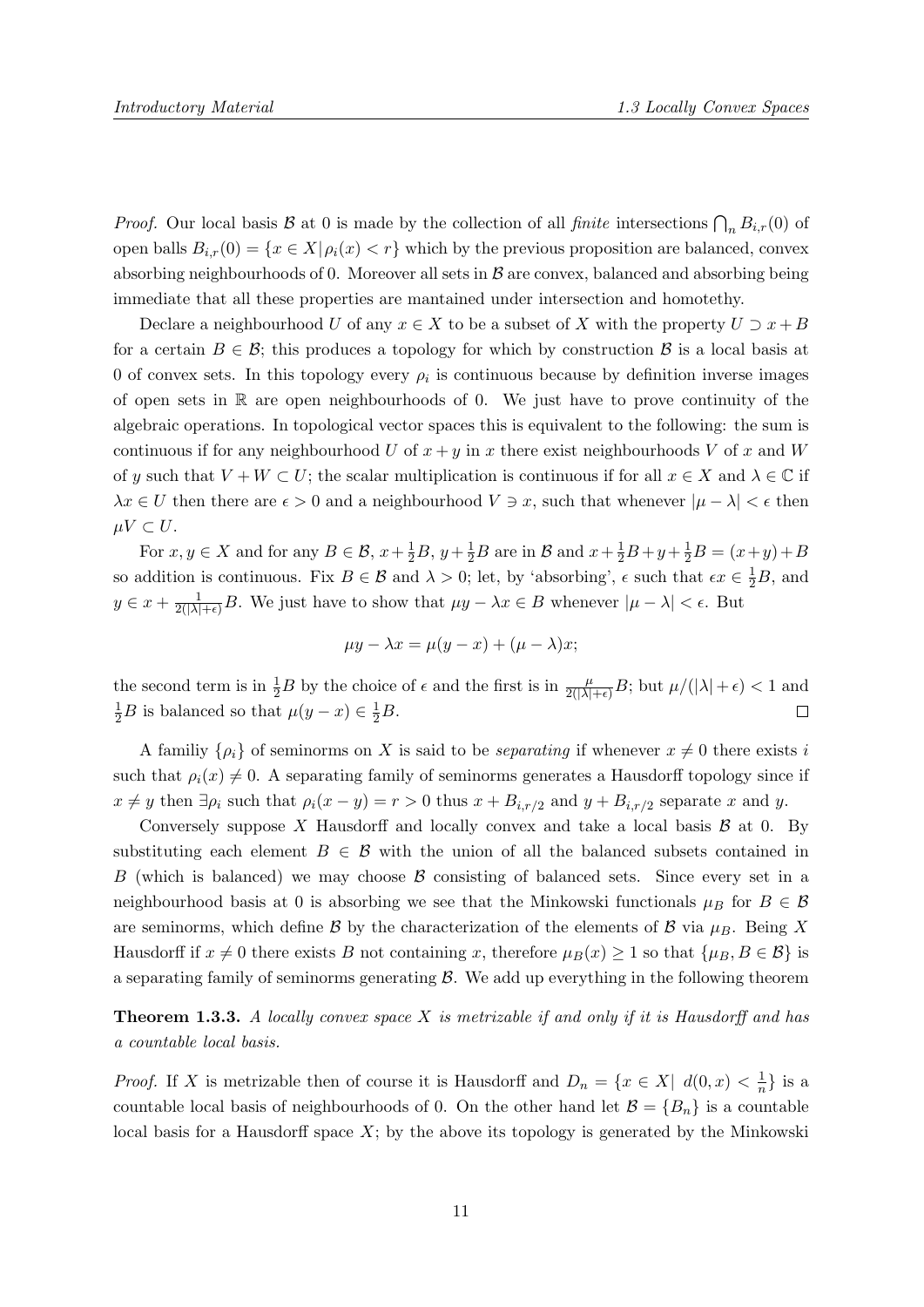functionals  $\mu_n = \mu_{B_n}$ . Set

$$
d(x, y) = \sum_{n} \frac{\mu_n(x - y)}{2^n (1 + \mu_n(x - y))}
$$

which is well defined because the sum converges.  $d$  is subadditive; indeed for all  $n$ 

$$
\frac{\mu_n(x-y)}{1+\mu_n(x-y)} = \frac{\mu_n(x-z+z-y)}{1+\mu_n(x-z+z-y)} \n\leq \frac{\mu_n(x-z)+\mu_n(z-y)}{1+\mu_n(x-z)+\mu_n(z-y)} \n\leq \frac{\mu_n(x-z)}{1+\mu_n(x-z)} + \frac{\mu_n(z-y)}{1+\mu_n(z-y)}
$$

Furthermore d is symmetric since  $\rho_n(x-y) = \rho_n(-(y-x)) = \rho_n(y-x)$  and  $x = y$  implies  $\mu_n(x-y) = 0$  for all n so  $x = y$  since  $\{\mu_n\}$  is separating. So d is a metric. We must check that induces the same topology of that generated by the  $\mu_n$ s; for this is sufficient to exhibit a new local basis  $U$  of neighbourhoods of 0 made by metric open sets.

Consider  $U_n = \{x \in X | d(0, x) < 2^{-n}\}\.$  These are open sets, in fact d is the limit of a uniformly convergent series of continuous functions, thus itself continuous; the inverse image  $U_n$  of  $(-\infty, 2^{-n})$  under d must then be open. Finally  $U_{n+1} \subset B_n$  because if  $x \notin B_n$  then  $\mu_n(x) \geq 1$  whence

$$
d(0, x) = \frac{\mu_n(x)}{2^n(1 + \mu_n x)} \ge \frac{1}{2^{n+1}}
$$

so that  $x \notin U_{n+1}$ .

To conclude this section we prove that Fréchet spaces are well-behaved with respect to the quotient by a closed subspace

**Proposition 1.3.4.** Let X be a Fréchet space,  $C \subset X$  a closed subspace. Then  $X/C$  is also a Fréchet space.

*Proof.* Let  ${B_n}$  be a countable local basis of 0;  ${\pi(B_n)}$  contains a countable local basis of  $X/C$  and if each  $B_n$  is convex so is its image under the projection. Thus by theorem 1.3.3 to prove that  $X/C$  is metrizable all we have to do is check that  $X/C$  is Hausdorff: this is the case being C closed. Consider the continuous map

$$
\begin{array}{rcl}\n\lambda: X \times X & \longrightarrow & X \\
(x, y) & \mapsto & x - y\n\end{array}
$$

the inverse image of C under  $\lambda$  is the graph  $\mathcal{G} = \{(x, y) | x - y \in C\}$  of the equivalence relation associated with C, which is therefore closed. Let  $\pi^2$  be the quotient map:  $\pi^2$ :  $X \times X \to \frac{X \times X}{C \times C}$ ; it is itself a topological identification with respect to which  $G$  is saturated. This means that  $\pi^2(\mathcal{G}) = \{[x, x], x \in X\}$  is closed. Now suppose that the canonical projection  $\pi$  is open; then

 $\Box$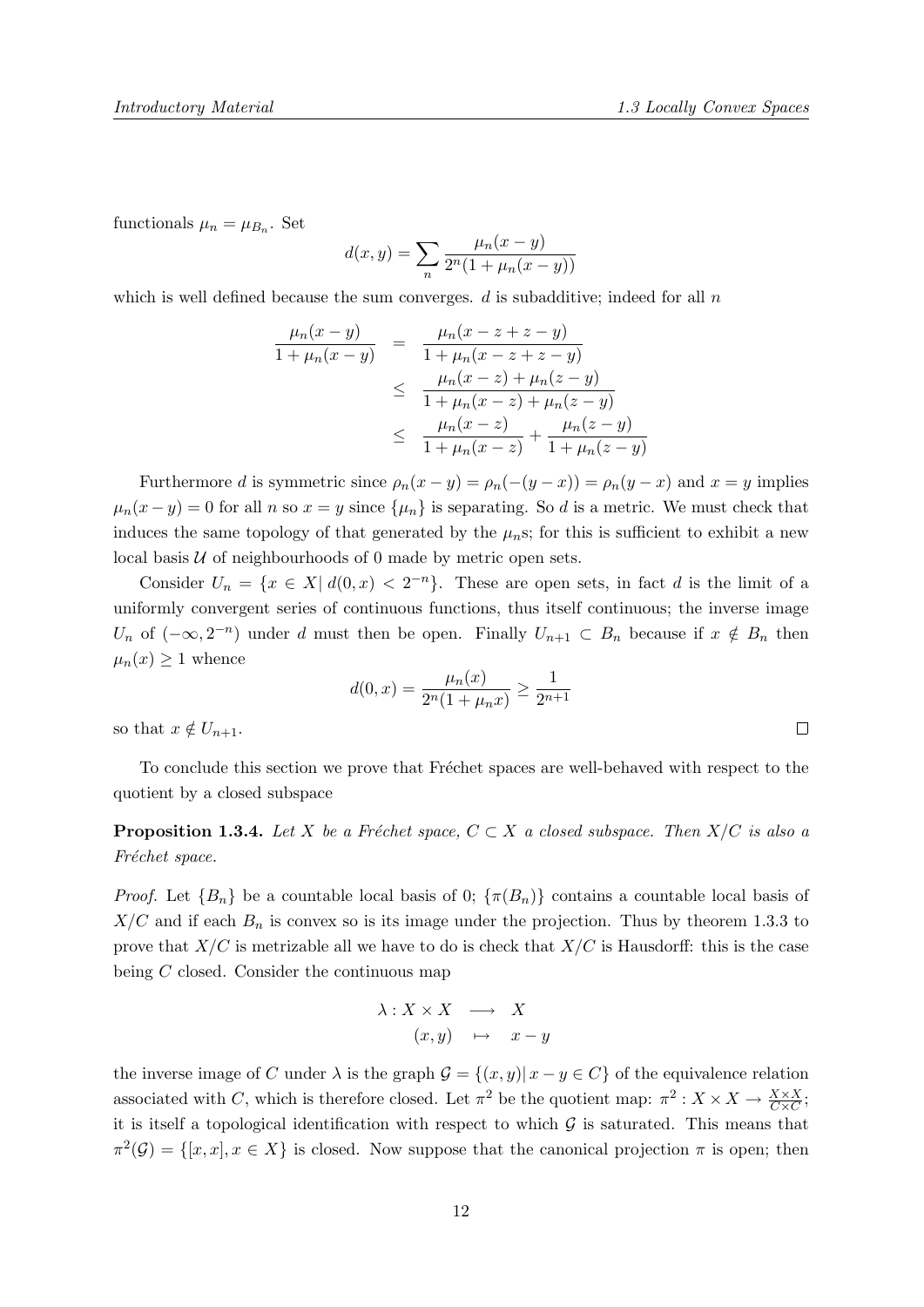the bijective homomorphism  $\phi : \frac{X \times X}{C \times C} \to \frac{X}{C} \times \frac{X}{C}$  $\frac{X}{C}$  has a continuous inverse and hence is a homeomorphism.  $\pi$  is indeed open because for every open subset  $U \subset X$  the canonical image of its saturation  $\pi^{-1}(\pi(U))$  is by definition open and

$$
\pi^{-1}(\pi(U)) = \pi^{-1}(\{ [x]_C, x \in U \}) = \bigcup_{y \in C} y + U
$$

is open because the translation is open. Hence we conclude that  $\phi(\pi^2(\mathcal{G}))$  is homeomorphic to its image  $\Delta_{\pi} = \{([x], [x]), x \in X\}$ , the diagonal of  $\frac{X}{C} \times \frac{X}{C}$  which is then closed; then if  $[x] \neq [y]$ there exists an open neighbourhood  $V \times W$ ,  $[x] \in V$ ,  $[y] \in W$ , V and W open in  $X/C$  such that  $(V \times W) \cap \Delta_{\pi} = \emptyset$  so that  $V \cap W = \emptyset$ , and we have proved that  $X/C$  is Hausdorff.

To show the completeness choose a sequence  $\{U_n\}$  of saturated neighbourhoods of 0 in X in such a way that  $2U_n \subset U_{n-1}$  and suppose that  $[u_n]$  is a Cauchy sequence of cosets in the quotient. If  $[u_m] - [u_n] \subset U_{n_0}$  for  $m > n > n_0$  and a certain saturated open set  $U_{n_0}$ , all  $y \in [u_m]$ ,  $x \in [u_n]$  are such that  $y - x \in U_{n_0} + C$ . But  $y \in x + U_{n_0} + C$  implies  $[u_m] \cap x + U_{n_0} \neq \emptyset$  for all  $x \in [u_n]$ . This means that we can select a sequence  $\{x_n\}$  in X such that  $x_n \in [u_n]$  for every n in such a way that  $x_{n+1} \in x_n + U_n$  whence, by induction,  $\forall n > n_0, p > 0$ 

$$
x_{n+p} \in x_n + (U_{n+p-1} + \ldots + U_n) \subset x_n + \sum_{j=0}^p U_n \subset x_n + 2U_n \subset x_n + U_{n-1},
$$

whence  $x_{n+p} - x_n \in U_{n_0}$ . We have thus obtained a Cauchy sequence  $\{x_n\}$  in X which by completeness converges to x; but then  $x_n + c \to x + c$  for all  $c \in C$  implies  $[u_n] \to [x]$  in  $X/C$ .  $\Box$ 

#### 1.4 Currents

Currents are linear continuous functionals from the complex topological vector space  $\mathcal{E}^{p,q}$  with respect to a certain topology that makes it into a complete space. This topology has been introduced by Schwartz in [21], the work in which he founded distribution theory; the currents are just an extension of the idea of distribution to the space of differential forms.

M is always a complex analytic manifold of dimension  $n$ . We begin from the notion of support for forms, entirely analogue to that of a function; the *support* of a k-differential form  $ω$  on M is the closure of the set where  $ω ≠ 0$ . For each U the set  $\mathcal{E}^k_*(U)$  of k-differential forms having compact support in U are vector subspaces of  $\mathcal{E}^{k}(U)$ ; with U varying in M the correspondence  $U \mapsto \mathcal{E}^k_*(U)$  is a sheaf  $\mathcal{E}^k_*$ , subsheaf of  $\mathcal{E}^k$ .

Define, for a multi-index  $J = (j_1, \ldots, j_m)$  of length m arbitrary (possibly with repeated indices),  $\partial^J$  to be the partial derivative with respect to the coordinates  $z_{j_1}, \ldots, z_{j_m}$ . Fix a compact set  $K \subset U \subset M$  and let  $\mathcal{E}_K^k(U)$  be the space of k-differential forms with support in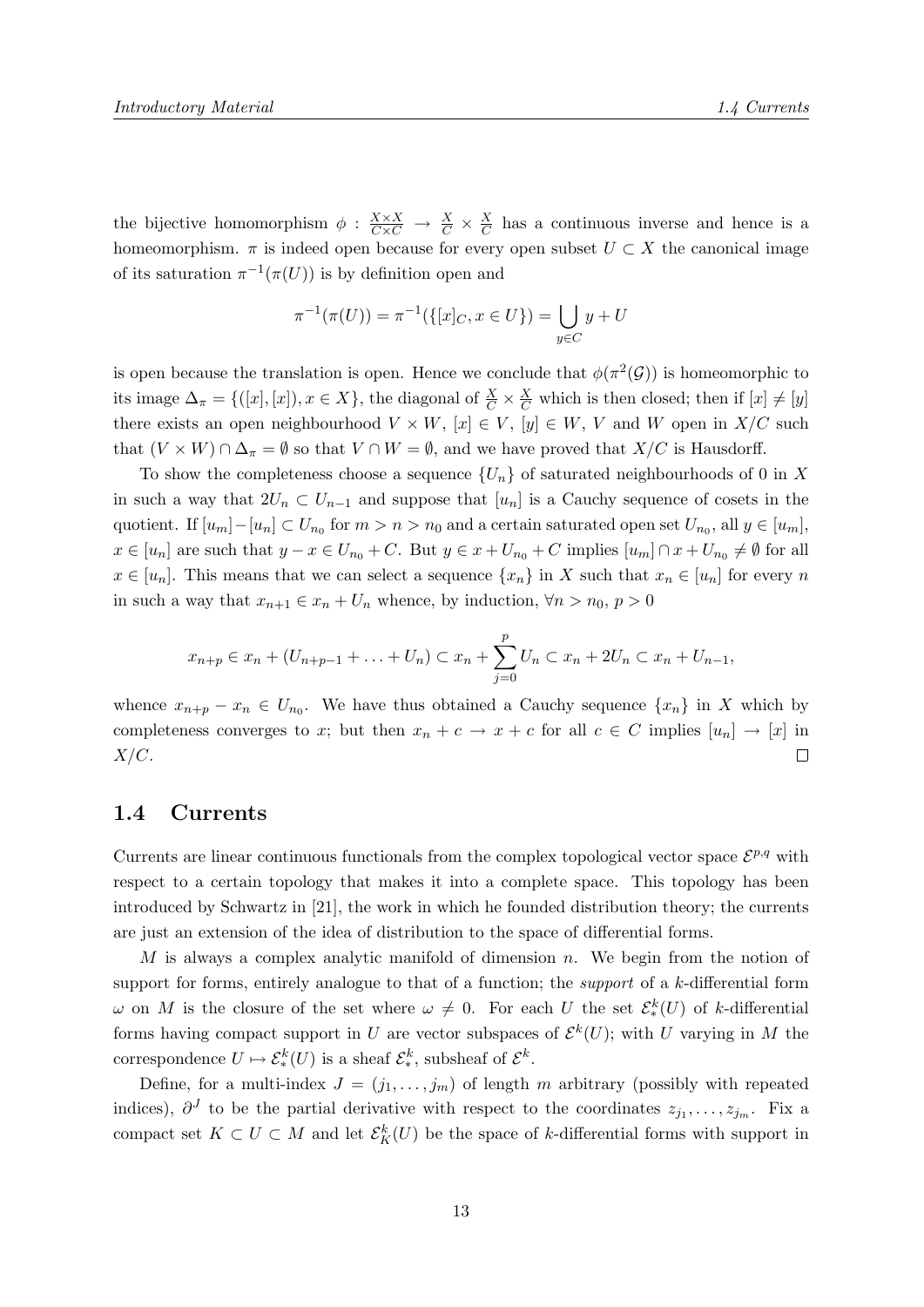K. We denote by  $\tau_k$  the topology generated by the family of seminorms  $\rho_{K,J}$ , depending on J, given by

$$
\rho_{K,J}(\omega) = \sup_I \sup_{z \in K} |\partial^J f_I(z)|
$$

where  $f_I$  indicates a local expression on a coordinate covering of K of the I-th coefficient of  $\omega$ . To be more precise the sup should also keep track of the fact that may be different local expressions of  $f_I$  in z. But since K is compact we can choose a finite number of local charts covering K, therefore at most a finite number of local expressions for  $f_I$  are given on K, and the supremum is well defined.

This family of seminorms is indeed countable and separating so by theorem 1.3.3 the induced topology is metrizable and yields a locally convex space. It is a simple consequence of theorems on uniform convergence the fact that this topology is complete (we will discuss this further in section 2.2). This means that  $\mathcal{E}_K^k(U)$  is a Fréchet space: its topology is indeed that of uniform local convergence of every derivative.

If we now let K vary on every possible compact subset of M, the family  $\rho_{K,J}$  becomes defined on the whole  $\mathcal{E}^k_*(U)$ ; so it may seem reasonable to consider on  $\mathcal{E}^k_*(U)$  the topology induced by the family of seminorms above, depending on  $K$ . Unfortunately this is not a good choice the reason being that the resulting topology will be still metrizable but not complete (nevertheless this topology will be used later in section 2.2; in that situation there will be no requirements on supports, therefore no issues of convergence). For instance let  $U = \mathbb{C}$ ,  $k = 0$ and f be a smooth function with support in  $D_1(0)$ ; then

$$
\psi_n(x) = \sum_{m=1}^n \frac{1}{m} f(z - m)
$$
\n(1.5)

is a Cauchy sequence. To see this let  $\{K_n\}$ , be a sequence of compacts in M with  $K_n \subset K_{n+1}$ (which exists being M metrizable); a local basis can be choosen by  $V_J = \{ \omega \in \mathcal{E}_K^0(\mathbb{C}) | \rho_{k,J}(\omega)$  $1/J$ . Then for  $J > 0$  there is a certain  $n(J)$  such that for  $n_1, n_2 > n(J)$ 

$$
\left|\sum_{m=n_1}^{n_2} \frac{1}{m} \partial^J f(z-m)\right| < \frac{1}{J}
$$

and  $\psi_{n_1} - \psi_{n_2}$  is in  $V_J$ ; but  $\lim_{n\to\infty} \psi_n(z)$  does not have compact support, so it does not converge in  $\mathcal{E}^0_*(\mathbb{C})$ .

The right choice to make  $\mathcal{E}_{*}^{k}(U)$  into a complete space is taking the *finest locally convex* topology  $\tau$  that makes every inclusion map  $i_K : \mathcal{E}_K^k(U) \hookrightarrow \mathcal{E}_*^k(U)$  continuous. Equivalently  $\tau$  is described as follows: declare a neighbourhood of 0 to be a convex balanced set V such that for each compact K the intersection  $V \cap \mathcal{E}_K^k$  is a neighbourhood of 0 in  $\tau_k$ .

The class of all such sets is a local basis for 0 and generates  $\tau$  by means of translation and arbitrary union. We remark that the subspace topology of  $\mathcal{E}_K^k(U)$  inherited from  $\tau$  is precisely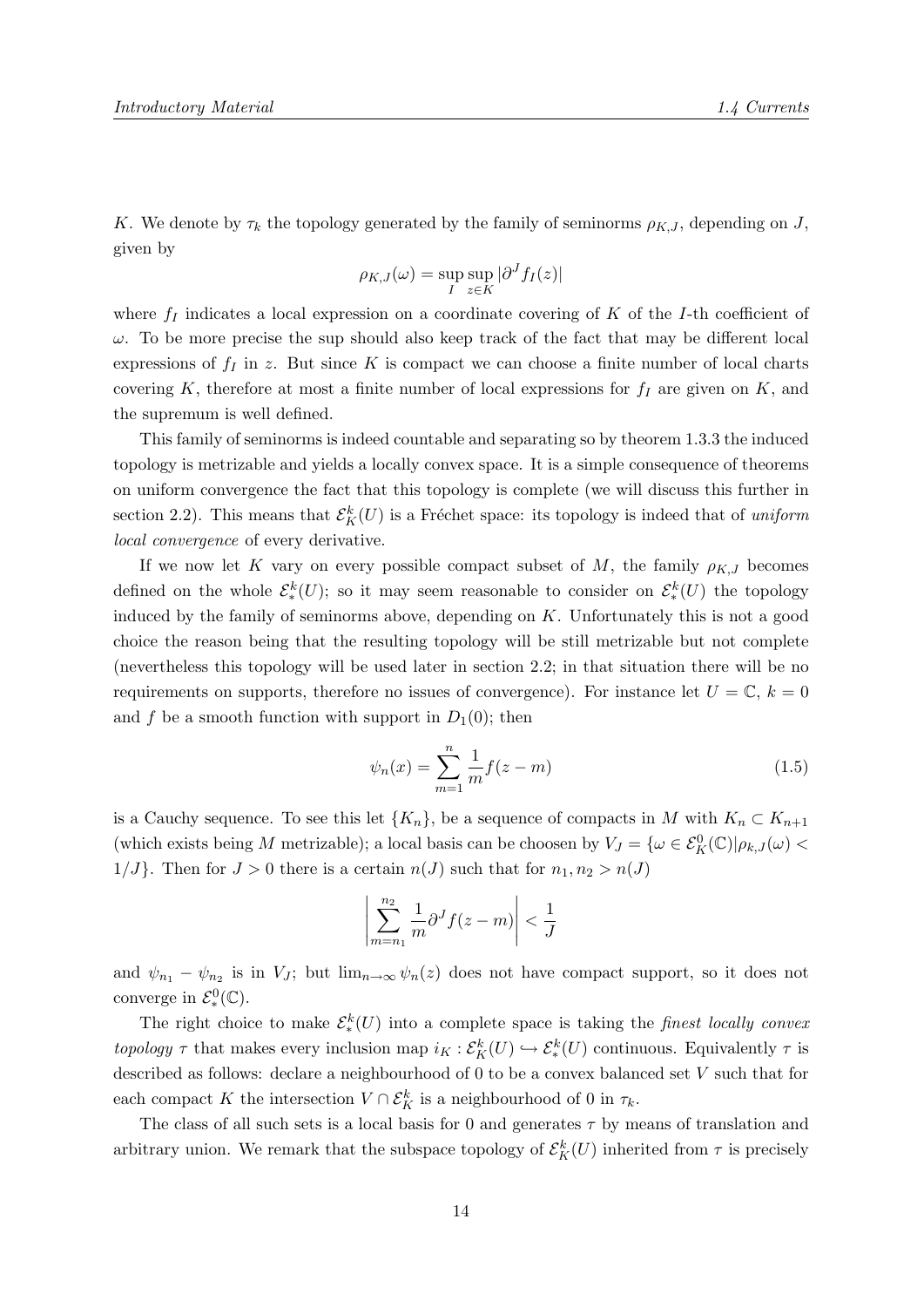$\tau_k$ : let  $V \in \tau_k$  and for E an open set in  $\tau_K$ ; for  $\omega \in E$  let  $\delta, J$  be such that

$$
B_{\delta,J}(\omega) = \{ \eta \in \mathcal{E}_K^k(U) | \rho_{J,K}(\omega - \eta) < \delta \} \subset E.
$$

Consider in  $\tau$  the open neighbourhood of 0

$$
W_{\delta,K,J} = \{ \eta \in \mathcal{E}_*^k(U) | \rho_{J,K}(\eta) < \delta \} :
$$

it is

$$
\mathcal{E}_K^k(U) \cap (\omega + W_{\delta,K,J}) = \omega + (\mathcal{E}_K^k(U) \cap W_{\delta,K,J}) = B_{\delta,J}(\omega) \subset E
$$

so the open set  $V = \bigcup_{\omega, J, K, \delta} \omega + W_{\delta, K, J}$  is such that  $V \cap \mathcal{E}_K^k(U) = \bigcup_{\delta, \omega, J} B_{\delta, J}(\omega) = E$ . Convergence in this topology is characterized as follows

**Proposition 1.4.1.** A sequence  $\omega^n \in \mathcal{E}^k_*(U)$  converges to 0 in  $\tau$  if and only if

- 1. There exists  $K \subset U$  compact such that  $Supp\omega^n \subset K$  for all n;
- 2.  $\partial^J f_I \to 0$  uniformly on K for all I, J.

*Proof.* If 1 and 2 hold we are just saying that  $\omega^n \to 0$  in  $\mathcal{E}_K^k(U)$  with  $\tau_k$ ; but inclusion is continuous so  $\omega^n \to 0$  in  $\tau$ . Conversly assume that  $\omega^n$  converges in  $\tau$ . To prove 1 suppose there is no such a K. Then if  $f_I^n$  are local coefficients of  $\omega^n$  in U we can find a sequence  $x_n \in \text{Supp}\omega^n$ without any accumulation point in U such that  $f_I^n(x_n) \neq 0$ . Take the set

$$
V = \{ \omega \in \mathcal{E}_*^k(U), |f_I(x)| < |f_I^n(x_n)|, \forall n \in \mathbb{N}, x \in U \};
$$

where  $f_I$  are the coefficients of  $\omega$ : V it is not reduced to 0 since  $x_n$  has no accumulation point. Also, it is such that  $V \cap \mathcal{E}_K^k(U)$  is a neighbourhood of 0 for all compact set K, the reason being that since  $x_n$  does not accumulate, every K contains at most a finite number of  $x_n$ , so the coefficients of  $\omega$  are uniformly bounded. Therefore V is a neighbourhood of 0 in  $\tau$  but we then see that  $\omega^n \notin V$  for every n, which says that  $\omega^n$  does not converges to 0.

Now if  $\omega^n$  is commonly supported in a compact K and converges to 0 in  $\tau$ , it also converges to 0 in  $\tau_k$  because  $\tau$  induces  $\tau_k$  in  $\mathcal{E}_K^k(U)$ ; this means that every for every  $\epsilon_J$  there exist  $n_{J,\epsilon}$ such that for  $n > n_{J,\epsilon}$  we have sup  $_{z \in K}$  $|\partial^J f_I^n(z)| < \epsilon_J$  for all I, which amounts to say that the J-th derivative of the coefficients converges to 0 uniformly on  $K$ .  $\Box$ 

Remark. We remark that  $\tau$  is not metrizable. To see this note that every  $\mathcal{E}_K^k(U)$  is complete in  $\tau_k$ , therefore complete in the induced topology by  $\tau$ , thus closed in  $\mathcal{E}^k_*(U)$ . Clearly it has also empty interior; if that were not the case then if  $V \in \tau$  were a neighbourhood of 0 such that  $V \subset \mathcal{E}_{K_0}^k$  for a certain compact  $K_0$ , this would imply  $\mathcal{E}_{K_0}^k \cap \mathcal{E}_{K}^k \neq 0$  for every compact  $K$ , which is impossible. By choosing a sequence  $K_n$  of compact sets such that  $U \subseteq \bigcup_n K_n$  we see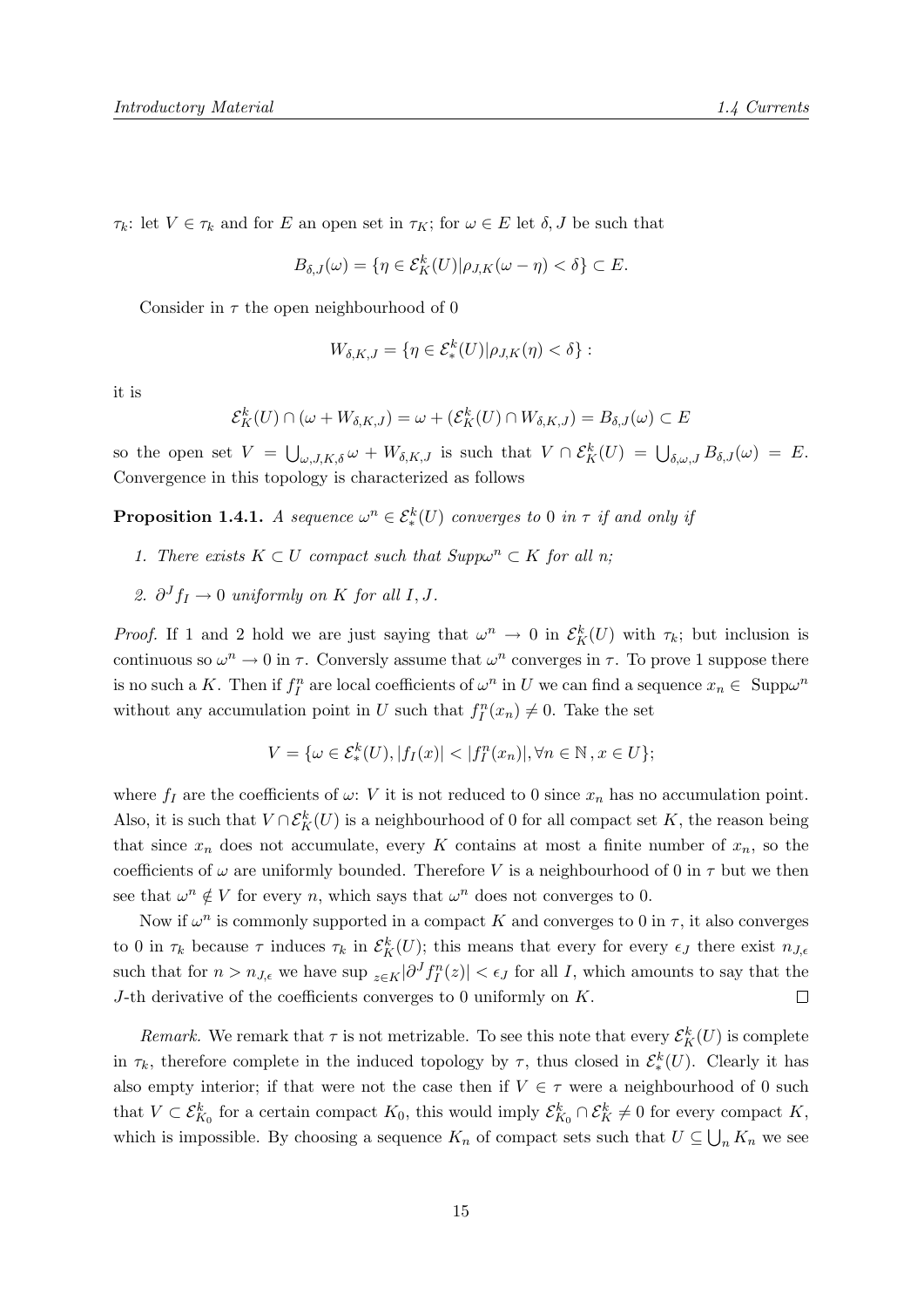that  $\mathcal{E}_{*}^{k}(U) = \bigcup_{n} \mathcal{E}_{K_n}^{k}(U)$ ; each  $\mathcal{E}_{K_n}^{k}$  is complete, therefore by Baire Lemma the only possibility left is that  $(\mathcal{E}_{*}^{k}(U), \tau)$  is not metrizable.

By theorem 1.3.3 this implies that  $\mathcal{E}_K^k$  with  $\tau$  is not even first-countable, not having a countable local basis. Therefore it is a remarkable result that a sequencially continuous function  $f: \mathcal{E}_K^k(U) \to Y$  to a locally convex topological vector space  $Y$  (i.e. a function bringing converging sequences in  $\mathcal{E}_K^k$  to converging sequences in Y) is also continuous (see [20] chap. 6 theorem 6.6).

**Definition 1.4.2.** A current of degree  $k \leq n$  on an open set U of a manifold M of dimension *n* is a continuous linear mapping  $T: \mathcal{E}_*^{n-k}(U) \to \mathbb{C}$  with respect to  $\tau$ . A current of degree *n* is called a *distribution* on U and is just a continuous linear functional from  $C_*^{\infty}(U)$ . The set of all such functionals is denoted  $\mathcal{D}^k(U)$ 

In other words a current T of degree k is just an element of the topological dual  $\mathcal{E}^{n-k}_*(U)^*$ of  $(\mathcal{E}_{*}^{n-k}(U), \tau)$  and has therefore the natural topological structure of the weak-\* topology. We recall that this is the coarsest topology on  $\mathcal{E}_*^{n-k}(U)^*$  that makes continuous every element of the algebraic bidual space  $\mathcal{E}^{n-k}_*(U)^{**}$  in the form  $\omega(T) = T(\omega)$ , for every k-currents T and for a certain  $n - k$  form  $\omega$  with compact support in U. Converging sequences in the weak-\* topology are characterized by

$$
T_h \to 0 \Leftrightarrow T_h(\omega) \to 0 \quad \forall \omega \in \mathcal{E}^{n-k}_*(U).
$$

There are some very well known examples of currents and distributions. For instance on  $U \subset M$ fix a form support  $\omega$  of total degree k. For every compactly supported  $n - k$ -form  $\eta$  on U the mapping  $\eta \mapsto \int \omega \wedge \eta$  is well defined being M orientable and having  $\eta$  compact support;  $U$ <br>continuity can be seen by passing the limit under the integral sign. Thus we can associate to each  $\omega \in \mathcal{E}_{*}^{k}(U)$  a current  $T_{\omega}$  of degree k and consequently we can view  $\mathcal{E}^{k}(U)$  as a subset of  $\mathcal{D}^k(U)$ . A remarkable example of current that is not an integral is the so called Dirac distribution  $\delta_p: C^{\infty}(U) \to \mathbb{C}$  which sends a smooth function f to its value in p.

Currents of the same degree form a vector space on  $C^{\infty}(U)$ ; for  $\omega \in \mathcal{E}_{*}^{n-k}(U)$  we set, for currents T and S, the current  $(T + S)(\omega) = T(\omega) + S(\omega)$  and  $gT(\omega) = T(g\omega)$ . We denote this space by  $\mathcal{D}^k(U)$ .

Also a wedge product between a current and a form is defined; if  $T$  is a current of degree k and  $\omega$  a form of degree p,  $T \wedge \omega$  is a  $k + p$  current defined by

$$
(T \wedge \omega)(\eta) = T(\omega \wedge \eta)
$$

which reduces to the scalar product in the case  $\omega$  has degree 0 and to the ordinary wedge product between forms if  $T = T_{\omega}$ . As for forms this product is skew-symmetric with  $T \wedge \omega = (-1)^{pk} \omega \wedge T$ .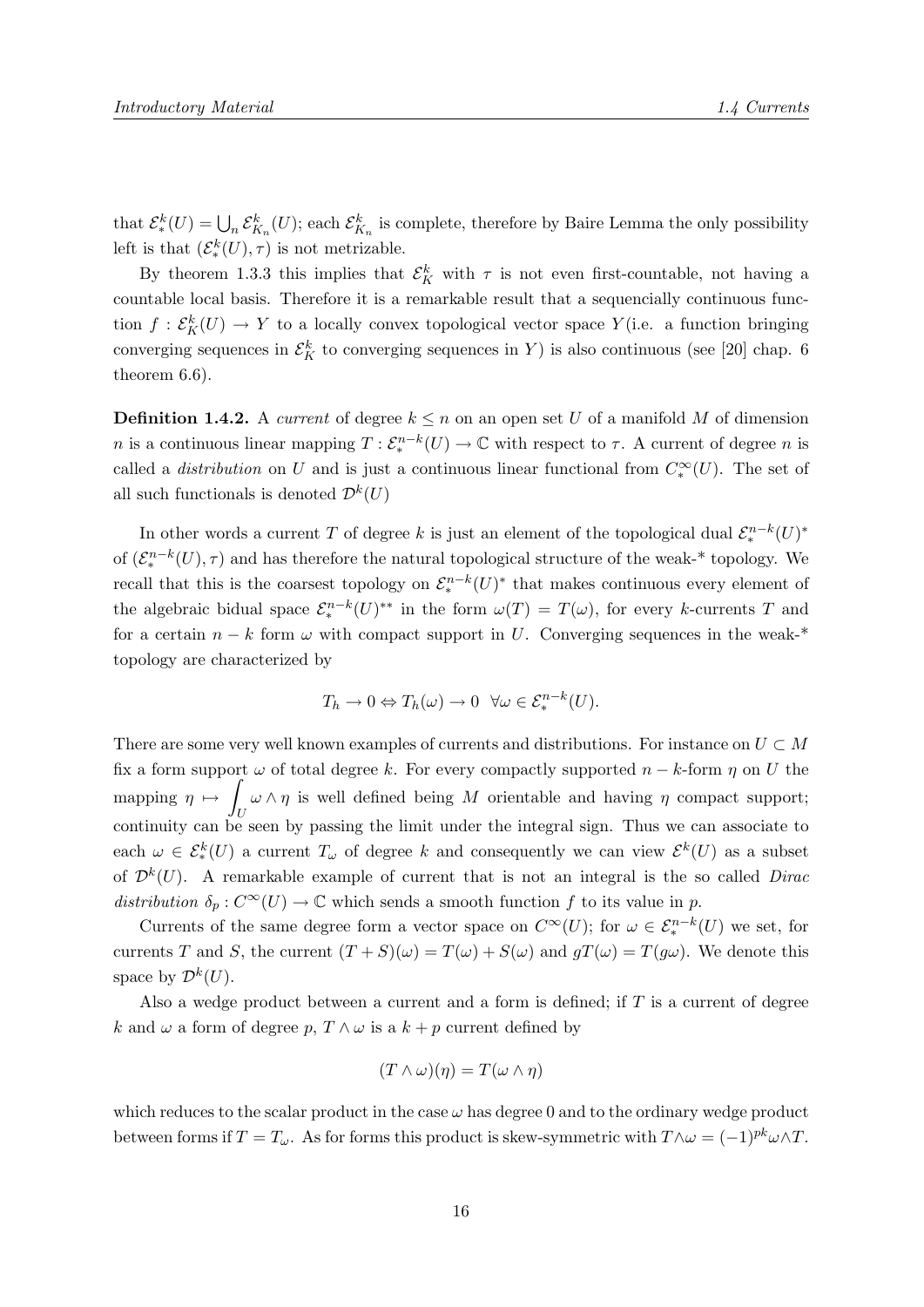A notion of *support* is also defined for currents; we say that  $T \equiv 0$  in an open set U if  $T(\omega) = 0$  for all  $\omega$  supported in U. We define the support of T to be the closure of the complementary of the maximal open set U where  $T \equiv 0$ . A current is *compactly supported* if its support is compact. The set of currents of degree  $k$  with compact support contained in  $U$ is denoted  $\mathcal{D}_{*}^{k}(U)$ ; the sheaf  $\mathcal{D}_{*}^{k}$  is a subsheaf of  $\mathcal{D}_{*}^{k}$ .

If  $T$  is a current of degree k with compact support we can extend it to a continuous linear functional on the whole  $\mathcal{E}^k$  as follows. Take a  $C^{\infty}$  partition of unity  $\{\rho_{\alpha}\}\$  subordinated to a locally finite covering  $\{U_{\alpha}\}\$  of M. If  $\omega \in \mathcal{E}^{k}$  is such that the series  $\sum_{\alpha} T(\rho_{\alpha}\omega)$  converges for every  $\rho_{\alpha}$  then the sum equals  $T(\omega)$  by the properties of the partition of unity. If  $T \in \mathcal{D}^k$ has compact support then only a finite number of summands are nonzero and the sum always converges; therefore we have extended T on the whole  $\mathcal{E}^k$ . When we deal with  $\mathcal{D}^k_*$  we implicitly mean compactly supported currents as functionals extended on the whole of  $\mathcal{E}^k$ .

For compactly supported distributions integration is defined by declaring  $\int_M T = T(1)$ : this coincides with the usual definition of integration of n-forms if  $T = T_{\omega}$  for some n-form  $\omega$ . Note that if the distribution is of the form  $\omega \wedge T$  for a  $n - k$  form  $\omega$  and a k-current T then  $\int_M \omega \wedge T = T(\omega).$ 

Another useful fact is that locally currents have a simple description as collections of distributions. Take a current of degree k and let  $\omega = \sum_I f_I dx_I$  be a local expression of a  $n - k$ form with compact support. For any multi-index I of length  $n - k$  we set the 'coordinates'  $T<sup>1</sup>$ of T to be the distributions  $T^I = T \wedge dx_I$  sending a smooth function f to  $T(f dx_I)$ .

By linearity we have

$$
T(\omega)=\sum_I T^I e_I(\omega)
$$

where  $e_I$  is the operator sending  $\omega$  to the coefficient  $f_I$  of its I-th summand  $f_I dx_I$ . This yields a decomposition

$$
T=\sum_I T^I e_I.
$$

These local expressions are compatible on intersections of local charts thanks to the coordinate changes on M; this shows that  $\mathcal{D}^k(U)$  is locally a direct sum of  $\binom{n}{n-1}$  $\binom{n}{n-k}$  copies of  $\mathcal{D}^n(U)$ .

A differential operator for currents, also called d must be now introduced. If  $T \in \mathcal{D}^k(U)$ we let  $dT \in \mathcal{D}^{k+1}(U)$  be

$$
dT(\omega) = T(d\omega) \quad \forall \omega \in \mathcal{E}^{n-k-1}
$$

As for the differential on forms it is

$$
d(T \wedge \omega) = dT \wedge \omega + (-1)^k T \wedge d\omega
$$

and also it is easy to see that  $dT_{\omega} = (-1)^{k+1}T_{d\omega}$ .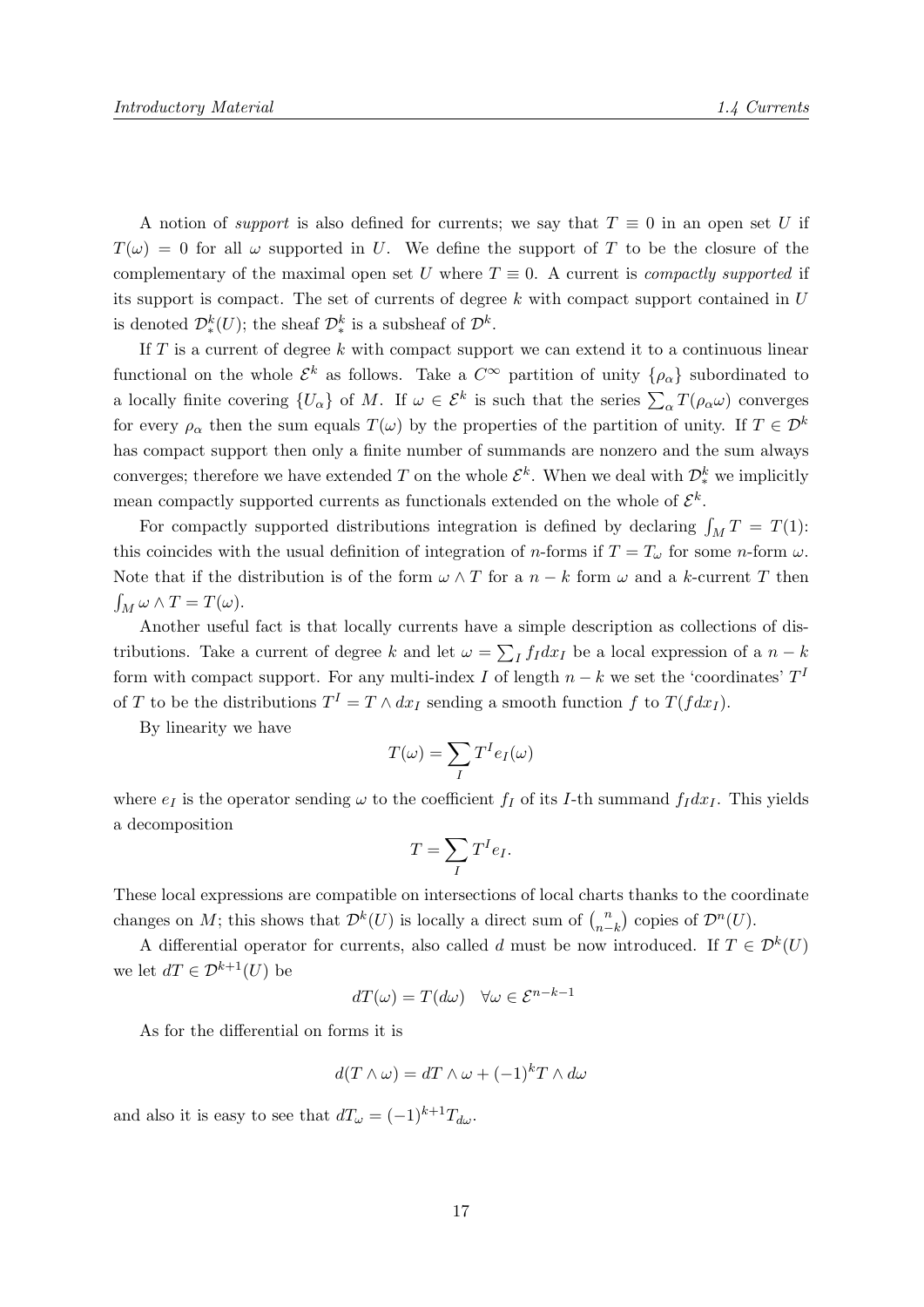**Proposition 1.4.3.** Let M be a complex analytic manifold. For  $U \subset M$  the correspondence  $U \to \mathcal{D}^k(U)$  is a sheaf of  $C^{\infty}$ -modules over M.

*Proof.*  $\mathcal{D}^k$  is made into a presheaf in the following way: for  $T \in \mathcal{D}^k(U)$  define its restriction  $T|_V$ to  $V \subset U$  by  $T|_V(\omega) = T(\omega)$  for all  $\omega \in \mathcal{E}_*^k(U)$  such that  $\text{Supp}\omega \subset V$ . The module structure has been previously outlined. Let  $\mathcal{U} = \{U_{\alpha}\}\$ be a locally finite covering of M and S, T currents on  $U \subset M$  agreeing on  $U_{\beta} \cap U_{\alpha}$ .

Choose a  $C^{\infty}$  partition of unity  $\{\rho_{\alpha}\}\$  subordinated to U. Then for  $\omega \in D^{k}(U)$  we have  $\omega = \sum_{\alpha} \rho_{\alpha} \omega$  and there are no issues of convergence being U locally finite; thus

$$
T(\omega) = \sum_{\alpha} T(\rho_{\alpha}\omega) = \sum_{\alpha} S(\rho_{\alpha}\omega) = S\left(\sum_{\alpha} \rho_{\alpha}\omega\right) = S(\omega)
$$

so that the first axiom is checked. Now select a collection of currents  $\{T_{\alpha}\}\$ in  $D^{k}(U_{\alpha})$  for each  $\alpha$  such that  $\forall \alpha, \beta$ , it is  $T_{\alpha}|_{U_{\beta}} = T_{\beta}|_{U_{\alpha}}$ . If  $\omega$  is a differential form whose support is in  $U_{\beta}$  we have that  $\text{Supp}\{\rho_{\alpha}\omega\}$  is in  $U_{\alpha}\cap U_{\beta}$  for all  $\alpha$ . We set  $T(\omega) = \sum_{\alpha} T_{\alpha}(\rho_{\alpha}\omega)$  so that  $T_{\alpha}(\rho_{\alpha}\omega) = T_{\alpha}|_{U_{\beta}}(\rho_{\alpha}\omega)$ ; using this fact and the hypothesis

$$
T(\omega) = \sum_{\alpha} T_{\alpha}|_{U_{\beta}}(\rho_{\alpha}\omega) = \sum_{\alpha} T_{\beta}|_{U_{\alpha}}(\rho_{\alpha}\omega) = \sum_{\alpha} T_{\beta}(\rho_{\alpha}\omega) = T_{\beta}(\omega).
$$

Finally T is continuous because if  $\omega^i \to 0$  then  $T_\alpha(\omega^i) \to 0$  for all  $\alpha$  so that  $T(\omega^i) \to 0$ ; therefore  $T$  is actually a current.  $\Box$ 

Naturally arises a cochain complex of sheaves

$$
0 \to \mathcal{D}^0 \stackrel{d}{\to} \mathcal{D}^1 \stackrel{d}{\to} \dots \stackrel{d}{\to} \mathcal{D}^n \to 0
$$

where  $d: \mathcal{D}^k \to \mathcal{D}^{k+1}$  is given on open sets by the differential operator on currents; its square is 0 and it commutes with restrictions because the differential on forms does.

Let us look again at the decomposition

$$
\mathcal{E}_M^k = \bigoplus_{p+q=k} \mathcal{E}^{p,q}.
$$

If we take sheaves of compactly supported forms instead of forms with arbitrary support this decomposition holds as well. Now we call *current of type*  $(p, q)$  a continuous linear mapping from the topological vector space  $\mathcal{E}^{n-p,n-q}_{*}(U)$  to  $\mathbb C$  in the topology  $\tau$ . The set of these functionals forms a (topological) subspace  $\mathcal{D}^{p,q}(U)$  of  $\mathcal{D}^k(U)$ . Each functional on  $\mathcal{E}^{n-k}_*(U)$  can be written uniquely as the sum of its restrictions to  $\mathcal{E}_{*}^{n-p,n-q}(U)$ ; hence we have an induced decomposition of sheaves

$$
\mathcal{D}^k = \bigoplus_{p+q=k} \mathcal{D}^{p,q}
$$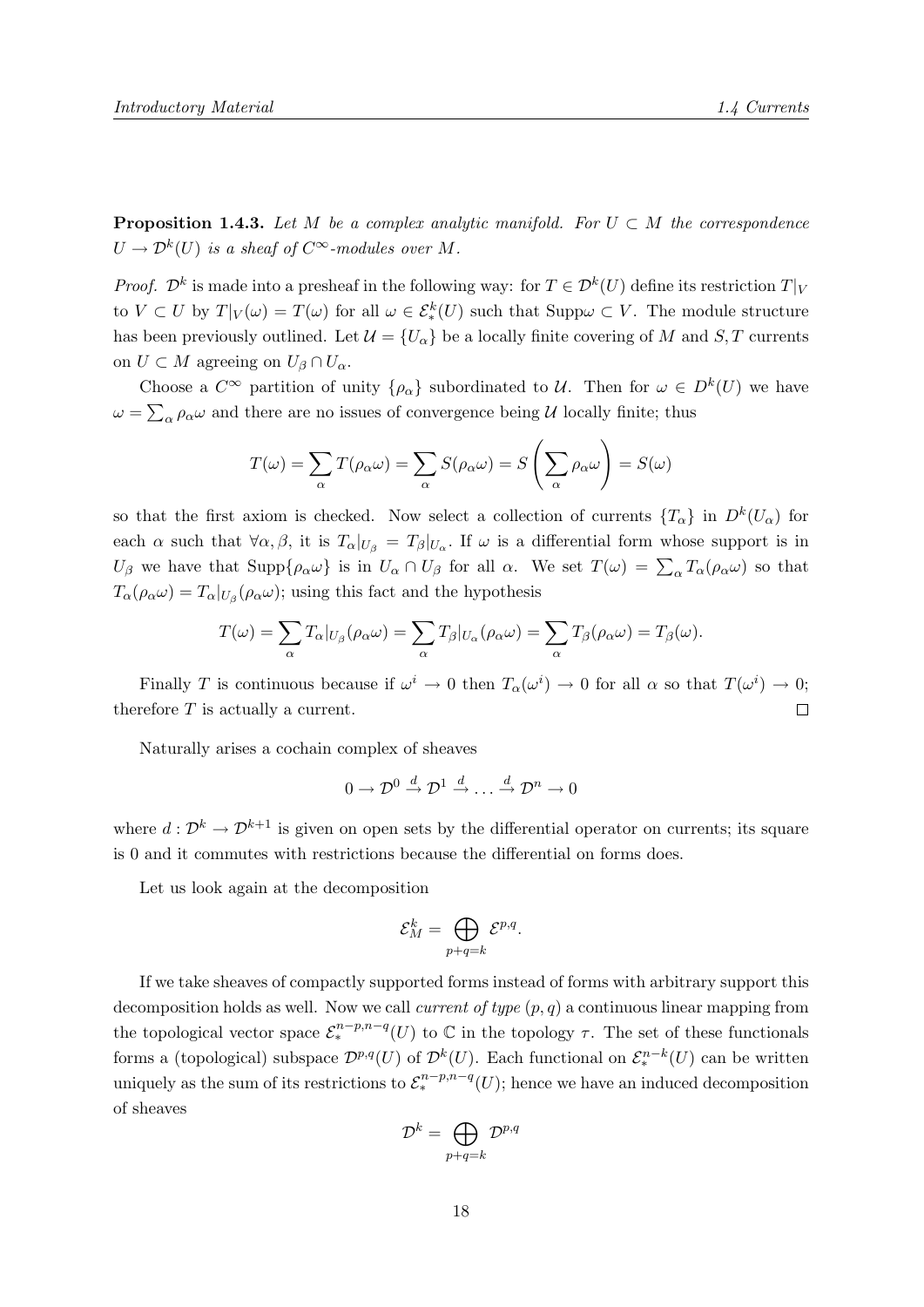Again by setting  $\overline{\partial} = \pi_{p,q+1} \circ d$ ,  $\partial = \pi_{p,q+1} \circ d$  (whose square is 0 just as for  $\partial$  and  $\overline{\partial}$  in the Dolbeault complex) a corresponding cochain complex of sheaves

$$
0 \to \mathcal{D}^{p,0} \stackrel{\overline{\partial}}{\to} \mathcal{D}^{p,1} \dots \stackrel{\overline{\partial}}{\to} \mathcal{D}^{p,n} \to 0. \tag{1.6}
$$

is established, along with his analogous for ∂.

#### 1.5 Regularization and Laplacian on Currents

In the first part of this section we will briefly summarize the formal properties of the regularization (or smoothing) of currents on the n-complex space via compactly supported smooth functions; next we introduce the Laplacian operator on currents on arbitrary manifolds, and outline its relations with the  $\bar{\partial}$  operator. These ideas will be used in the next chapter to prove regularity results concerning the Laplace equation on distributions.

With reference to the notation of section 1.4 a distribution T on  $\mathbb{C}^n$  is an element of  $\mathcal{D}^{n,n}$ , that is, a linear continuous functional on  $C^{\infty}$ ; if  $dz = dz_1 \wedge \ldots \wedge dz_n \wedge d\overline{z}_1 \wedge \ldots \wedge d\overline{z}_n$  then  $T = T_{\omega}$  for a  $(n, n)$  form  $\omega = f dz$  with compact support, if

$$
T(g) = \int_{\mathbb{C}^n} g(z)f(z)dz.
$$

Distributions of this kind are called *regular*. Since every  $(n, n)$  form on  $\mathbb{C}^n$  can be identified with its coefficient there is a perfect correspondence between the spaces  $\mathcal{D}^{n,n}(\mathbb{C}^n)$  and  $\mathcal{D}^{0,0}(\mathbb{C}^n)$ . For simplicity, in everything that follows we will write a regular distribution  $T_f$  for a smooth function f, instead of  $T_{\omega}$  for an  $(n, n)$  form  $\omega$ . In view of the previous claim this is consistent and should be not misleading. From the stand-alone point of view of this chapter it is therefore possible to consider a distribution T on  $\mathbb{C}^n$  indifferently as an element of  $\mathcal{D}^n$  or  $\mathcal{D}^0$ ; however when cohomology comes in it is important to understand distributions as the set  $\mathcal{D}^0$  because we are interested in the kernel of the first morphism of 1.6. This complication arises because we need to give a *cochain* complex structure to the space of currents; if we instead defined a (somewhat more natural) chain complex structure this would not have occurred.

We show now that every distribution can be 'smoothed', which means that can be considered as a limit of smooth function.

Let  $\chi(z) \in C^{\infty}(\mathbb{C}^n)$  be a compactly supported function whose integral over  $\mathbb{C}^n$  is 1 and such that  $\chi(z) = \chi(|z|)$ , i.e. it is radially symmetric. For each  $\epsilon > 0$  set

$$
\chi_{\epsilon}(z) = \frac{1}{\epsilon^n} \chi\left(\frac{z}{\epsilon}\right).
$$

Of course  $\int_{\mathbb{C}^n} \chi_{\epsilon}(z) dz$  is still 1. For a distribution T the regularization of T by the kernel  $\chi_{\epsilon}$  is the  $C^{\infty}$  function

$$
T_{\epsilon}(z) = T(\chi_{\epsilon}(z - w))
$$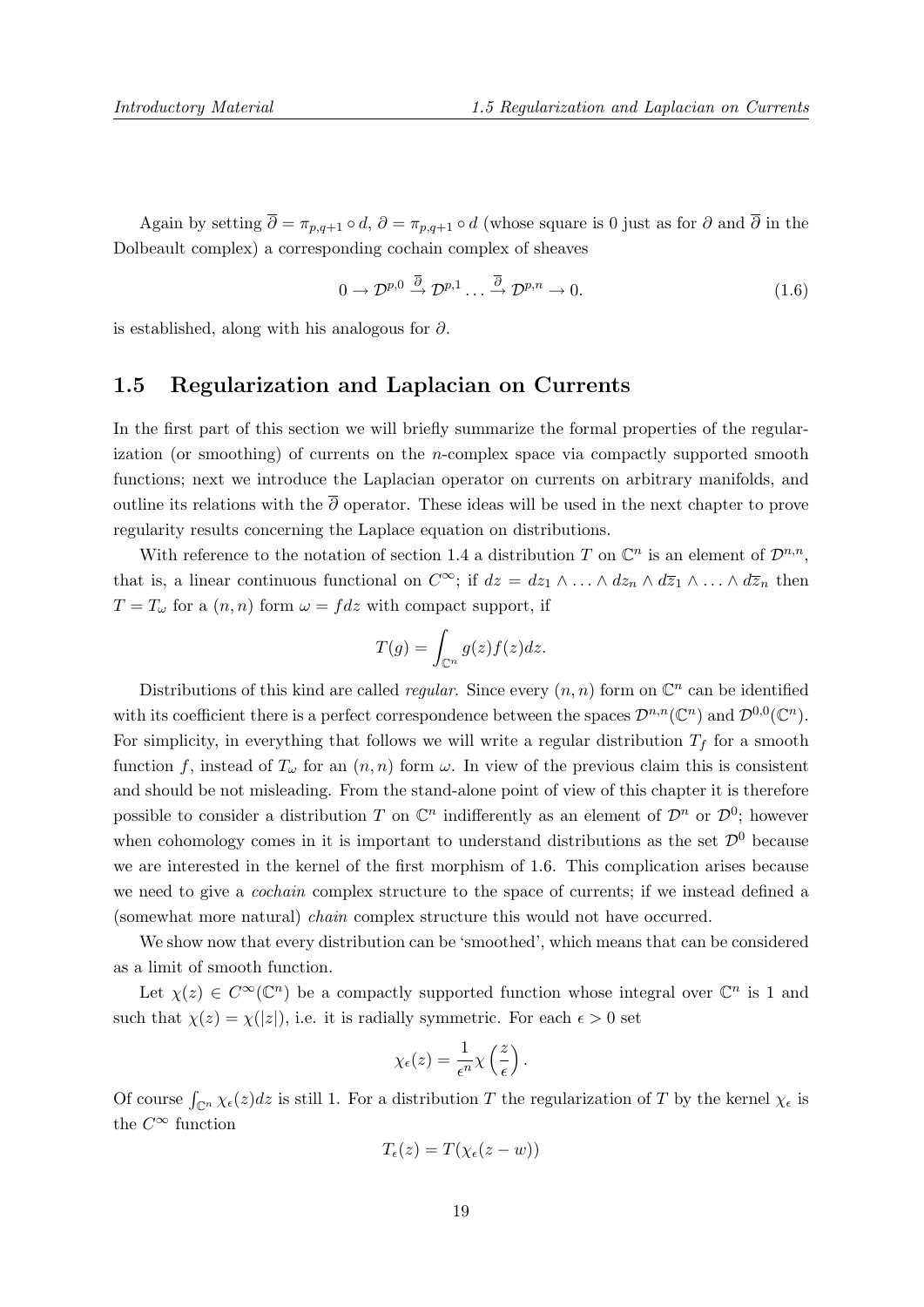where obviously  $T$  acts on the variable  $w$ . As we will see shortly this is nothing but a generalization of the convolution product between functions (one with compact support), defined by  $(f * g)(z) = \int_{\mathbb{C}^n} f(w)g(w - z)dw$ . With an abuse of notation we still use  $T_{\epsilon}$  for the distribution

$$
T_{\epsilon}(g) = \int_{\mathbb{C}^n} g(z) T_{\epsilon}(z) dz.
$$

Similarly for a function f and  $\chi_{\epsilon}$  as before we define  $f_{\epsilon} := f * \chi_{\epsilon}$ . We denote by  $C_*^{\infty}(\mathbb{C}^n)$ the space of differentiable functions on  $\mathbb{C}^n$  with compact support. The regularization product on distributions obeys to the following rules

- 1.  $(T_f)_\epsilon = T_{f_\epsilon}$  for every  $f \in C^\infty(\mathbb{C}^n)$ ;
- 2.  $T_{\epsilon}(g) = T(g_{\epsilon})$  for every  $g \in C_{*}^{\infty}(\mathbb{C}^{n})$ ;
- 3.  $(\partial^J T)_\epsilon = \partial^J (T_\epsilon)$  for any multi-index J.

that are straightforwardly checked. We remark that for a function with compact support we have, by usual properties of convolution product that  $\partial^J(f_\epsilon) = (\partial^J f)_\epsilon \to \partial^J f$ , as  $\epsilon$  approaches 0, uniformly for each derivative  $\partial^J$ , and by property 2 this means that  $T_{\epsilon} \to T$  in the weak-\* topology. In fact by definition of  $\tau$ 

$$
f_{\epsilon} \to f \Rightarrow \partial^{J} f_{\epsilon} \to \partial^{J} f
$$
 uniformly for all  $J$   

$$
\Rightarrow T_{\epsilon}(\partial^{J} f) = T((\partial^{J} f)_{\epsilon}) \to T(\partial^{J} f)
$$

and thus  $T_{\epsilon} \to T$ .

We can transfer all of the above to  $(p, q)$  currents as follows. We write, accordingly with section 1.4, T as a formal sum of distributions relative to the decomposition of  $\mathcal{D}^k = \bigoplus_{p,q} \mathcal{D}^{p,q}$ . It is  $T = \sum_{I,J} T^{IJ} e_{I,J}$ , where  $e_{I,J}$  is the functional sending the summand of  $\omega$  relative to the differential of I holomorphic coordinates and J complex conjugate coordinates in its coefficient. We then set  $T_{\epsilon} = \sum_{I,J} T_{\epsilon}^{IJ} e_{I,J}$ . Again we have  $T_{\epsilon} \to T$  in the topology of  $\mathcal{D}^{p,q}$  and property 3 by using linearity translates into  $\overline{\partial}(T_{\epsilon}) = (\overline{\partial}T)_{\epsilon}$ .

Now we explain some ideas from harmonic theory on compact manifolds. These will come into use in the next chapter when proving regularity results of harmonic distributions.

Let M be an analytic compact connected complex manifold; the generalization of the Laplacian operator is related to a hermitian structure  $h$  given on  $M$ . In this circumstance the Laplacian is in fact defined by means of the adjoint operator  $\overline{\partial}^*$  of  $\overline{\partial}$  with respect to a certain Hilbert space structure of  $\mathcal{E}_{*}^{p,q}(M)$  given by means of h. The following brief discussion summarizes how this structure comes into play.

A hermitian metric h is a smooth assignment to every  $z \in M$  of a hermitian product  $\langle , \rangle_z$ on  $T_zM \times \overline{T_zM}$ . Here  $T_zM$  is the holomorphic tangent space at z and  $\overline{T_zM}$  its conjugated: this means, recalling the isomorphism between the space of bilinear forms from  $T_zM^{\times}T_z\overline{M}$  to  $\mathbb C$  and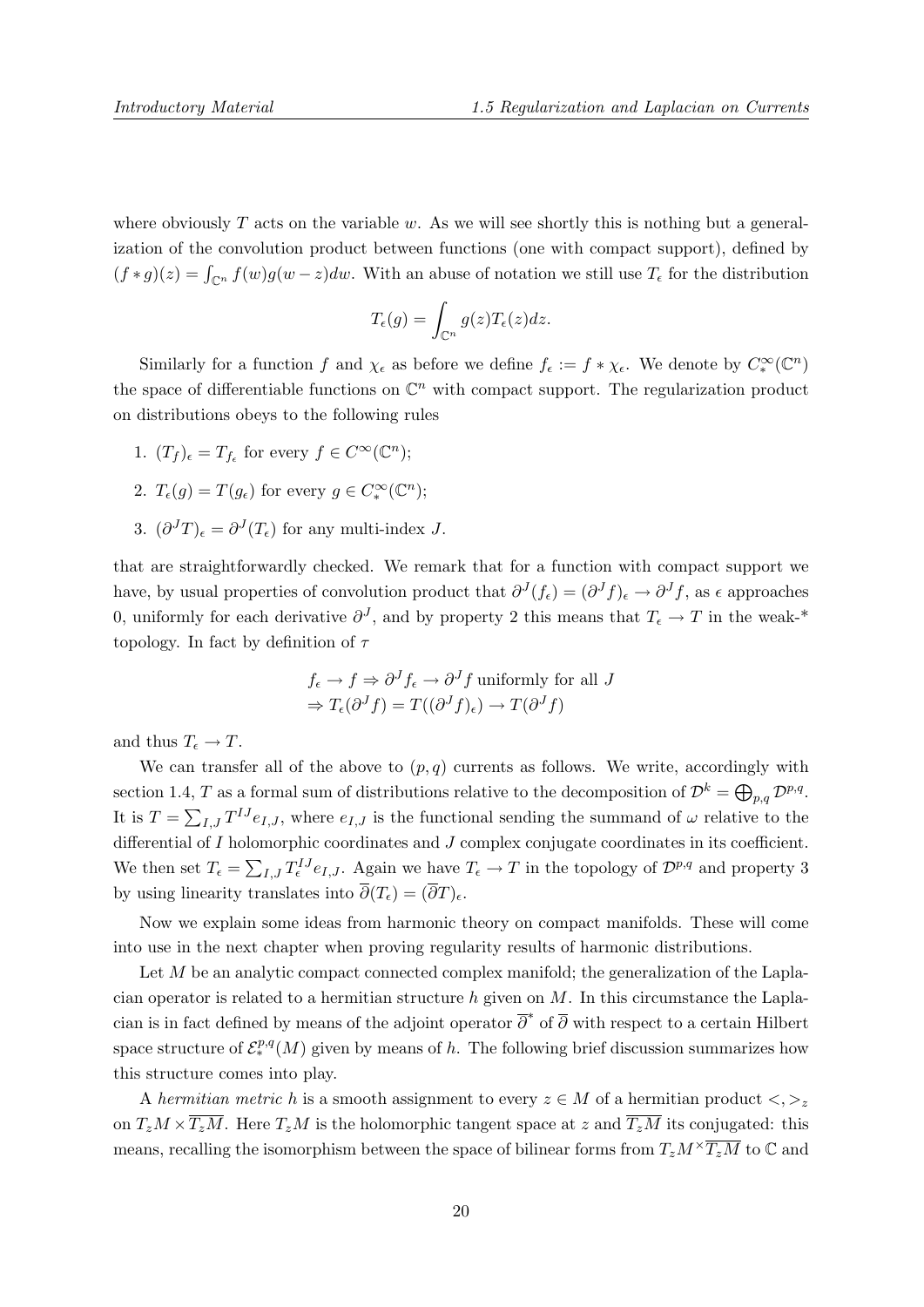$T_z^*M\otimes \overline{T_z^*M}$ , that h is a section of the bundle  $T^*M\otimes \overline{T^*M}$ . We can therefore give an expression of h in a local frame  $dz_1, \ldots, dz_n, d\overline{z}_1, \ldots, d\overline{z}_n$  as a tensor  $\sum_{i,j=1}^n h_{i,j} dz_i \otimes d\overline{z}_j$ , for certain smooth functions  $h_{i,j}$  that are the entries of the hermitian matrix defining  $\langle , \rangle_z$  at each point. It turns out that there exists a global  $(n, n)$  volume form  $vol<sub>M</sub>$  canonically associated with h; canonically in the sense that  $vol_M$  is obtained by the (1, 1) form  $\omega = \frac{i}{2}$  $\frac{i}{2}\sum_{i,j=1}^n h_{i,j}dz_i\wedge \overline{d}z_j,$  the fundamental form of  $h$ , that completely defines  $h$ .

Imagine now that h is locally given by an orthonormal frame at each  $z$ , that is, in the basis  $dz_i, \ldots, dz_n, d\overline{z}_1, \ldots, d\overline{z}_n$  the matrix  $h_{i,j}$  is the identity: this can always be done by means of the Graham-Schmidt process. Then  $\langle \cdot, \cdot \rangle_z$  carries over to a bilinear form on  $\Lambda^{p,q}(T^*M)$  simply by setting the basis vectors  ${dz_I(z) \wedge d\overline{z}_J(z) }_{|I|=p,|J|=q}$  to be orthonormal and of squared length  $2^{p+q}$ . We still denote this product  $\lt, \gt_z$ .

In conclusion we then have a global inner product on M given by integrating the form  $\langle , \rangle_z$ with respect to  $vol_M$  (for details refer to [10] chap. 0, sec.6, p. 80, and [27] chap. 3, p.65):

$$
(\omega, \eta) := \int_M < \omega(z), \eta(z) >_z vol_M(z) \quad , \quad \forall \omega, \eta \in \mathcal{E}^{p,q}(M)
$$

This product makes  $\mathcal{E}^{p,q}(M)$  into a pre-Hilbert Space which is actually complete with respect to (,), so it is actually a Hilbert space. Moreover  $\overline{\partial}: \mathcal{E}^{p,q}(M) \to \mathcal{E}^{p,q+1}(M)$  turns out to be a bounded linear operator according to the norm induced by (,) thus it has an adjoint  $\overline{\partial}^* : \mathcal{E}^{p,q+1}(M) \to \mathcal{E}^{p,q}(M)$ . We define the Laplacian  $\Delta$  of a  $(p,q)$  form to be the operator  $\Delta := \overline{\partial} \overline{\partial}^* + \overline{\partial}^* \overline{\partial} : \mathcal{E}^{p,q}(M) \to \mathcal{E}^{p,q}(M).$ 

Now we would like to give an explicit description of  $\overline{\partial}^*$ . For that purpose we need to use the so called *Hodge duality operator*  $*: \mathcal{E}^{p,q}(M) \to \mathcal{E}^{n-p,n-q}(M)$  that sends  $\omega$  to the only  $*\omega$ such that for every  $z \in M$ ,  $\eta \in \mathcal{E}^{p,q}(M)$ 

$$
(\omega(z), \eta(z))vol_M(z) = \eta(z) \wedge * \omega(z).
$$

In local orthonormal coordinates if  $\omega = \sum_{I,J} f_{I,J} dz_I \wedge d\overline{z}_J$  then  $*\omega$  is explicitely given by

$$
*\omega = 2^{p+q-n} \sum_{I,J} sgn(\sigma_{I,J}) \overline{f}_{I,J} \phi_{I^c} \wedge \phi_{J^c}
$$

where complementaries are in the set  $\{1,\ldots,n\}$ ,  $\sigma_{I,J}$  is the permutation of  $2n$  elements  $(1,\ldots,n,1,\ldots,n)\mapsto (I,J,I^c,J^c)$ . Note that  $*\,\ast\,\omega\,=\,(-1)^{p+q}$  and  $\overline{\partial}^* = -*\,\overline{\partial}^*$ . We prove the second identity: indeed for  $\omega \in \mathcal{E}^{p,q-1}(M)$ ,  $\eta \in \mathcal{E}^{n-p,n-q}(M)$  by the usual differentiation rule and the fact that  $\overline{\partial} = d$  on  $(n, n-1)$  forms

$$
(\overline{\partial}\omega,\eta) = \int_M \overline{\partial}\omega \wedge *\eta \, vol_M = (-1)^{p+q-1} \int_M \omega \wedge \overline{\partial}(*\eta) \, vol_M + \int_M d(\omega \wedge \eta) \, vol_M;
$$

by Stokes Theorem the last term is 0 thus

$$
(\overline{\partial}\omega,\eta) = -\int_M \omega \wedge *(*\overline{\partial}*\eta) \nu ol_M
$$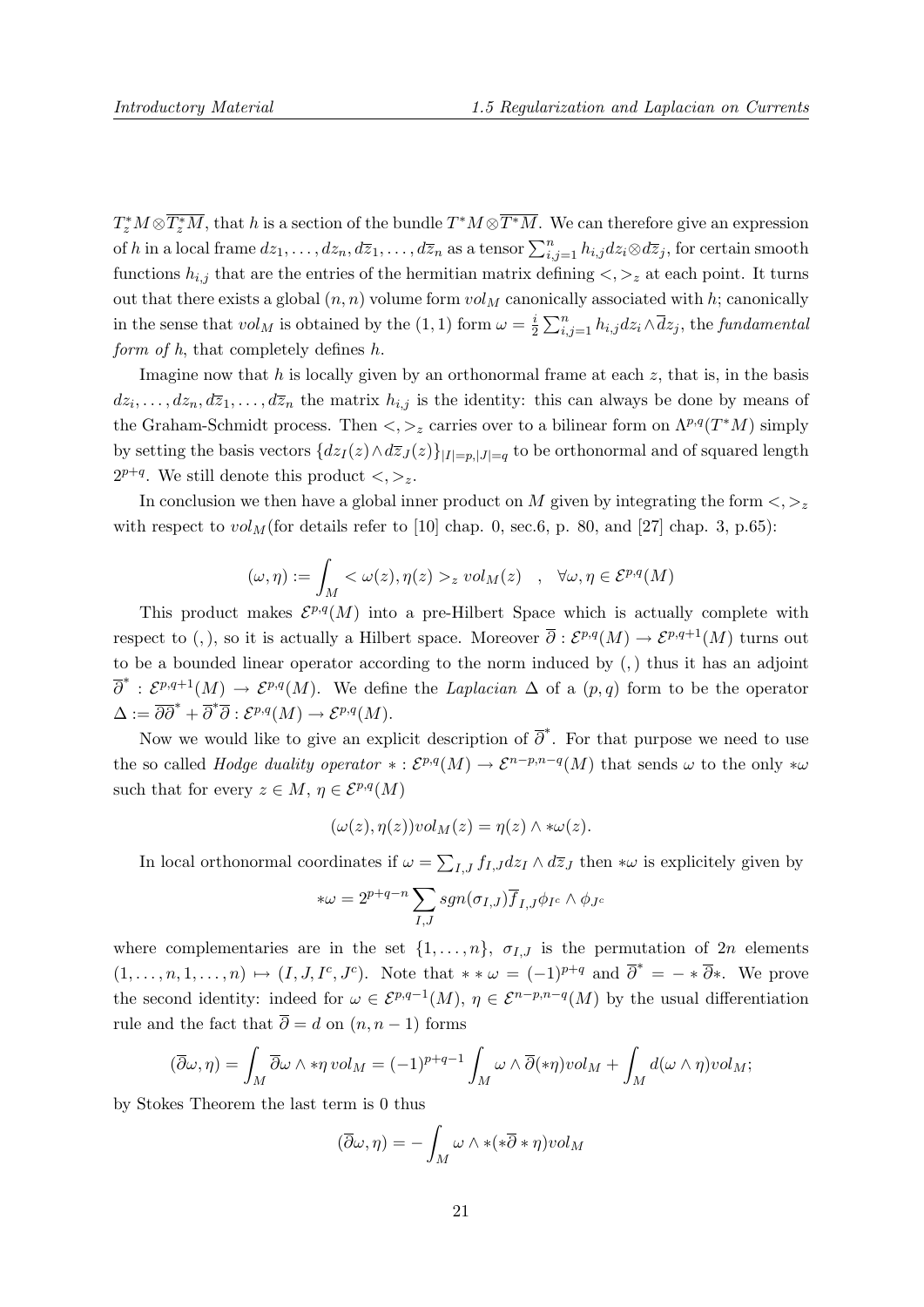so  $(\overline{\partial}\omega, \eta) = (\omega, -\ast \overline{\partial} \ast \eta)$  and we found the adjoint. It is also remarkable the relation

$$
\omega \wedge * \eta = (\omega, \eta) \text{vol}_M = \overline{(\eta, \omega)} \text{vol}_M = \overline{\eta \wedge * \omega} = \pm \overline{*\omega \wedge \eta}
$$
(1.7)

for all  $\omega$ ,  $\eta$  as above.

An easy computation shows that this new operatorial definition of the Laplacian, on functions, coincides up to a constant with the usual Laplacian of a function of complex variables, that is, the Laplacian of its real and imaginary parts, which by the equations 1.2 and 1.3 is easily seen to be  $\sum_j \frac{1}{4}$ 4  $\partial^2 f$  $\frac{\partial^2 f}{\partial z_j \partial \bar{z}_j}$ . Indeed if  $f \in C^{\infty}(M)$ , call  $dz = dz_1 \wedge \ldots \wedge dz_n$  the differentials with respect to local coordinates  $z_1, \ldots, z_n$  and  $\sigma_j$  the permutation that puts  $d\overline{z}_j$  in the  $(n + 1)$ -th place. Using the relations  $\partial/\partial \overline{z}_j(\overline{\partial f/\partial \overline{z}_j}) = \partial^2 \overline{f}/\partial z_j \partial \overline{z}_j$  and  $\partial^2 \overline{f}/\partial z_j \partial \overline{z}_j = \partial^2 f/\partial z_j \partial \overline{z}_j$ 

$$
\overline{\partial}^*\overline{\partial}(f) = -*\overline{\partial} * \left(\sum_j \frac{\partial f}{\partial \overline{z}_j} d\overline{z}_j\right)
$$
  
\n
$$
= * \overline{\partial} \left(2^{1-n} \sum_j -sgn(\sigma_j) \frac{\overline{\partial f}}{\partial \overline{z}_j} dz \wedge d\overline{z}_{j^c}\right)
$$
  
\n
$$
= * \left(2^{n-1} \sum_j -\frac{\partial^2 \overline{f}}{\partial z_j \partial \overline{z}_j}\right) dz \wedge d\overline{z}
$$
  
\n
$$
= 2 \sum_j -\frac{\partial^2 f}{\partial z_j \partial \overline{z}_j}.
$$

As for the functions we therefore define a harmonic  $(p, q)$  form to be a form such that  $\Delta \omega = 0$ . Hence for a distribution T we can define a Laplacian  $\Delta : \mathcal{D}^n \to \mathcal{D}^n$  by  $\Delta T(f) = T(\Delta f)$ or equivalently

$$
\Delta T(f) = -T\left(\sum_j \frac{\partial^2 f}{\partial z_j \partial \overline{z}_j}\right),\,
$$

neglecting a constant. This definition equally applies if  $M$  is not compact. It is an obvious but crucial remark that every  $(p, q)$  cocycle is harmonic; to say it all what is true is that the space of harmonic  $(p, q)$  forms on M is isomorphic to  $H_{\overline{\mathfrak{p}}}^{p,q}$  $\frac{p,q}{\partial}(M)$ , but this is part of Hodge Theorem and does not come into the subject.

#### 1.6 Fine Sheaves

This section will investigate some remarkable properties of fine sheaves, in particular we will show that the cohomology of a sheaf can be calculated as the cohomology of the global sections of its fine resolutions. The sheaves  $\mathcal{E}^{p,q}$ ,  $\mathcal{D}^{p,q}$  analyzed until here are fine sheaves the reason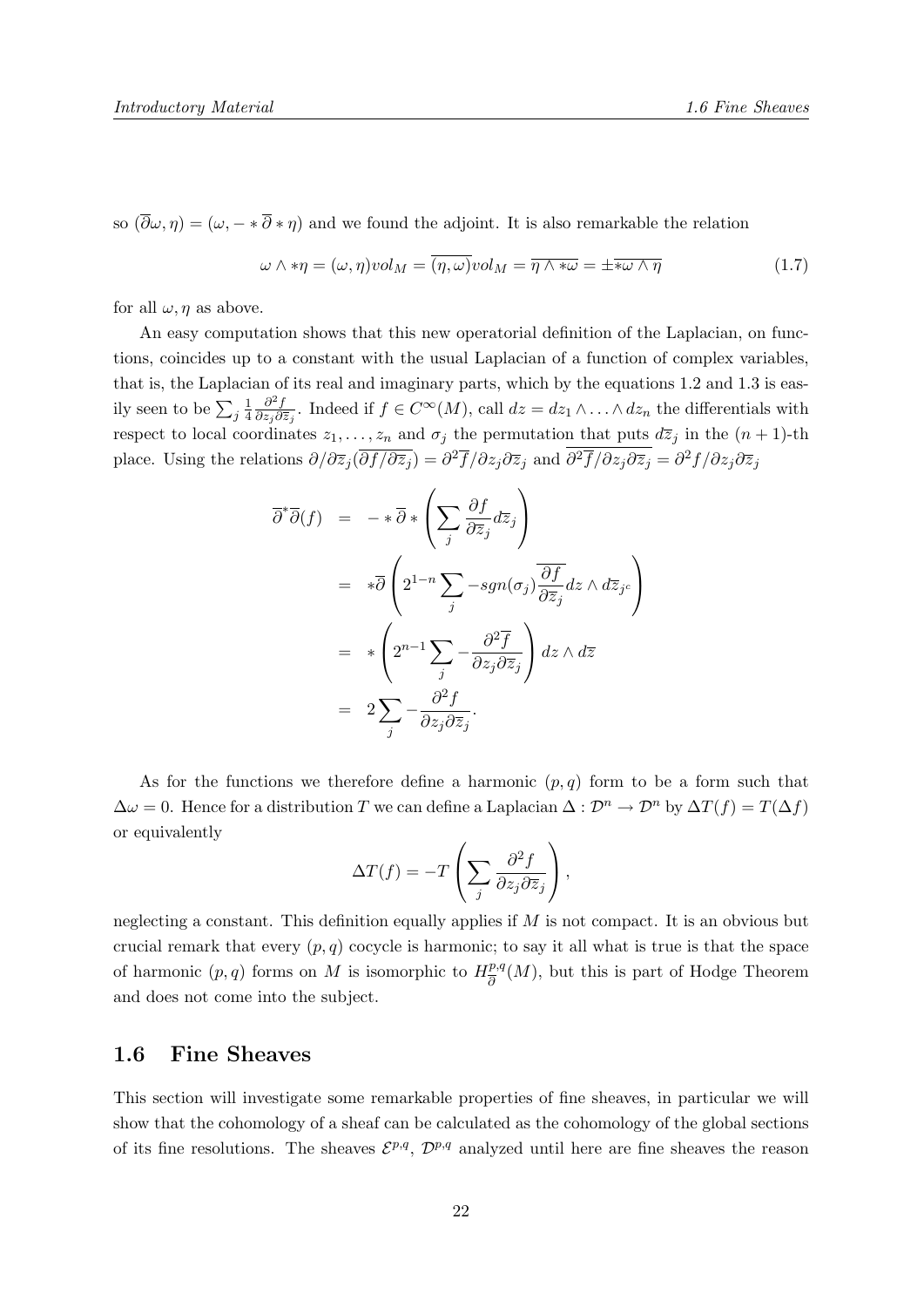being that they are sheaves of modules over the fine sheaf  $C^{\infty}$ . In this section a sheaf takes values in the category of vector spaces over C.

Since we are dealing with a paracompact space cohomology is always meant to be Cech's. For a locally finite covering U of any paracompact topological space X the group of Čech  $q$ cochains with coefficients in U relative to F is denoted  $C^q(\mathcal{U},\mathcal{F})$ . The symbol  $H^q(\mathcal{U},\mathcal{F})$  stands for cohomology groups of F on X with coefficients in the covering U and  $H^q(X, \mathcal{F})$  is the cohomology group of  $\mathcal F$  i.e. the direct limit of the groups above over all the open coverings of X. The coboundary operator is denoted  $\delta$ .

As we will see later on, the theorem duality between forms and currents involves compactly supported sections, so it is important here to treat the general case of cohomology in an arbitrary paracompactifying family of supports  $\phi$ . We recall that this means that  $\phi$  is a collection of closed subsets of our manifold  $M$  such that

- 1. For any  $C \in \phi$ , if  $C' \subset C$  is closed then  $C' \in \phi$ ;
- 2.  $\phi$  is closed under arbitrary union of elements ;
- 3. Every element of  $\phi$  has a closed neighbourhood belonging to  $\phi$
- 4. Every element of  $\phi$  is paracompact.

Given a sheaf F over X and such a family  $\phi$  we may consider for  $U \subset X$  the subgroup  $\mathcal{F}_{\phi}(U) \subset \mathcal{F}(U)$  of sections s on U such that  $\text{Supp}(s) = \{z \in X | s(z) \neq 0\} \subset C \in \phi$ . Call  $\Gamma_{\phi}$  the functor associating  $\mathcal{F}_{\phi}(U)$  with each open set U: it is a subsheaf of  $\mathcal{F}$ . For an open locally finite covering U of X we may form Čech cochains with supports in  $\phi$  by considering the compactly supported cochains subgroup  $C^q_d$  $\psi^q_\phi(\mathcal{U}, \mathcal{F}) = \prod_{i_o \dots i_q} \Gamma_\phi(U_{i_0} \cap \dots \cap U_{i_q}, \mathcal{F}) \text{ of } C^q(\mathcal{U}, \mathcal{F}).$ 

The conditions above assure that the coboundary  $\delta$  sends q-cochains supported in  $\phi$  to  $q + 1$ -cochains supported in  $\phi$ : by taking the direct limit over a cofinal set of locally finite coverings U of M one obtains the Čech q-th cohomology group with supports in  $\phi$ , denoted  $H^q_{\phi}$  $_{\phi}^{q}(X,\mathcal{F}).$ 

The two most important cases, and the only ones that will occur in this thesis, are when  $\phi$ is either the class of all closed subsets of X, in which case cochains with supports in  $\phi$  are just ordinary Cech cochains, or that of all compact subset of  $X$ . In this latter circumstance we will replace the subscript  $\phi$  with  $*$ .

For any paracompactifying family of supports  $\phi$ , the following basic results hold for the functor  $H^q_{\phi}$  $_\phi^q(X, \bullet)$ :

• To a short exact sequence  $0 \to \mathcal{F} \to \mathcal{G} \to \mathcal{H} \to 0$  of sheaves on X, there is an associated long exact sequence of cohomology groups

$$
\ldots \to H^q_{\phi}(X,\mathcal{F}) \to H^q_{\phi}(X,\mathcal{G}) \to H^q_{\phi}(X,\mathcal{H}) \to H^{q+1}_{\phi}(X,\mathcal{F}) \to \ldots
$$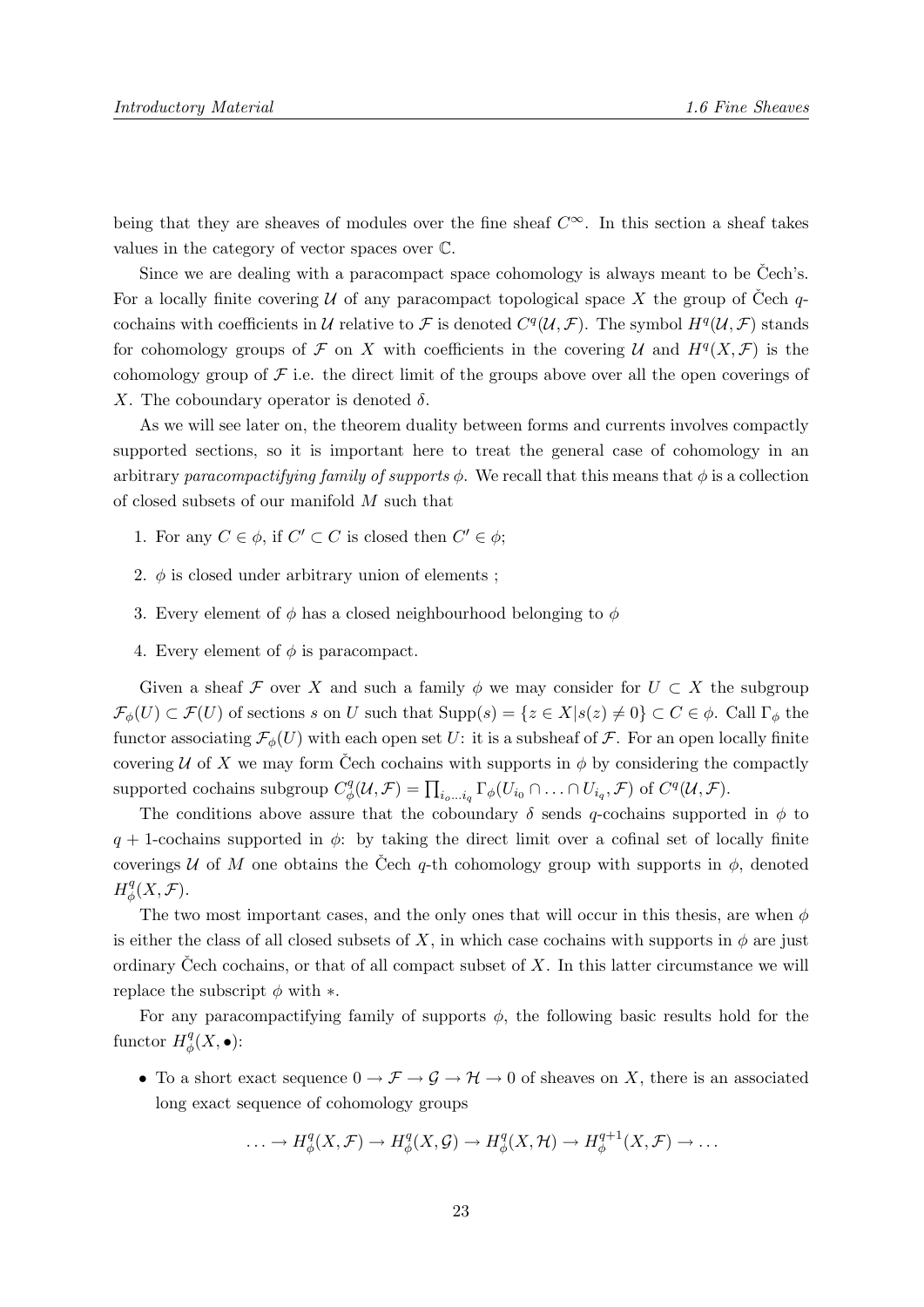• There are functorial isomorphisms

$$
\Gamma_{\phi}(X,\bullet) \cong H_{\phi}^{0}(X,\bullet).
$$

Now we take a closer look at the fine sheaves. In general when one is given a collection of sections  $s_i$  of a sheaf on a paracompact space X over different open sets  $U_i$  of X there is an intrinsic way to sum all these sections: declare  $s = \sum_i s_i$  to be the section on  $\bigcup_i U_i$  whose stalks are  $s(x) = \sum_i s_i(x)$ .

**Definition 1.6.1.** Let F be a sheaf over a paracompact topological space X. Let  $\mathcal{U} = \{U_{\alpha}\}\$ be a locally finite open covering of X. A partition of unity subordinated to the covering  $U$ is a family of sheaf morphisms  $\eta_{\alpha} : \mathcal{F} \to \mathcal{F}$  such that (we denote by  $\eta_{\alpha}^U$  the corresponding morphism on the open sets and  $\eta^x_\alpha$  the one induced on the stalk  $\mathcal{F}_x$ )

- 1.  $\sum$ α  $\eta_\alpha^U(f) = f$  for each  $f \in \mathcal{F}(U)$  and each  $U \subset M$  open
- 2.  $\forall \alpha \, \eta^x_\alpha(\mathcal{F}_x) = 0$  for every  $x \in X \setminus K_\alpha$  where  $K_\alpha$  is a closed subset of  $U_\alpha$

A sheaf is called fine if it admits a partition of unity subordinated to any locally finite open covering  $U$ . As we will see shortly this notion generalizes that of partition of unity for smooth functions. Note that the sum in 1 is well defined because  $\mathcal U$  is locally finite.

It is easy to prove that the sheaves  $\mathcal{E}^{p,q}$  and  $\mathcal{D}^{p,q}$  are fine sheaves

**Proposition 1.6.2.** Let  $C_M^{\infty}$  be the sheaf of differentiable functions over a (differentiable or complex analytic) manifold M. Then any sheaf of  $C_M^{\infty}$ -modules is fine.

*Proof.* Let  $\{\rho_{\alpha}\}\$ be a  $C^{\infty}_M$  partition of unity in the analytic sense, that is, a collection of smooth functions adding up to 1 subordinated to a locally finite covering  $\mathcal{U} = \{U_{\alpha}\}\$  of M, with compact supports  $K_{\alpha} \subset U_{\alpha}$ . For each  $\alpha$  set a sheaf morphism by multiplication for  $\rho_{\alpha}$ :  $\rho_{\alpha}^{U}(f) = f \rho_{\alpha}|_{U}$ for any  $U \subset M$ . We have  $\sum_{\alpha} \rho_{\alpha}^{U}(f) = \sum_{\alpha} f \rho_{\alpha}|_{U} = f$ .

To show 2 take a neighbourhood U of  $x \in X \setminus K_\alpha$  such that  $U \cap K_\alpha = \emptyset$ ; since  $\rho_\alpha \equiv 0$  on U we have  $\rho^U_\alpha \equiv 0$  so that in particular 2 holds.  $\Box$ 

Another property of fine sheaves is that their higher cohomology groups vanish.

**Proposition 1.6.3.** If F is a fine sheaf over a paracompact space X and  $\phi$  a paracompactifying family of supports then  $H^q_{\phi}$  $\mathcal{L}_{\phi}^{q}(X,\mathcal{F})=0$  for  $q>0$ .

*Proof.* Fix a partition of unity  $\{\eta_{\alpha}\}\$  subordinated to a locally finite covering  $\mathcal{U} = \{U_{\alpha}\}\$  of X. We just have to show that for every q-cocycle f in  $C_d^q$  $g^q_\phi(\mathcal{U}, \mathcal{F}), q > 0$ , there exists  $g \in C^{q-1}_\phi$  $\ ^{q-1}_{\phi}(\mathcal{U},\mathcal{F})$ such that  $\delta g = f$  and the result follows by passing to the direct limit.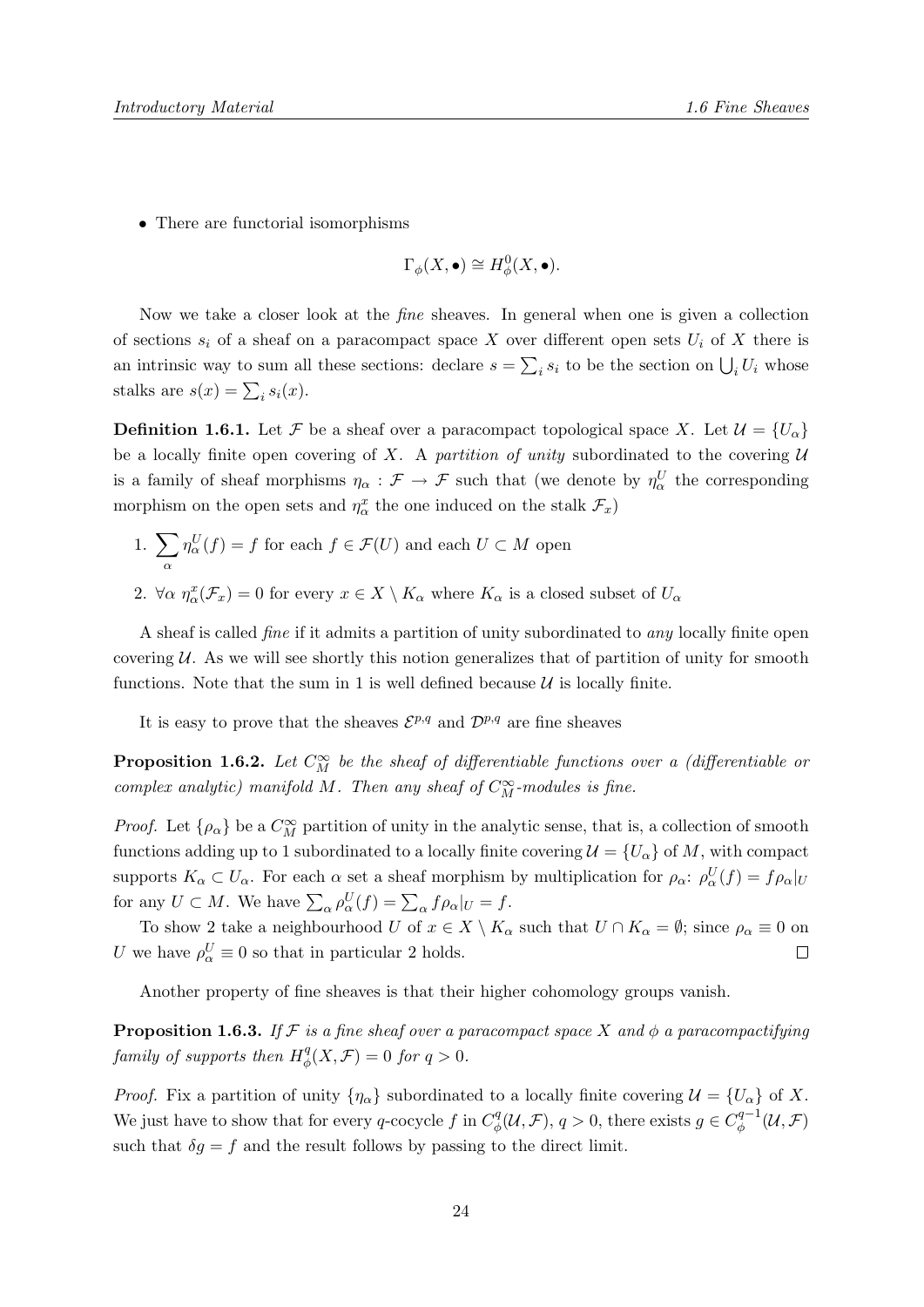$\Box$ 

Fix a certain  $\alpha$ , choose such a cocycle f, and let  $\sigma = (i_0 \dots i_{q-1})$ . Consider the section  $f_{\sigma \alpha}$ on with compact support on  $U_{\sigma} \cap U_{\alpha}$ , restrict it to  $U_{\alpha}$  and apply  $\eta_{\alpha}$ ;  $\eta_{\alpha}^{U_{\alpha} \cap U_{\sigma}}(f_{\sigma \alpha}) \in \mathcal{F}(U_{\alpha} \cap U_{\sigma})$ by property 2 of fine sheaves has still support in  $U_{\alpha} \cap U_{\sigma}$  and vanishes outside it. Thus we can define a new section on the whole  $U_{\sigma}$  by extending it to 0. Set

$$
g_{\sigma}^{\alpha} = E_{\sigma} \eta_{\alpha}^{U_{\alpha} \cap U_{\sigma}}(f_{\sigma \alpha})
$$

where  $E_{\sigma}$  denotes the 0 extension on  $\mathcal{F}(U_{\sigma})$ ;  $g_{\sigma}^{\alpha}$  has support contained in  $K_{\sigma}$  so the  $(q-1)$ cochain  $g^{\alpha} := (g^{\alpha}_{\sigma})_{\sigma}$  has supports in  $\phi$ . Letting  $\underline{\sigma} = (i_0 \dots i_q)$  and  $\sigma_j = (i_0 \dots i_{j-1} i_{j+1} \dots i_q)$ we compute the coboundary of  $g^{\alpha}$ :

$$
(\delta g^{\alpha})_{\underline{\sigma}} = \sum_{j=0}^{q} (-1)^{j} E_{\sigma_j} \eta_{\alpha}^{U_{\alpha} \cap U_{\sigma_j}} (f_{\sigma_j \alpha})|_{\underline{\sigma}} = \eta_{\alpha}^{U_{\alpha} \cap U_{\sigma}} (f_{\sigma \alpha}) - E_{\sigma} \eta_{\alpha}^{U_{\alpha} \cap U_{\sigma}} ((\delta f)_{\sigma \alpha}). \tag{1.8}
$$

Being f a cocycle the second summand is 0 and the sum  $g = \sum_{\alpha} g^{\alpha}$  is well defined because U locally finite. Moreover  $\text{Supp} g \subset \bigcup_{\alpha} \text{Supp} g^{\alpha} \in \phi$ . By 1.8 and in view of the properties of  $\eta_{\alpha}$  stalkwise we have, for all  $x \in U_{\sigma}$ 

$$
(\delta g)_{\sigma}(x) = \sum_{\alpha} (\delta g^{\alpha})_{\sigma}(x) = \sum_{\alpha} \eta_{\alpha}^{U_{\alpha} \cap U_{\sigma}} (f_{\sigma \alpha})(x) = \sum_{\alpha} \eta_{\alpha}^{x} (f_{\sigma \alpha}(x)) =
$$

$$
= \sum_{\alpha} \eta_{\alpha}^{x} (f_{\sigma}(x)) = f_{\sigma}(x)
$$

so that  $\delta g = f$ .

The next theorem links cohomology of a sheaf  $\mathcal F$  to that of global sections of a fine resolution. A fine *resolution* of  $\mathcal F$  is an exact sequence of sheaves

 $0 \to \mathcal{F} \to \mathcal{G}_0 \to \mathcal{G}_1 \to \ldots$ 

where the  $\mathcal{G}_i$ s are all fine sheaves.

**Theorem 1.6.4.** Let  $\mathcal F$  be a sheaf on a paracompact topological space  $X$  and

$$
0 \to \mathcal{F} \to \mathcal{G}_0 \stackrel{d_0}{\to} \mathcal{G}_1 \stackrel{d_1}{\to} \mathcal{G}_2 \stackrel{d_2}{\to} \ldots
$$

a fine resolution  $\mathcal{G}^*$  of  $\mathcal{F}$ . Let  $\phi$  be a paracompactifying family of supports for X and  $H^q(\Gamma_\phi(\mathcal{G}^*))$ be the cohomology of the induced complex

$$
0 \to \Gamma_{\phi}(X, \mathcal{G}_0) \to \Gamma_{\phi}(X, \mathcal{G}_1) \to \Gamma_{\phi}(X, \mathcal{G}_2) \to \dots
$$

of global sections with coefficients in  $\phi$ . Then  $H^q_\phi$  $\phi^q(X, \mathcal{F}) \cong H^q(\Gamma_\phi(\mathcal{G}^*)).$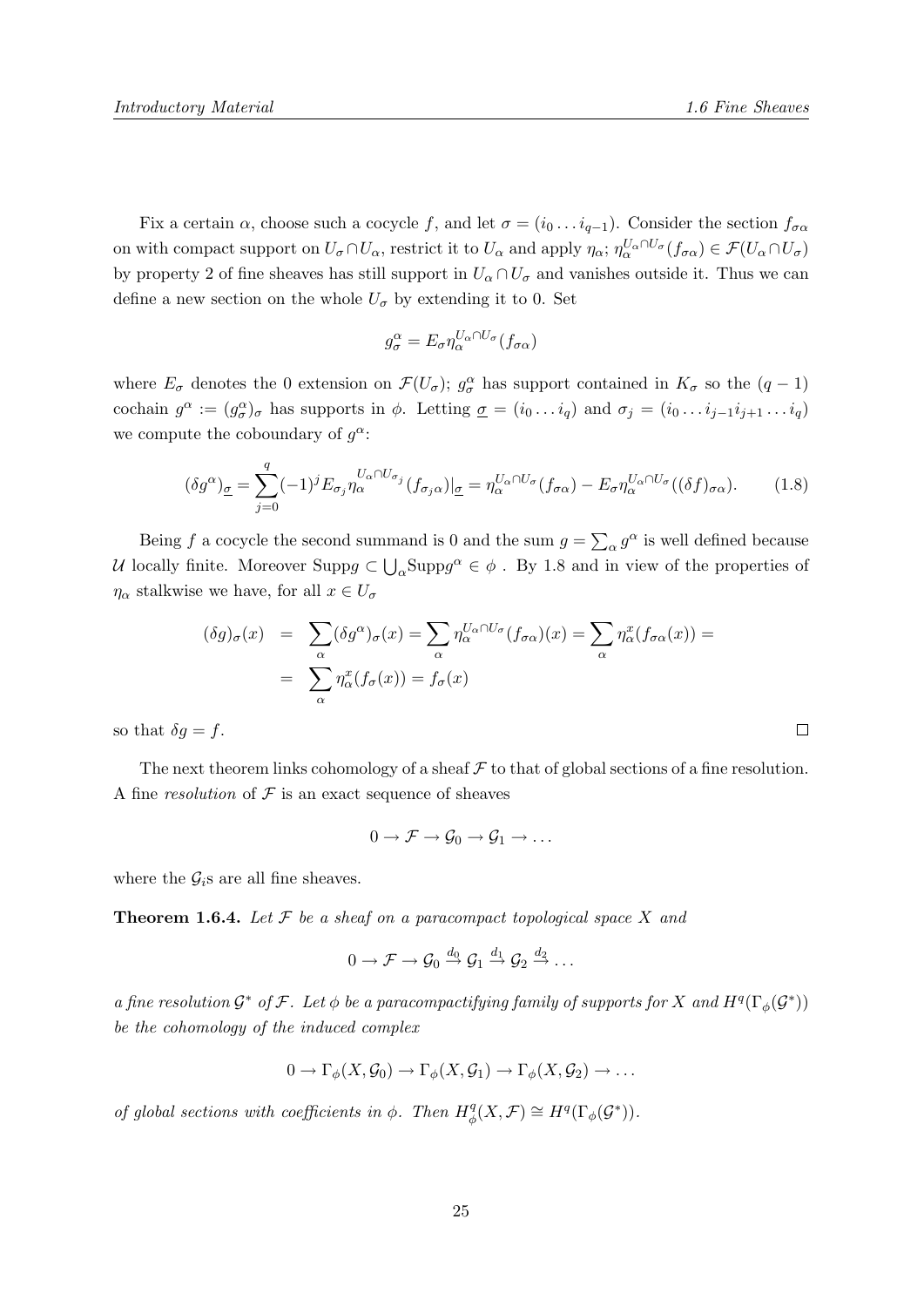*Proof.* Let  $d_q^*: \Gamma_\phi(X, \mathcal{G}_q) \to \Gamma(X, \mathcal{G}_{q+1})$  be the induced homomorphisms of  $d_q$  on global sections supported on  $\phi$ ; we have to show that for any  $q > 0$  it is  $H^q_{\phi}$  $\mathcal{L}_{\phi}^{q}(X,\mathcal{F}) \cong \text{ker}d_{q}^{*}/d_{q-1}^{*}(\mathcal{G}_{q-1}(X)).$ 

Denoting with  $K_i$  the kernel of the sheaf morphism  $d_i$  we can split  $\mathcal{F}^*$  into the short exact sequences

$$
0 \to \mathcal{F} \to \mathcal{G}_0 \stackrel{d_0}{\to} K_1 \to 0
$$

$$
0 \to K_i \to \mathcal{G}_i \stackrel{d_i}{\to} K_{i+1} \to 0, \quad i \ge 1
$$

indeed  $d_i: G_i \to K_i$  is surjective by exactness in  $G_{i+1}$  and  $K_i \to G_i$  is the inclusion so that the sequence is exact also in  $G_i$ . For  $q = 0$  the statement comes from the left exactness of  $\Gamma_{\phi}(X,\bullet) \cong H^0_{\phi}(X,\bullet)$ , that is, taking the global sections of the first exact sequence, the sequence

$$
0 \to \Gamma_{\phi}(X, \mathcal{F}) \to \Gamma_{\phi}(X, \mathcal{G}_0) \stackrel{d_0}{\to} \Gamma_{\phi}(X, K_1)
$$

is exact so  $H^0_\phi(X,\mathcal{F}) \cong \Gamma_\phi(X,\mathcal{F}) \cong ker d_0 = H^0(\Gamma_\phi(\mathcal{G}^*)).$ 

Consider the long exact cohomology sequence obtained by the first sequence

$$
\ldots \to H_{\phi}^{q-1}(X, \mathcal{G}_0) \to H_{\phi}^{q-1}(X, K_1) \to H_{\phi}^q(X, \mathcal{F}) \to H_{\phi}^q(X, \mathcal{G}_0) \to \ldots
$$

For  $q = 1$  being  $\mathcal{G}_0$  fine the rightmost term vanishes and, together with the use of the isomorphims  $H^0_\phi(X, \mathcal{C}) \cong \Gamma_\phi(X, \mathcal{C}),$  where  $\mathcal{C} = \mathcal{G}_0, K_1$ , this leaves

$$
\ldots \to \Gamma_{\phi}(X, \mathcal{G}_0) \stackrel{d_0^*}{\to} \Gamma_{\phi}(X, K_1) \stackrel{\gamma}{\to} H^1(X, \mathcal{F}) \to 0
$$

So by exactness and the fundamental theorem

$$
H_{\phi}^1(X,\mathcal{F}) = \Gamma_{\phi}(X,K_1)/ker\gamma = \Gamma_{\phi}(X,K_1)/Imd_0^* = H^1(\Gamma_{\phi}(\mathcal{G}^*)).
$$

If  $q > 1$  also the rightmost term cancels, yielding

$$
H_{\phi}^{q-1}(X, K_1) \cong H_{\phi}^q(X, \mathcal{F}).
$$
\n(1.9)

Let us consider now the second sequence; it reads

$$
\dots H_{\phi}^{q-2}(X,\mathcal{G}_i) \to H_{\phi}^{q-2}(X,K_{i+1}) \to H_{\phi}^{q-1}(X,K_i) \to H_{\phi}^{q-1}(X,\mathcal{G}_i) \dots
$$

If  $q = 2$  the rightmost term again cancels so that this time we get

$$
\ldots \Gamma_{\phi}(X, \mathcal{G}_i) \stackrel{d_i^*}{\to} \Gamma_{\phi}(X, K_{i+1}) \to H^1_{\phi}(X, K_i) \to 0, \ \forall i \geq 1
$$

which leads to  $H^1_\phi(X, K_i) \cong \text{ker}d^*_{i+1}/\text{Im}d_i^* \cong H^i(\Gamma_\phi(\mathcal{G}^*))$ . In particular for  $i = 1$  from 1.9 we obtain  $H^2_\phi(X,\mathcal{F}) \cong H^2(\Gamma_\phi(\mathcal{G}^*))$ ; if  $q > 2$  and  $i > 1$  it is  $H^{q-2}_\phi$  $\chi^{q-2}_\phi(X, K_i) \cong H^{q-1}_\phi$  $\phi^{\cdot q-1}(X, K_{i-1})$  since  $H^{q-2}_\phi$  $\phi^{q-2}(X, \mathcal{G}_i) = H^{q-1}_{\phi}$  $\phi_{\phi}^{q-1}(X,\mathcal{G}_i)=0.$  Iterating this isomorphism for increasing q and using again 1.9 we have  $H^1_\phi(X, K_q) \cong H^{q-1}_\phi$  $\phi_{\phi}^{q-1}(X,K_1) \cong H_{\phi}^q$  $\phi_q^q(X, \mathcal{F})$ ; but  $H^1(X, K_q)$  was seen to be isomorphic to  $H^q(\Gamma_\phi(\mathcal{G}^*))$  so the theorem is proved for any q.  $\Box$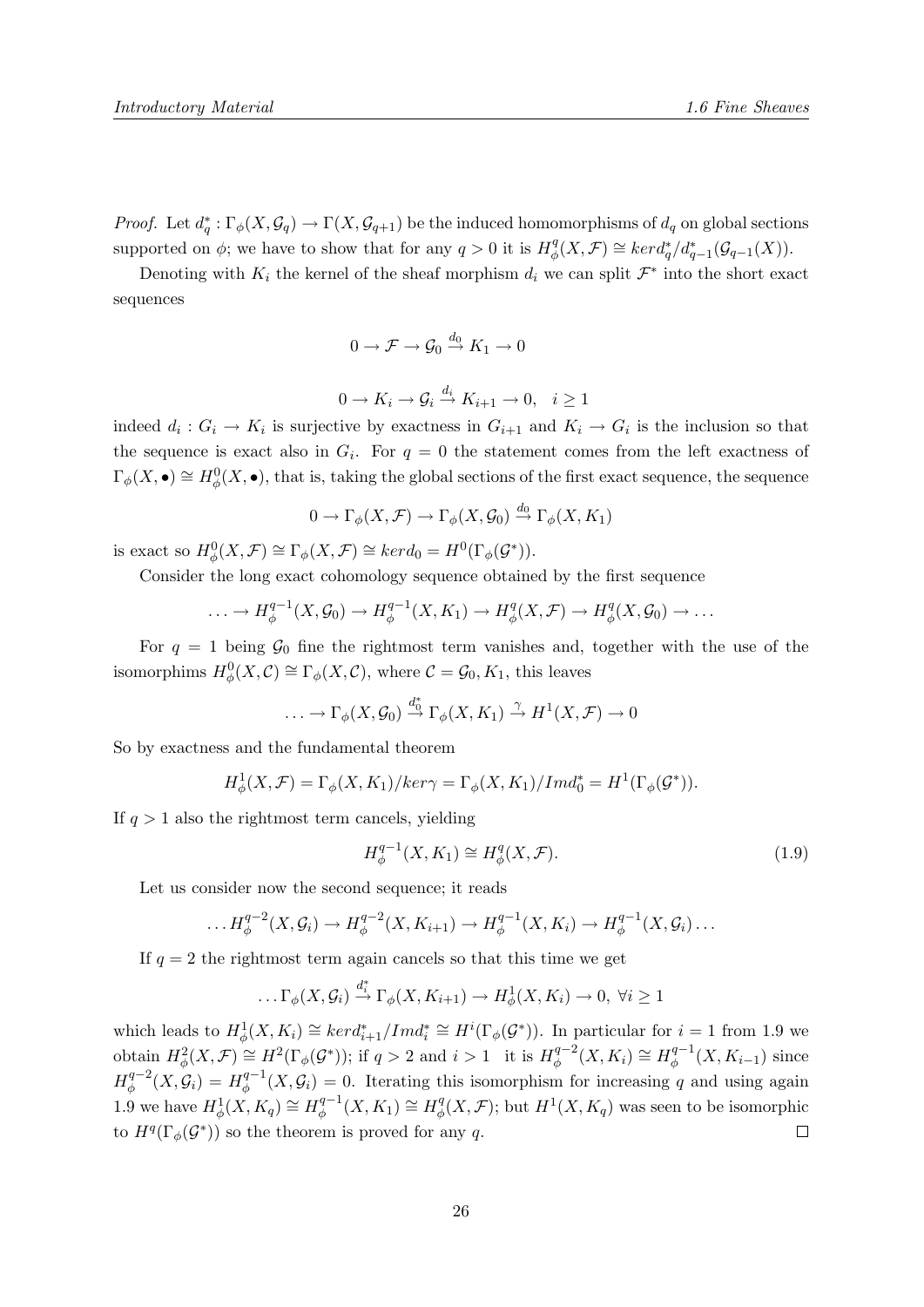### Chapter 2

## The Duality Theorem

We start out from the complexes given in 1.4 and 1.6. The strategy of the proof is the following: first we show that they provide different fine resolutions of the sheaf of holomorphic p-forms then we generalize this to forms and currents with coefficients in an arbitrary locally sheaf  $V$ (section 2.1). Besides, if we tensor 1.4 with such a sheaf and 1.6 with its dual  $\mathcal{V}^*$  we may prove that there is indeed a (topological) duality between the two induced complexes of global sections. Finally this duality will be extended to cohomology groups to obtain the Theorem in its full generality (section 2.2)

In section 2.3 some classical applications as the Riemann-Roch Theorem will be treated, along with some examples.

#### 2.1 The Sheaf of Holomorphic Forms and its Resolutions

Let us rigourosly define the sheaf of holomorphic forms, already introduced in chapter 1.

**Definition 2.1.1.** Let  $M$  be a *n*-dimensional complex analytic manifold. The sheaf of holomorphic p-forms on M is the sheaf  $\Omega^p$  of holomorphic sections of the vector bundle  $\Lambda^{p,0}(M)$ . The canonical sheaf of M defined in 1.1.4 is then just  $\Omega^n$ 

Clearly from the definition follows that  $\Omega^p$  is a subsheaf of  $\mathcal{E}^p$ . Furthermore for each  $U \subset M$ the space  $\Omega^p(U)$  of holomorphic p-forms on U is the subspace of  $\Omega^p(U)$  of elements whose local expressions  $\sum_I f_I dz_I$  are such that  $f_I$  is holomorphic in U for every I. Our first goal is the proof of the following theorem:

**Theorem 2.1.2.** Let be  $\Omega^p$  be the sheaf of holomorphic differentials on a complex analytic manifold M of dimension n. The cochain complexes  $1.4$  and  $1.6$  extend to complexes of sheaves

$$
0 \to \Omega^p \to \mathcal{E}^{p,0} \to \mathcal{E}^{p,1} \dots \to \mathcal{E}^{p,n} \to 0. \tag{2.1}
$$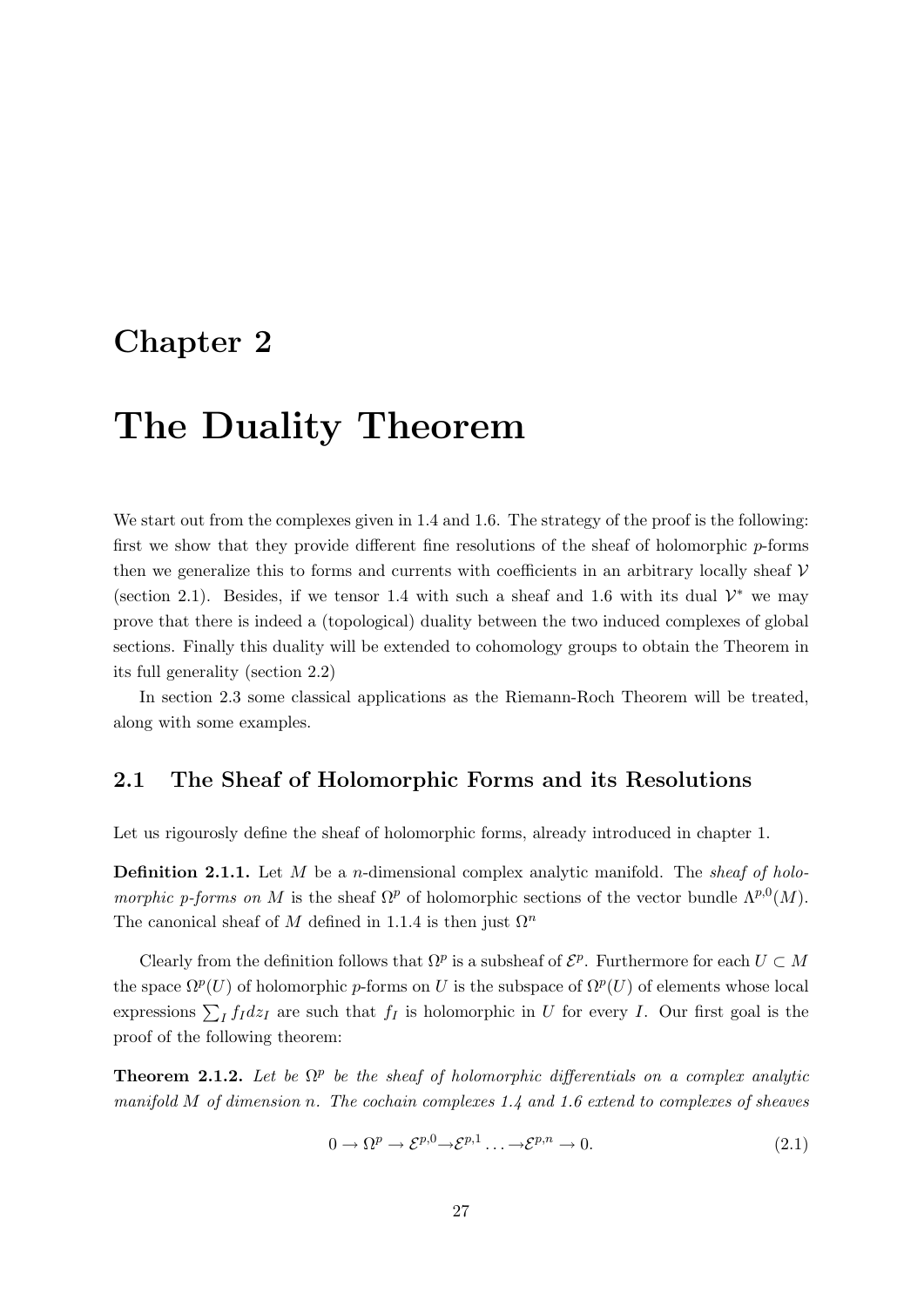and

$$
0 \to \Omega^p \to \mathcal{D}^{p,0} \to \mathcal{D}^{p,1} \dots \to \mathcal{D}^{p,n} \to 0. \tag{2.2}
$$

that are furthermore exact, thus representing two different fine resolutions of  $\Omega^p$ .

The main point is to prove that locally every  $\overline{\partial}$ -closed  $(p, q)$  form or  $(p, q)$  current is  $\overline{\partial}$ exact, so essentially we must establish versions of the Poincaré Lemma for both forms and currents. This matter is deeply analytic. We shall prove first all the needed machinery of complex calculus and harmonic theory on manifolds and then proceed with the proof. We first deal with forms, starting with a mild, almost tautological, proposition.

**Proposition 2.1.3.** The kernel of  $\overline{\partial} : \mathcal{E}^{p,0} \to \mathcal{E}^{p,1}$  is  $\Omega^p$ .

*Proof.* A section  $\omega = \sum_I f_I dz_I$  on  $U \subset M$  is such that  $\overline{\partial}(\omega) = 0$  if and only if  $f_I$  is holomorphic in every argument for each I since  $\partial f_I/\overline{\partial} z_j = 0 \ \forall j$  is an equivalent formulation of the Cauchy-Riemann conditions. To support this claim write a smooth function  $f$  as a sum of real and imaginary parts of its local coordinates:  $f(z_1, \ldots, z_n) = u(x_1 \ldots x_n, y_1, \ldots, y_n) +$  $iv(x_1,\ldots,x_n,y_1,\ldots,y_n)$  for  $z_j = x_j + iy_j$ ,  $j = 1,\ldots,n$ . Then using equations 1.2 and 1.3 we have

$$
0 = \frac{\partial f}{\partial \overline{z}_j} = \frac{1}{2} \left( \frac{\partial}{\partial x_j} u - \frac{\partial}{\partial y_j} v + i \left( \frac{\partial}{\partial y_j} u + \frac{\partial}{\partial z_j} v \right) \right)
$$

if and only if

$$
\frac{\partial}{\partial x_j} u = \frac{\partial}{\partial y_j} v, \ \frac{\partial}{\partial y_j} u = -\frac{\partial}{\partial x_j} v.
$$

We will now recall the generalized Cauchy formula for a  $C^{\infty}$  function of complex variable, that plays just the same role of the fundamental theorem of calculus in the ordinary Poincaré Lemma for differential forms.

Theorem 2.1.4 (Generalized Cauchy Integral Formula). Let  $f \in C^{\infty}(U)$  for an open set  $U \subset \mathbb{C}^n$  containing an open disc D with boundary  $\gamma$  whose closure is contained in U. Then for every  $z \in D$ 

$$
2\pi i f(z) = \int_{\gamma} f(w) \frac{dw}{w - z} - \int_{D} \frac{\partial f(w)}{\partial \overline{w}} \frac{dw \wedge d\overline{w}}{w - z}
$$
(2.3)

$$
2\pi i f(z) = \int_{\gamma} f(w) \frac{d\overline{w}}{\overline{w} - \overline{z}} + \int_{D} \frac{\partial f(w)}{\partial w} \frac{dw \wedge d\overline{w}}{\overline{w} - \overline{z}}
$$
(2.4)

*Proof.* Let  $z \in D$  and  $D_r$  a disc of radius  $r > 0$  with closure contained in D with boundary  $\gamma_r$ . By Stokes Theorem

$$
\int_{\gamma} f(w) \frac{dw}{w - z} - \int_{\gamma_r} f(w) \frac{dw}{w - z} = \int_{D \setminus D_r} d\left( f(w) \frac{dw}{w - z} \right) = \int_{D \setminus D_r} \frac{\partial f(w)}{\partial \overline{w}} \frac{dw \wedge d\overline{w}}{w - z} \tag{2.5}
$$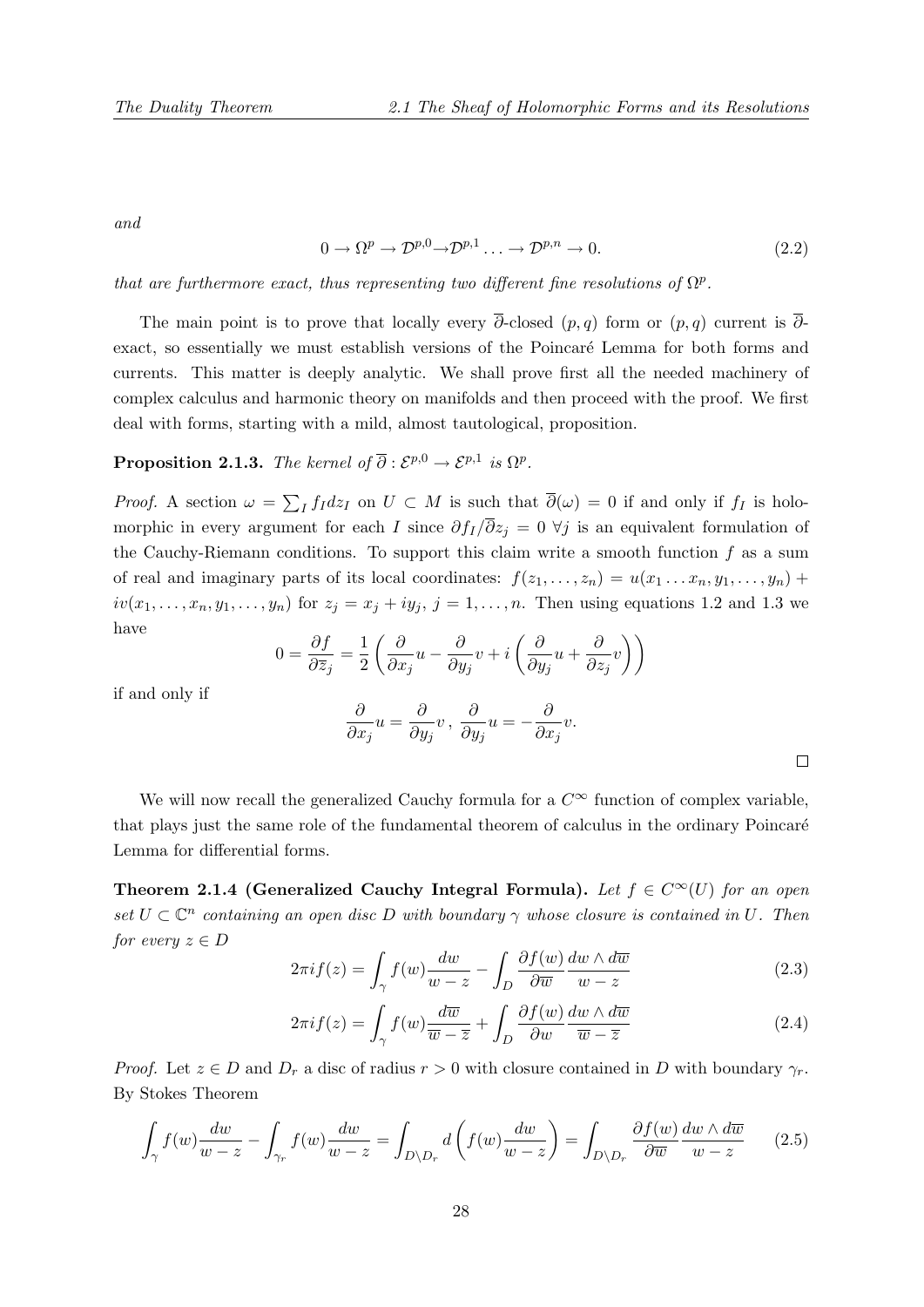Now if  $r \to 0$  the last term converges to the integral over the whole D because  $\partial f(w)/\partial \overline{w}$ is bounded on D and  $dz \wedge d\overline{z}/(w-z)$  is integrable in a neighbourhood of the singularity z; on the other hand the integral over  $\gamma_r$ , parametrizing  $w = z + re^{it}$ ,  $0 \le t < 2\pi$ , writes as

$$
\int_{\gamma_r} f(w) \frac{dw}{w - z} = \int_0^{2\pi} f(z + re^{it}) i dt.
$$

For fixed z and r the functions of  $f(z + re^i t)$  of t are dominated by  $\sup_D f(w)$  and converge to  $f(z)$  for  $r \to 0$ , so by the dominated convergence theorem we may pass the limit under the integral sign obtaining

$$
\lim_{r \to 0} \int_{\gamma_r} f(w) \frac{dw}{w - z} = \int_0^{2\pi} f(z) i dt = 2\pi i f(z).
$$

Hence 2.5 becomes

$$
\int_{\gamma} f(w) \frac{dw}{w - z} - 2\pi i f(z) = \int_{D} \frac{\partial f(w)}{\partial \overline{w}} \frac{dw \wedge d\overline{w}}{w - z}
$$

which is 2.3. 2.4 follows from this by taking the complex conjugate.

By means of this equation we can prove the next lemma:

**Lemma 2.1.5.** Let f, U and D as in Theorem 2.1.4. There exists a  $C^{\infty}$  function g such that  $\partial g/\partial \overline{z} = f$  in D.

Proof. Introduce

$$
g(z) = \frac{1}{2\pi i} \int_D f(w) \frac{dw \wedge d\overline{w}}{w - z};
$$
\n(2.6)

this will be our primitive. For  $z \in D$  choose a disc  $D<sub>r</sub>$  centered at z with closure contained in D and call  $\gamma_r$  its boundary. In D a branch of the complex logarithm is defined, so by Stokes Theorem

$$
\int_{\gamma} f(w) \log |w - z|^2 d\overline{w} - \int_{\gamma_r} f(w) \log |w - z|^2 d\overline{w} = \int_{D \backslash D_r} d(f(w) \log |w - z|^2 d\overline{w}); \qquad (2.7)
$$

but since  $\log |w - z|^2 = \log(w - z) + \log(\overline{w} - \overline{z})$  differentiating the integrand yields

$$
d(f(w)\log|w-z|^2) = \frac{\partial f(w)}{\partial w}\log|w-z|^2 dw + f(w)\frac{dw}{w-z} + \frac{\partial f(w)}{\partial \overline{w}}\log|w-z|^2 d\overline{w} + f(w)\frac{d\overline{w}}{\overline{w-z}}.
$$

By substituting in 2.7 the last two terms vanish by wedging against  $d\overline{w}$ , and what is left is

$$
\int_{\gamma} f(w) \log |w - z|^2 d\overline{w} - \int_{\gamma_r} f(w) \log |w - z|^2 d\overline{w} =
$$
\n
$$
= \int_{D \backslash D_r} \frac{\partial f(w)}{\partial w} \log |w - z|^2 dw \wedge d\overline{w} + \int_{D \backslash D_r} f(w) \frac{dw \wedge d\overline{w}}{w - z}.
$$
\n(2.8)

 $\Box$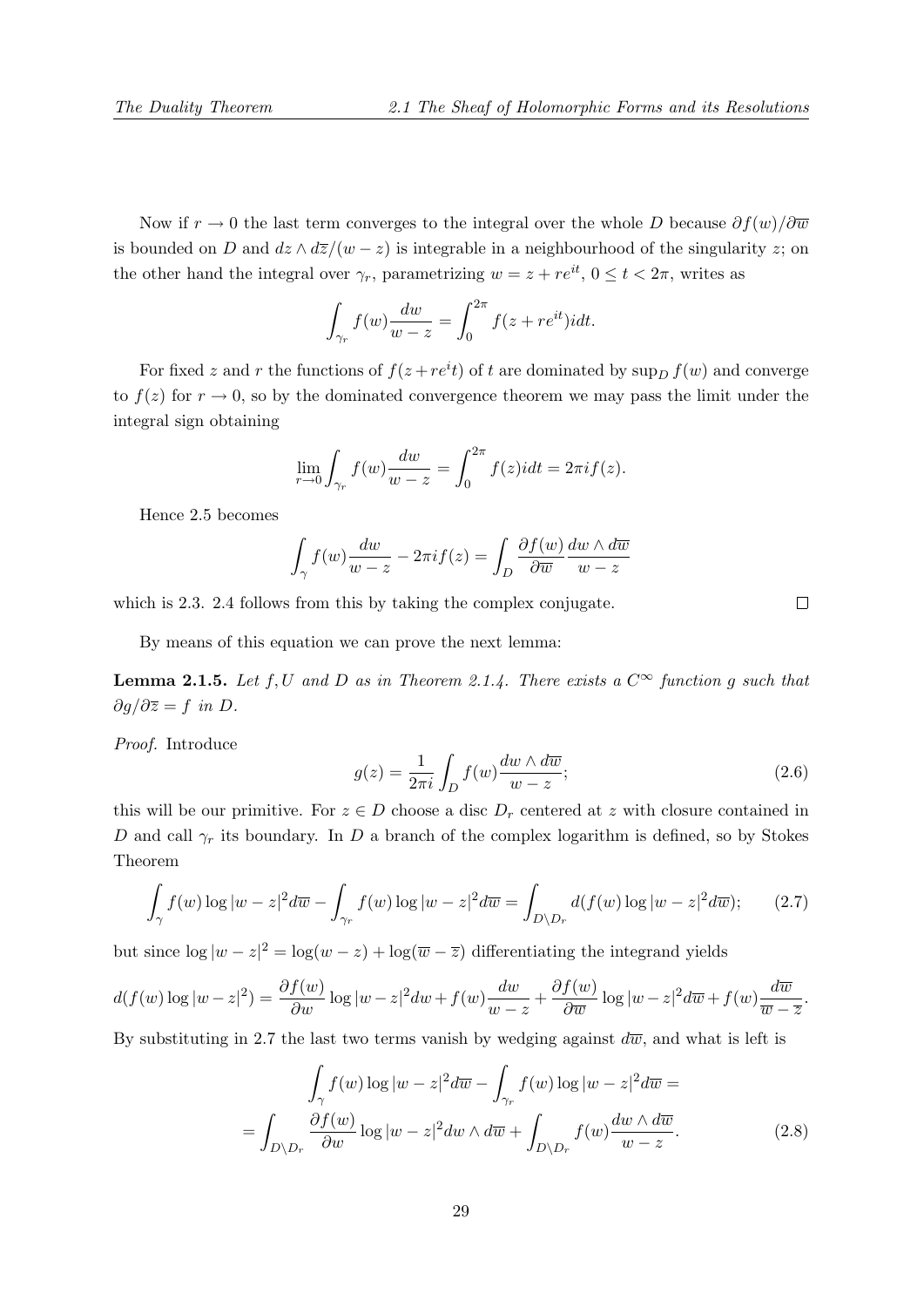Now let  $w = z + re^{it}$ ,  $0 \le t < 2\pi$ , the standard parametrization of the disc,  $M =$  $\sup_{z\in D} |f(z)|$  and let  $r \to 0$ ; it is

$$
\lim_{r \to 0} \left| \int_{\gamma_r} f(w) \log |w - z|^2 d\overline{w} \right| = \lim_{r \to 0} \left| 2i \int_0^{2\pi} f(z + re^{it}) \log(r) re^{-it} dt \right| \le
$$
  

$$
\leq \lim_{r \to 0} 4\pi M r \log r = 0
$$

so that in the limit equation 2.8 becomes

$$
\int_{\gamma} f(w) \log |w - z|^2 d\overline{w} = \int_{D} \frac{\partial f(w)}{\partial w} \log |w - z|^2 dw \wedge d\overline{w} + 2\pi i g(z)
$$

by using 2.6. Differentiation under integral by  $\partial/\partial\overline{z}$  is allowed because after deriving the left side is still integrable, so we finally have

$$
-\int_{\gamma} f(w) \frac{d\overline{w}}{\overline{w} - \overline{z}} = -\int_{D} \frac{\partial f(w)}{\partial w} \frac{dw \wedge d\overline{w}}{\overline{w} - \overline{z}} + 2\pi i \frac{\partial g(z)}{\partial \overline{z}}
$$

and thus the differential relation follows form 2.4; of course, again by 2.4 the function  $\partial q(z)/\partial \overline{z}$ is  $C^{\infty}$  so that also  $q(z)$  is.  $\Box$ 

*Remark.* Think for a moment that U is itself a disc. This lemma assures that f has a primitive in any smaller disc  $D' \subset U$  but does not guarantee alone that  $\partial g/\partial \overline{z} = f$  on  $\overline{U}$ . Indeed *on discs* the above lemma can be improved to obtain a function verifying this, but only due to the special geometry of U. We do not need this version tough. Note also that such a function g retains differentiability (or analiticity) with respect to any other variables f may involve, and this is simply seen by deriving under integral sign.

This result is basically all that underlies the following version of the Poincaré Lemma.

**Proposition 2.1.6** ( $\overline{\partial}$  Poincaré Lemma). Let D be a disc  $D = \{z \in \mathbb{C}^n, |z_j - z_0| < r, j = 1\}$ 1,...,n} of radius r centered at  $z_0$ . For  $q > 0$  let  $\omega$  be a  $\overline{\partial}$ -closed  $(p, q)$  form on D; then for any smaller disc  $D' \subset D$  there exists a  $(p, q - 1)$  form  $\eta$  such that  $\overline{\partial}\eta = \omega$  in  $D'$ .

*Proof.* Choose a  $(p, q)$  cocycle  $\omega$  as in the hypotheses and write it on D' as

$$
\omega = \sum_{\substack{i_1 \dots i_p \\ j_1 \dots j_q}} f_{i_i \dots i_p, j_1 \dots j_q} dz_{i_1} \wedge \dots \wedge dz_{i_p} \wedge d\overline{z}_{j_1} \wedge \dots \wedge d\overline{z}_{j_q}.
$$

We proceed formally by induction on the last integer  $m$  appearing in the complex conjugate coordinate representation of  $\omega$ .

If  $m = 0$  then  $\omega = 0$  is in  $\mathcal{E}^{p,0}$  and there is nothing to prove. If  $m > 0$  and  $\omega \neq 0$  then m coincides with  $j_q$ . Therefore we can write  $\omega$  as  $\omega = (\alpha \wedge d\overline{z}_m) + \beta$  for appropriate forms  $\alpha$  and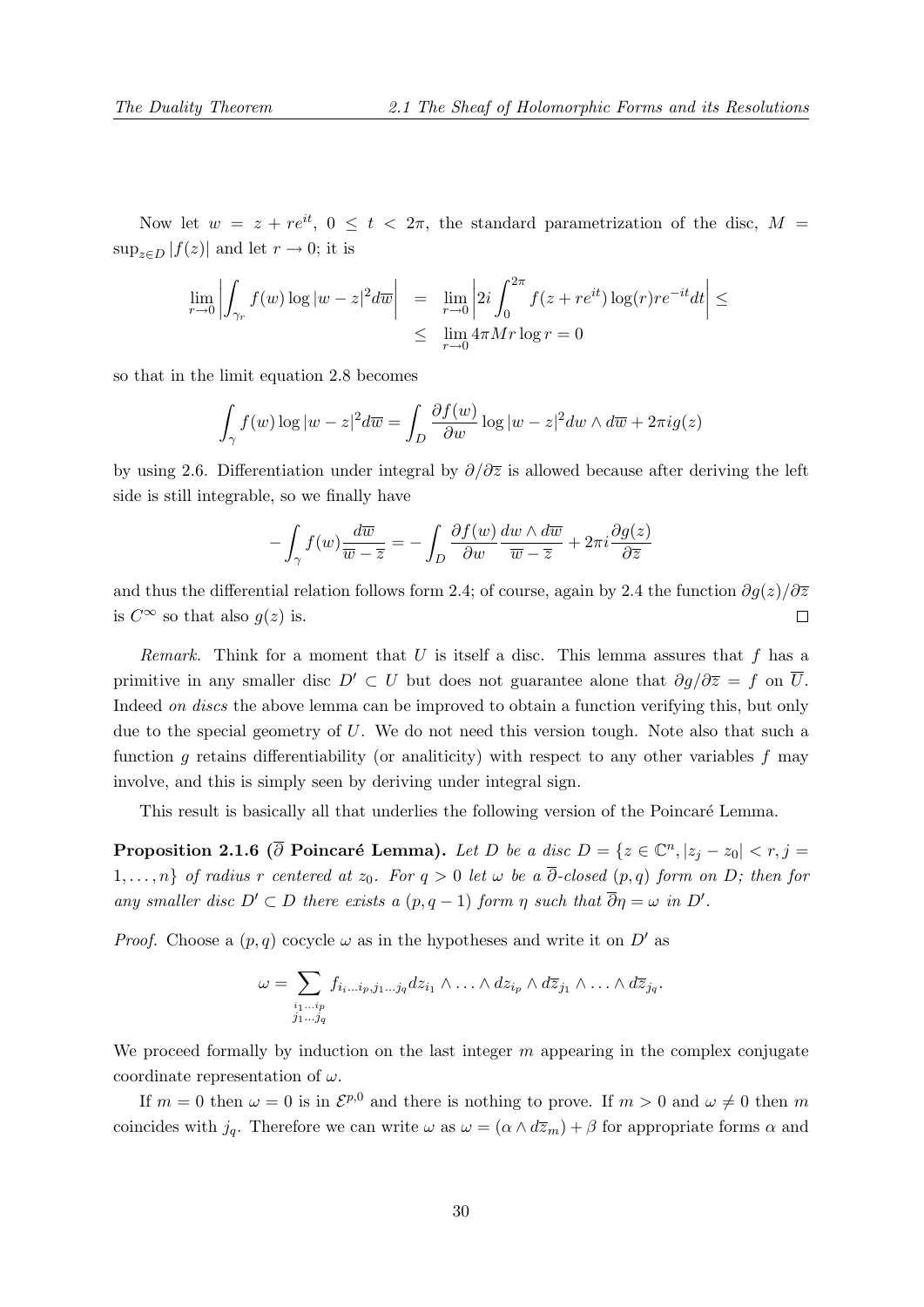β whose anti-holomorphic part involve only differentials  $d\overline{z}_i$  for  $i \in \{1, \ldots, m-1\}$ . Applying  $\overline{\partial}$  we obtain

$$
0 = \overline{\partial}\omega = (\overline{\partial}\alpha \wedge d\overline{z}_m) + \overline{\partial}\beta.
$$

Call  $g_{I,J}$  the coefficients of  $\alpha$ . Since  $\alpha$  and  $\beta$  do not contain differentials  $d\overline{z}_k$  for  $m < k < n$ , the only way in which after differentiation terms containing these expressions may be 0 is that  $\partial f_{I,J}/\partial \overline{z}_k = 0$  for all multi-indices I and J of length p and  $q-1$  and for all  $k > m$ . Thus each  $f_{I,J}$  is a holomorphic function in the variables  $z_{m+1}, \ldots, z_n$ , as well as  $C^{\infty}$  in  $z_1, \ldots, z_m$ , in the respective domains  $D_k = \{z_k : |z_k - z_0| < r'\}$ . By lemma 2.1.5 for every I, J there exist differentiable functions  $g_{I,J}$  such that  $\partial g_{I,J}/\partial \overline{z}_m = f_{I,J}$  in any disc  $D'_k \subset D_k$ . Set

$$
\gamma = \sum_{I,J} g_{I,J} dz_I \wedge d\overline{z}_J.
$$

Recalling the remark following 2.1.5, for  $k > m$  it is  $\partial g_{IJ}/\overline{\partial} z_k = 0$ , so that

$$
\overline{\partial}\gamma = \sum_{I,J,k=0}^{n} \frac{\partial g_{I,J}}{\partial \overline{z}_k} dz_I \wedge d\overline{z}_J \wedge d\overline{z}_k = \sum_{I,J,k
$$

where in  $\delta$  still only appear conjugate differentials up to  $m-1$ . The same holds for the form  $\phi = \omega - \overline{\partial}\gamma = \beta - \delta$  which moreover satisfies  $\overline{\partial}\phi = \overline{\partial}\omega - \overline{\partial}\overline{\partial}\gamma = 0$  so by the induction hypothesis a  $(p, q - 1)$  form  $\psi$  such that  $\overline{\partial}\psi = \phi$  in D' exists, whence finally  $\omega = \overline{\partial}(\gamma + \psi)$ , and the proposition is proved.  $\Box$ 

Again we remark that this does not prove that a global form  $\eta$  can be found such that  $\overline{\partial}\eta = \omega$  on the whole D; in this case this turns out to be true, but, as before, only because we are dealing with discs. We can indeed extend the above proposition to any class of domains U in  $\mathbb{C}^n$  but the general statement 'for any open set  $U \subset \mathbb{C}^n$  and for all  $\omega \in \mathcal{E}^{p,q}(U)$  there exists  $\eta \in \mathcal{E}^{p,q-1}(U)$  such that  $\overline{\partial}\eta = \omega$  on U', is false. An easy counterexample is the differential form  $d\overline{z}/\overline{z}$  on  $\mathbb{C}\setminus\{0\}$ , whose primitive log  $\overline{z}$  is defined every disc but cannot be extended globally.

For what concerns currents the equivalent proposition will be derived with the help of harmonic theory on the complex  $n$  dimensional space, using the ideas and definitions roughly introduced in section 1.5. We begin with the proof of the classical integral mean theorem for harmonic functions on  $\mathbb{C}^n$ .

**Proposition 2.1.7.** If  $f \in C^{\infty}(\mathbb{C}^n)$  is a harmonic function then for every  $z \in \mathbb{C}^n$  and  $r > 0$ 

$$
f(z) = \int_{\partial D_r(z)} f(w)\sigma(w - z)
$$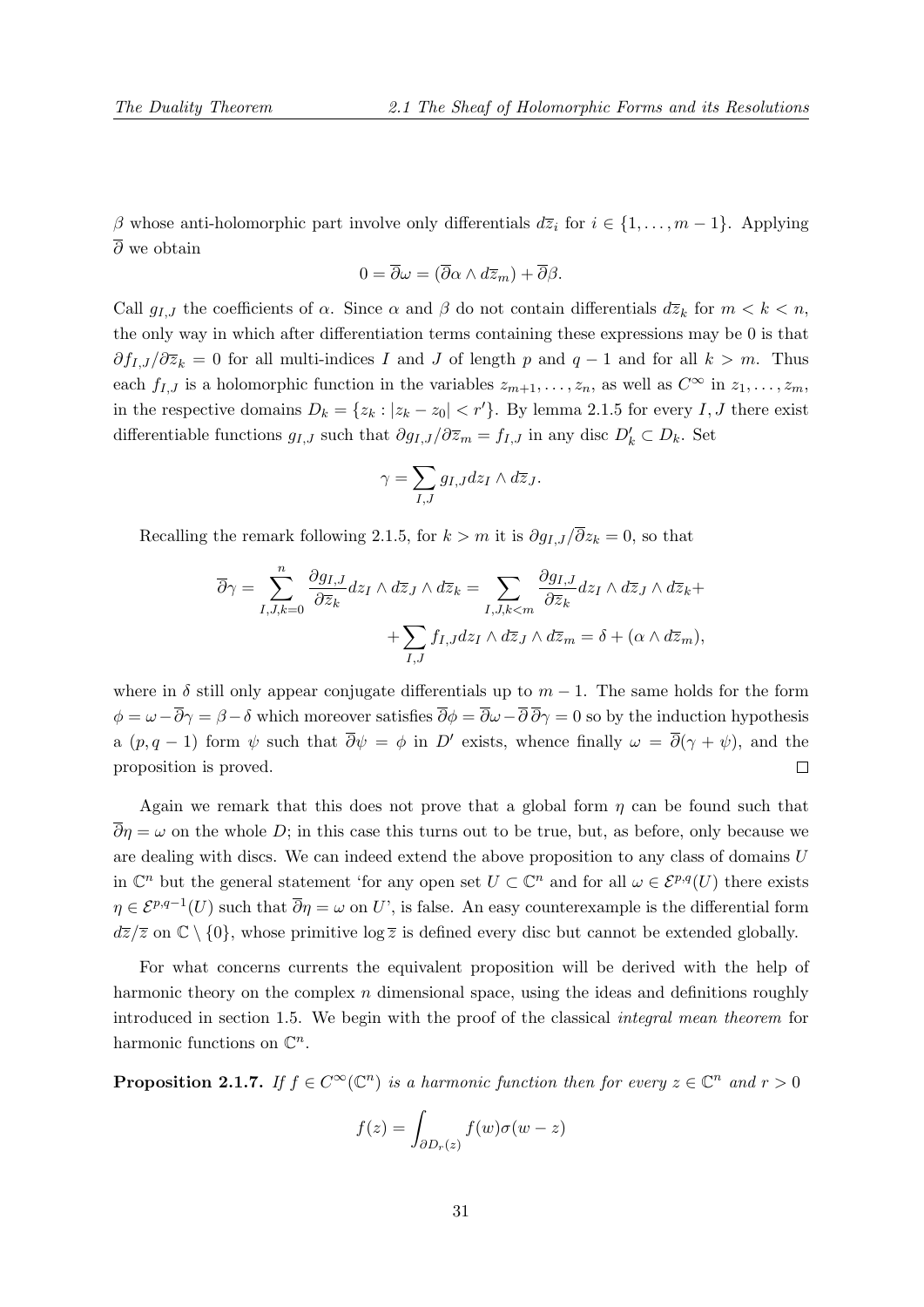where  $\sigma$  is a never vanishing  $(n, n - 1)$  form, radially symmetric with respect to the Euclidean norm  $\|\cdot\|$  of the underlying 2n-dimensional real structure, and such that its integral over  $D_r(z)$ is 1 for every  $r > 0$ .

Proof. Define

$$
\tau = \sum_{i}^{n} (-1)^{i+1} \frac{\overline{z}_{i}}{\|z\|^{2n}} d\overline{z}_{1} \wedge \ldots \wedge d\widehat{z}_{i} \wedge \ldots \wedge d\overline{z}_{n} \wedge dz_{1} \wedge \ldots \wedge dz_{n}
$$

Note that in terms of the Hodge operator defined in section 1.5, with respect to the canonical volume form  $dz_1 \wedge \ldots \wedge dz_n \wedge d\overline{z}_1 \wedge \ldots \wedge d\overline{z}_n$  of  $\mathbb{C}^n$ ,  $\tau$  equals  $* \left( \frac{\sum_i z_i d\overline{z}_i}{\|z\|^{2n}} \right)$  $\sum_{i} z_i d\overline{z}_i}{\Big).}$  Observe moreover that  $\tau$  is closed:

$$
\overline{\partial}\tau(z) = \left[\sum_{i} (-1)^{i+1} \left(\sum_{j} \frac{\overline{\partial}}{\partial \overline{z}_{j}} \frac{\overline{z}_{i}}{\|z\|^{2n}} d\overline{z}_{j}\right) \wedge d\overline{z}_{1} \wedge \dots \wedge d\overline{z}_{i} \wedge \dots \wedge d\overline{z}_{n}\right]
$$
  
\n
$$
= n \sum_{i} \frac{1}{\|z\|^{2n}} d\overline{z}_{1} \wedge \dots \wedge d\overline{z}_{n} - n \sum_{i} \frac{z_{i} \overline{z}_{i}}{\|z\|^{2(n+1)}} d\overline{z}_{1} \wedge \dots \wedge d\overline{z}_{n}
$$
  
\n
$$
= 0.
$$

Now if  $B_{r,r'} = D_r(z) \setminus D_{r'}(z)$  is the spherical shell between the discs of radiuses  $r' < r$  by Stokes Theorem we see that  $\tau$  has integral 0 over B so that

$$
\int_{D_r(z)} \tau(w-z)
$$

does not depend on r (its value is actually given by the 'residue' of  $\tau$  in the singularity z). We can therefore adjust  $\tau$  by multiplying it with a constant  $C_n$  in such a way that the above integral is 1 on every disc, and moreover it is not reductive to assume  $z = 0$ . In particular if  $r = 1$  the form  $*(\sum_i w_i d\overline{w}_i)$  on  $D_1(0)$  is just the volume form  $d\theta$  of the underlying  $2n - 1$ real sphere, so we see that  $C_n$  must be the inverse of the volume of  $S^{2n-1}$ . We set  $\sigma = C_n \tau$ . Take the  $(n, n-1)$  form  $\eta = f\sigma$ ; remember that on such forms  $\overline{\partial} = d$ . Since  $\overline{\partial}\sigma = 0$  the differentiation rule together with 1.7 gives

$$
\overline{\partial}\eta = \overline{\partial}f \wedge \sigma
$$
\n
$$
= \overline{\partial}f \wedge *C_n \left( \sum_i \frac{w_i}{\|w\|^{2n}} d\overline{w}_i \right)
$$
\n
$$
= \pm * \overline{\partial}f \wedge C_n \left( \sum_i \frac{w_i}{\|w\|^{2n}} d\overline{w}_i \right)
$$
\n
$$
= \pm * \overline{\partial}f \wedge C_n \left( \sum_i \frac{\overline{w}_i}{\|w\|^{2n}} d\overline{w}_i \right)
$$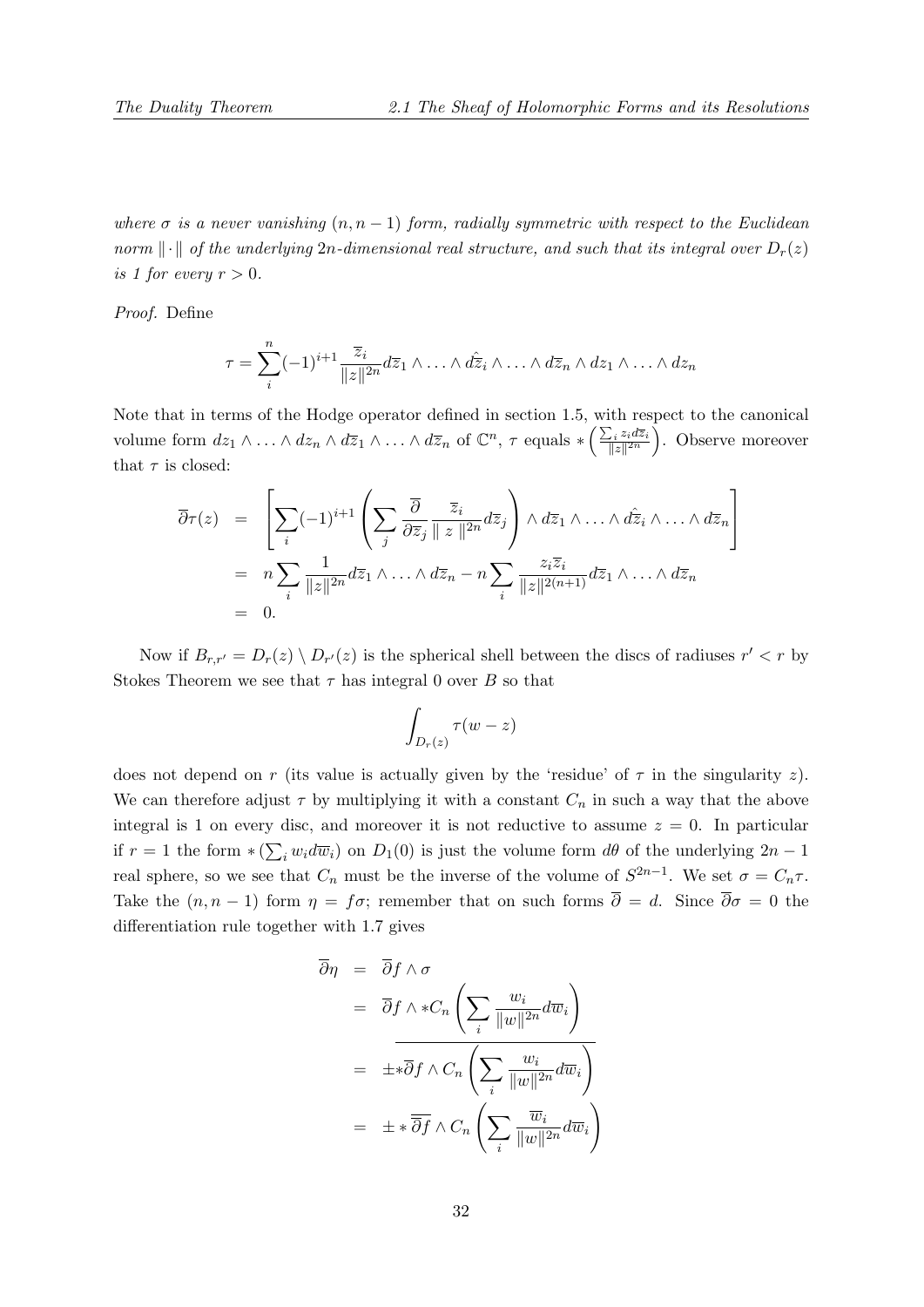By applying Stokes Theorem on the shell  $B_{r,r'}$  we have

$$
\int_{\partial D_r(0)} \eta(w) - \int_{\partial D_{r'}(0)} \eta(w) = \pm C_n \int_{B_{r,r'}} \sqrt[n]{\overline{\partial} f(w)} \wedge \sum_i \frac{\overline{w}_i}{\|w\|^{2n}} d\overline{w}_i = \pm C_n \int_{B_{r,r'}} \sqrt[n]{\overline{\partial} f(w)} \wedge \overline{\overline{\partial} \gamma(w)}\tag{2.9}
$$

where  $\gamma$  is the function

$$
\gamma = \begin{cases} \log \|w\|^2 & \text{if } n = 1\\ \frac{1}{1-n} \frac{1}{\|w\|^{2n-2}} & \text{if } n > 1 \end{cases}
$$

Now f is harmonic so  $\overline{\partial} * \overline{\partial} f = \pm \Delta f dw_1 \wedge \ldots \wedge d\overline{w}_n = 0$  therefore again by the Stokes Theorem and the differentiation rule (and the fact that  $\gamma = \overline{\gamma}$ ), the right side of 2.9 is equal to

$$
C_n\left[\int_{\|z\|=r}*\overline{\overline{\partial} f}\gamma-\int_{\|z\|=r'}*\overline{\overline{\partial} f}\gamma\right]=C_n\left[c_1\int_{\|z\|=r}*\overline{\overline{\partial} f}-c_2\int_{\|z\|=r'}*\overline{\overline{\partial} f}\right]
$$

for certain constants  $c_1, c_2$ , being  $\gamma$  radially symmetric. By using a third time Stokes the two last integrals cancel, again by virtue of the harmonicity of  $f$ . Hence the difference on the left side of 2.9 is 0; we have then for any  $r' < r$ 

$$
\int_{\partial D_r(0)} \eta = \int_{\partial D_{r'}(0)} \eta \to f(0)
$$

as  $r' \rightarrow 0$ ; indeed the integral

$$
\int_{\partial D_{r'}(0)} f \sigma
$$

is always between  $\inf_{D_{r}(0)} f$  and  $\sup_{D_{r}(0)} f$  being 1 the total integral of  $\sigma$ , regardless of r'.

As a consequence of this result we have a sort of 'regularity property' for harmonic distributions:

**Proposition 2.1.8.** Let T be a distribution on  $\mathbb{C}^n$  such that  $\Delta T = 0$ . Then T is regular, that is, exists  $h \in C^{\infty}(\mathbb{C}^n)$  such that  $T = T_h$ .

*Proof.* By proposition 2.1.7 for every  $f \in C^{\infty}(\mathbb{C}^n)$  harmonic for every  $\delta > 0$  its regularization  $f_{\delta}$ by a function  $\chi_{\delta}$  as in section 1.5 satisfies  $f_{\delta} = f$ . In order to prove this claim we must use the properties of  $\sigma$ . A number  $w \in \mathbb{C}^n$  in polar coordinates is in the form  $w = r\theta$  where  $r > 0$ , and θ parametrizes a point of the underlying 2*n* − 1 real unitary sphere  $S^{2n-1}$ . It is  $\sigma(rθ) = C_n dθ$ according to the remarks in the previous proposition. If  $dw = dw_1 \wedge ... \wedge dw_n \wedge d\overline{w}_1 \wedge ... \wedge d\overline{w}_n$ , by choosing  $\chi_{\delta}$  supported on  $D_{\delta}(z)$  with total integral  $C_n$ ,  $C_n$  as in proposition 2.1.7, we have,  $\forall z \in \mathbb{C}^n$ 

$$
f_{\delta}(z) = \int_{D_{\delta}(0)} f(z+w) \chi_{\delta}(w) dw = \int_{D_{\delta}(0)} f(z+r\theta) \chi_{\delta}(r) dr d\theta
$$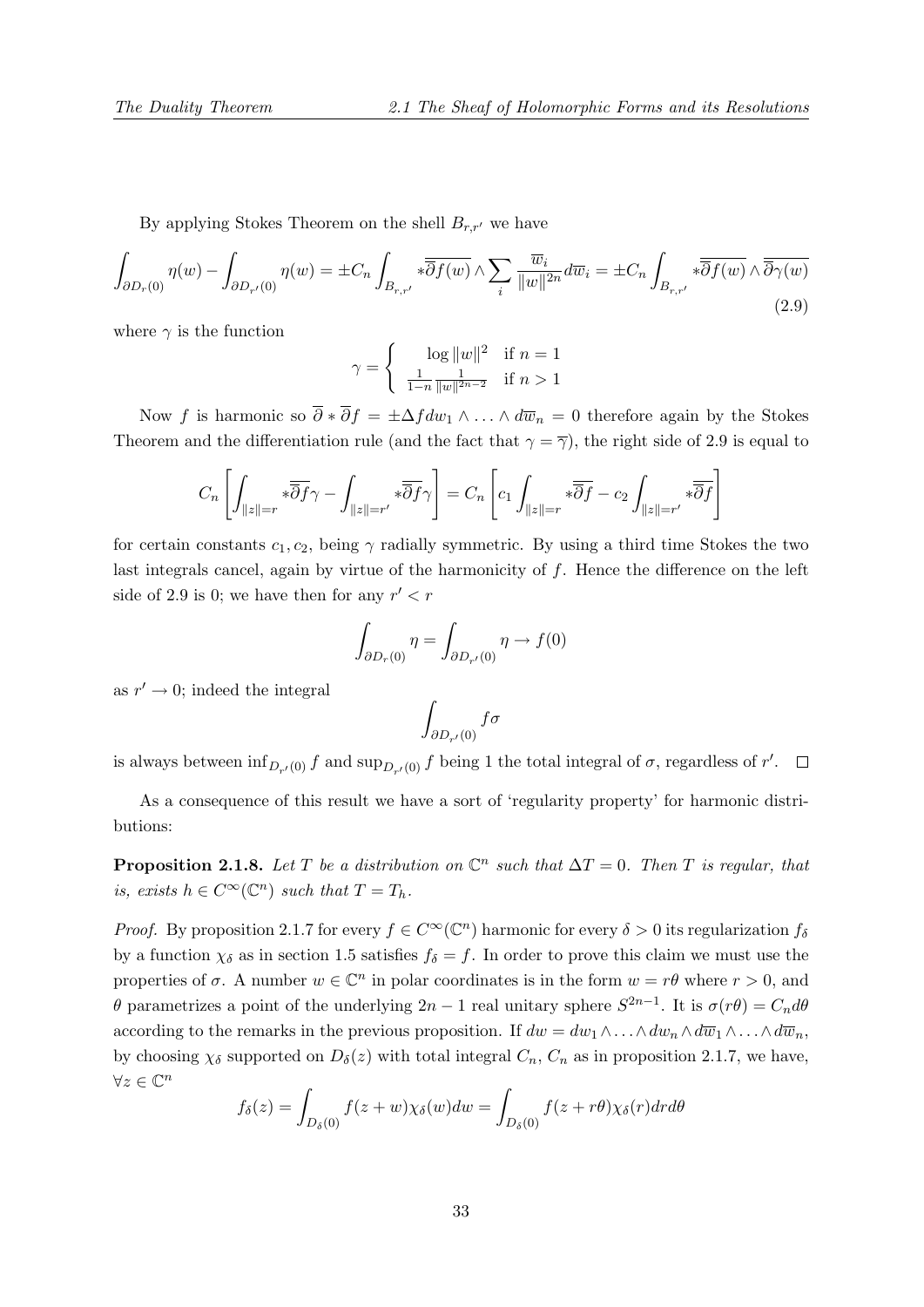having used the substitution  $w \mapsto z + w$  and the fact that  $\chi_{\delta}(r\theta) = \chi_{\delta}(r)$ . We can therefore integrate first with respect to  $\theta$  and then use the mean property of f

$$
f_{\delta}(z) = \int_{D_{\delta}(0)} \chi_{\delta}(r) \left( \int_{S^{2n-1}} f(z+r\theta) d\theta \right) dr =
$$
  
= 
$$
\int_{D_{\delta}(0)} \chi_{\delta}(r) \left( \frac{1}{C_n} \int_{S^{2n-1}} f(z+r\theta) \sigma(r\theta) \right) dr =
$$
  
= 
$$
\frac{1}{C_n} \int_{D_{\delta}(0)} \chi_{\delta}(r) f(z) dr = f(z).
$$

Let T be a distribution such that  $\Delta T = 0$ ; for every  $\epsilon > 0$  let  $\chi_{\epsilon}$  as in section 1.5. Then the function  $\Delta T_{\epsilon}$  is such that  $\Delta T_{\epsilon} = -T(\Delta \chi_{\epsilon}(z-w)) = 0$ . By property 3 of regularization we have then that  $(\Delta T)_{\epsilon} = \Delta T_{\epsilon} = 0$ ; if we consider  $(\Delta T)_{\epsilon}$  as the distribution given by integrating with the smooth function  $(\Delta T)_{\epsilon}$ , it is, for all  $g \in C_{*}^{\infty}(\mathbb{C}^{n})$ 

$$
0 = (\Delta T)_{\epsilon}(g) = \int_{z \in \mathbb{C}^n} g(z) \Delta T(\chi_{\epsilon}(z - w)) dz,
$$

which implies  $\Delta T(\chi_{\epsilon}(z-w)) = 0$ . So for each  $\epsilon$  as a distribution  $T_{\epsilon}$  acts like

$$
T_{\epsilon}(g) = \int_{z \in \mathbb{C}^n} g(z) T(\chi_{\epsilon}(z - w)) dz,
$$

that is,  $T_{\epsilon} = T_{f^{\epsilon}}$  where  $f^{\epsilon}(z)$  is the harmonic function  $T(\chi_{\epsilon}(z-w))$ . Now for any  $\delta > 0$  the convolution product  $(f^{\epsilon})_{\delta}$  equals  $f^{\epsilon}$ ; by the formal use of properties  $1 \div 3$  of section 1.5 it follows that for any  $g \in C_*^{\infty}(\mathbb{C}^n)$ 

$$
T(g) = \lim_{\epsilon \to 0} T_{\epsilon}(g) = \lim_{\epsilon \to 0} T_{f^{\epsilon}}(g) = \lim_{\epsilon \to 0} T_{f^{\epsilon}_{\delta}}(g) =
$$

$$
= \lim_{\epsilon \to 0} (T_{f^{\epsilon}})_{\delta}(g) = \lim_{\epsilon \to 0} T_{f^{\epsilon}}(g_{\delta}) = T(g_{\delta}) = T_{\delta}(g)
$$

so that T is the smooth distribution given by integration with the smooth function  $h = T_{\delta}$ .  $\Box$ 

This is a first step towards the exactness of 2.2 as reveals the following

**Corollary 2.1.9.** If  $U \subset \mathbb{C}^n$  is an open subset and T is a distribution on U such that  $\overline{\partial}T = 0$ , then there exists a holomorphic function f on U such that  $T = T_f$ .

Proof. This is actually two corollaries in one: first we must prove that the regularity of harmonic distributions also holds on open subsets of  $\mathbb{C}^n$  and then that it transfers to holomorphic functions. Let  $U \subset \mathbb{C}^n$  be an open set  $f \in C_*^{\infty}(U)$  an arbitrary harmonic function. Fix  $\epsilon_0 > 0$ . There exists a subset V of U such that for every  $z \in V$  it is  $D_{\epsilon}(z) \subset U$  for any  $\epsilon < \epsilon_0$ ; by the proof of proposition 2.1.8 for any such  $\epsilon$  it is  $f_{\epsilon}(w) = f(w)$  for every  $w \in D_{\epsilon}(z)$ .

Let  $V_0$  be the maximal set with this property. By using exactly the same formal passages of 2.1.8, this time taking  $\chi_{\delta}$  with  $\delta < \epsilon_0$ , we can find a function  $g_0$  harmonic in  $V_0$  such that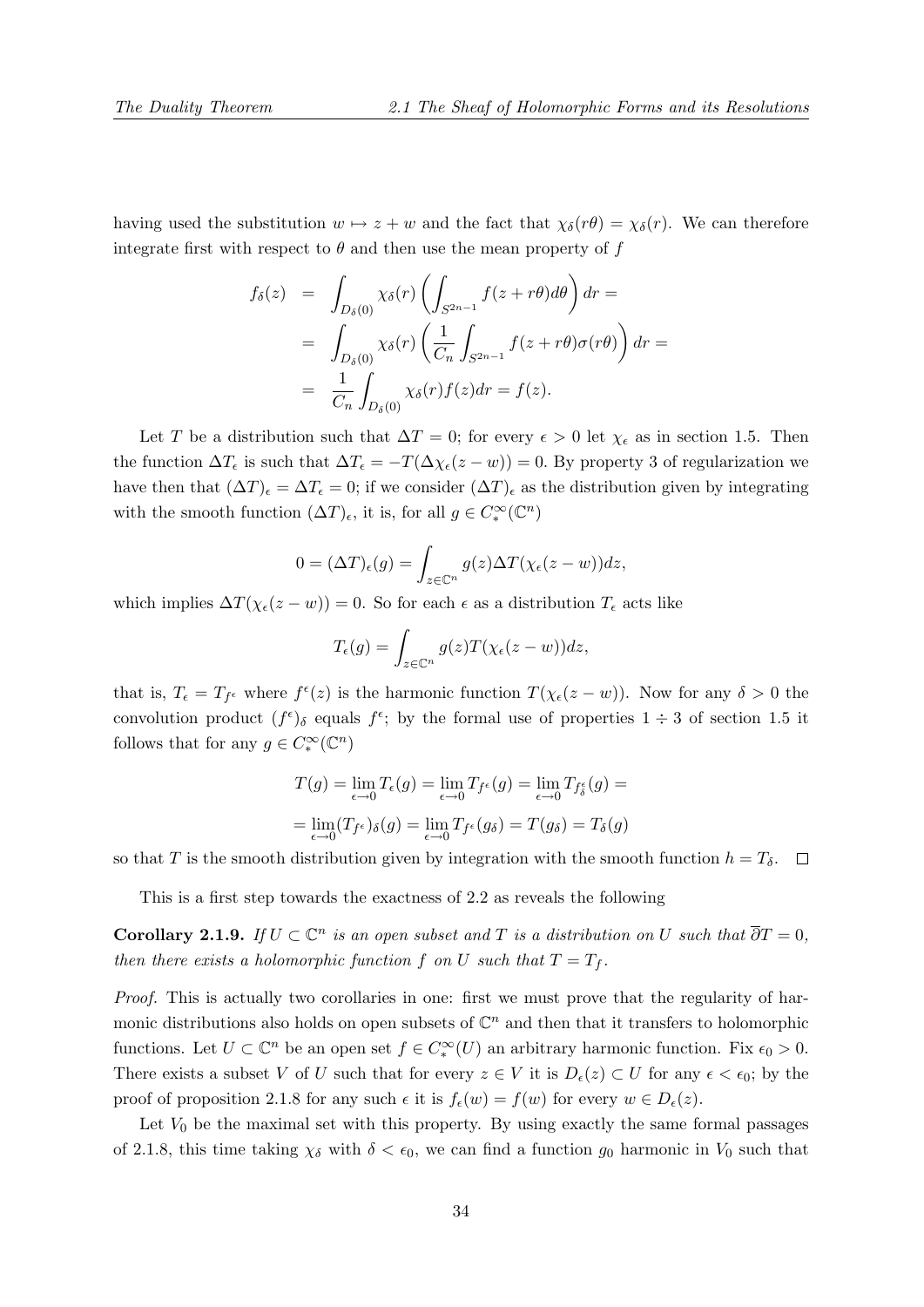$T = T_{g_0}$  on  $V_0$ . By choosing a sequence  $\epsilon_i \to 0$  we can iterate the argument and find a sequence  $(V_i, g_i)$  with  $V_i$  open subsets  $V_i \subset V_{i+1}$  invading U and  $g_i$  harmonic on  $V_i$  such that  $T = T_{g_i}$  on  $V_i$  and  $g_i|_{V_{i-1}} = g_{i-1}$ . Therefore for  $z \in U$  the function  $g(z) = g_i(z)$  if  $z \in V_i$  is harmonic on U and such that  $T = T_a$ .

For what concerns the second claim  $\overline{\partial}T = 0$  implies  $\Delta T = 0$  as remarked in section 1.5; by the regularity of T does exist  $f \in C^{\infty}(U)$  such that  $T = T_f$ ; but then

$$
0 = \partial T = \partial T_f = T_{\overline{\partial}f}
$$

means  $\overline{\partial} f = 0$ , i.e. f is holomorphic in U.

We must now find some way to generalize proposition 2.1.6; rather than starting out a new approach on the dual space it is easier to give a new proof of the case of forms which can be extended to currents. To do that we must introduce a homotopy operator between the morphisms of complexes of sheaves  $id: \mathcal{E}^{p,*}_* \to \mathcal{E}^{p,*}$ , and  $0: \mathcal{E}^{p,*}_* \to \mathcal{E}^{p,*}$ , that is a collection of maps

$$
K: \mathcal{E}^{p,q}_*(U) \to \mathcal{E}^{p,q-1}(U)
$$

such that

$$
id = K\overline{\partial} + \overline{\partial}K.
$$

for an appropriate class of open subsets  $U \subset \mathbb{C}^n$ , namely regular domains. If this can be done then for a cocycle  $\omega \in \mathcal{E}^{p,q}(U)$  choose a  $C^{\infty}(U)$  bump  $\rho$  which is 1 on a slightly smaller relatively compact regular domain  $V \subset U$ . For  $z \in V$  we have

$$
\omega(z) = \rho \omega(z) = \overline{\partial} K(\rho \omega)(z) + K \overline{\partial}(\rho \omega)(z) = \overline{\partial} K(\rho \omega)(z)
$$

which is proposition 2.1.6. Let us transpose this to currents. Suppose we are given the homotopy K; if T is compactly supported we define  $K':\mathcal{D}_{*}^{p,q}(U)\to\mathcal{D}^{p,q-1}(U)$  in the natural way: for  $\omega \in \mathcal{E}^{n-p,n-q+1}_*(U)$  let K' be given by

$$
K'T(\omega) = T(K\omega);
$$

it is well defined even if  $K\omega$  doesn't have compact support, because T does.  $K'$  is a chain homotopy since

$$
\overline{\partial}K'T(\omega) + K'\overline{\partial}T(\omega) = K'T(\overline{\partial}\omega) + \overline{\partial}T(K\omega) = T(K\overline{\partial}\omega) + T(\overline{\partial}K\omega) = T(K\overline{\partial}\omega + \overline{\partial}K\omega) = T(\omega)
$$

Again if  $\rho$  is a  $C^{\infty}$  partition of unity with value 1 in  $V \subset U$  and T a cocycle in  $\mathcal{D}^{p,q}(U)$ 

$$
T(\omega) = \rho T(\omega) = \overline{\partial} K' \rho T(\omega) + K' \overline{\partial} \rho T(\omega) = \overline{\partial} K' \rho T(\omega)
$$
\n(2.10)

for every  $\omega \in \mathcal{E}_{*}^{n-p,n-q}(V)$ , and this is the Poincaré Lemma for currents.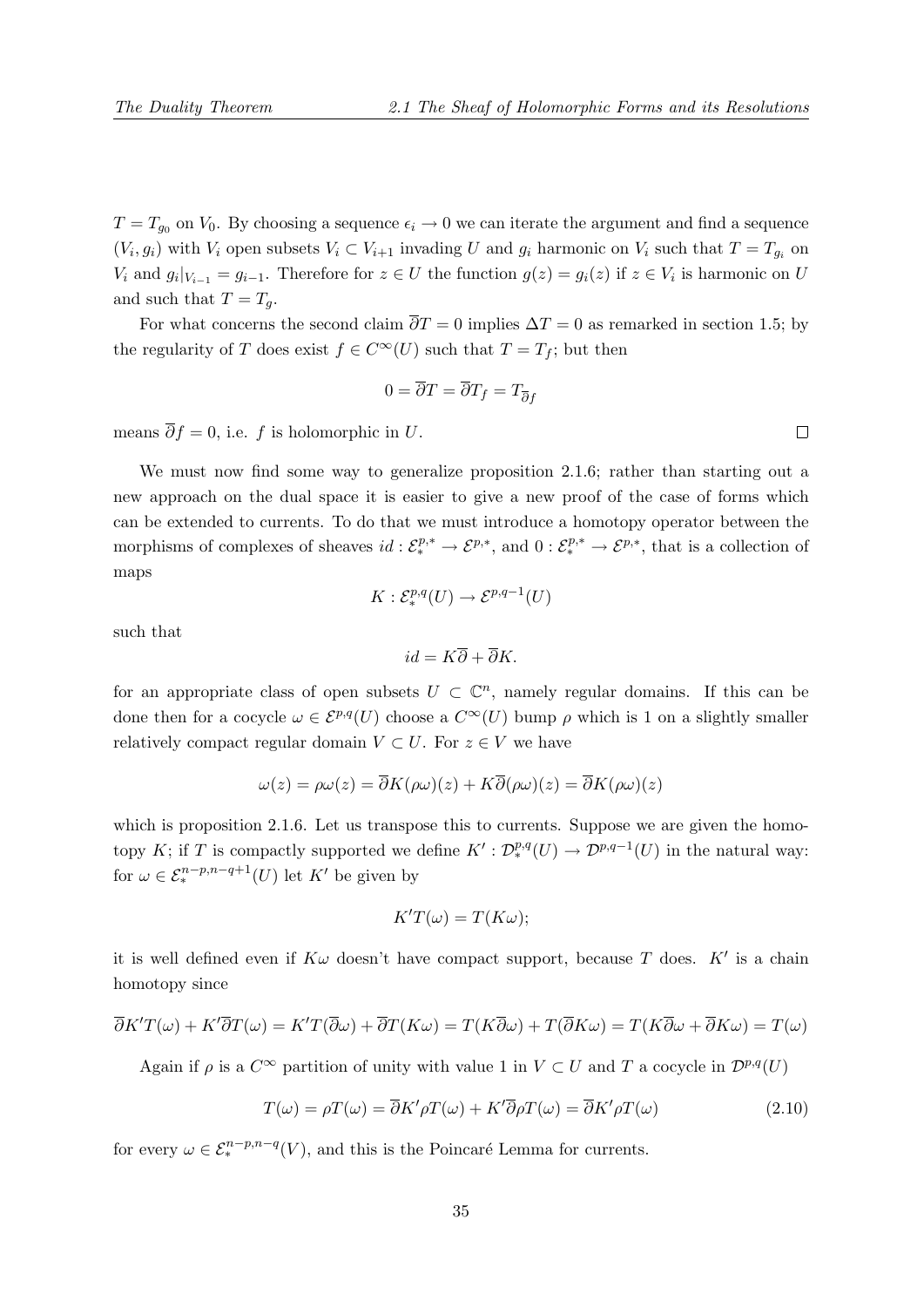We must then only find the homotopy  $K$ . First some notations. I and J are ordered multiindeces of length p and q and  $dz_I$ ,  $d\overline{z}_J$  are as usual differentials of wedge products relative to I and  $J$  of length  $p$  and  $q$ . Morover we set

$$
dz = dz_1 \wedge \ldots \wedge dz_n, \quad d\overline{z} = d\overline{z}_1 \wedge \ldots \wedge d\overline{z}_n
$$

$$
dz[I] = dz_{I^c}, \ dz[J] = dz_{J^c} \quad \text{(taken in } \{1, \ldots, p\} \text{ and } \{1, \ldots, q\})
$$

$$
\sigma(I) = sgn((1, \ldots, p) \mapsto (I, I^c)), \quad \sigma(J) = sgn((1, \ldots, q) \mapsto (J, J^c))
$$

Finally let  $c_n$  the volume of  $D_1(0)$ . We introduce the *Bochner-Martinelli* kernel, that is the bigraded form

$$
k_{p,q}(w,z) = (-1)^{p(n-q-1)} \frac{1}{nC_n} \sum_{I,J} \sum_{k \notin J} \sigma(k,J) \sigma(I) \frac{(\overline{w}_k - \overline{z}_k)}{\|z - k\|^{2n}} d\overline{w}[k,J] \wedge dw[I] \wedge d\overline{z}_J \wedge dz_I; \tag{2.11}
$$

it is a  $(p, q)$  form in the variables  $z_i$  and a  $(n - p, n - q - 1)$  form in the variables  $w_i$ . Then we set  $K: \mathcal{E}^{p,q}_*(U) \to \mathcal{E}^{p,q-1}(U)$  to be

$$
K\omega(z) = -\int_{w \in U} \omega(w) \wedge k_{p,q-1}(w, z) , \quad \forall z \in U
$$

for any  $\omega \in \mathcal{E}^{p,q}_*(U)$ . Clearly there is nothing wrong with this integral being a sum of wedge products having coefficients  $f_k z_k / ||z-w||^{2n}, k = 1, ..., n$  for smooth functions  $f_k$  with compact support, and these quotients are integrable on a neighbourhood of the singularities  $z = w$  in  $U \subset \mathbb{C}^n$ . It is also remarkable that  $\overline{\partial}_w k_{p,q}(w, z) = (-1)^{p+q} \overline{\partial}_z k_{p,q-1}(w, z)$ . We proceed to prove that  $K$  is a homotopy: in its analytic form what we want to prove is

**Proposition 2.1.10.** Let  $U \subset \mathbb{C}^n$  a domain with smooth boundary and  $\omega$  a  $(p,q)$  form with compact support contained in U. Then  $\forall z \in U$ 

$$
-\omega(z) = \int_{w \in U} \overline{\partial}\omega(w) \wedge k_{p,q}(w,z) + \overline{\partial} \int_{w \in U} \omega(w) \wedge k_{p,q-1}(w,z).
$$

We break the proposition into a sequence of lemmas.

**Lemma 2.1.11.** Let  $f \in C^{\infty}(U)$ , with  $U \subset \mathbb{C}^n$  open. For any disc  $D_r(z) \subset U$  whose closure is contained in U it is

$$
\lim_{r \to 0} \int_{\partial D_r(z)} f(w) \frac{d\overline{w}[k] \wedge dw}{\|w - z\|^{2n}} = (-1)^{k+1} c_n \frac{\partial}{\partial \overline{z}_k} f(z),
$$

for  $k = 1, \ldots, q$ , and

$$
\lim_{r \to 0} \int_{\partial D_r(z)} f(w) \frac{d\overline{w} \wedge dw[k]}{\|w - z\|^{2n}} = (-1)^{n+k+1} c_n \frac{\partial}{\partial z_k} f(z).
$$

for  $k = 1, \ldots, p$ .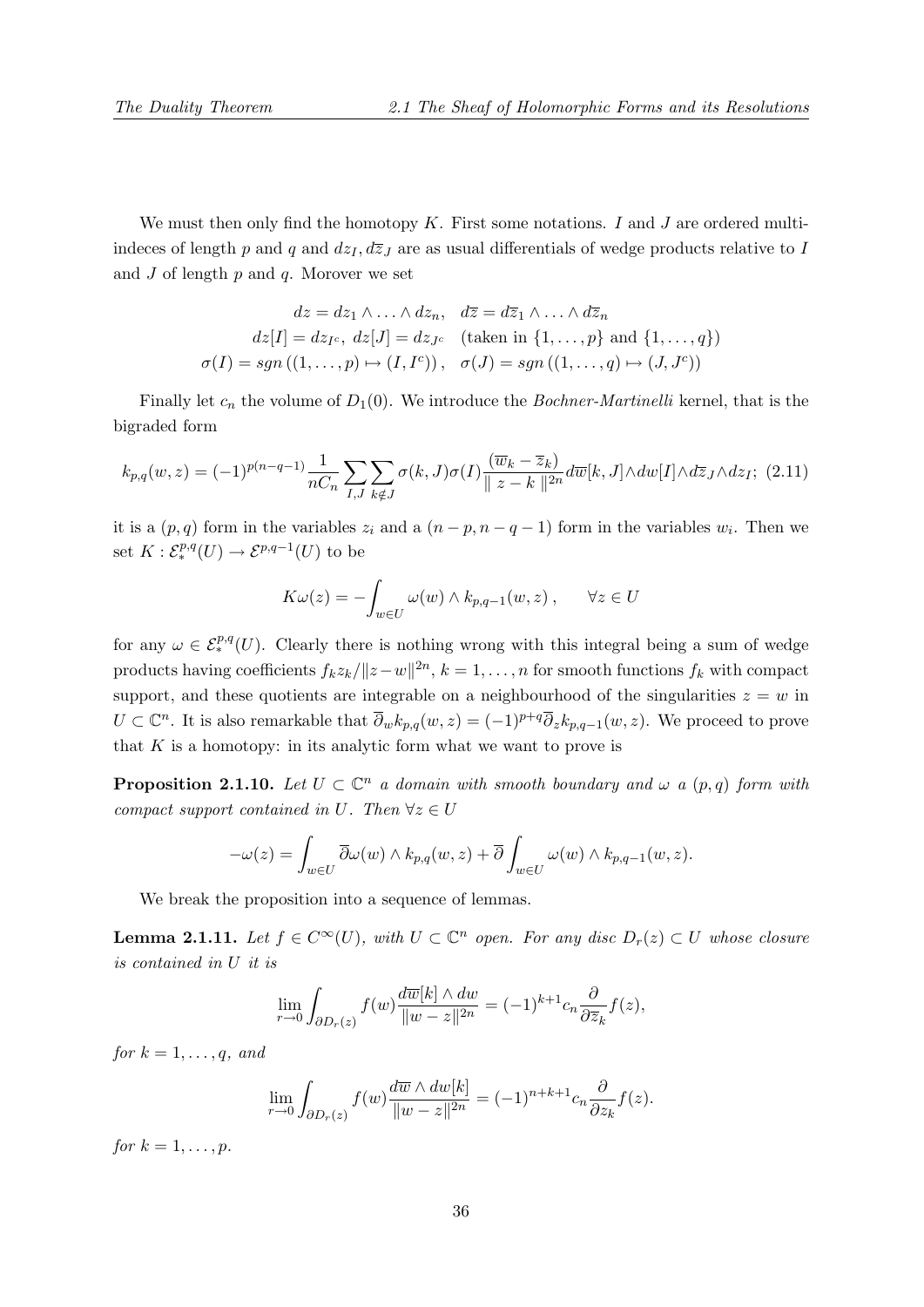*Proof.* This is just Stokes Theorem combined with the integral mean value theorem. On  $(n, n-$ 1) forms  $\overline{\partial} = d$  so

$$
\int_{\partial D_r(z)} f(w) \frac{d\overline{w} \wedge dw[k]}{\|w - z\|^{2n}} = \frac{1}{r^{2n}} \int_{D_r(z)} d(f(w) d\overline{w}[k] \wedge dw) =
$$
\n
$$
= \frac{(-1)^{k+1}}{r^{2n}} \int_{D_r(z)} \frac{\partial}{\partial \overline{w}_k} f(w) d\overline{w} \wedge dw
$$
\n(1)<sup>k+1</sup>

$$
\Rightarrow \frac{(-1)^{k+1}}{r^{2n}} \text{vol}(D_r(z)) \inf_{D_r(z)} \frac{\partial}{\partial \overline{w}_k} f(z) \le \int_{\partial D_r(z)} f(w) \frac{d\overline{w} \wedge dw[k]}{\|w - z\|^{2n}} \le
$$

$$
\frac{(-1)^{k+1}}{r^{2n}} \text{vol}(D_r(z)) \sup_{D_r(z)} \frac{\partial}{\partial \overline{w}_k} f(z)
$$

and both sides of the inequality converge to the desired function of  $z$  as  $r \rightarrow 0$  because  $vol(D_r(z)) = c_n r^{2n}$ . The second limit is the same but this time there are n more changes of places to be made to bring  $dz_k$  in its correct place.  $\Box$ 

**Lemma 2.1.12.** Let  $\omega$  be a  $(p,q)$  differential form with compact support on U and  $D_r(z)$  a disc contained in the support of  $\omega$ . Then

$$
\lim_{r \to 0} \int_{\partial D_r(z)} \omega(w) \wedge k_{p,q}(w, z) = \left(1 - \frac{q}{n}\right) \omega(z).
$$

Proof. In this lemma and in the following ones we can suppose, without loss of generality, that

$$
\omega(w) = f(w)dw_H \wedge d\overline{w}_K
$$

for arbitrary multi-indices  $H$  and  $K$  of length  $p$  and  $q$ . Then

$$
\int_{\partial D_r(z)} \omega(w) \wedge k_{p,q}(w, z) =
$$
\n
$$
= \frac{1}{r^{2n}nC_n} \int_{\partial D_r(z)} f(w) d\overline{w}_K \wedge \sum_J \sum_{k \notin J} \sigma(k, J) (\overline{w}_k - \overline{z}_k) d\overline{w}[k, J] \wedge dw \wedge d\overline{z}_J \wedge d\overline{z}_H \quad (2.12)
$$

because every term on 2.11 with  $I \neq H$  cancels out by repeated wedging, and the factor  $(-1)^{p(n-q-1)}\sigma(H)$  assures that dw doesn't appear with the minus sign, regardless of n, p, q and H. Now we consider the summand  $J = K$ : it equals

$$
\frac{1}{nc_n} \sum_{k \notin K} (-1)^{k+1} \frac{1}{r^{2n}} \left[ \int_{\partial D_r(z)} f(w) (\overline{w}_k - \overline{z}_k) d\overline{w}[k] \wedge dw \right] \wedge dz_K \wedge d\overline{z}_H
$$

because this time  $d\overline{w}_{K}\sigma(k,K) \wedge d\overline{w}[k,K] = (-1)^{k+1}d\overline{w}[k]$  for every k. Now each integral in the sum tends to  $c_n \frac{\partial}{\partial \overline{u}}$  $\frac{\partial}{\partial \overline{w}_k} f(w) (\overline{w}_k - \overline{z}_k)|_z$  by lemma 2.1.11, so that the sum on all k tends to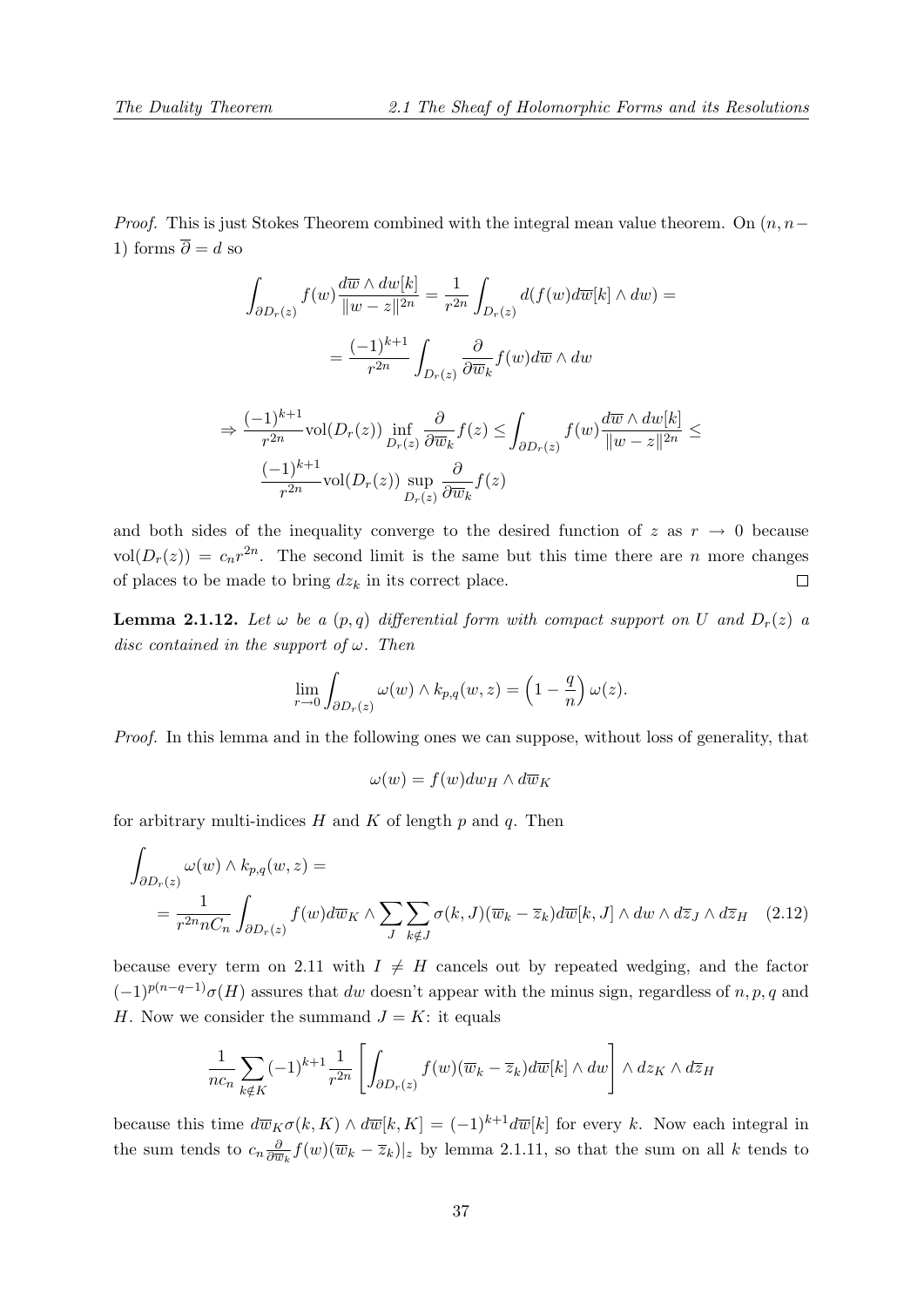$(n-q)f(z)/n \wedge dz_H \wedge d\overline{z}_K$ . On the other hand the integrands in 2.12 for each  $J \neq K$  have an expression

$$
\frac{1}{nc_n} \sum_{k \notin J} \frac{1}{r^{2n}} \int_{\partial D_r(z)} f(w) \sigma(k, J) (\overline{w}_k - \overline{z}_k) d\overline{w}_K \wedge d\overline{w}[k, J] \wedge dw
$$

whose terms are nonzero if and only if  $K \cup \{k\} = J^c$ . But then any such summand is in the form  $f(w)(\overline{w}_k - \overline{z}_k)d\overline{w}[k] \wedge dw$ , which tends to 0 with r by the integral mean theorem.  $\Box$ 

**Lemma 2.1.13.** Let U,  $\omega$  and  $D_r(z)$  as in the previous lemma. Then for any  $z \in U$ 

$$
\lim_{r \to 0} \int_{D_r(z)} \omega(w) \wedge \overline{\partial}_z k_{p,q-1}(w, z) = -\frac{q}{n} \omega(z)
$$

*Proof.*  $\omega$  does not depend on z so

$$
\omega(w) \wedge \overline{\partial}_z k_{p,q-1}(w,z) = \overline{\partial}_z(\omega(w) \wedge k_{p,q-1}(w,z));
$$

moreover we can take the derivatives in and out the integral sign because the resulting forms are still integrable. Take a form as in the previous lemma: we will reason on coefficients, neglecting the differentials in the variables  $z_i$ . By definition of  $k_{p,q-1}$ , for each  $j = 1, \ldots, n$  we must compute the coefficients

$$
\frac{\partial}{\partial \overline{z}_j} \int_{D_r(z)} f(w) \frac{(\overline{w}_k - \overline{z}_k)}{\|w - z\|^{2n}} d\overline{w} \wedge dw \tag{2.13}
$$

with  $k = 1, \ldots, q$ . By using the usual Leibniz rule for differentiation, Stokes Theorem and the fact that  $\partial = d$  on  $(n-1, n)$  forms it is

$$
\int_{D_r(z)} f(w) \frac{(\overline{w}_k - \overline{z}_k)}{\|w - z\|^{2n}} d\overline{w} \wedge dw = \frac{1}{1 - n} \int_{D_r(z)} f(w) \frac{\partial}{\partial w_k} \frac{1}{\|w - z\|^{2n - 2}} d\overline{w} \wedge dw =
$$
\n
$$
= \frac{(-1)^{n + k - 1}}{1 - n} \int_{D_r(z)} d\left( f(w) \frac{d\overline{w} \wedge dw[k]}{\|w - z\|^{2n - 2}} \right) - \frac{1}{1 - n} \int_{D_r(z)} \frac{\partial}{\partial w_k} f(w) \frac{1}{\|w - z\|^{2n}} d\overline{w} \wedge dw =
$$
\n
$$
= \frac{(-1)^{n + k - 1}}{1 - n} \int_{\partial D_r(z)} f(w) \frac{d\overline{w} \wedge dw[k]}{\|w - z\|^{2n - 2}} - \frac{1}{1 - n} \int_{D_r(z)} \frac{\partial}{\partial w_k} f(w) \frac{1}{\|w - z\|^{2n}} d\overline{w} \wedge dw.
$$

Now deriving under integral sign with respect to  $\overline{z}_j$ , we see that 2.13 is equal to

$$
(-1)^{n+k-1}\int_{\partial D_r(z)}f(w)\frac{(w_j-z_j)}{\|w-z\|^{2n}}d\overline{w}\wedge dw[k]+\int_{D_r(z)}\frac{\partial}{\partial w_k}f(w)\frac{(w_j-z_j)}{\|w-z\|^{2n}}d\overline{w}\wedge dw.
$$

If  $r \to 0$  the first integral converges to  $-c_n f(z) \delta_{j,k}$ , where  $\delta_{j,k}$  is the Kronecker symbol, by lemma 2.1.11, and the second to 0 being integrable in a neighbourhood of z. Now we repeat this a total of q times so, remembering to include the factor  $1/nc_n$  from  $k_{p,q-1}$ , we have the statement.  $\Box$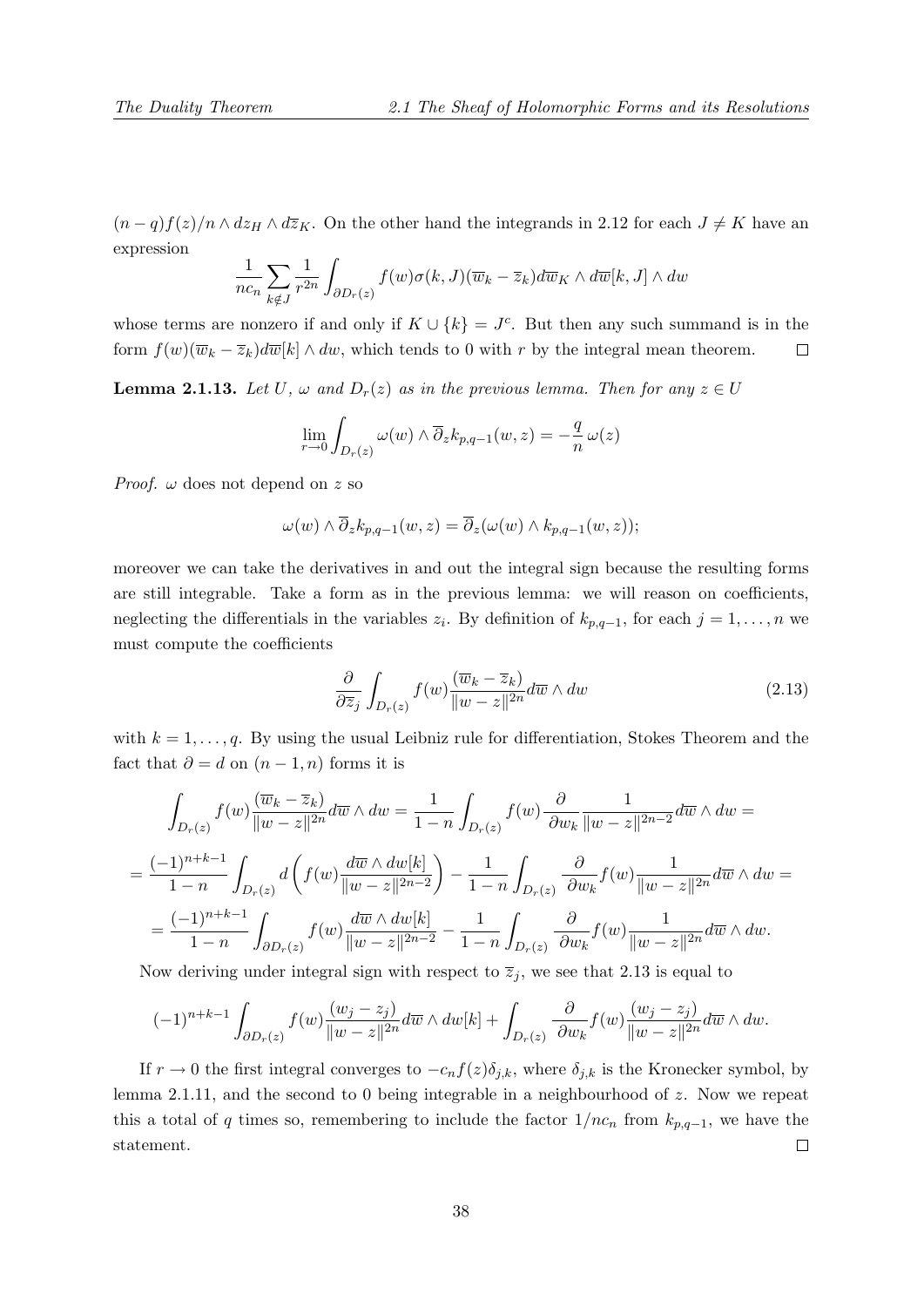*Proof of Theorem 2.1.10.* Let  $\omega \in \mathcal{E}^{p,q}_*(U)$  consists of a single summand; the form  $\omega \wedge k_{p,q}$ has no singularities in  $U \setminus D_r(z)$  for every  $r > 0$  such that  $D_r(z) \subset U$ . Let  $z \in U$ ; by Stokes formula, the differentiation rule and the fact that  $\omega$  vanishes on the boundary of U

$$
-\int_{\partial D_r(z)} \omega(w) \wedge k_{p,q}(w,z) = \int_{U \setminus D_r(z)} d_w(\omega(w) \wedge k_{p,q}(w,z)) =
$$
  
= 
$$
\int_{U \setminus D_r(z)} \overline{\partial}_w \omega(w) \wedge k_{p,q}(w,z) + \int_{U \setminus D_r(z)} \omega(w) \wedge \overline{\partial}_z k_{p,q-1}(w,z)
$$

because by a previous remark  $\overline{\partial}_w k_{p,q}(w, z) = (-1)^{p+q} \overline{\partial}_z k_{p,q-1}(w, z)$ . Hence by lemmas 2.1.12 and 2.1.13

$$
\lim_{r \to 0} \left[ \int_{\partial D_r(z)} \omega(w) \wedge k_{p,q}(w, z) + \int_{U \setminus D_r(z)} \omega(w) \wedge \overline{\partial}_z k_{p,q-1}(w, z) \right] =
$$
\n
$$
= \int_U \omega(w) \wedge \overline{\partial}_z k_{p,q-1}(w, z) + \left(1 - \frac{q}{n}\right) \omega(z) + \frac{q}{n} \omega(z)
$$
\n
$$
= \overline{\partial} \int_U \omega(w) \wedge k_{p,q-1}(w, z) + \omega(z)
$$

while for  $r \to 0$  the integral  $\overline{\partial}_w \omega(w) \wedge k_{p,q}(w,z)$  converges to the integral over the  $U\backslash D_r(z)$ entire U, being  $\overline{\partial}_w \omega(w) \wedge k_{p,q}(w, z)$  integrable around z, whence the thesis.  $\Box$ 

This proves that the operator in 2.1 is a homotopy and completes our argument. Accordingly to what has been discussed so far we can restate our conclusions in the hardly-obtained Poincarè Lemma for currents:

**Theorem 2.1.14.** Let  $T \in \mathcal{D}^{p,q}(U)$ ,  $U \subset \mathbb{C}^n$  regular as in 2.1.10, such that  $\overline{\partial}T = 0$ . Then for every regular open set  $V \subset U$  there exists a current  $S \in \mathcal{D}^{p,q-1}(V)$  (defined by 2.10) such that  $\overline{\partial}S = T$  on V.

The technical part is over, and the proof of the main theorem is now at hand.

*Proof of Theorem 2.1.2.* Consider 2.1. Exactness in  $\Omega^{p,0}$  is proposition 2.1.3. For  $q > 0$  we must prove that the associated sequence of stalks is exact. To see that take a stalk  $\omega_z$  in  $\mathcal{E}_z^{p,q}$ to be the image of a section  $\omega \in \mathcal{E}^{p,q}(U)$  for an open set U containing z and biholomorphic to a disc D in  $\mathbb{C}^n$ , U small enough to fit into a local chart. Up to composing with a diffeomorphism, we can pretend to be in  $\mathbb{C}^n$  and apply proposition 2.1.6. Thus there exist a smaller open set  $U' \subset U$  biholomorphic to a smaller disc  $D' \subset D$  and  $\eta \in \mathcal{E}^{p,q-1}(U')$ , such that  $\overline{\partial}\eta = \omega$  in U'; the form  $\eta$  projects to a stalk  $\eta_z$  over  $\mathcal{E}_z^{p,q-1}$  for which  $\overline{\partial}\eta_z=\omega_z$ . Exactness on stalks is therefore proved and this is equivalent to exactness of the relative sheaves sequence.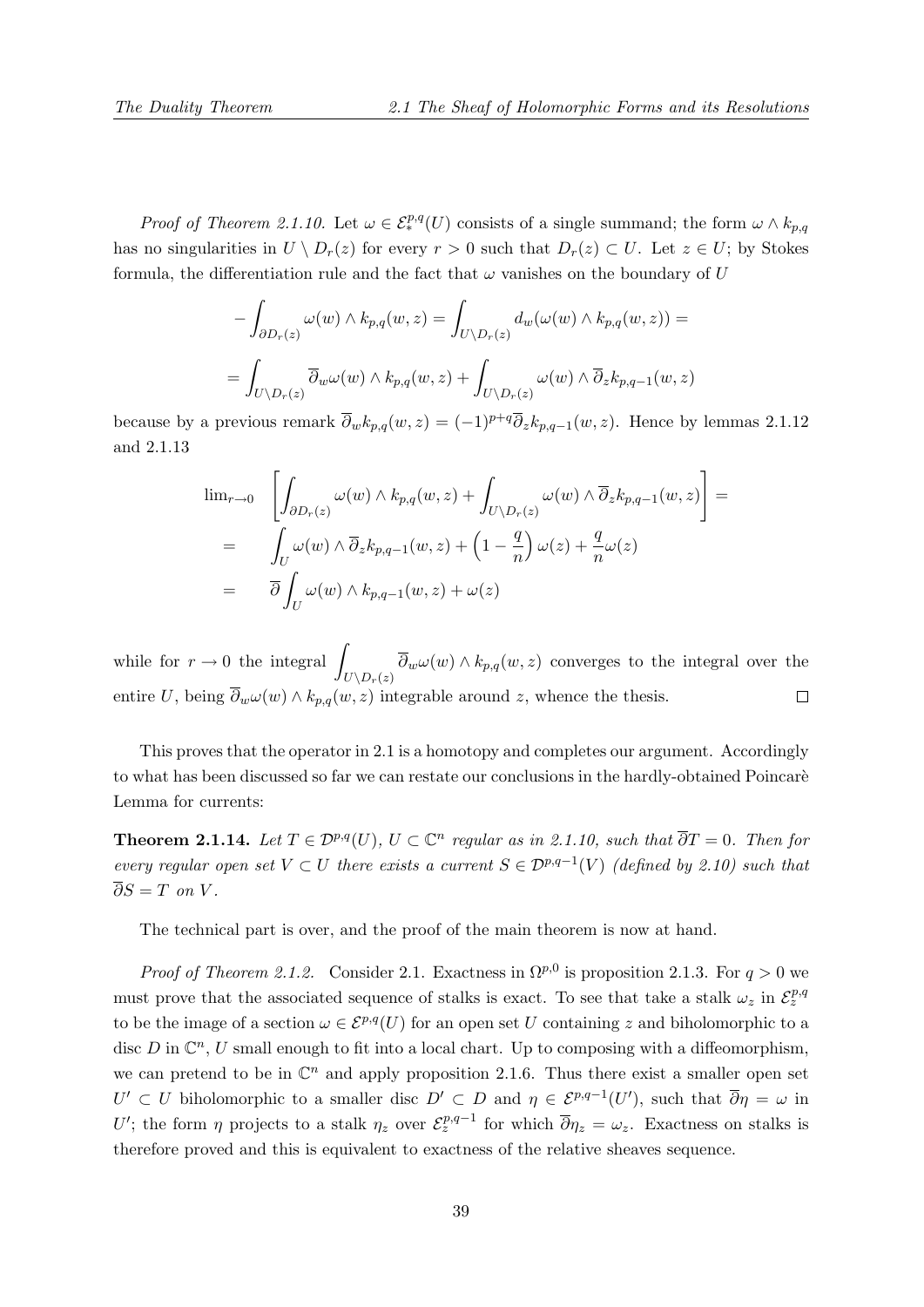Exactly the same argument applies to the sequence 2.2, this time using corollary 2.1.9 and theorem 2.1.14 instead. To be more explicit regarding the exactness in  $\mathcal{D}^{p,0}$ , one should first write, on a an open set U biholomorphic to an open set of  $\mathbb{C}^n$ , a  $\overline{\partial}$ -closed  $(p,0)$  current T as a sum of distributions (viewed as elements of  $\mathcal{D}^0$ ),  $T = \sum T_I e_I$ . Each  $T_I$  is evidently closed, so we can apply corollary 2.1.9 to every one of them. Therefore  $T_I = T_{f_I}$  for holomorphic functions  $f_I$ , but then  $T = T_\omega$  with  $\omega = \sum_I f_I dz_I$ , and the set of all such  $(p, 0)$  currents is isomorphic to  $\Omega^p$ .  $\Box$ 

It is worth noting that jointly theorem 2.1.2 and theorem 1.6.4 are nothing but the Dolbeault Theorem; restated it reads  $H^q(M, \Omega^p) \cong H^{p,q}_{\overline{p}}$  $\frac{p,q}{\partial}(M)$  for a complex analytic variety M. The de Rham Theorem is similarly obtained if  $\mathcal F$  is taken to be the constant sheaf resolved by the exact sequence of sheaves of differential k-forms.

What comes next is generalizing these resolutions: call  $\mathcal O$  the sheaf of holomorphic functions on M and let F be a locally free analytic sheaf on M, that is, the sheaf of holomorphic sections of an analytic vector bundle F on M. It is of course a sheaf of  $\mathcal{O}$ -modules on M.

Now that we resolved the sheaf of holomorphic  $p$ -forms by means of fine sheaves to obtain the Serre duality in its complete generality we want to extend this resolution to the the tensor sheaf  $\Omega^p \otimes_{\mathcal{O}} \mathcal{F}$ . This is immediately established by observing that the functor  $\otimes_{\mathcal{O}} \mathcal{F}$  from the category of sheaves of  $\mathcal{O}$ -modules on M to itself is exact whenever  $\mathcal F$  is locally free.

To be more precise let  $\mathcal F$  be a locally free sheaf of  $\mathcal O$ -modules on M of rank k; we denote  $\mathcal{E}^{p,q}(\mathcal{F})$  the tensor product of sheaves  $\mathcal{E}^{p,q} \otimes_{\mathcal{O}} \mathcal{F}$ ; the same notation will be used to denote the tensor product with F of the sheaves  $\mathcal{D}^{p,q}$  and  $\Omega^p$ . Since F is locally free for the sheaves  $\mathcal{E}^{p,q}(\mathcal{F}), \mathcal{D}^{p,q}(\mathcal{F})$  and  $\Omega^p(\mathcal{F})$  there exist (a priori different) coverings  $\{U_\alpha\}$  of M

$$
\mathcal{E}^{p,q}(\mathcal{F})|_{U_{\alpha}} = \bigoplus_{i=1}^{k} \mathcal{E}^{p,q}|_{U_{\alpha}}, \mathcal{D}^{p,q}(\mathcal{F})|_{U_{\alpha}} = \bigoplus_{i=1}^{k} \mathcal{D}^{p,q}|_{U_{\alpha}}, \Omega^{p}(\mathcal{F})|_{U_{\alpha}} = \bigoplus_{i=1}^{k} \Omega^{p}|_{U_{\alpha}}.
$$
 (2.14)

Sections of these sheaves will be called  $(p, q)$  forms (resp. currents, holomorphic p-forms) with coefficients in F. Looking back at the exact sequences 2.1 and 2.2 tensorizing by F and extending properly the differential we have the sequences

$$
0 \to \Omega^p(\mathcal{F}) \to \mathcal{E}^{p,0}(\mathcal{F}) \to \mathcal{E}^{p,1}(\mathcal{F}) \dots \to \mathcal{E}^{p,n}(\mathcal{F}) \to 0.
$$
 (2.15)

and

$$
0 \to \Omega^p(\mathcal{F}) \to \mathcal{D}^{p,0}(\mathcal{F}) \to \mathcal{D}^{p,1}(\mathcal{F}) \dots \to \mathcal{D}^{p,n}(\mathcal{F}) \to 0.
$$
 (2.16)

which are two different fine resolutions of  $\Omega^p(\mathcal{F})$ . Indeed by using 2.14 one sees that the stalk sequences of the complexes above must be formed by locally free  $C^{\infty}$ -modules with exterior differential given by  $\bigoplus_k \partial_x$  so that exactness comes from exactness on the stalks of 2.1 and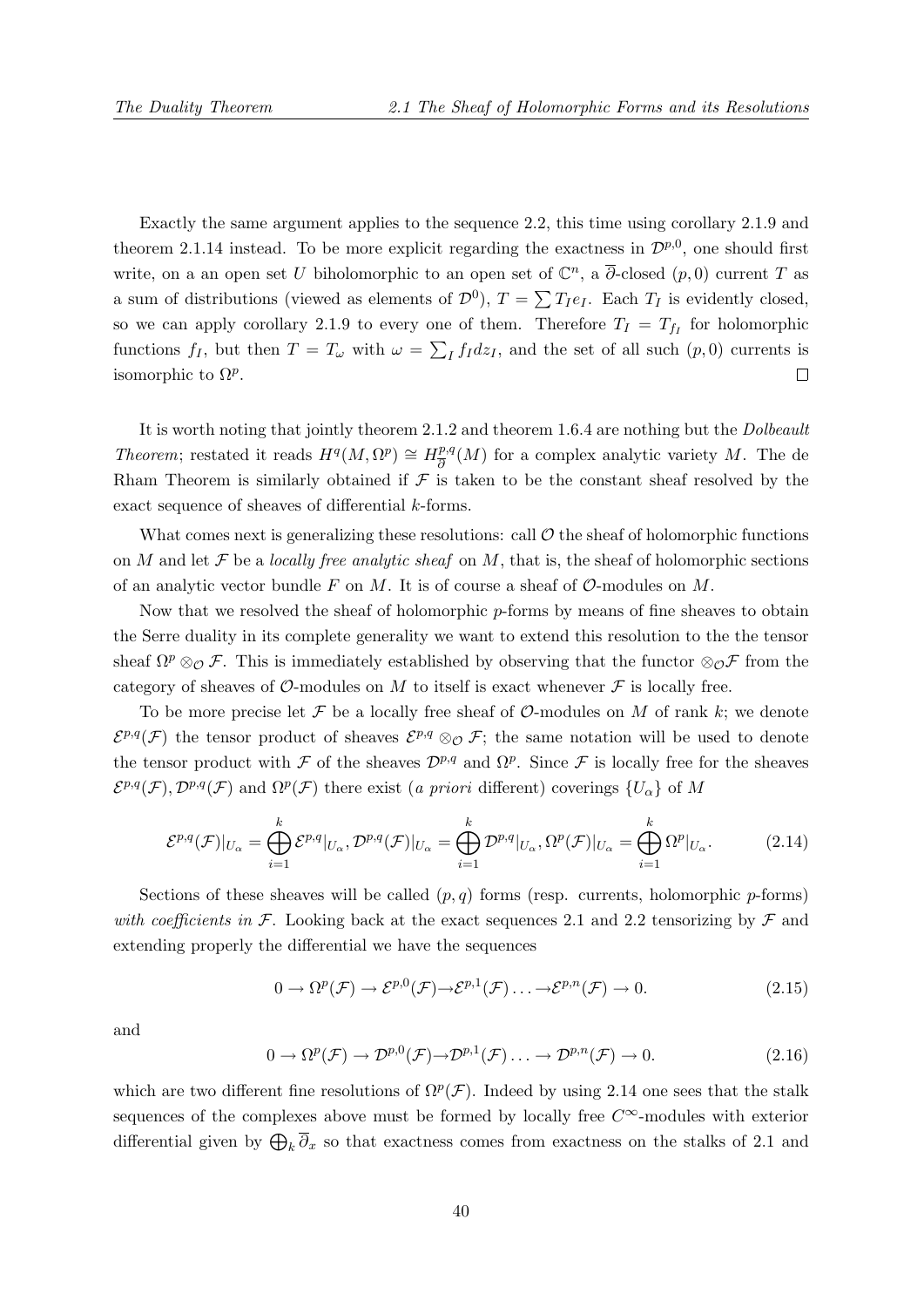2.2. Moreover these resolutions are fine; we remark that being  $\mathcal{E}^{p,q}$  and  $\mathcal{D}^{p,q}$  two  $C^{\infty}$ -modules they are also O-modules. So, for instance, the morphism of sheaves  $g: \mathcal{E}^{p,q} \to \mathcal{E}^{p,q}$  given by multiplication for a differentiable function g extends to a morphism  $\overline{g}: \mathcal{E}^{p,q}(\mathcal{F}) \to \mathcal{E}^{p,q}(\mathcal{F})$  by  $\overline{g}(\omega \otimes f) = g\omega \otimes f$  which gives to  $\mathcal{E}^{p,q}(\mathcal{F})$  the structure of a  $C^{\infty}$ -module. If we choose by g a partition of unity the proof is then identical to that of proposition 1.6.2; the same holds for  $\mathcal{D}^{p,q}$ .

In conclusion we extended theorem 2.1.2 to the sheaf  $\Omega^p(\mathcal{F})$ , and we shall now focus on the cohomology of these new sequences.

According with the notations of section 1.6.4 for  $p \geq 0$  we denote with  $H^q(M, \Omega^p(\mathcal{F}))$  the sheaf cohomology of  $\Omega^p(\mathcal{F})$  and with  $H^q_*(M, \Omega^p(\mathcal{F}))$  the cohomology of  $\Omega^p(\mathcal{F})$  with compact support. Instead  $H^q(\Gamma_\phi(M, \mathcal{E}^{p,*}(\mathcal{F})))$  and  $H^q(\Gamma_\phi(M, \mathcal{D}^{p,*}(\mathcal{F})))$ , that is the cohomology groups of the global sections of resolutions 2.15 and 2.16, will be re-written respectively  $H^{p,q}(\mathcal{E}_{\phi}(\mathcal{F}))$ and  $H^{p,q}(\mathcal{D}_{\phi}(\mathcal{F}))$ . Again the subscript  $*$  stays for cohomology with compact support.

Just as for the Dolbeault Theorem, theorem 1.6.4 applied to resolutions 2.1 and 2.2 yields the following

**Theorem 2.1.15.** Let F be a locally free analytic sheaf on an analytic manifold M, and  $\Omega^p(\mathcal{F})$ ,  $\mathcal{E}^{p,q}(\mathcal{F}), \mathcal{D}^{p,q}(\mathcal{F})$  as above. There are isomorphisms

$$
H^q(M, \Omega^p(\mathcal{F})) \cong H^{p,q}(\mathcal{E}(\mathcal{F})) \cong H^{p,q}(\mathcal{D}(\mathcal{F}))
$$

and

$$
H^q_*(M,\Omega^p(\mathcal{F}))\cong H^{p,q}(\mathcal{E}_*(\mathcal{F}))\cong H^{p,q}(\mathcal{D}_*(\mathcal{F})).
$$

## 2.2 Dualities

We are now ready to expose the core results. To do so we must first generalize the topological constructions carried out in 1.4 for forms of degree k with coefficients in  $\mathbb{C}$ , to  $(p, q)$  differential forms with coefficients in an arbitrary locally free analytic sheaf  $\mathcal F$ . Let M be a complex analytic manifold. Write, for multi-indices  $S = (s_1, \ldots, s_p)$ ,  $T = (t_1, \ldots, t_q)$  of arbitrary length p and q, possibly with repeated elements,  $\partial^{S,T} = \partial^{p+q}/\partial z_{s_1} \dots \partial z_{s_p} \partial \overline{z}_{t_1} \dots \partial \overline{z}_{t_q}$ . This time we consider over the complex vector space  $\Gamma(M, \mathcal{E}^{p,q}(\mathcal{F}))$  the seminorms

$$
\rho_{K,S,T}(\omega) = \sup_{r,J} \sup_{z \in K} |\partial^{S,T} f_{r,J}(z)| \tag{2.17}
$$

for K compact in M. This time we are not asking  $\omega$  to be supported in K or compactly supported at all. The coefficients  $f_{r,IJ}$  are to be understood as follows: choose a local chart covering  $\{U_{\alpha}\}\$  of M as in 2.14. Over each  $U_{\alpha}$ , by the locally free structure of  $\mathcal{E}^{p,q}(\mathcal{F})$ ,  $\omega$ expresses as a sum of  $\omega(z) = \omega_{\alpha_1}(z) + \ldots + \omega_{\alpha_k}(z)$  for certain  $(p, q)$  differential forms  $\omega_{\alpha_r}$ ,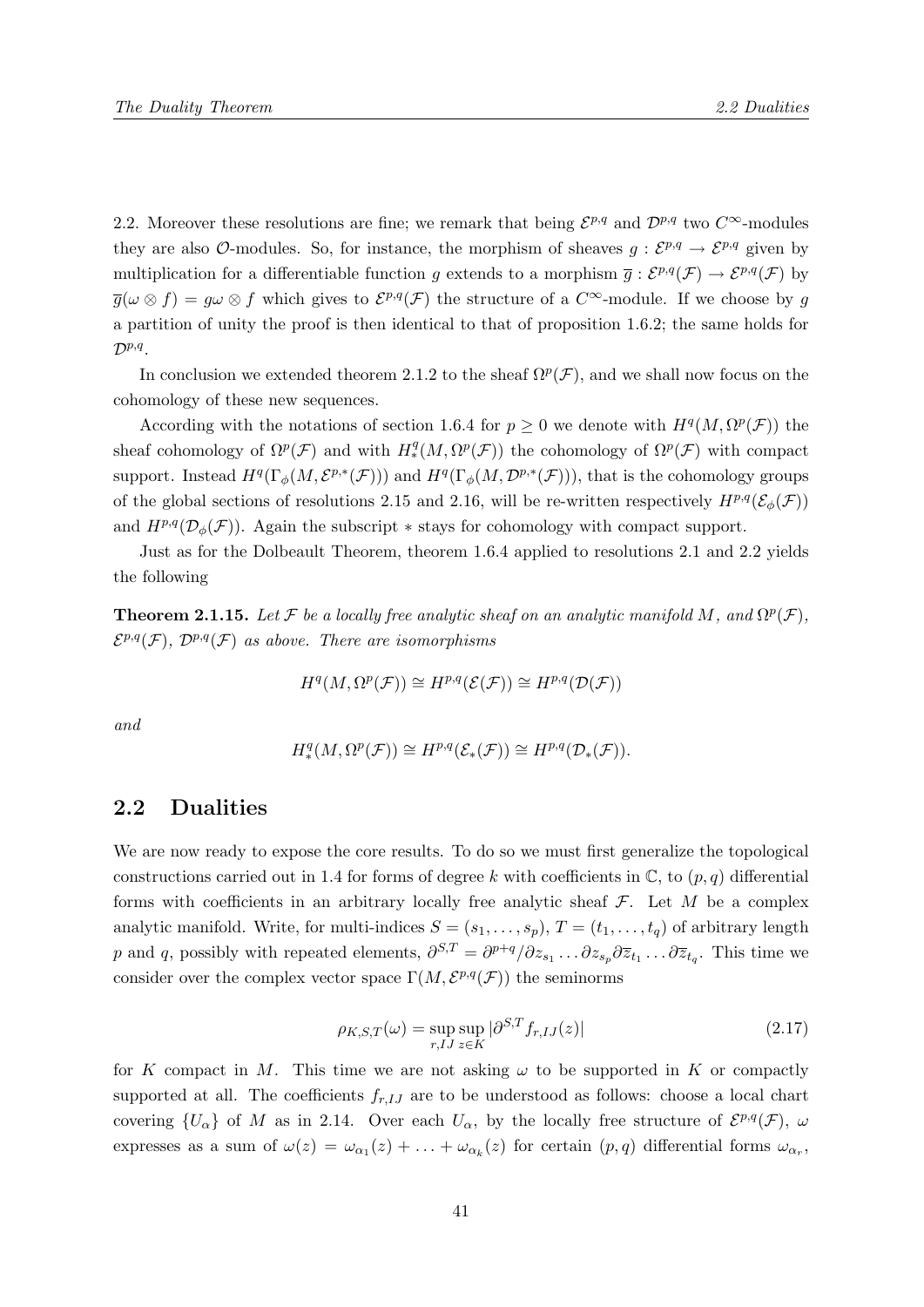$\Box$ 

 $r = 1, \dots k$ , on  $U_{\alpha}$ , each one having  $\binom{n}{n}$  $\binom{n}{p}\binom{n}{q}$  local coefficients  $f_{r,IJ}$ . As in section 1.4 for each z in  $K$  the supremum must also include the fact that there may be different local chart expression  $f_{r,IJ}$  of  $\omega_r$  on the  $U_{\alpha}$ s overlapping around z; as in that case these are in a finite number for all  $z \in K$  because by compactness of K we can pick up a finite number of  $U_{\alpha}$  covering K. This means that the supremum above is well defined.

The family  $\{\rho_{K,ST}\}\$ is a separating family of seminorms generating a locally convex Hausdorff topology on  $\Gamma(M, \mathcal{E}^{p,q}(\mathcal{F}))$ : as prefigured in section 1.4 this topology is metrizable. Indeed let  $\{K_n\}$  be a sequence of compact sets such that  $K_n \subset K_{n+1}$  and  $M = \bigcup_n K_n$ . Let  $X = \Gamma(M, \mathcal{E}^{p,q}(\mathcal{F}))$ ; the ball  $B_{r,K,S,T}(0) = \{ \omega \in X | \rho_{K,S,T}(\omega) < r \}$  of radius r is an open neighbourhood of 0, let n such that  $K \subset K_n$ . Then the neighbourhood  $B_{1/n,K_n,S,T}(0)$  ${\omega \in X \mid \rho_{K_n,S,T}(\omega) < 1/n}$  of 0 clearly contains  $B_{1/n,K,S,T}(0)$ . Hence  ${\rho_{K_n,S,T}}$  induces the same fundamental neighbourhood system of 0 of  $\{\rho_{K,S,T}\}$  so that  $\rho_{n,S,T} := \rho_{K_n,S,T}$  is a countable family of seminorms generating the same topology of  $\rho_{K,S,T}$  and metrizability follows by proposition 1.3.3.

This topology, denoted  $\varsigma$ , is the topology of the local uniform convergence on  $\Gamma(M, \mathcal{E}^{p,q}(\mathcal{F}))$ : indeed a sequence  $\omega^i \to 0$  tends to 0 in  $\varsigma$  if and only if every local coefficient  $\partial^{S,T} f^i_{r,IJ}$  tends to 0 uniformly on every compact set.

### **Proposition 2.2.1.**  $\Gamma(M, \mathcal{E}^{p,q}(\mathcal{F}))$  with the topology  $\varsigma$  is a Fréchet space.

*Proof.* We just have to prove that it is complete. This is quite immediate because convergence in our topology is basically uniform convergence. Take a Cauchy sequence  $\omega^n$  and write it locally on a compact K as in 2.17; the derivative  $\partial^{S,T} f_{r,IJ}^n$  of every coefficient converges uniformly on every  $K \subset U_\alpha$  to a smooth function  $g_{r,IJ}^{S,T}$ . In particular by the theorem of regularity of the uniform limit of a sequence of derivatives we have that the limit  $g_{r,IJ}$  of the functions  $f_{r,IJ}^n$  is smooth and such that  $\partial^{S,T} g_{r,IJ} = g_{r,IJ}^{S,T}$ . Hence  $\omega^n \to \omega$  where  $\omega$  is the form with coefficients in  $\mathcal F$  locally given by the functions  $g_{r,I,J}$ .

Now we want to describe the dual space of the topological vector space  $\Gamma(M, \mathcal{E}^{p,q}(\mathcal{F}))$  with respect to the local uniform convergence topology. We will prove that this time the linear continuous functionals on this space can be represented by compactly supported currents with coefficients in the dual sheaf  $\mathcal{F}^*$  of  $\mathcal{F}$ . More precisely the theorem is the following

**Theorem 2.2.2.** Let M be an analytic manifold of dimension n and V a locally free analytic sheaf on M. The topological dual of the Fréchet space  $\Gamma(M, \mathcal{E}^{p,q}(\mathcal{V}))$ , with the weak-\* topology, is isomorphic to  $\Gamma(M, \mathcal{D}^{n-p,n-q}_{*}(\mathcal{F}^*)).$ 

One can find this result for distributions and functions of real variable on the groundbreaking book of Schwartz [21]; the theorem in its full generality is an extension of Serre in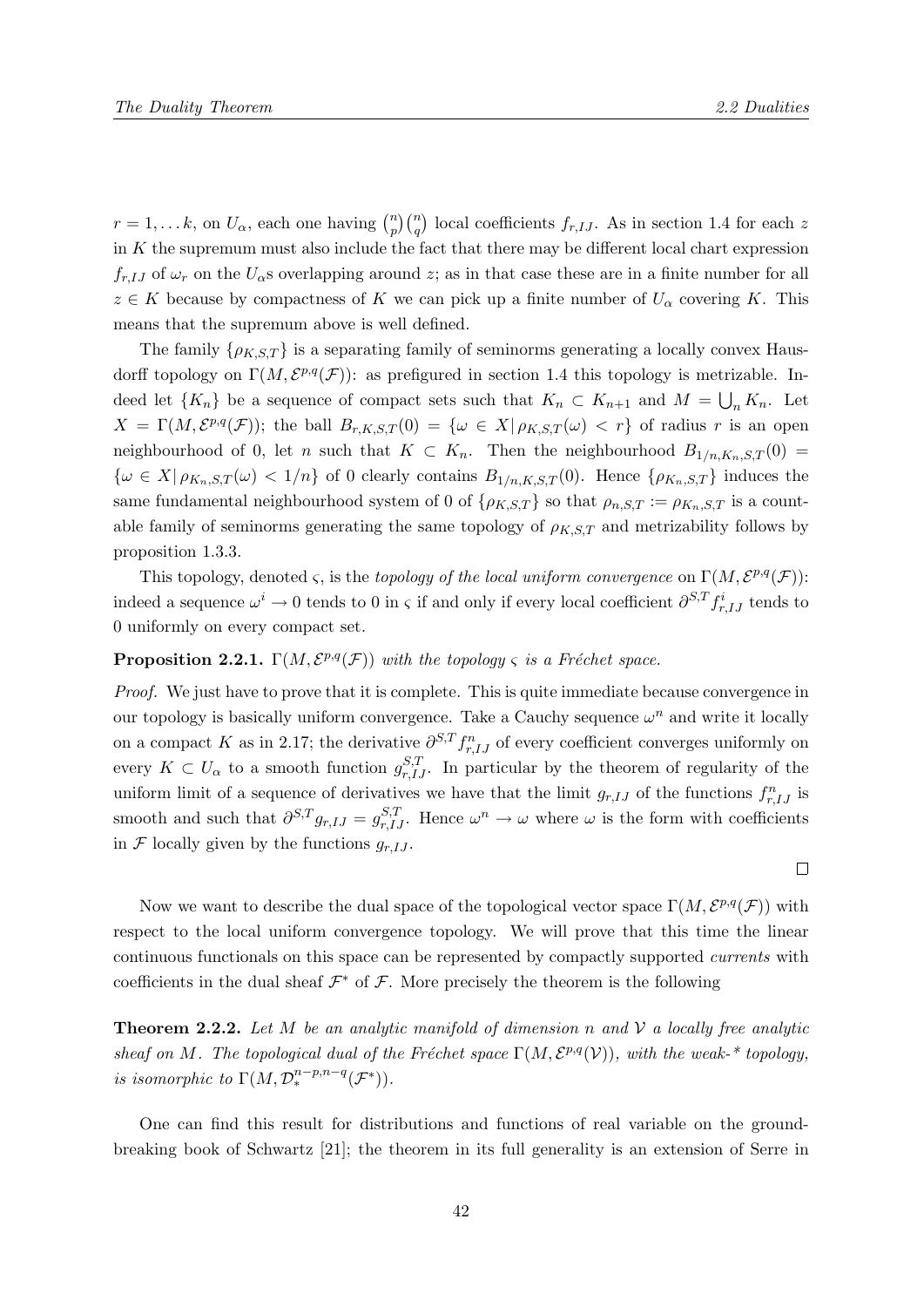[24]. The statement can be further generalized to any sheaf  $\mathcal V$  of  $C^{\infty}$ -modules but this case will not be treated. The key to the proof is reducing ourselves, via a partition of unity, to open sets where the forms involved are isomorphic a sum of forms with coefficients in  $\mathbb{C}$ . There the dual space is just the space of currents; the argument is indeed very similar to that of the Poincaré Duality Theorem.

Proof. Once an isomorphism is given bicontinuity follows by endowing both spaces with the weak-\* topology; we therefore only need to exhibit an algebraic linear 1-1 map. A little preamble to the proof illustrating how the duality is constructed is necessary.

Let V be a finite rank vector bundle on M and consider its dual bundle  $\mathcal{V}^*$ ; the canonical bilinear form on the product  $\mathcal{V}_z \times \mathcal{V}_z^*$  yields to a morphism of the associated sheaves of sections  $V \otimes_{\mathcal{O}} V^* \to \mathcal{O}$ , defined stalkwise by  $v \otimes V \mapsto f$  with  $f(z) = V(z)(v(z))$  for  $z \in U \subset M$ ,  $v \in \Gamma(U, V), V \in \Gamma(U, V^*)$ .

On the other hand we can define an exterior product between forms with arbitrary support and currents with compact support exactly like in section 1.4, which this time produces compactly supported currents. In other words there is a morphism of sheaves

$$
\wedge : \Gamma(M, \mathcal{E}^{p,q}) \otimes_{\mathcal{O}} \Gamma(M, \mathcal{D}_{*}^{n-p,n-q}) \longrightarrow \Gamma(M, \mathcal{D}_{*}^{n,n})
$$
\n
$$
\eta \otimes S \longrightarrow \eta \wedge S
$$
\n(2.18)

By tensoring  $\mathcal{E}^{p,q}$  with  $\mathcal{V}$  and  $\mathcal{D}^{n-p,n-q}_{*}$  with  $\mathcal{V}^{*}$  we can extend 2.18 to a new morphism, again called  $\wedge$ , by observing that for  $\eta$  and S with coefficients in  $\mathbb{C}, v \in \Gamma(M, \mathcal{V})$  and  $V \in \Gamma(M, \mathcal{V}^*)$ the element

$$
(\eta \otimes v) \wedge (S \otimes V) = (\eta \wedge S) \otimes (v \otimes V) \tag{2.19}
$$

is still in  $\Gamma(M, \mathcal{D}_{*}^{n,n})$  since on the right side we are tensoring with an element in  $\mathcal{O}$ . We call  $\omega = \eta \otimes v$  and  $T = S \otimes V$  and we define the expression 2.19 to be the image of the morphism

$$
\wedge : \Gamma(M, \mathcal{E}^{p,q}(\mathcal{V})) \otimes_{\mathcal{O}} \Gamma(M, \mathcal{D}_{*}^{n-p,n-q}(\mathcal{V}^{*})) \longrightarrow \Gamma(M, \mathcal{D}_{*}^{n,n})
$$
  

$$
\omega \otimes T \longmapsto \omega \wedge T.
$$
 (2.20)

We can now integrate the compactly supported distribution  $\omega \wedge T$ ; from 2.20 we deduce the bilinear form

$$
\int : \Gamma(M, \mathcal{E}^{p,q}(\mathcal{V})) \times \Gamma(M, \mathcal{D}_*^{n-p, n-q}(\mathcal{V}^*)) \longrightarrow \mathbb{C}
$$
\n
$$
(\omega, T) \longmapsto \int_M \omega \wedge T.
$$
\n(2.21)

Fixing T we obtain a linear continuous functional  $\int_0^T : \Gamma(M, \mathcal{E}^{p,q}(\mathcal{V})) \to \mathbb{C}$ , that is, an element of  $\Gamma(M, \mathcal{E}^{p,q}(\mathcal{V}))^*$ : our claim is that the linear mapping  $T \to \int^T$  is the required isomorphism of dual spaces.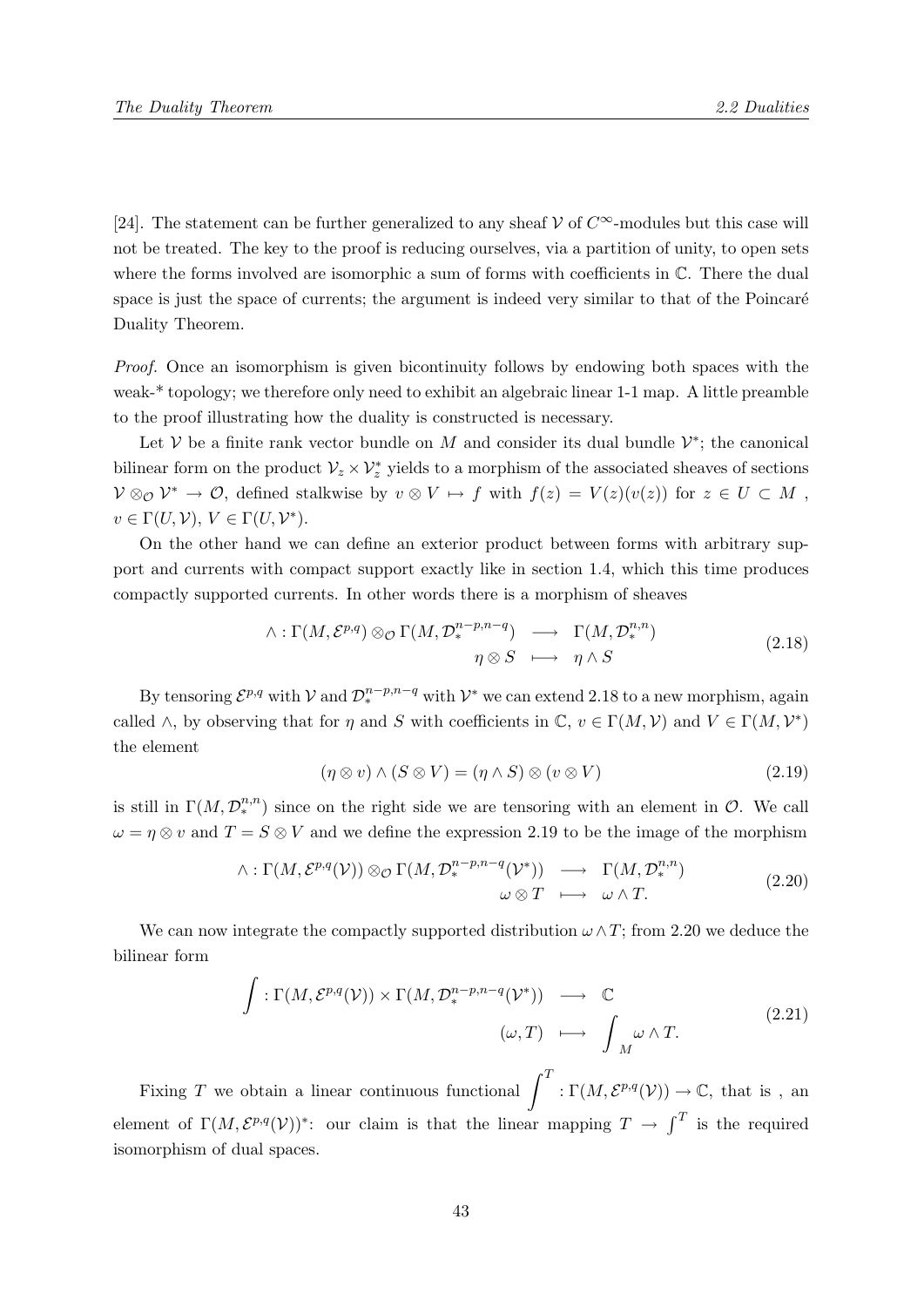First of all of course  $T = 0$  if and only if  $\int_0^T u f(x)$  is then only to show that  $\int_0^T u f(x)$ continuous, and that every continuous funtional L on  $(\mathcal{E}^{p,q}(\mathcal{V}), \varsigma)$  is of the form  $\int^T$  for a certain compactly supported  $(n-p, n-q)$  current T with coefficients in V. We begin from the second.

Choose on M a locally finite covering  $\{U_{\alpha}\}\$  over which the sheaf V trivializes and such that every  $U_{\alpha}$  is relatively compact; let k be the rank of V.

If  $\omega^n$  is an arbitrary sequence converging to 0 in  $\varsigma$  and having support in a compact  $K \subset U_\alpha$ . By the locally free structure of V up to an isomorphism  $\omega^n = \sum_{i=1}^k \omega_i^n$ , with  $\omega_i^n \in \Gamma(U_\alpha, \mathcal{E}_*^{p,q})$ , all  $\omega_i^n$  having support in K. Then by proposition 1.4.1 for all i we have that  $\omega_i^n$  converges to 0 in the topology  $\tau$  of  $\Gamma(U_{\alpha}, \mathcal{E}_{*}^{p,q})$  defined in 1.4. Call  $\phi_{\alpha}$  the isomorphism

$$
\bigoplus_{i=1}^k \Gamma(U_\alpha, \mathcal{E}^{p,q}_*) \cong \Gamma(U_\alpha, \mathcal{E}^{p,q}_*(\mathcal{V})|_{U_\alpha})
$$

and  $j_i$  the immersion of the *i*-th summand. Now the continuous  $L_{\alpha_i} = L|_{U_{\alpha}} \circ \phi_{\alpha} \circ j_i$  in  $\varsigma$  is, by the previous reasoning, a sequentially continuous function from  $(\Gamma(U_\alpha, \mathcal{E}^{p,q}_*), \tau)$  to  $\mathbb{C}$ , therefore continuous by [20] theorem 6.6 (or the remark in section 1.4).

Then by definition there exist unique currents  $T_{\alpha_i} \in \Gamma(U_\alpha, \mathcal{D}^{n-p,n-q})$  such that  $L_{\alpha_i} = T_{\alpha_i}$ ; then  $T_{\alpha} = \bigoplus_{i=1}^{k} T_{\alpha_i}$  is, up to an isomorphism, an element of  $\Gamma(U_{\alpha}, \mathcal{D}^{p,q}(\mathcal{V}^*)|_{U_{\alpha}})$  such that  $T_{\alpha} = L|_{U_{\alpha}}$ . By uniqueness of the  $T_{\alpha_i}$ s the collection of sections  $\{T_{\alpha}\}\$  satisfies  $T_{\alpha} = T_{\beta}$  on  $U_{\alpha} \cap U_{\beta}$ , so by the sheaf axiom it glues together to a global section T. Let now  $\omega \in \mathcal{E}^{p,q}(\mathcal{V})$ and select a  $C^{\infty}$  partition of unity  $\{\rho_{\alpha}\}\$  subordinated to  $\{U_{\alpha}\}\$ it is

$$
L(\omega) = \sum_{\alpha} L(\rho_{\alpha}\omega) = \sum_{\alpha} \int_{U_{\alpha}} \rho_{\alpha}\omega \wedge T_{\alpha} = \int_{M} \omega \wedge T = \int_{-\infty}^{T} (\omega). \tag{2.22}
$$

Finally T has compact support. To prove that, it is sufficient to check that  $T_{\alpha} = 0$  for every  $\alpha$  except a finite number: if this were the case then let  $\alpha_i$ ,  $i = 1, \ldots, n$ , such that  $T_{\alpha_i}$  is not identically 0; for every  $\omega$  with compact support if  $K = \bigcup_i \overline{U}_{\alpha_i}$  and  $\text{Supp}\omega \subset M \setminus K$  we have  $T(\omega) = 0$  so that T has compact support. In our case this happens because if the sums in 2.22 were infinite then one could choose  $\omega$  to have constant coefficients so that the series diverges. negating the first equality.

Let us show that conversely any functional  $\int^T$  is continuous. Let  $\omega^n$  be a sequence converging to 0 in the topology  $\varsigma$  of  $\mathcal{E}^{p,q}(\mathcal{V})$ . Then for every  $\alpha$  it is  $\text{Supp}\rho_{\alpha}\omega^n \subset K \subset U_{\alpha}$  for all n; again there  $\rho_{\alpha} \omega^n = \sum_i \omega_{\alpha_i}^n$  and

$$
\int_M \omega^n \wedge T = \sum_{\alpha} \int_{U_{\alpha}} \rho_{\alpha} \omega^n \wedge T = T \left( \sum_{\alpha, i} \omega_{\alpha_i}^n \right);
$$

if  $\omega^n$  tends to 0 in  $\varsigma$  then  $\sum_{\alpha,i}\omega_{\alpha_i}^n\to 0$  in  $\tau$  for all  $\alpha$ ; but T is continuous in  $\tau$  so the left side tends to 0.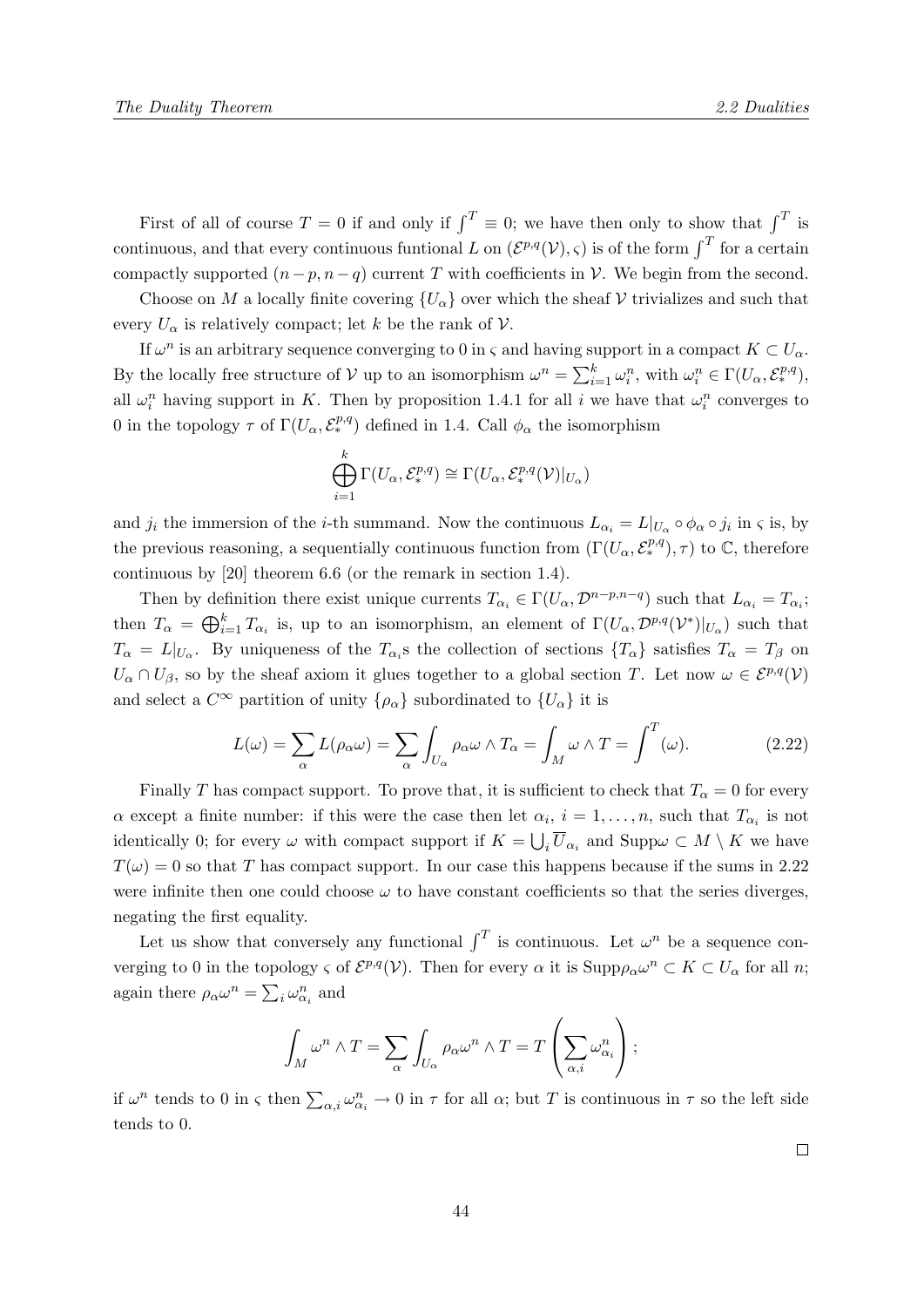From now on we identify the topological dual of the  $(p, q)$  forms with coefficients in a locally free analytic sheaf  $V$  with  $\Gamma(M, \mathcal{D}_{*}^{n-p,n-q}(\mathcal{V}_{*}))$  without further mention. Next we focus on the adjoint operator of the differential  $\overline{\partial}$ .

Proposition 2.2.3. The adjoint operator of the continuous linear map

 $\overline{\partial} : \Gamma(M, \mathcal{E}^{p,q}(\mathcal{V})) \longrightarrow \Gamma(M, \mathcal{E}^{p,q+1}(\mathcal{V}))$ 

is the continuous linear map

$$
(-1)^{p+q+1}\overline{\partial}:\Gamma(M,\mathcal{D}^{n-p,n-q-1}_{\ast}(\mathcal{V}^{\ast}))\longrightarrow \Gamma(M,\mathcal{D}^{n-p,n-q}_{\ast}(\mathcal{V}^{\ast})).
$$

*Proof.* The continuity of  $\overline{\partial}$  on forms is obvious by definition; in fact if every derivative of every coefficient of a sequence  $\omega^n$  converges uniformly to 0 so will every derivative of every coefficient of  $\overline{\partial}\omega^n$ , simply because its coefficients are derivatives of those of  $\omega^n$ . If  $T_n \to 0$  and every  $T_n$  is compactly supported and defined over  $\Gamma(M, \mathcal{E}^{p,q+1}(\mathcal{V}))$  then in particular for all forms  $\omega \in \Gamma(M, \mathcal{E}^{p,q}(\mathcal{V}))$ , it is  $T_n(\overline{\partial}\omega) \to 0$ , thus  $\overline{\partial} T_n \to 0$ , so  $\overline{\partial}$  is continuous with respect to the weak-\* topology on currents. Now let  $\omega$  be a  $(p, q)$  form with coefficients in V and  $T \in \Gamma(M, \mathcal{D}_{*}^{n-p,n-q-1}(\mathcal{V}_{*}))$ : we have, by identifiying  $\omega$  with its representation as a current, and observing that  $\overline{\partial} = d$  on  $(n, n - 1)$  currents

$$
d(\omega \wedge T) = \overline{\partial}(\omega \wedge T) = \overline{\partial}\omega \wedge T + (-1)^{p+q} \omega \wedge \overline{\partial}T.
$$

On the other hand it is  $\int_M d(\omega \wedge T) = \omega \wedge T(d1) = 0$  whence

$$
\int_M \omega \wedge \overline{\partial} T = (-1)^{p+q+1} \int_M \overline{\partial} \omega \wedge T
$$

and the proposition follows.

Now that we established a duality between two cochain complexes we must switch to cohomology groups: in the category of topological vector spaces these are quotient vector spaces endowed with the quotient topology. Unfortunately cohomology in this category is often illbehaved: we must then make additional hypotheses on our complexes if we want to go further.

We start out introducing a new definition, that of *strict morphism* of topological vector spaces; what we will see is that for the Duality Theorem to hold the differentials  $\overline{\partial}$  are required to have this additional property. In general a linear continuous map  $f: X \to Y$  between topological vector spaces can be factored in

$$
X \xrightarrow{\pi} X/\text{ker} f \xrightarrow{\overline{f}} f(X) \xrightarrow{i} Y
$$
 (2.23)

where  $\pi$  and i are respectively the projection on the quotient and the canonical injection. In this decomposition the continuous isomorphism  $\overline{f}([x]) = f(x)$  in general is not a homeomorphism;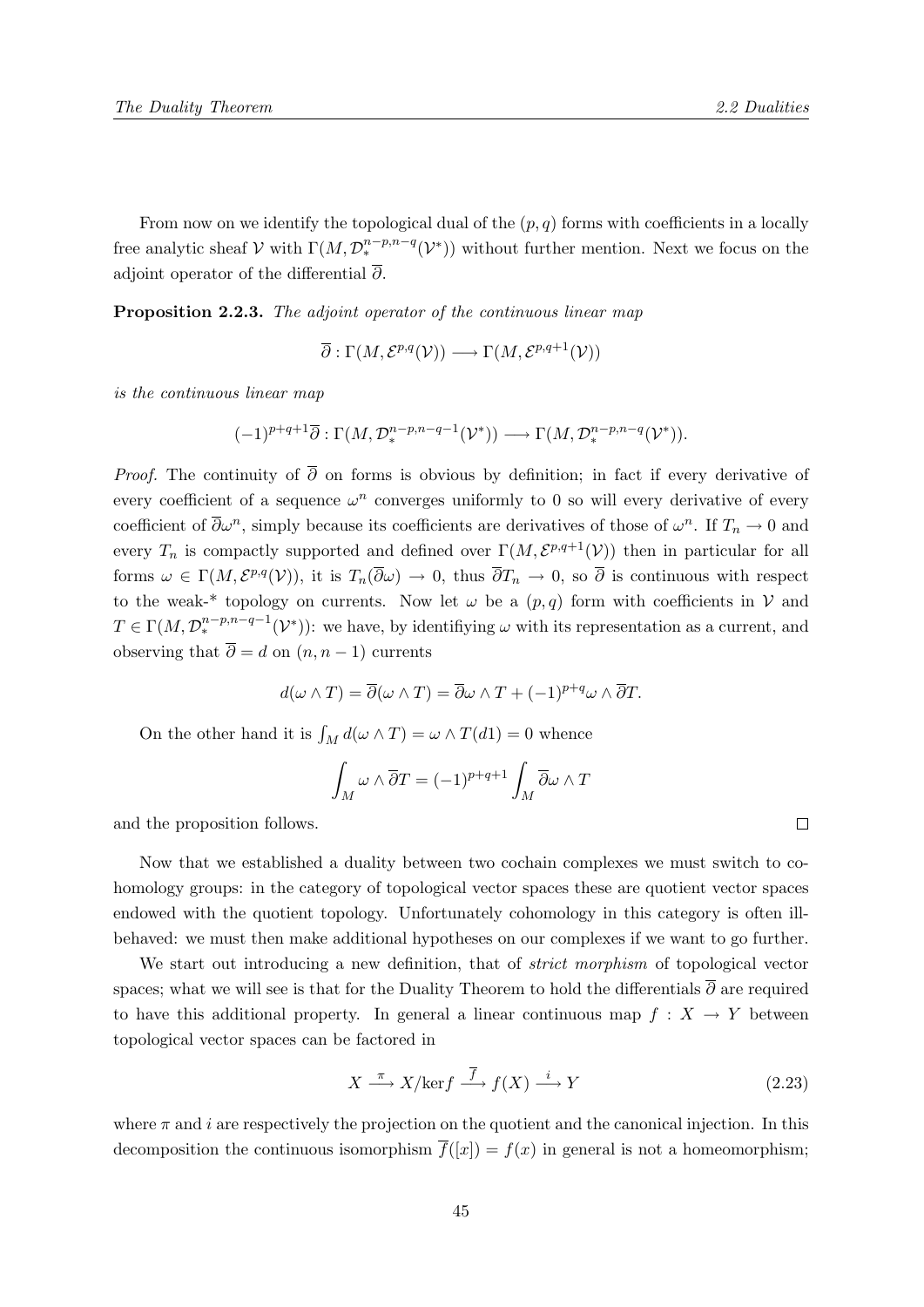for instance if X is not a discrete set and X is endowed with the discrete topology  $\overline{f} = f$  cannot be bicontinuous, provided  $Y$  does not have the same topology  $1$ 

**Definition 2.2.4.** Let X and Y be topological vector spaces and  $f: X \to Y$  a morphism between them, that is, a continuous homomorphism;  $f$  is said to be a *strict morphism* or a topological homomorphism if  $\overline{f}$  in 2.23 is a homeomorphism.

This is essential to the Duality: it is required in the next proposition which is the fact from topological vector space theory providing the final argument for the Theorem.

**Proposition 2.2.5.** Let L, M, N be three Fréchet spaces, u and v two strict morphisms

$$
L \xrightarrow{u} M \xrightarrow{v} N
$$

such that  $v \circ u = 0$ . Call  $L^*$ ,  $M^*$ ,  $N^*$  the respective dual spaces with respect to a separating dual operator  $\langle , \rangle$ , with  $u, v$  the transposed morphisms of u and v. Then  $H = \frac{keru}{\langle f, \rangle}$  $\frac{u}{u(L)}$  is a Fréchet space and the dual complex

$$
N^* \xrightarrow{t_v} M^* \xrightarrow{t_u} L^*
$$

is such that  $H' = \frac{ker^t u}{\sqrt{Nt}}$  $\frac{\kappa e\mu}{\hbar v(N^*)}$  is isomorphic to the topological dual  $H^*$  of  $H$ .

*Remark.* The mild assumption that  $\langle \cdot, \cdot \rangle$  is *separating* (i.e. not degenerate in both variables) assures that the the dual spaces above are not trivial, circumstance that may otherwise happen (see [3] chap. 2). Anyway this will not be the case when  $\langle \cdot, \cdot \rangle$  is the bilinear form defined in theorem 2.2.2.

*Proof.* Some notations: we set  $C = \text{ker}v$ ,  $B = u(L)$ ,  $C' = \text{ker}^t u$ ,  $B' = {}^t v(N^*)$  so that  $H = C/B$ and  $H' = C'/B'$ . First of all

$$
N^* \xrightarrow{t_v} M^* \xrightarrow{t_u} L^*
$$

is such that  $^t u \circ ^t v = 0$ . Indeed  $\forall d \in N^*$ ,  $x \in L$ 

$$
\langle u \circ u^t v(d), x \rangle = \langle d, v \circ u(x) \rangle = 0
$$

Since v is continuous  $v^{-1}(0) = \text{ker}v$  is closed, therefore complete so C is a Fréchet space. Moreover being u a strict morphism we have that  $B = u(L) \cong L/\text{ker}u$  is also Fréchet by 1.3.4, being keru closed. In particular B is complete, hence closed in  $C$ ; again by proposition 1.3.4 we have that  $H$  is a Fréchet space.

<sup>&</sup>lt;sup>1</sup>This is due to the fact that the category of topological vector spaces is not abelian. Indeed the arrow  $f$ between  $X$  and  $Y$  is a monomorphism and an epimorphism but it is not an isomorphism. For clarifications see [19] chap.7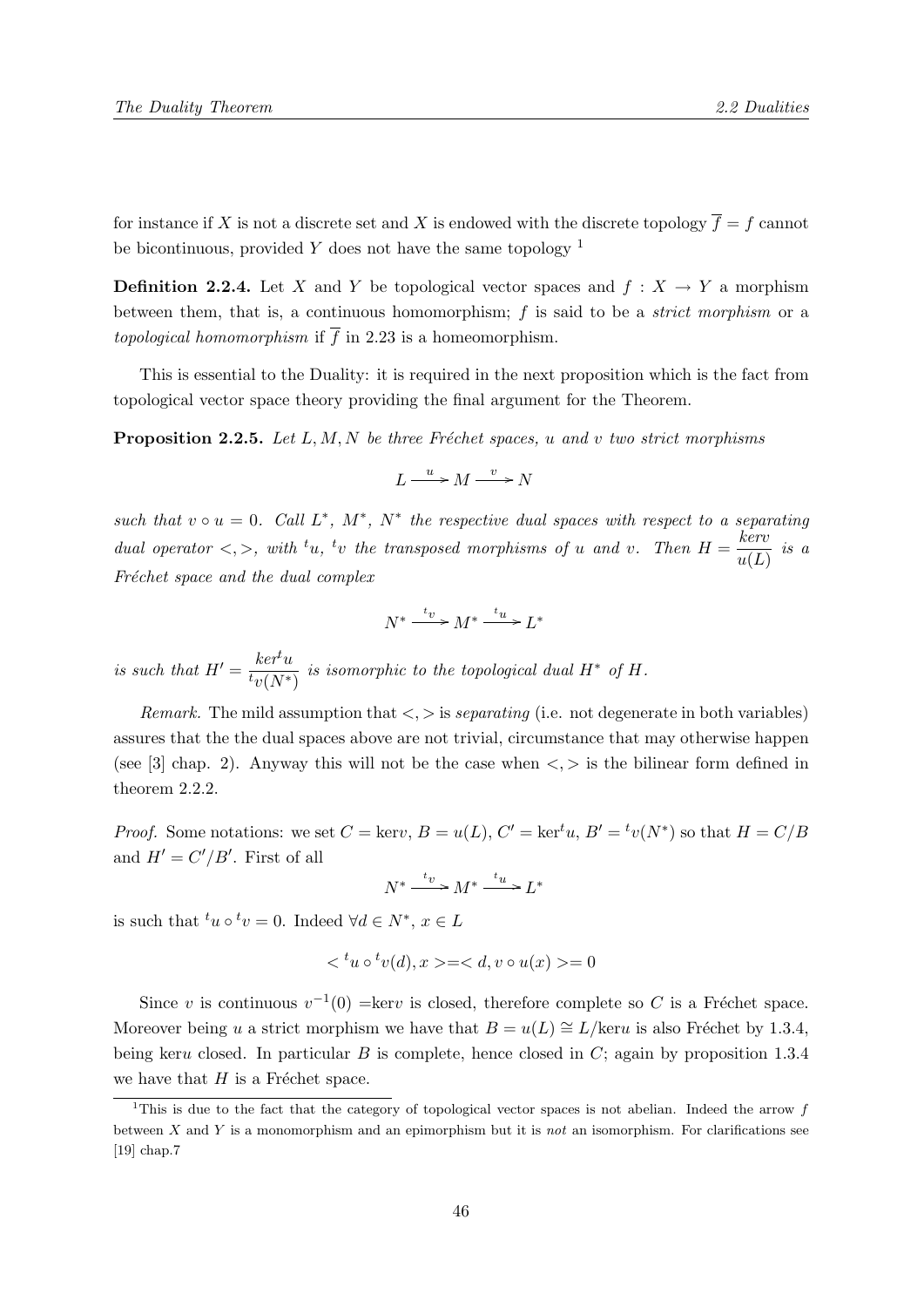For each coset  $h' \in H'$  take as  $c' \in C'$  an element representing h'; the set

$$
C' = \{m \in M^*| < {}^t u(m), x > = 0, \forall x \in L\}
$$
  
=  $\{m \in M^*| < m, u(x) > = 0, \forall x \in L\}$   
=  $\{m \in M^*| m \equiv 0 \text{ on } B\}$  (2.24)

is in 1-1 correspondence with the linear continuous functionals on the quotient  $M/B$ . This means that by restricting  $c'$  to  $C$  we have a well defined continuous linear functional

$$
\overline{c}' : H \longrightarrow \mathbb{C}
$$
  
[c]  $\mapsto \langle c', c \rangle$ . (2.25)

The rule  $h' \mapsto \bar{c}'$  will be our morphism of topological vector spaces; it is clearly linear. We must prove that it depends only on  $h'$ , that is injective, surjective and continuous.

The first two are equivalent to  $\bar{c}' = 0$  if and only if  $h' = 0$ . If  $\bar{c}' = 0$  then  $c' \equiv 0$  on C; being v a strict morphism  $c'$  descends uniquely to a continuous linear functional  $c'_0$  from  $v(M) \cong M/C$ which acts like  $\langle c'_0, y \rangle = \langle c', x \rangle$  for x in M and  $y = v(x)$ . Now choose a continuous linear functional d that continuously extends  $c'_0$  on  $N$ ; we have for every  $x \in M$ 

$$
\langle v'(d), x \rangle = \langle d, v(x) \rangle = \langle c'_0, v(x) \rangle = \langle c', x \rangle
$$

so  $c' \in B'$  and thus  $h' = 0$ .

All of the implications above reverse so that the isomorphism is well defined; more precisely if h' is the 0 coset it can be represented by an element c' in B' so there is a functional  $d \in M^*$ which is its transpose by  $^t v$ , that is, d restricted to  $v(M)$  acts like c'; but v is strict so d, and thus c', defines a continuous linear functional from  $M/C$ , which implies  $c' = 0$  on C, whence  $\overline{c}'=0.$ 

To prove the surjectivity take a continuous linear functional  $\lambda$  on H: there exists  $c' \in C^*$ vanishing on B such that  $\lambda([c]) = \langle c', c \rangle$  for all c in C. By the Hahn-Banach theorem c' extends to a continuous linear functional  $c''$  on the whole M that still vanishes on B, which by 2.24 projects on the quotient to  $\overline{h}'$  on  $H'$  so that finally  $\overline{h}'([c]) = \langle c'', c \rangle = \langle c', c \rangle = \lambda([c])$ .

It is time to gather everything together and state the fundamental theorem of this thesis. It is now just an easy consequence of the theorems proved throughout in sections 2.1 and 2.2.

Theorem 2.2.6 (Serre Duality Theorem, 1955). Let M be a complex analytic manifold and  $F$  a locally free analytic sheaf on  $M$ . If the sequence of sheaves

$$
\Gamma(M, \mathcal{E}^{p,q-1}(\mathcal{F})) \xrightarrow{\overline{\partial}} \Gamma(M, \mathcal{E}^{p,q}(\mathcal{F})) \xrightarrow{\overline{\partial}} \Gamma(M, \mathcal{E}^{p,q+1}(\mathcal{F}))
$$
\n(2.26)

is such that  $\overline{\partial}$  is a strict morphism then the topological dual of the Fréchet space  $H^q(M, \Omega^p(\mathcal{F}))$ is isomorphic to  $H^{n-q}_*(M, \Omega^{n-p}(\mathcal{F}^*))$ .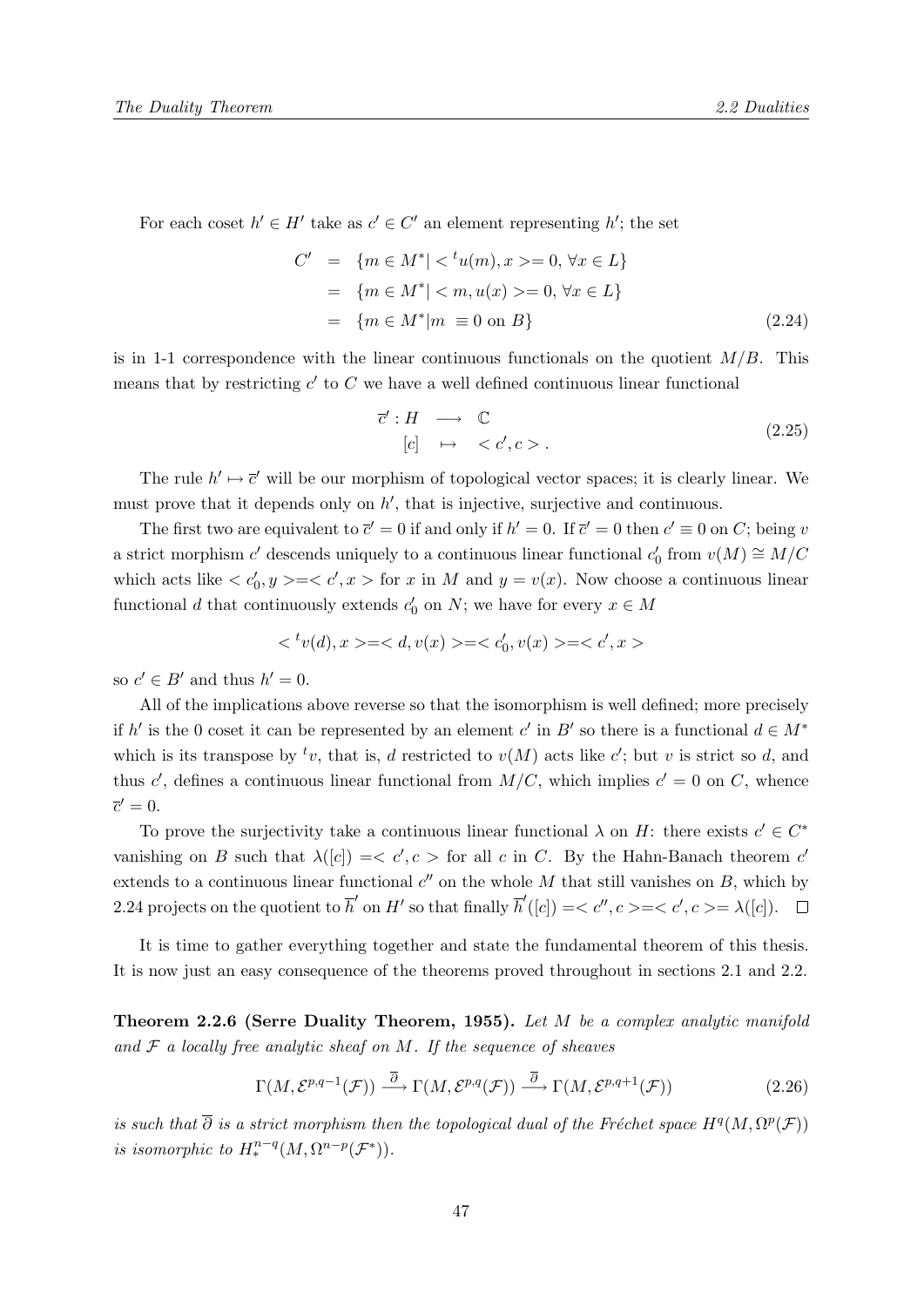Proof. Take in proposition 2.2.5

$$
L=\Gamma(M,\mathcal{E}^{p,q-1}(\mathcal{F})),\;M=\Gamma(M,\mathcal{E}^{p,q}(\mathcal{F})),\;N=\Gamma(M,\mathcal{E}^{p,q+1}(\mathcal{F})),
$$

 $u, v = \overline{\partial}$  and  $\langle v, \rangle$  given by the integral in 2.21. By theorem 2.2.2 we have

$$
L^* = \Gamma(M, \mathcal{D}_*^{n-p, n-q+1}(\mathcal{F}^*)), \ M^* = \Gamma(M, \mathcal{D}_*^{n-p, n-q}(\mathcal{F}^*)), \ N^* = \Gamma(M, \mathcal{D}_*^{n-p, n-q-1}(\mathcal{F}^*))
$$

and by proposition 2.2.3  $t_v = (-1)^{p+q+1} \overline{\partial}$  and  $t_u = (-1)^{p+q} \overline{\partial}$  so that  $H = H^{p,q}(\mathcal{E}(\mathcal{F}))$  and  $H' = H^{n-p,n-q}(\mathcal{D}_*(\mathcal{F}^*))$ . Therefore theorem 2.1.15 shows that  $H \cong H^q(M,\Omega^p(\mathcal{F}))$  and  $H' \cong$  $H^{n-q}_*(M, \Omega^{n-p}(\mathcal{F}^*))$  thus finally

$$
H^q(M, \Omega^p(\mathcal{F}))^* \cong H^{n-q}_*(M, \Omega^{n-p}(\mathcal{F}^*))
$$

by using proposition 2.2.5.

This duality can also be regarded topologically by endowing  $H^q(M, \Omega^p(\mathcal{F}))^*$  with the weak-\* topology.

The case  $p = 0$  is the most used in applications and stands out as a corollary, simply reminding definition 1.1.4:

Corollary 2.2.7. Let M, F and  $\overline{\partial}$  be as in theorem 2.2.6 and let  $p = 0$  in 2.26. We have

$$
H^q(M,\mathcal{F})^*\cong H^{n-q}_*(M,\mathcal{K}(\mathcal{F}^*))
$$

where  $K$  is the canonical sheaf over  $M$ .

## 2.3 Examples, Counterexamples and Applications

Here we illustrate some important facts relating to the Serre Duality as well as some results following from it.

## 2.3.1 A Sufficient Condition for  $\overline{\partial}$  to Be a Strict Morphism

**Proposition 2.3.1.** Let M, F as in Theorem 2.2.6. If  $dim H^q_{\mathbb{C}}(X, \Omega^p(\mathcal{F})) < \infty$  then for every  $q$ 

$$
\overline{\partial}:\Gamma(M,\mathcal{E}^{p,q-1}(\mathcal{F}))\longrightarrow \Gamma(M,\mathcal{E}^{p,q}(\mathcal{F}))
$$

is a strict morphism.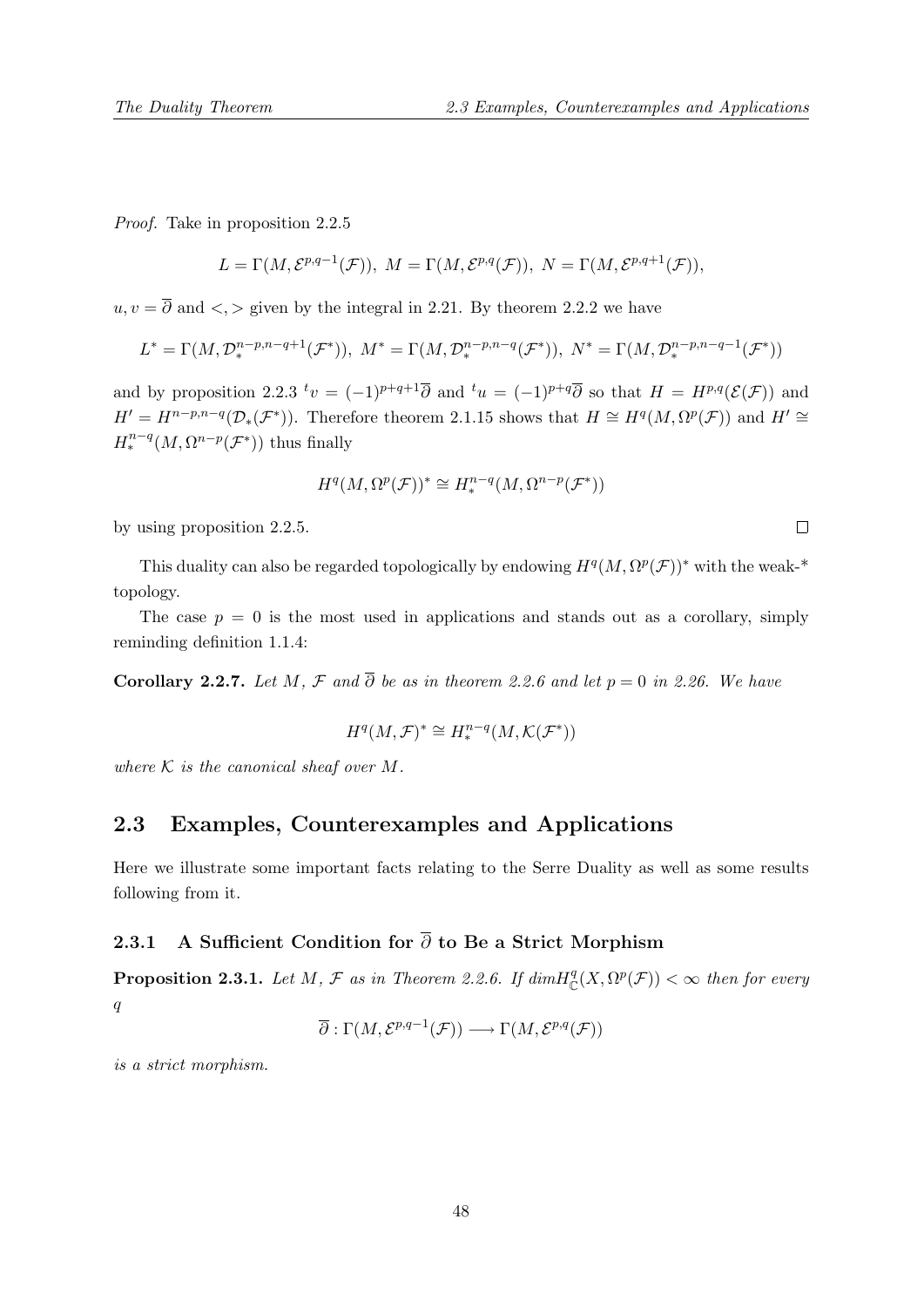*Proof.* Set  $L = \Gamma(M, \overline{\partial}(\mathcal{E}^{p,q-1}(\mathcal{F}))$ ; by theorem 2.1.15 the hypothesis is equivalent to say that the codimension of  $\overline{\partial}(L)$  in ker $\overline{\partial}$  is finite. Hence exists a finite dimensional subspace M of ker $\overline{\partial}$ such that, at least algebraically, ker $\overline{\partial} \cong \overline{\partial}(L) \oplus M$ : define

$$
f: L \times M \longrightarrow \ker \overline{\partial} \subset \Gamma(M, \mathcal{E}^{p,q}(\mathcal{F}))
$$

$$
(x, y) \longrightarrow \overline{\partial}(x) + y
$$

f is linear, continuous and surjective.  $M$  is finite dimensional thus metrizable and complete so that  $L \times M$  is metrizable and complete; the same holds for ker $\overline{\partial}$  as is a Fréchet space, being a closed subspace of the Fréchet space  $\Gamma(M, \mathcal{E}^{p,q}(\mathcal{F}))$  by the continuity of  $\overline{\partial}$ . Therefore by Banach's Theorem ([3] chap. 2 p. 17)  $f$  is a strict morphism whence, as topological vector spaces,  $(L/\text{ker}\overline{\partial})\times M \cong \overline{\partial}(L)\oplus M$  by the map  $([x], y) \mapsto \overline{\partial}(x)+y$  which implies  $L/\text{ker}\overline{\partial} \cong \overline{\partial}(L)$ and  $\overline{\partial}$  is itslef strict.  $\Box$ 

#### 2.3.2 The Theorem for Compact Manifolds

If M is compact then any locally free holomorphic sheaf on M is such that  $H^q(X, \mathcal{F})$  has finite dimension (for a proof see [25]); moreover every section of any bundle over  $M$  has compact support, thus  $H^q_*(X,\mathcal{F}) \cong H^q(X,\mathcal{F})$ . Using the previous result and theorem 2.2.6

$$
H^q(M, \Omega^p(\mathcal{F})) \cong H^q(M, \Omega^p(\mathcal{F}))^* \cong H^{n-q}(M, \Omega^{n-p}(\mathcal{F}^*))
$$

for any locally free sheaf  $\mathcal F$  on  $M$ . In particular these vector spaces have same dimension and for  $p = 0$ 

$$
H^q(M, \mathcal{F})^* \cong H^q(M, \mathcal{F}) \cong H^{n-q}(M, \mathcal{K}(\mathcal{F}^*))
$$

## 2.3.3 Stein Manifolds and a Counterexample

The Duality takes a remarkable form also when applied to a certain class of complex manifolds whose properties make them look like analytic versions of affine algebraic varieties. These manifolds are called Stein manifolds; a Stein manifold is a manifold that possesses many globally defined holomorphic functions. An extensive treatment of these objects, that actually requires a deep knowledge of analytic properties of functions of several complex variables, can be found in [13].

**Definition 2.3.2.** A *Stein* manifold is an analytic complex manifold M of dimension n such that

- 1. M is holomorphically convex, that is for each compact  $K \subset M$  the set  $\overline{K} = \{z \in$  $M, |f(z)| \leq \sup_K |f|, \forall f \in \mathcal{O}_X$  is compact;
- 2. For every  $z, w \in M$  there exists a holomorphic function f on M such that  $f(z) \neq f(w)$ ;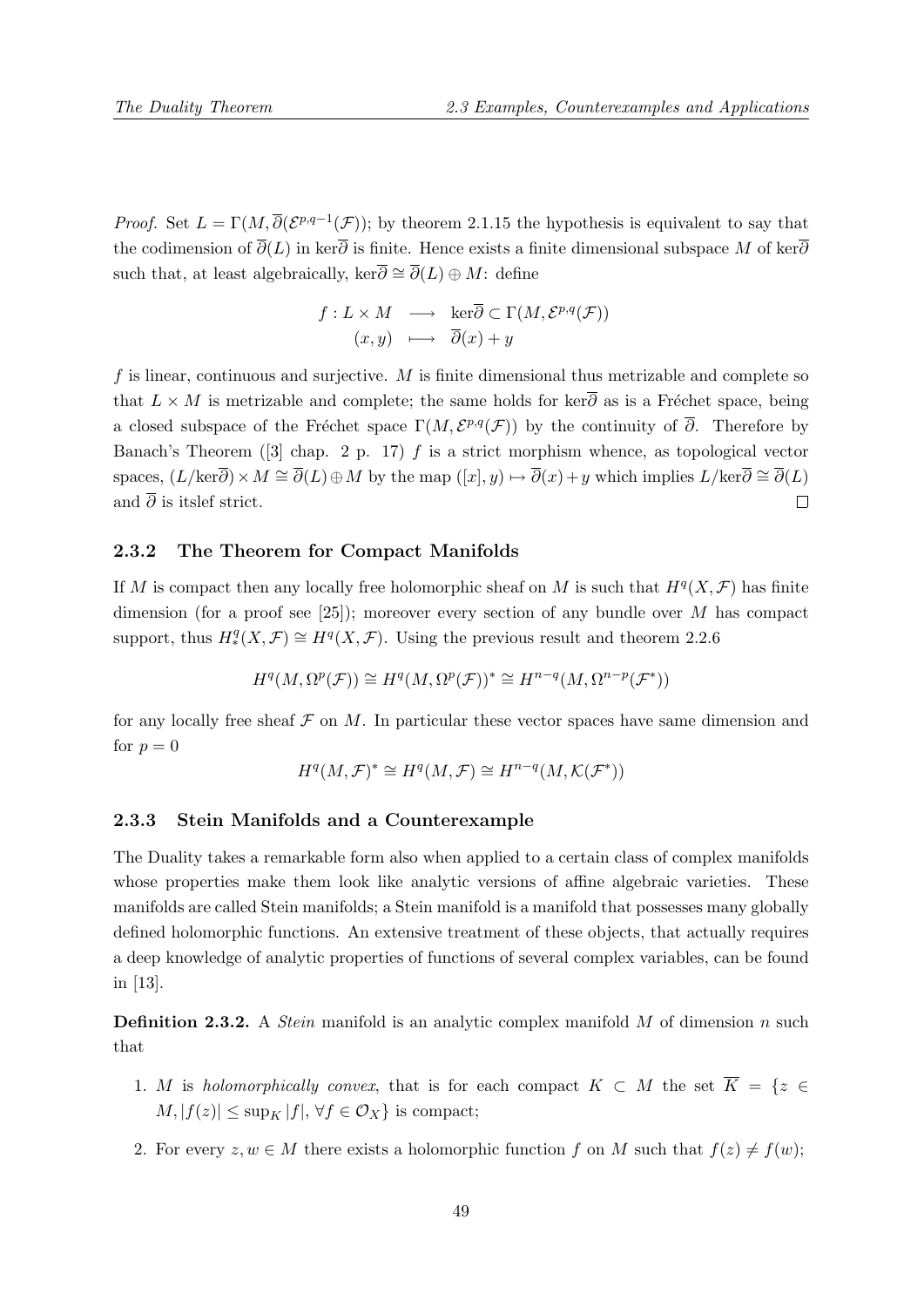3. For every point  $z \in M$  there are n holomorphic functions on M generating the tangent space at z.

It follows from the definition that M has nonconstant holomorphic functions, so it cannot be compact. A closed submanifold of a Stein manifold is a Stein manifold, and a Stein manifold of dimension *n* can always be biholomorphically embedded in  $\mathbb{C}^{2n+1}$ : this means that any Stein manifold can be realized as a (particular) closed submanifold of a complex affine space. Examples of Stein manifolds are  $\mathbb{C}^n$ , open discs in  $\mathbb{C}^n$ , noncompact Riemann Surfaces, domains of holomorphy (see definition 2.3.5). Since this definition is given only to motivate a counterexample we do not go into the many important geometric properties of this class of manifolds. Basically what we need is the following important cohomological result on *coherent* sheaves on Stein manifolds, due to Cartan.

**Theorem 2.3.3 (Cartan's B Theorem, 1951).** Let M be a Stein manifold and  $\mathcal F$  a coherent analyic sheaf on M. Then  $H^q(X, \mathcal{F}) = 0$  for  $q > 0$ .

*Proof.* See [6] exposé 19.

In view of this theorem we can state the Duality for Stein manifolds.

**Theorem 2.3.4.** Let M be a Stein Manifold and  $\mathcal F$  an analytic locally free sheaf on M. Then for every p

$$
H^q_*(M,\Omega^p(\mathcal{F}))=0
$$

for  $a \neq n$ , and

$$
H_*^n(M, \Omega^p(\mathcal{F})) \cong H^0(M, \Omega^{n-p}(\mathcal{F}^*))^*
$$

*Proof.* By theorem 2.3.3 all cohomology groups  $H^q(M, \Omega^p(\mathcal{F})$  are zero for  $q > 0$ , so all intermediate cohomology groups vanish and by 2.3.1 every  $\overline{\partial}$  is a strict morphism. Being  $\mathcal F$  locally free it is also coherent so we just apply theorem 2.2.6 with  $\mathcal{F}^*$  in place of  $\mathcal{F}, q = 0$  and  $n - p$ in place of p.  $\Box$ 

We must now turn our attention to a special class of domains of  $\mathbb{C}^n$  whose nature is related to the extendability of holomorphic functions to a larger domain. Such domains are called domains of holomorphy. A domain of holomorphy is basically a domain of  $\mathbb{C}^n$  maximal with respect to extension of any holomorphic function to a larger set, that is to say a domain D where no kind of extension theorems holds for at least a holomorphic function. More precisely

**Definition 2.3.5.** An open connected set  $D \subset \mathbb{C}^n$  is called a *domain of holomorphy* if for any  $z \in \partial D$  there is an open neighbourhood U of z and a holomorphic function f on  $V = U \cap D$ such that does not exists a holomorphic function  $\overline{f}$  extending f on U.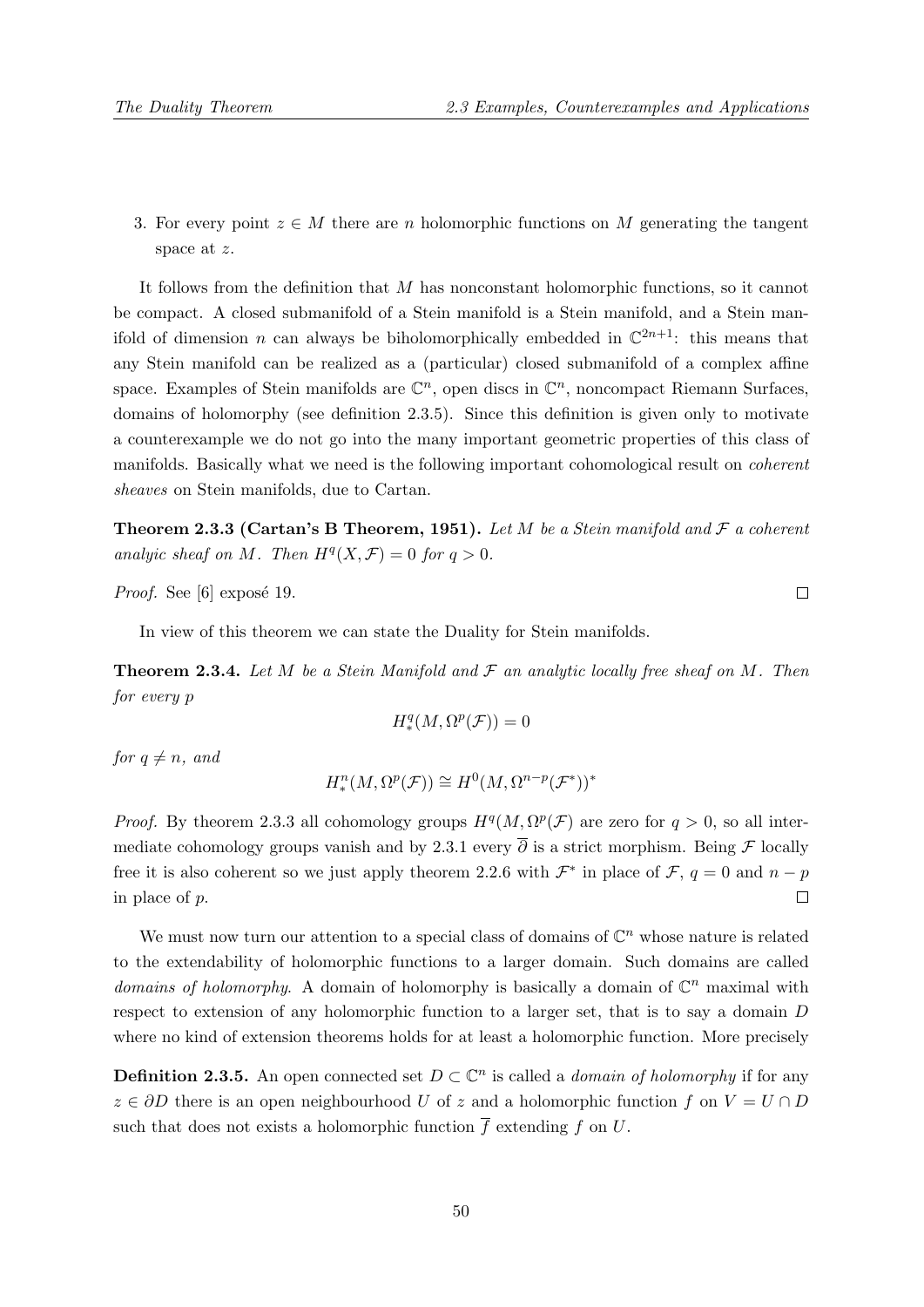For  $n = 1$  this definition is uninteresting since every domain in  $\mathbb C$  is of holomorphy; for every  $z$  on the boundary it is sufficient to take  $f$  holomorphic whose zeros accumulate on  $z$ : by the identity theorem of analytic functions of one variable this function cannot be extended on a neighbourhood of z.

To see how domains which are not of holomorphy look like we may start with considering a subset  $X \subset D \subset \mathbb{C}^n$  of a domain D, such that for every  $z \in X$  there exist a disc  $D_r(z)$  and a holomorphic function on D such that  $f = 0$  on  $X \cap D_r(z)$ . Such a set X is called a thin subset of D. The following theorem holds

Theorem 2.3.6 (Riemann Extension Theorem). Let  $D \subset \mathbb{C}^n$  be a domain,  $X \subset D$  thin, and f a locally bounded holomorphic function on  $D \setminus X$ . Then f extends to a holomorphic function  $\overline{f}$  on all D.

#### Proof. See [13] p. 19.

Hence  $D \setminus X$  is not a domain of holomorphy. Other examples of domains that are not of holomophy are circular shells, punctured *n*-complex spaces with  $n \geq 2$  or the complementary of a compact set (by Hartog's Theorem, see [13] p. 228). The counterexample we are looking for is to be found in domains that are not domains of holomorphy.

Consider in  $\mathbb{C}^2$  the real line  $R = \{ \text{Im} z_1 = \text{Im} z_2 = \text{Re} z_2 = 0 \}$ . The function  $z_1 z_2$  is holomorphic in every neighbourhood of every point of  $R$  and vanishes on  $R$ ; therefore  $R$  is thin and by the Extension Theorem  $X = \mathbb{C}^n \setminus R$  is not a domain of holomorphy.

Let us now examine the exact sequence of sheaves of holomorphic functions

$$
0\longrightarrow \mathcal{O}_X\longrightarrow \mathcal{O}_{\mathbb{C}^2}\longrightarrow \mathcal{O}_R\rightarrow 0
$$

where  $\mathcal{O}_X$  denotes the 0 extension outside X of the sheaf of the holomorphic functions of X. By applying the long exact sequence of cohomology with compact support we have

$$
\ldots \longrightarrow H^0_*(R,\mathcal{O}_R) \longrightarrow H^1_*(X,\mathcal{O}_X) \longrightarrow H^1_*(\mathbb{C}^2,\mathcal{O}_{\mathbb{C}^2}) \longrightarrow \ldots
$$

 $R$  is not compact, so by the analytic continuation theorem there are no analytic functions with compact support on R, thus  $H^0_*(R,\mathcal{O}_R) = 0$ ; moreover being  $\mathbb{C}^2$  a Stein manifold  $H^1_*(\mathbb{C}^2,\mathcal{O}_{\mathbb{C}^2}) = 0$  by theorem 2.3.4: in conclusion it is also  $H^1_*(X,\mathcal{O}_X) = 0$ . From this we deduce  $H^1_*(X,\Omega_X^2) = 0$  because on X every holomorphic 2-form admits a global expression and by taking its coefficient we establish an isomorphism  $\mathcal{O}_X \cong \Omega_X^2$ .

Now the fact that  $X$  is not a domain of holomorphy comes into play. Namely suppose to have an open set D of  $\mathbb{C}^n$  such that  $H^q(D, \mathcal{O}_D) = 0$  for  $q = 1, \ldots, n-1$ : then by an argument due to Cartan cited by Serre in [22], note 7,  $D$  is necessarily a domain of holomorphy. Since  $X$ is not a domain of holomorphy we conclude  $H^1(X, \mathcal{O}_X) \neq 0$  so that  $H^1(X, \mathcal{O}_X) \neq H^1_*(X, \Omega_X^2)$ and Serre Duality Theorem does not hold for  $X$ . Since all other hypotheses are verified, this may only be due to the fact that some of the maps  $\overline{\partial}$  fail to be a strict morphism.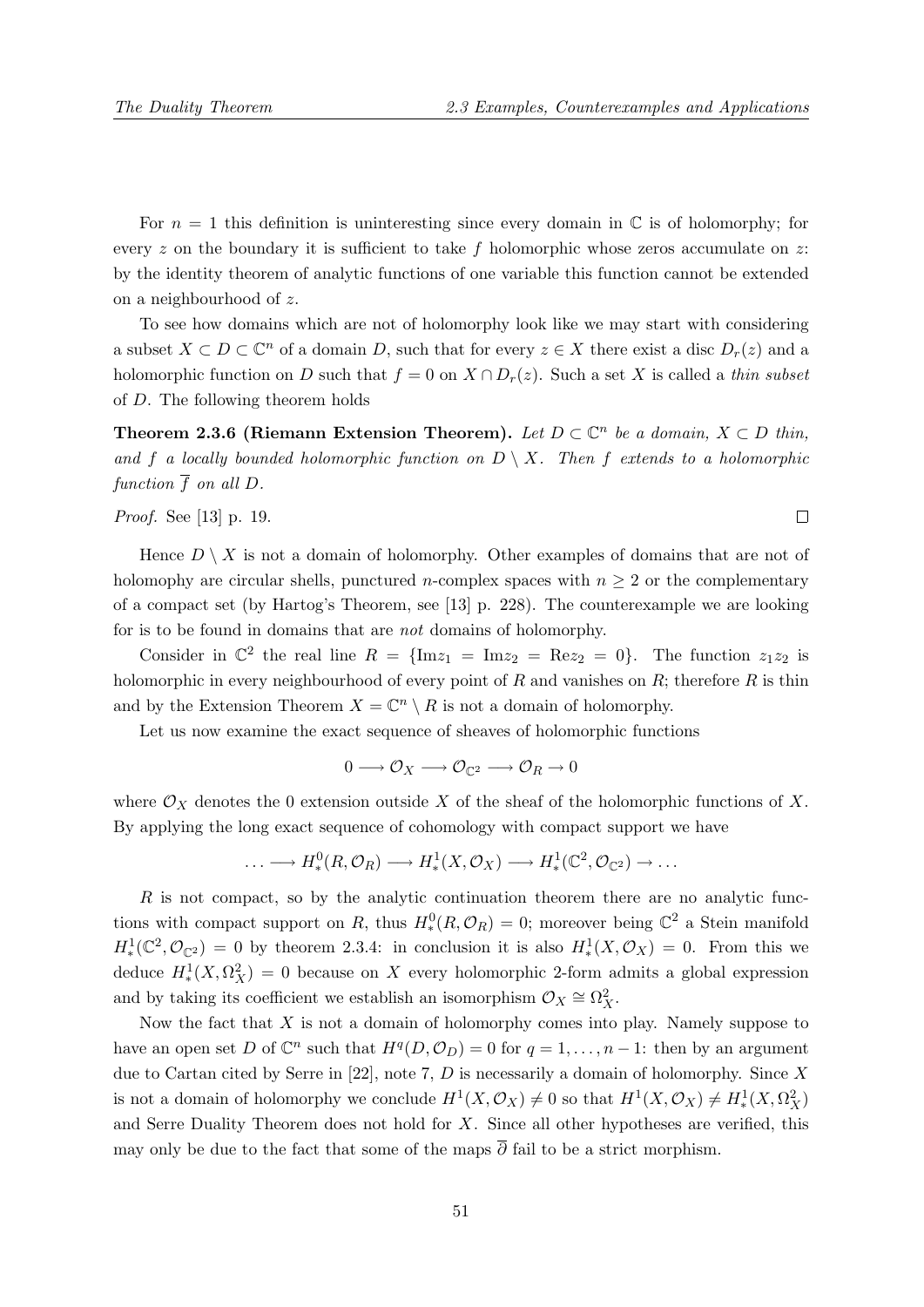#### 2.3.4 Divisors on Compact Riemann Surfaces

We study now the case of complex compact connected analytic manifolds M of dimension 1, that is compact connected Riemann Surfaces, and explain the duality in this context.

A divisor on a Riemann Surface is a formal finite sum  $D = \sum_i n_i p_i$  of points  $p_i \in M$  with integer coefficients, that is to say an element of the free Z-module generated by points of M. The union of the  $p_i$ s with  $n_i \neq 0$  is the support of the divisor. A meromorphic function is an assignment of an open covering  $\{U_{\alpha}\}\$  on M with a collection of fractions  $f_{\alpha} = g_{\alpha}/h_{\alpha}, g_{\alpha}, h_{\alpha}$ holomorphic on  $U_{\alpha}$  such that  $f_{\alpha} = f_{\beta}$  on  $U_{\alpha} \cap U_{\beta}$ . A divisor is *principal* if it is the set of zeros or poles of a meromorphic function counted with their multiplicity, effective if  $n_p \geq 0$  for all p.

We used throughout the fact that there is an equivalence between the categories of vector bundles of rank k on a manifold M and locally free sheaves of  $\mathcal{O}_M$ -modules of rank k; when  $k = 1$  both classes, that of line bundles over M and of invertible sheaves of  $\mathcal{O}_M$ -modules, have a group structure which is preserved under this equivalence. Divisors on a Riemann Surface have a representation in terms of both of these classes; conversely the fact that a line bundle (thus a locally free sheaf) represents a divisor is related to the existence of meromorphic sections of such a bundle. In what follows we explain this connection.

Let M be the sheaf of holomorphic functions on S,  $\mathcal{M}^* = \mathcal{M} \setminus \{0\}$  and  $\mathcal{O}^*$  the sheaf of never vanishing holomorphic functions. The group  $Div(S)$  of divisors on a compact connected Riemann surface S has the following cohomological description

## Proposition 2.3.7. Div $(S) \cong H^0(S, \mathcal{M}^*/\mathcal{O}^*)$ .

Proof. There is an exact sequence of sheaves

$$
0 \to \mathcal{O}^* \to \mathcal{M}^* \to \mathcal{M}^*/\mathcal{O}^* \to 0
$$

Choose a finite covering  $\{U_{\alpha}\}\$  of S; an element s in  $H^0(M, \mathcal{M}^*/\mathcal{O}^*)$  is represented by a 0-cocycle in  $f = \{f_{\alpha} \in \mathcal{M}^*(U_{\alpha})\}$  subject to the condition  $f_{\alpha}/f_{\beta} = g_{\alpha\beta}$  in  $U_{\alpha} \cap U_{\beta}$  for a certain function  $g_{\alpha\beta} \in \mathcal{O}_{U_{\alpha} \cap U_{\beta}}^*$ , for all  $\alpha, \beta$ . This means that if  $p \in U_{\alpha} \cap U_{\beta}$  and  $n_p$  is the order of pole or 0 of  $f_{\alpha}$  it is also the order of  $f_{\beta}$  at p. So we let the divisor of f to be the well defined divisor div(f) =  $\sum_{p} ord_{p}f_{\alpha}p$ , whichever  $U_{\alpha}$  contains p, the sum being finite because the covering is finite. Conversely given  $D = \sum_i n_i p_i$  let  $\{U_\alpha\}$  be taken in such a way that each  $U_{\alpha}$  contains at most one  $p_i$ , and let  $g_{\alpha}$  be the meromorphic function  $g_{\alpha} = \prod_i (z_{\alpha} - p_i)^{n_{p_i}}$  for a local coordinate  $z_\alpha$  on  $U_\alpha$ . When  $z_\alpha$  ranges over  $\{U_\alpha\}$  we see that the collection  $g = \{g_\alpha\}$ satisfies  $g_{\alpha}/g_{\beta} \in \mathcal{O}_{U_{\alpha} \cap U_{\beta}}^{*}$  and  $\text{div}(g) = D$ . This correspondance is actually 1-1 because if two distinct sets  ${f_{\alpha}}$ ,  ${g_{\alpha}}$  have the same divisor, differing on intersections by multiplcation by a holomorphic function, they are in the same coset. The fact that this is a homomorphism of groups comes from multiplicativity of the order of a meromorphic function.  $\Box$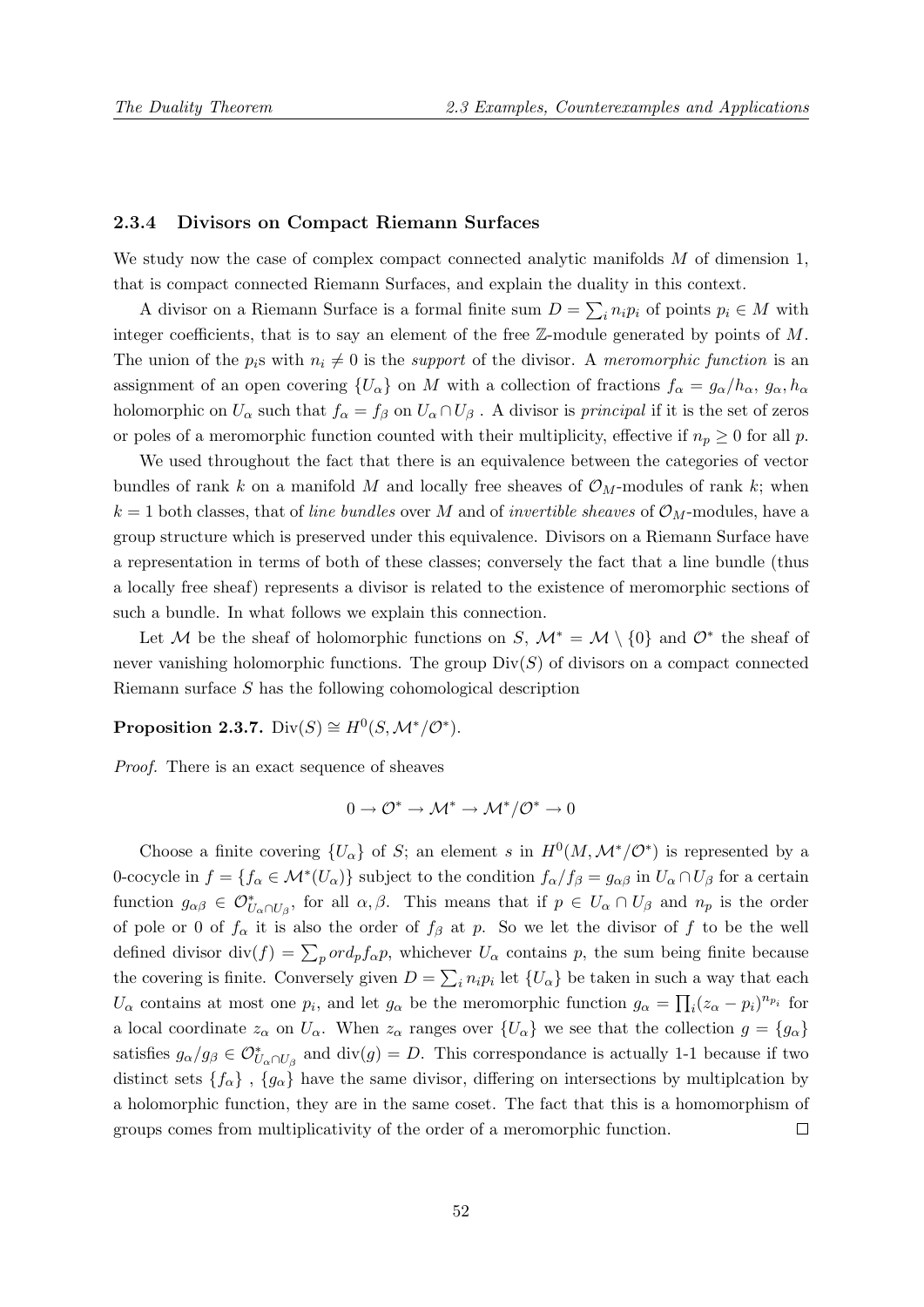A divisor in the form divf for a meromorphic function f on S is said to be *principal*. Two divisors  $D, D'$  on S are *linearly equivalent* if their difference is principal. The relation  $D \sim D' \Leftrightarrow D - D' = \text{div}(f)$ , for  $f \in \mathcal{M}(S)$  is an equivalence relation on S: the quotient group  $Div(S)/\sim$ , is the *Picard group* of S, Pic(S). It is isomorphic to a subgroup of the group of the line bundles on S modulo isomorphism, by using the injection that we are about to discuss.

Take  $\{f_{\alpha}\}\$  representing D as for proposition 2.3.7 and consider the quotients  $g_{\alpha\beta} = f_{\alpha}/f_{\beta}$ : being holomorphic, nowhere vanishing on intersections  $U_{\alpha} \cap U_{\beta}$ , and satisfying the cocycle conditions, they are the transition functions of a certain line bundle L. This bundle does not depend on the set of functions representing D; if  ${f'_{\alpha}}$  is another such set then for each  $p \in S$ it is  $\text{ord}_p f_\alpha = \text{ord}_p f'_\alpha$  so that the functions  $h_\alpha = f'_\alpha/f_\alpha$  are holomorphic and nowhere vanishing on  $U_{\alpha}$ . Then setting  $g'_{\alpha\beta} = \frac{f'_{\alpha}}{f'_{\beta}}$  we see

$$
g'_{\alpha\beta} = \frac{f'_\alpha}{f'_\beta} = g_{\alpha\beta} \frac{h_\alpha}{h_\beta}
$$

Differing by a holomorphic function the transition functions  $g_{\alpha\beta}$ ,  $g'_{\alpha\beta}$  yield isomorphic vector bundles. Moreover if  $\{f_{\alpha}\}\$ and  $\{f'_{\alpha}\}\$ are two collections associated with divisors D and D' mapping respectively to bundles L and L' then  $D+D'$  is represented by  $\{f_{\alpha}f_{\alpha}'\}$  which maps to the line bundle  $L \otimes L'$ .

Finally this map respects the quotient structure of the two groups: if  $D$  is a divisor associated with a set of meromorphic functions  $f_{\alpha} = g_{\alpha}/h_{\alpha}$ ,  $g_{\alpha}$ ,  $h_{\alpha} \in \mathcal{O}_{U_{\alpha}}$ . On  $U_{\alpha} \cap U_{\beta}$ ,  $g_{\alpha\beta} = 1$  so L is the trivial bundle. Assume conversely that  $L$  is isomorphic to the trivial bundle; this means that  $g_{\alpha\beta} = f_{\alpha}/f_{\beta}$  for generic holomorphic functions  $f_{\alpha}, f_{\beta}$  non vanishing on the whole  $U_{\alpha}$  and  $U_\beta$ ; on the other hand D corresponding to L is given by a cocycle  $\{h_\alpha\} \in H^0(S, \mathcal{M}^*/\mathcal{O}^*)$  and so we also have  $g_{\alpha\beta} = h_{\alpha}/h_{\beta}$  whence, on intersections

$$
\frac{f_{\alpha}}{f_{\beta}} = \frac{h_{\alpha}}{h_{\beta}} \Rightarrow \frac{h_{\alpha}}{f_{\alpha}} = \frac{h_{\beta}}{f_{\beta}}.
$$

Consequently the representation  $\{h_{\alpha}/f_{\alpha}\}\$  reveals that D is the divisor of a meromorphic function.

We turn now our attention to the conditions needed for a line bundle  $L$  to be in the image of the above injection, in other words we ask when a line bundle can be thought as a (class of linear equivalence of a) divisor of S.

**Definition 2.3.8.** Let  $\pi : L \to S$  be a line bundle on a Riemann surface S. A meromorphic section  $s : S \to L$  is a holomorphic function s on an open subset  $U = S \setminus \{p_1, \ldots, p_n\}$  of S, with  $p_1, \ldots, p_n \in S$ , for which  $\pi \circ s = id_U$ , and such that it is a meromorphic function on each local trivialization  $\{\phi_{\alpha}, U_{\alpha}\}$  of L, that is, such that  $pr_2 \circ \phi_{\alpha} \circ s : U_{\alpha} \to \mathbb{C}$  is a meromorphic function for every  $\alpha$ .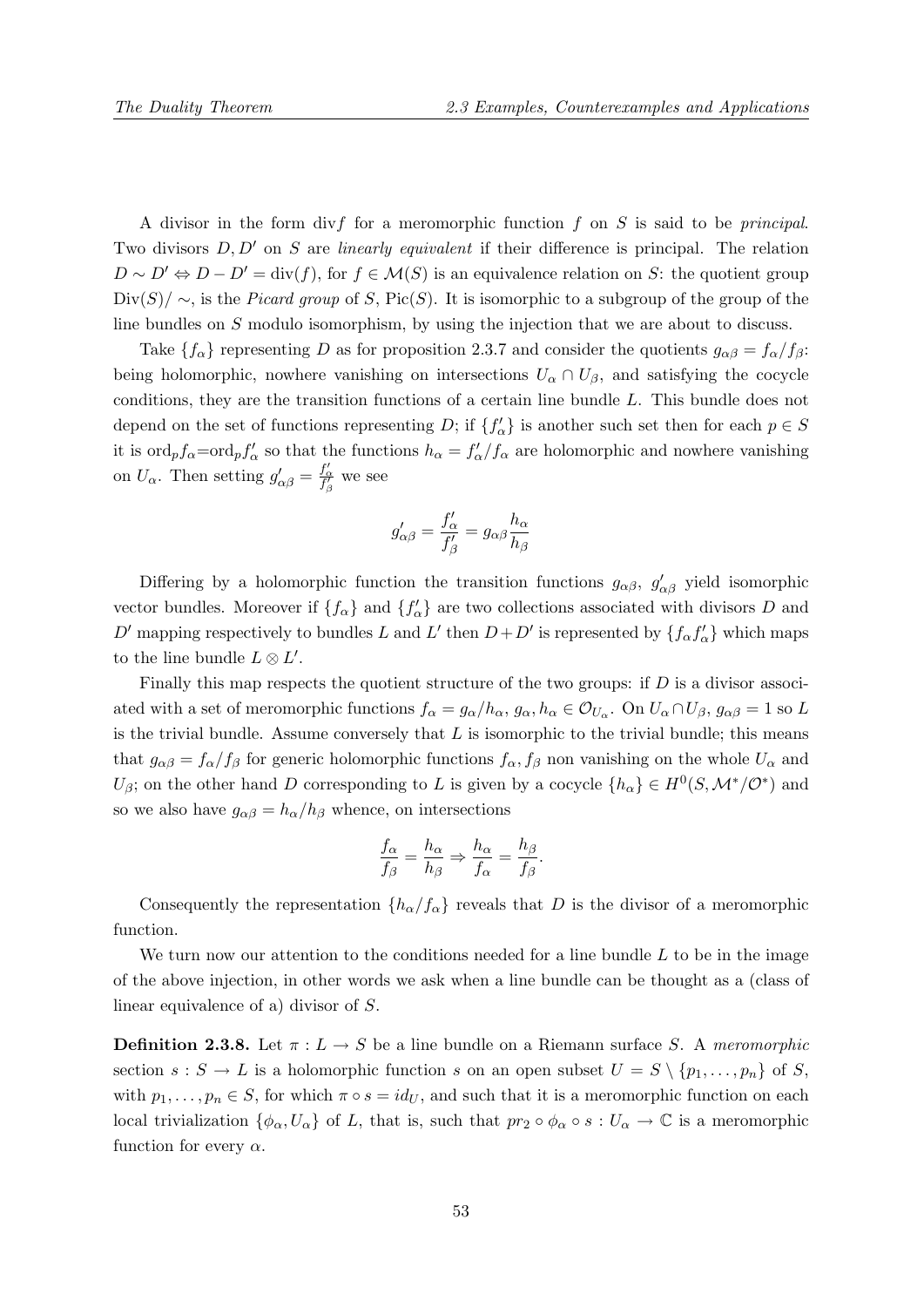A meromorphic section s of S restricted to a trivialization  $\{U_{\alpha}, \phi_{\alpha}\}\$  yields meromorphic functions  $s_{\alpha} = pr_2 \circ \phi_{\alpha} \circ s$  such that, if  $g_{\alpha\beta}$  are transition functions on L,  $s_{\alpha}/s_{\beta} = g_{\alpha\beta}$ : hence  ${s_{\alpha}} \in H^0(S, \mathcal{M}^*/\mathcal{O}^*)$ . Conversely given such a collection consider, wherever defined on  $U_{\alpha}$ the functions  $\tilde{s}_{\alpha}: U_{\alpha} \to U_{\alpha} \times \mathbb{C}$  given by  $\tilde{s}_{\alpha}(p) = (p, s_{\alpha}(p))$ . These functions are such that  $\phi_\alpha^{-1} \circ \tilde{s}_\alpha : U_\alpha \to \pi^{-1}(U_\alpha)$  is a meromorphic section of L on  $U_\alpha$ ; furthermore  $s_\alpha = \phi_\alpha \circ \phi_\beta^{-1}$  $\bar{\beta}^{-1} \circ s_{\beta}$ on  $U_{\alpha} \cap U_{\beta}$  implies  $\tilde{s}_{\alpha} = \tilde{s}_{\beta}$  so that by the sheaf axiom a unique global meromorphic section s on S coming from  $\{s_{\alpha}\}\$ exist.

Suppose now we are given two global meromorphic sections  $s = \{s_{\alpha}\}, s' = \{s'_{\alpha}\}\$  of L having transition functions  $g_{\alpha\beta}$ . Then, on  $U_{\alpha} \cap U_{\beta}$ 

$$
\frac{s_{\alpha}}{s'_{\alpha}} = \frac{g_{\alpha\beta}s_{\beta}}{g_{\alpha\beta}s'_{\beta}} = \frac{s_{\beta}}{s'_{\beta}}
$$

so the quotient if two meromorphic sections is the divisor of a globally defined meromorphic function, thus  $s$  and  $s'$  represent the same linear equivalence class of divisors. In conclusion to the set of meromorphic sections of a bundle L corresponds a whole linear equivalence class of divisors: we have proved

**Proposition 2.3.9.** If a line bundle L has a global nontrivial holomorphic section s then there is a divisor D associated with L, whose linear equivalence class is uniquely determined by any of these sections.

Suppose now we are given the canonical bundle  $\Lambda^1(T^*S)$  on S, whose associated sheaf of holomorphic sections is  $\Omega^1$  the sheaf of holomorphic 1-forms. Since any Riemann surface has a nonconstant globally defined meromorphic function  $f$ , the form  $fdz$  is a global meromorphic section of  $\Lambda^1(T^*S)$ ; therefore the *canonical divisor class* K associated with the canonical sheaf  $\mathcal{K} = \Omega^1$  exists on a Riemann surface.

In the group structure of invertible sheaves the inverse of a sheaf  $V$  on S is the sheaf  $V^*$ ; take an equivalence class of divisors D and associate with it the sheaf of sections  $\mathcal{O}(D)$  of the bundle defined by D; by theorem 2.2.6 (in the compact case)  $H^1(S, \mathcal{O}(D)) \cong H^0(S, \Omega^1(\mathcal{O}(D)^*))$ ; now  $\Omega^1(\mathcal{O}(D)^*) = \Omega^1 \otimes \mathcal{O}(D)^*$  is the sheaf of sections of the line bundle corresponding to the divisor  $K - D$  so in this situation the Theorem reads

**Theorem 2.3.10.** Let S be a compact connected Riemann surface, D an equivalence class of divisors on M. Then

$$
H^q(S, \mathcal{O}(D)) \cong H^{1-q}(S, \mathcal{O}(K - D))
$$

for  $q = 0, 1$ .

Clearly, the fact that  $S$  is a Riemann surface is only a sufficient condition. This result is valid for any n-dimensional complex manifold whose canonical divisor is defined; remarkably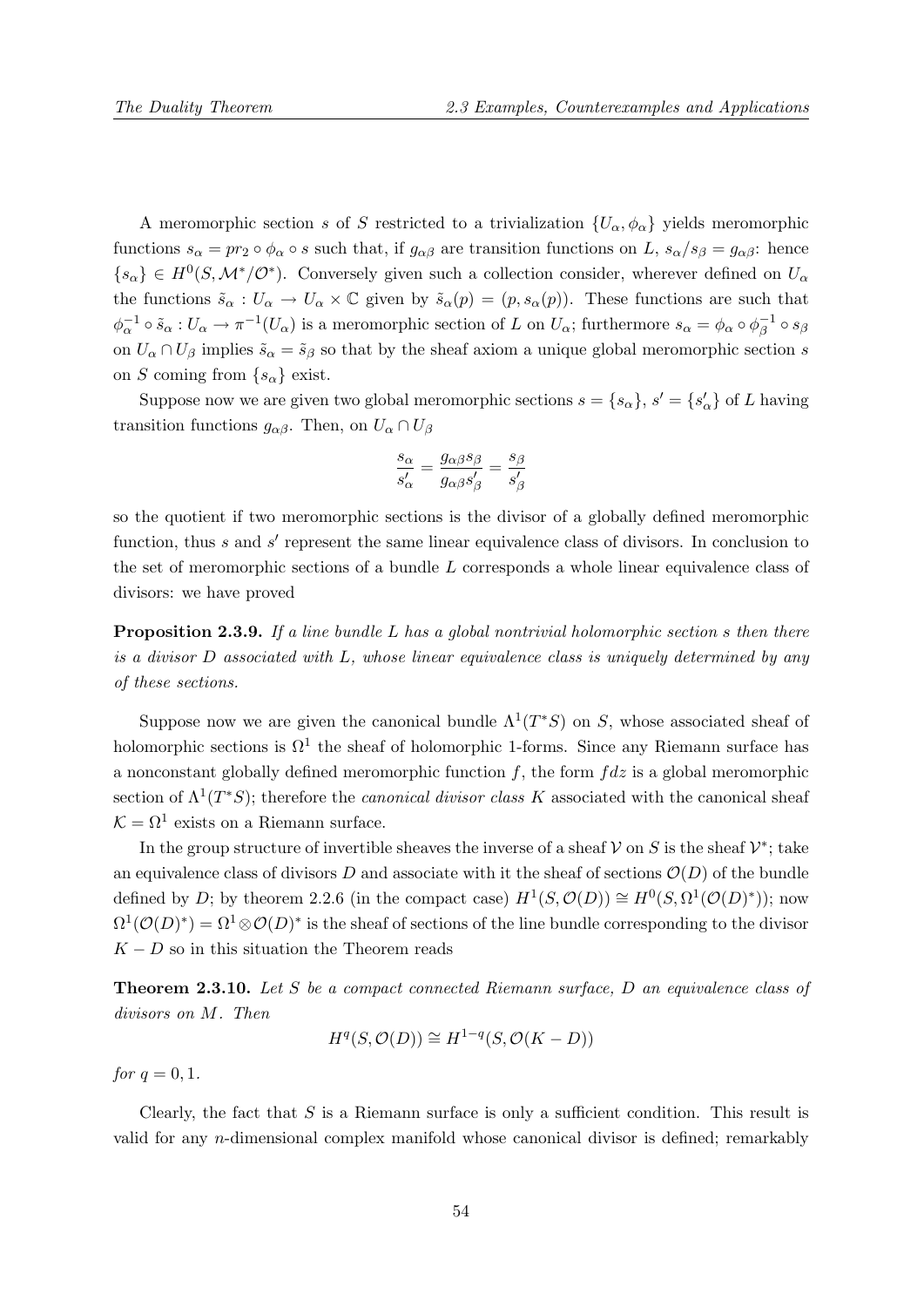this happens when S is an algebraic variety. The case  $q = 0$ ,  $D = 0$  has an intepretation in terms of geometric invariants on S: the dimension of  $H^0(S, \Omega^1)$  is called the *geometric genus*  $\rho_g$  of the surface while  $\dim H^1(S, \mathcal{O})$  is the *arithmetic genus*  $\rho_a$ . The duality then estabilishes that these two are equal on Riemann surfaces, thus it makes sense to talk generically about the genus g of S.

#### 2.3.5 The Riemann-Roch Theorem for Riemann Surfaces

By using Serre Duality an easy proof of Riemann and Roch Theorem is at hand. This theorem links the genus g of a Riemann surface  $S$ , the degree of a divisor  $D$  and the dimensions of the cohomology groups of D. The *degree* of a divisor  $D = \sum_p n_p p$  is the integer  $deg(D) = \sum_p n_p$ . Set  $h^0(D) = \dim H^0(S, \mathcal{O}(D))$  and  $h^1(D) = \dim H^1(S, \mathcal{O}(D))$ , We have the following proposition

**Proposition 2.3.11.** The integer  $h^0(D) - h^1(D) - deg(D)$  does not depend on D and equals  $1 - g$ .

Proof. It is sufficient to show that the sum in the hypotheses is equal to

$$
h^{0}(D+P) - h^{1}(D+P) - deg(D+P)
$$

for every point  $P \in S$ . Consider the sheaf  $\mathcal{O}(D)$  as a sheaf of sections of the vector bundle defined by D. It is a subbundle of  $\mathcal{O}(D + P)$  because every section of D is a section of  $D + P$ ; in order to verify this we give a more explicit description of the vector spaces  $\Gamma(U, \mathcal{O}(D)).$ 

Let D be a divisor and choose a trivialization  $\{U_{\alpha}\}\$  of its line bundle. Consider a nonzero meromorphic function s on  $U \subset S$  such that divs  $\geq -D$  and take  $\{g_{\alpha}\}\$  defining D over  $\{U_{\alpha}\}\$ . The functions  $f_{\alpha} = g_{\alpha}s$  are such that, for  $p \in U$ ,  $div(f_{\alpha}) \ge 0$  and on intersections  $f_{\alpha} = g_{\alpha\beta}f_{\beta}$ , where  $g_{\alpha\beta} = g_{\alpha}/g_{\beta}$  are the transition functions of D. We then see that the meromorphic function s determines a section  $\{f_{\alpha}\}\$  of  $\mathcal{O}(D)$  on U that is easily seen not depending on the choosen  $\{g_{\alpha}\}\$ . Conversely if  $\{s_{\alpha}\}\in \Gamma(U, \mathcal{O}(D))$  then  $f_{\alpha}=s_{\alpha}/g_{\alpha}$  are such that

$$
\frac{s_{\alpha}}{g_{\alpha}} = \frac{g_{\alpha\beta}s_{\beta}}{g_{\alpha\beta}g_{\beta}} = \frac{s_{\beta}}{g_{\beta}}
$$

so the  $f_{\alpha}$ s define a meromorphic function f on U, and  $\text{ord}_p(f_{\alpha})+\text{ord}_p(g_{\alpha})\geq 0$  because  $s_{\alpha}$  is holomorphic: this implies div(f)  $\geq -D$ . Therefore the sections of  $\mathcal{O}(D)$  on any open set U can be identified with the vector space

$$
\{f \in \mathcal{M}^*(U), \operatorname{div}(f) \ge -D\}
$$

which is finite dimensional; this correspondance is also an isomorphism of vector spaces.

From this we easily see that if  $f \in \Gamma(U, \mathcal{O}(D))$  then  $f \in \Gamma(U, \mathcal{O}(D+P))$  which yields a sheaf inclusion  $\mathcal{O}(D) \hookrightarrow \mathcal{O}(D+P)$ . We want now to describe the quotient sheaf  $\mathcal{Q} = \mathcal{O}(D+P)/\mathcal{O}(D)$ .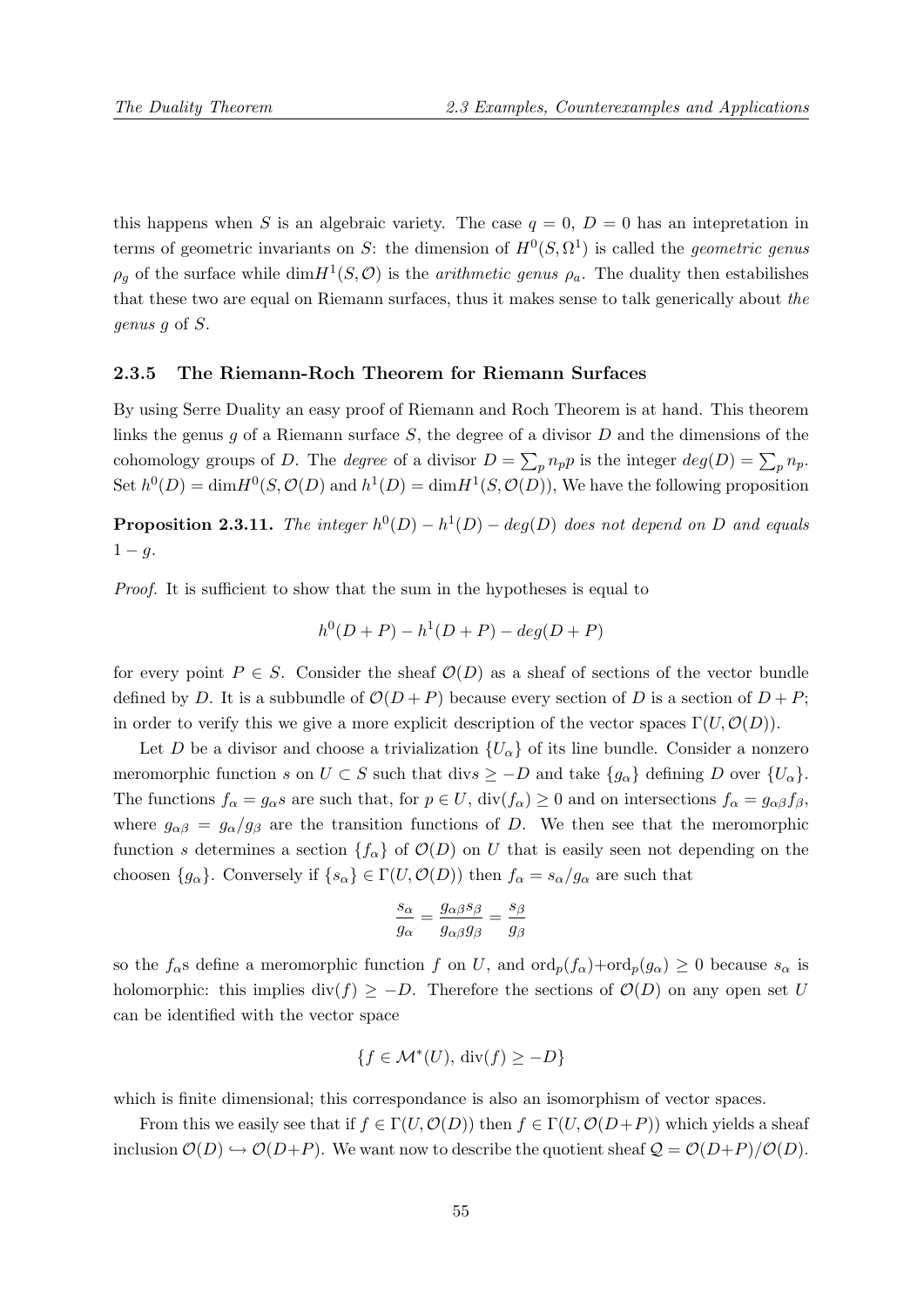On every  $x \in S$  each meromorphic function f with  $\text{div}(f) \ge -D - P$  has germ  $f_x$  given by its Laurent series; if  $x \neq P$  then f on a neighbourhood of x not containing P has the same power series expansion of a function whose divisor is  $\geq -D$  so  $\mathcal{Q}_x = \mathcal{O}_x(D+P)/\mathcal{O}_x(D) = 0$ . Instead around  $P$  we can write  $f$  as

$$
f(z) = \frac{\text{Res}_P(f)}{(z - P)} + \sum_{k \ge 0} \frac{f^{(k)}(P)}{k!} (z - P)^k
$$

so the coset of  $f_x$  modulo  $\mathcal{O}_x(D)$  is  $\text{Res}_P f/(z - P)$ . By taking the residue the vector space of all these local expressions is seen to be isomorphic to  $\mathbb{C}$ , whence  $\mathcal{Q}_P \cong \mathbb{C}$ . The sheaf  $\mathcal Q$  having these stalks is the so called skyscraper sheaf concentrated on P and is defined on sections by  $\mathcal{Q}(U) = \mathbb{C}$  if  $P \in U$ , 0 otherwise. Obviously  $H^0(S, \mathcal{Q}) = \mathbb{C}$  and  $H^q(S, \mathcal{Q}) = 0$  if  $q > 0$ . Thus the exact sequence of sheaves

$$
0 \to \mathcal{O}(D) \to \mathcal{O}(D+P) \to \mathcal{Q} \to 0
$$

induces a long exact cohomology sequence

$$
0 \to H^0(S, \mathcal{O}(D)) \to H^0(S, \mathcal{O}(D + P)) \to \mathbb{C} \to H^1(S, \mathcal{O}(D)) \to
$$
  

$$
\to H^1(S, \mathcal{O}(D + P)) \to 0
$$
 (2.27)

If finite, the alternating sum of the the dimensions of the vector spaces of a long exact sequence equals 0, hence from 2.27 we have the equation

$$
h^{0}(D) - h^{1}(D) + 1 - h^{0}(D + P) + h^{1}(D + P) = 0
$$

but evidently  $\deg(D + P) = \deg(D) + 1$  from which

$$
h^{0}(D) - h^{1}(D) - deg(D) = h^{0}(D + P) - h^{1}(D + P) - deg(D + P)
$$

that is the first claim. For  $D = 0$ , the sheaf  $\mathcal{O}(D)$  is the sheaf of holomorphic functions on S so  $h^0(0) = 1$ ,  $deg(D) = 0$  and  $h^1(0) = g$  so that the second claim follows.  $\Box$ 

Corollary 2.3.12 (Riemann-Roch Theorem). For every divisor D on a Riemann surface S of genus g

$$
h^{0}(D) - h^{0}(K - D) = deg(d) + 1 - g
$$

Proof. Proposition 2.3.11 and theorem 2.3.10.

We can go now further on and identify the genus  $g$  of a surface with the *topological genus* of the surface.

The topological genus of a Riemann Surface is defined as half of the number of the sides of the regular polyhedron whose topological quotient defines S, and coincides with the half of the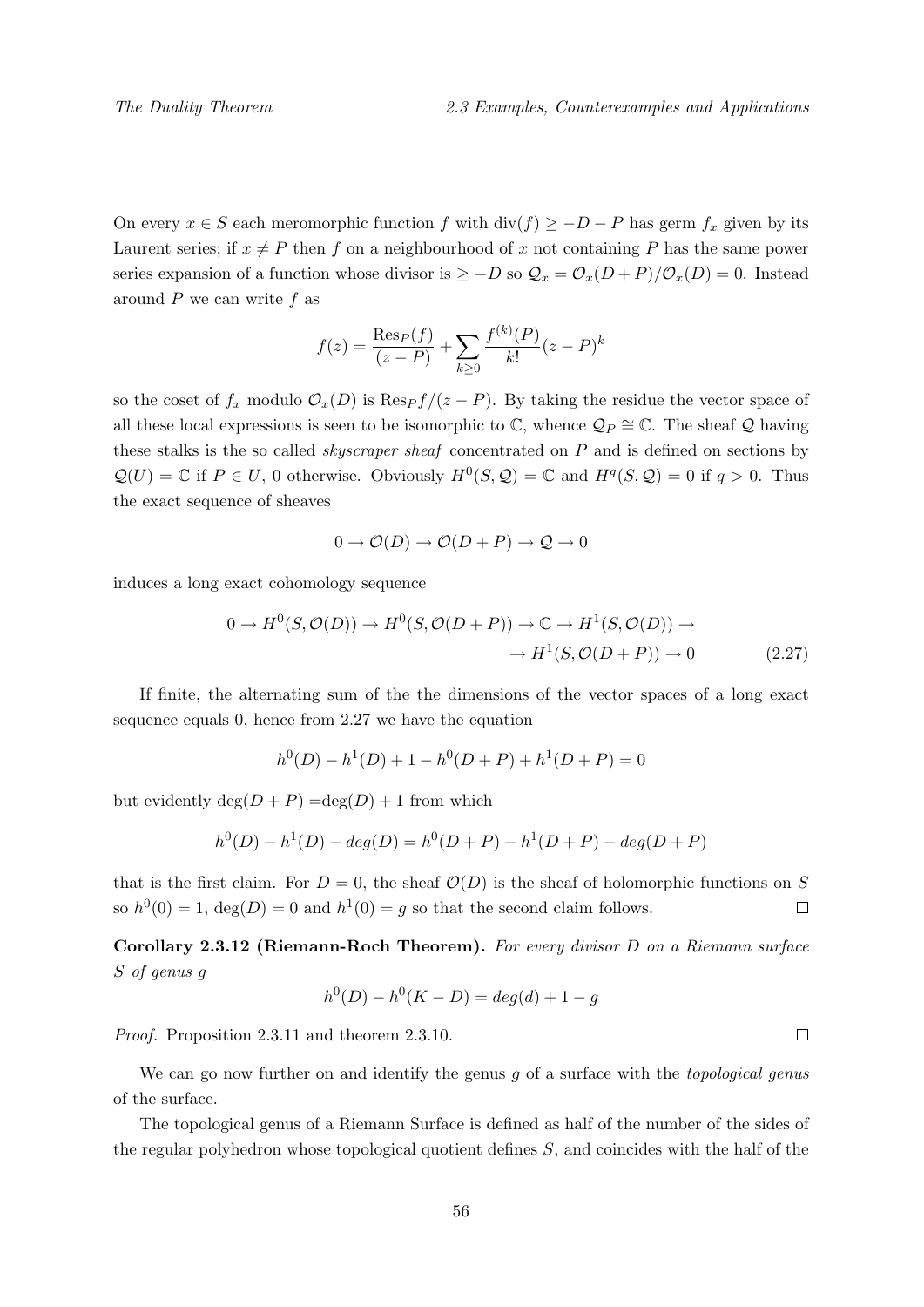first Betti number of S, that is, half of the dimension of the first singular homology group of S. We indicate the topolological genus of S with  $g_{top}$  while g is the genus previously defined. It is a basic fact that a Cech cohomology group of a constant sheaf is isomorphic to the respective singular homology group. For an orientable Riemann surfaces it is

$$
H^{0}(S, \mathbb{C}) \cong \mathbb{C}
$$
  

$$
H^{1}(S, \mathbb{C}) \cong \mathbb{C}^{2g_{top}}
$$
  

$$
H^{2}(S, \mathbb{C}) \cong \mathbb{C}.
$$

Consider the exact sequence

$$
0 \to \mathbb{C} \to \mathcal{O}_S \xrightarrow{d} \Omega^1_S \to 0
$$

and the associated cohomology sequence

$$
0 \to H^0(S, \mathbb{C}) \to H^0(S, \mathcal{O}_S) \to H^0(S, \Omega_S^1) \to H^1(S, \mathbb{C}) \to
$$
  

$$
\to H^1(S, \mathcal{O}_S) \to H^1(S, \Omega_S^1) \to H^2(S, \mathbb{C}) \to 0.
$$
 (2.28)

It is

$$
\mathrm{dim}H^{0}(S,\mathcal{O}_{S})=\mathrm{dim}H^{0}(S,\mathbb{C})=\mathrm{dim}H^{2}(S,\mathbb{C})=\mathrm{dim}H^{1}(S,\Omega_{S}^{1})=1
$$

and

$$
\dim H^0(S, \Omega_S^1) = \dim H^1(S, \Omega_S^1) = g
$$

whence, being 0 the alternating sum of dimensions

$$
1 - 1 + g - 2g_{top} + g - 1 + 1 = 0
$$

so that finally  $g = g_{top}$ .

Remark. Serre duality does assure that proposition 2.3.11 and corollary 2.3.12 are equivalent, so one may ask why not being happy with the first formulation. The fact is that the original statement is in the latter form and has an interpretation in terms of linear systems of divisors that cannot be recovered from the form 2.3.11. A complete linear system  $|D|$  of a divisor  $D$  is the set of all effective divisors linearly equivalent to  $D$ . This set, modulo multiplication for global never vanishing holomorphic function (i.e. a complex number), is in 1−1 correspondence with the set of all nonzero meromorphic functions whose divisor is  $\geq -D$ , which by the identification given in the proof of proposition 2.3.11 is nothing but  $H^0(S, \mathcal{O}(D))$ . Therefore |D| has a natural structure of projective space of dimension  $h^0(D) - 1$ . Classically the number  $h^0(D)$  is denoted  $\ell(D)$ .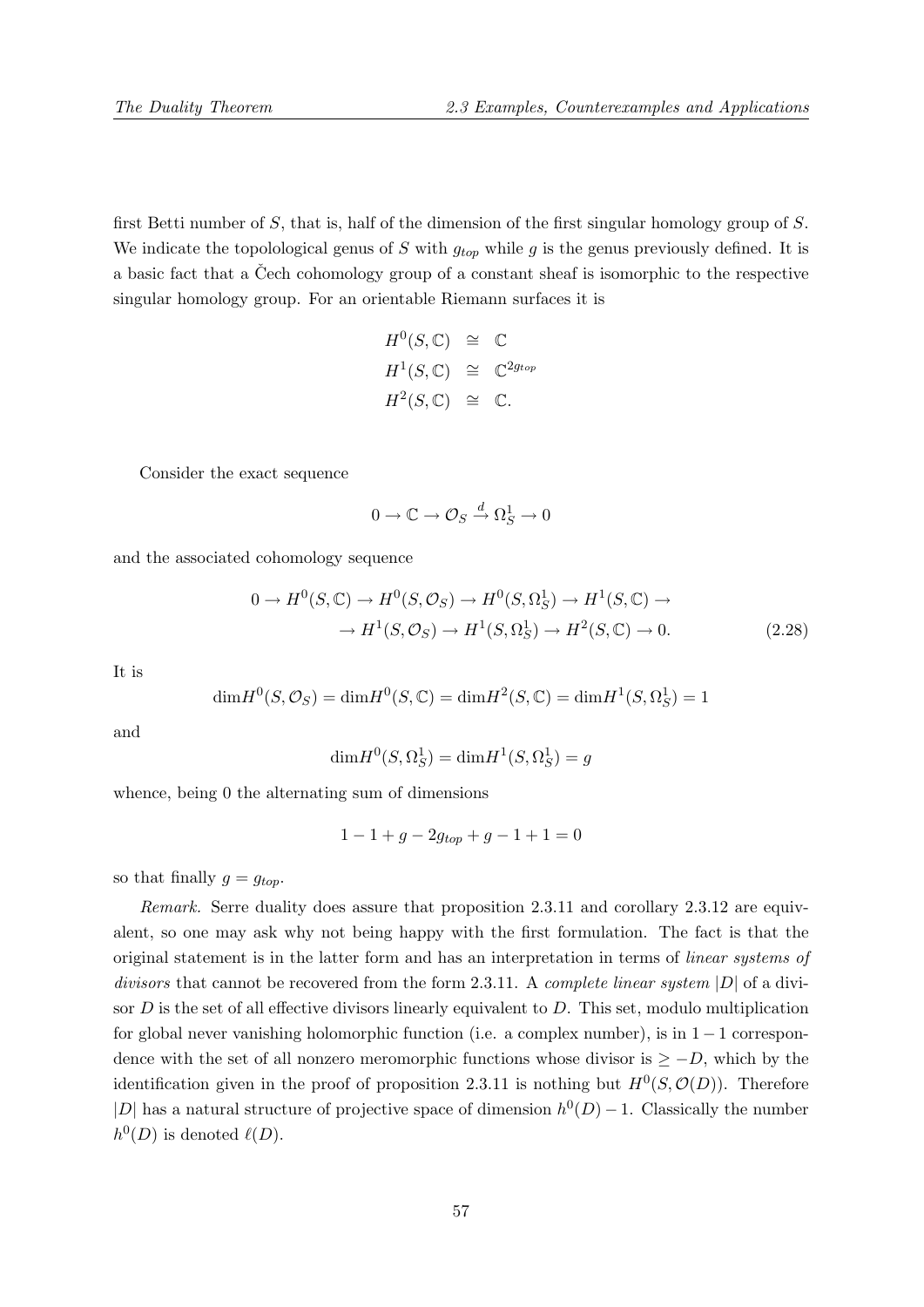## Chapter 3

# The Theorem in the Algebraic Setting

The Duality Theorem for coherent sheaves on algebraic varieties appeared in [23] in 1954 almost at the same time of that for analytic manifolds. Serre's proof was bound to the language of classic algebraic geometry since by that time scheme theory had yet to be established by Grothendieck. Our proof is taken from [14] and uses schemes; it is limited to projective spaces. but a more general statement for projective schemes could have been proved with a little more work, yet remaining within the limits of this exposition.

The main difference between the coherent case and the locally free one is that the dual of the cohomology group  $H^q(X, \mathcal{F})$  will not be another cohomology group, but the Ext<sup>q</sup> group. The appearing of a right derived functor clearly implies the assumption of a more abstract homological viewpoint. The first section is a quick review of some basics of scheme theory. Section 3.2 introduces coherent sheaves of modules; section 3.3 illustrates the construction of the Proj of an algebra; section 3.4 deals with some of the required aspects of homological algebra; finally 3.5 is dedicated to the proof of the Theorem.

## 3.1 Generalities on Schemes

Algebraic geometry is classically interested in the study of geometrical structures that locally is represented as the set of zeros of algebraic equations. To any affine open set of such an algebraic (quasiprojective) variety one can associate in an invariant way a certain algebra  $k[X]$ of quotients of a polynomial ring with coefficients over an algebraically closed field  $k$ , which is a particular kind of k-algebra. This algebra represents the algebra of the regular functions and its maximal spectrum gives locally the points of the variety. One may ask what happens if we want to change the point of view and define instead a topological object by means of a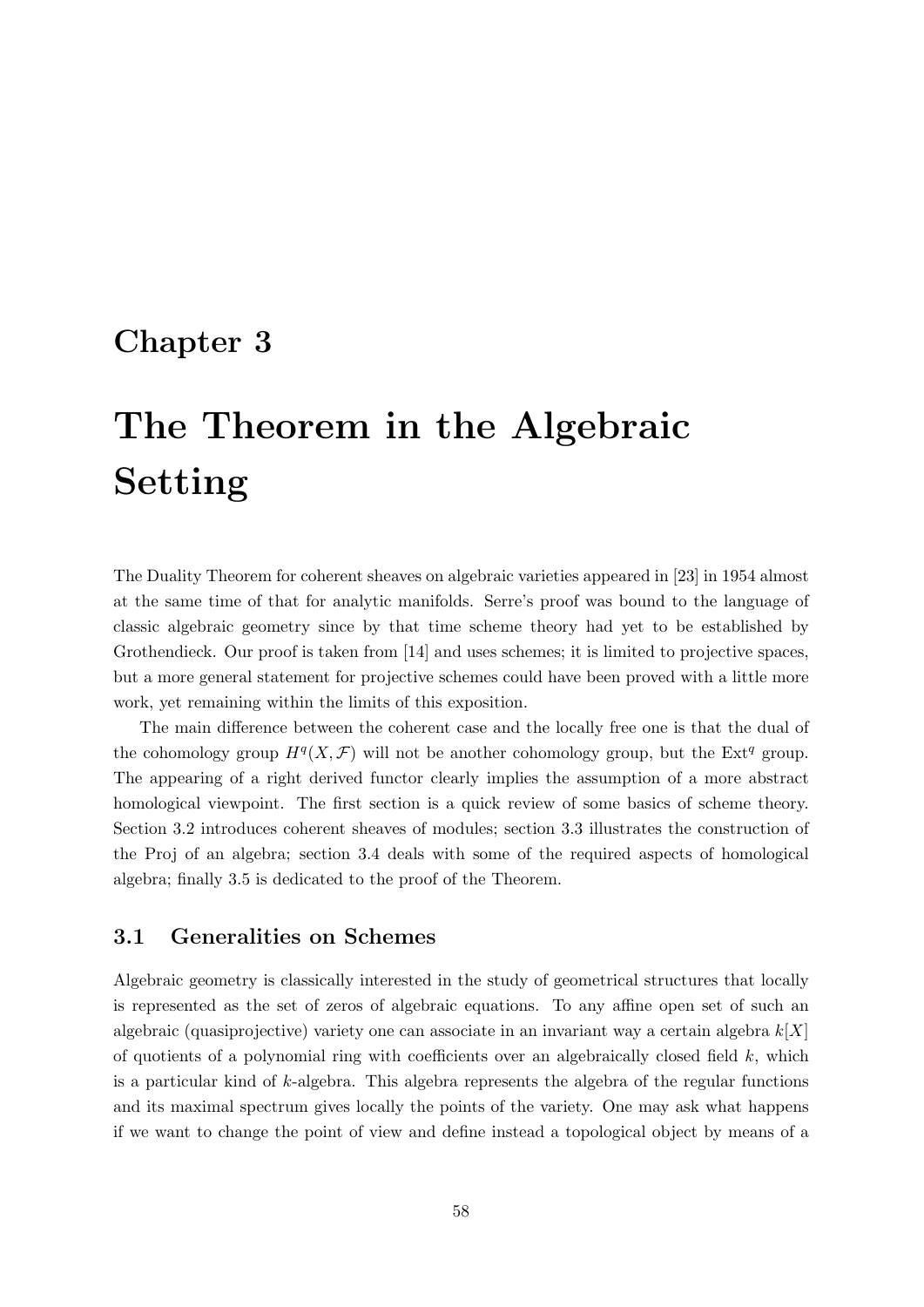well-behaved commutative ring A that has to play the same role of  $k[X]$ .

This questions leads to the definition of affine scheme; the difference is that in order to consitently define a notion of morphism between affine schemes we have to consider the whole prime spectrum SpecA of A. General schemes are topological spaces locally isomorphic to affine schemes. Scheme theory is the modern field of interest and research of algebraic geometry, since in its language many geometrical problems may be more easily related to various different aspects of mathematics, as number theory, mathematical physics, and so on.

We start from describing the construction of a scheme along with its main properties. The spectrum SpecA of a commutative unitary ring  $A$  is the set of prime ideals of  $A$ . This set can be given the Zariski topology by considering, for  $I \subset A$ , the class of closed sets  $V(I) = \{P \in$ SpecA|I  $\subset P$ . The complementary of  $V(I)$  is the open set called  $D(I)$ . A family of open sets generating this topology is  $\{D(f), f \in A\}$  consisting of the *principal open sets*  $D(f)$ . We define continuous functions between ring spectrums by the only possible choice: if  $\phi : A \to B$  then  $a_{\phi}$ : Spec $B \to \text{Spec} A$  sending a prime P to its inverse image  $\phi^{-1}(P)$  is a continuous function because  $({}^a\phi)^{-1}: V(E) = V(\phi(E))$  if  $E \subset A$ .

In particular one sees by the correspondence of ideals containing a fixed ideal of a ring, and the ideals of the quotient of that ring for the fixed ideal, that  $V(I)$  is homeomorphic to  $\text{Spec} A/I$ . Similarly a principal open set  $D(f)$  is homeomorphic to the spectrum of the localizations  $A_f$ in the multiplicative set  $1, f, f^2, \ldots, f^n, \ldots$ , for f not a nilpotent element.

A remarkable fact is that in most cases on SpecA there are not only nonclosed points, but also dense ones. Suppose that the set of zero-divisor (the nilradical ideal  $N$ ) is prime in  $A$ ; then it is contained in every prime ideal and  $V(N)$  is the whole SpecA, whence N is a dense point, called a generic point. In particular if A is an integral domain (0) is a generic point. The existence of generic points is strictly connected to topological *irreducibility*; SpecA cannot be written as a union of proper closed sets if and only if a generic point exists.

It is possible to understand elements of A as 'functions' having values for each  $P \in A$ in different residue fields  $A/P$  by taking their images in the quotient. The next step is to construct, starting from  $A$ , a sheaf of rings, the *structure sheaf*  $O$ , that has the same meaning of the sheaf of regular functions on a variety, and whose set of global sections coincides with the whole A. According to the fact that, for  $f \in A$ , the spectrum of the localizations  $A_f$  of A at the multiplicative part  $\{f^n | n \geq 1\}$  is homeomorphic to the principal open set  $D(f)$ , we define, for every  $f \in A$ , the sections  $\mathcal{O}(D(f)) := A_f$ . For every other subset U

$$
\mathcal{O}(U) = \lim_{D(f) \subset U} \mathcal{O}(D(f))
$$

where the limit indicates the projective limit over every principal subset contained in U. Restrictions maps exist by intrinsic properties of ring localizations and can be carried over to the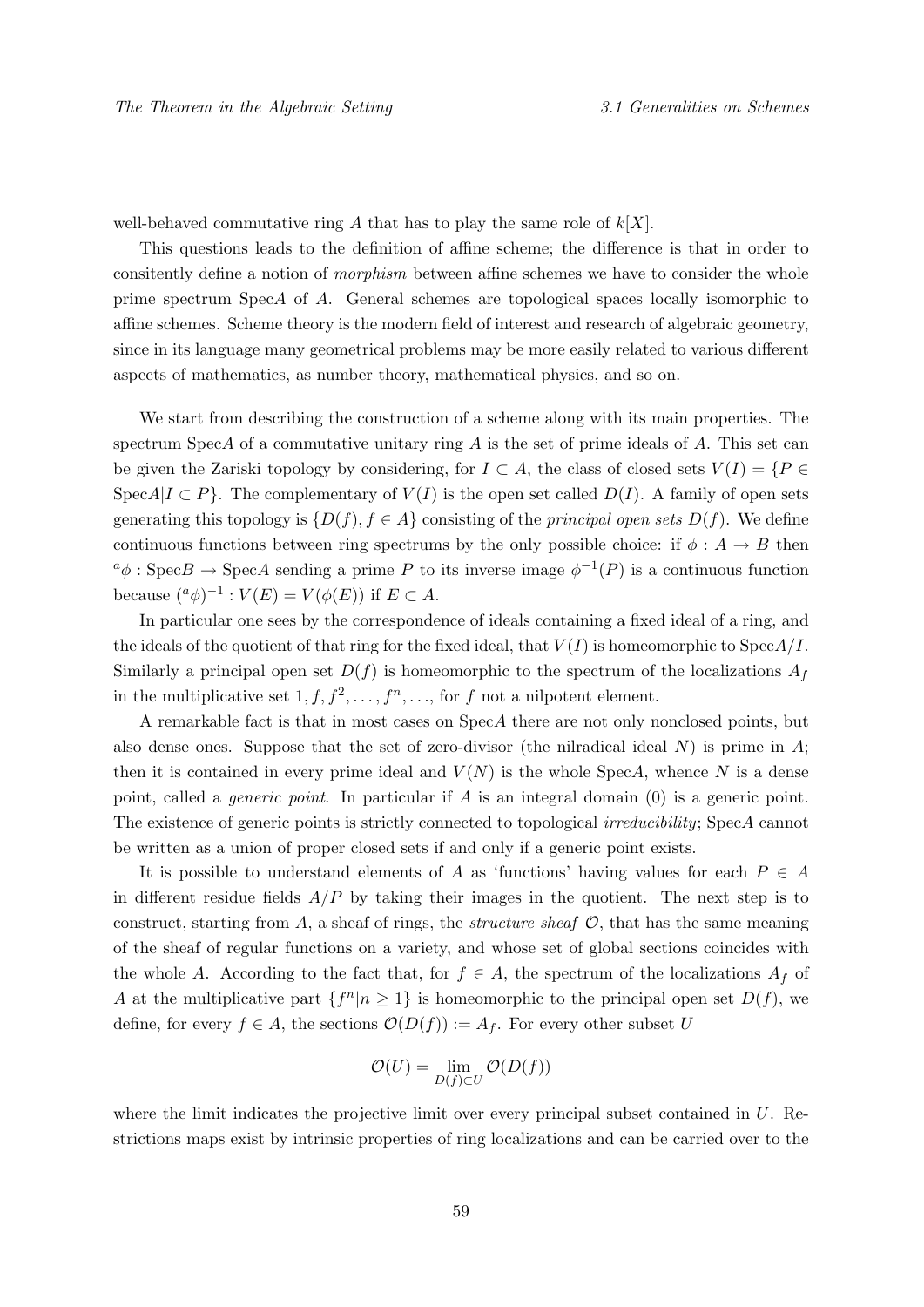limit; this presheaf is in fact a sheaf and one can check that  $\mathcal{O}(\text{Spec} A) = A$ . The stalks  $\mathcal{O}_x$  at  $x \in \text{Spec of this sheaf have a similar interpretation of that of the stalls of holomorphic func$ tions on a complex manifold, or of that of local ring of regular functions on an algebraic variety. If  $A_x$  is the localization of the ring A at the prime x then  $\mathcal{O}_x = A_x$ . The pair (SpecA,  $\mathcal{O}_A$ ) is our affine scheme.

Given a continuous function  $f : X \to Y$  and a sheaf F on X one can consider the direct image sheaf  $f_*\mathcal{F}$  on Y by taking  $f_*\mathcal{F}(U) = \mathcal{F}(f^{-1}(U))$  for an open set  $U \subset Y$ . Restrictions are defined in the same way.

A ringed space is a pair  $(X, \mathcal{O}_X)$  where X is a topological space and  $\mathcal{O}_X$  a sheaf of rings over X. A morphism of a ringed space  $(X, \mathcal{O}_X)$  to a ringed space  $(Y, \mathcal{O}_Y)$  is a pair  $(\phi, \phi^{\#})$ where  $\phi: X \to Y$  is a continuous map and  $\phi^{\#}: \mathcal{O}_Y \to \phi_* \mathcal{O}_X$  a morphism of sheaves on Y. An isomorphism of ringed space is defined in the natural way.

**Definition 3.1.1.** A scheme is a ringed space  $(X, \mathcal{O}_X)$  such that there exist an open covering  $\{U_\alpha\}$  of X and a set of commutative unitary rings  $A_\alpha$  such that  $(U_\alpha, \mathcal{O}|_{U_\alpha})$  is isomorphic, as a ringed space, to  $(Spec A_{\alpha}, \mathcal{O}_{A_{\alpha}})$ , for all  $\alpha$ . If such a covering can be taken finite and such that  $A_{\alpha}$  are all Noetherian the scheme is then called *Noetherian*.

Whenever no confusion may arise the subscript from the structure sheaf is omitted. By  $dimension of a scheme X$  we mean simply its dimension as a topological space, that is, the maximum integer  $n$  for which a chain of irreducible distinct closed subsets

$$
Z_0 \subset Z_1 \subset \ldots \subset Z_n
$$

exists. If  $X$  is affine this is just the Krull dimension of the ring defining it.

A morphism of schemes is quite more complicated than a morphism of ringed spaces; the reason is the fact that if we defined a morphism of schemes to be simply a morphism of ringed spaces then the vanishing of a function on the image of a point  $x$  does not imply that the pullback of that function vanishes on  $x$ ; we want this to happen. However actually true if instead we consider to *local* ringed space morphisms, that is morphisms  $(\phi, \phi^{\#})$  of ringed spaces such that their restriction on affine subsets  $\text{Spec} A \subset X$ ,  $\text{Spec} B \subset Y$  inducing on stalks a local ring homomorphism  $\phi_x : B_{\phi(x)} \to A_x$ , that is to say,  $\phi_x$  is an homomorphism such that the inverse-image of the maximal ideal of  $A_x$  is that of  $B_{\phi(x)}$ .

Let X and Y be two schemes. A *closed immersion* is a morphism of schemes  $i: X \to Y$ inducing a homeomorphism of the (underlying topological space of) X with a closed subset of Y and such that the morphism of sheaves  $i^{\#}: \mathcal{O}_Y \to i_* \mathcal{O}_X$  is surjective. The kernel of the morphism  $i^{\#}$  is a sheaf called the *ideal sheaf* of Y. As a specific example for an ideal I of A we can consider the homomorphism of  $\pi : A \to A/I$  and the homeomorphism between  $V(I)$  and SpecA/I. Commuting localization and quotient, the corresponding morphism  $\pi^{\#}$  of sheaves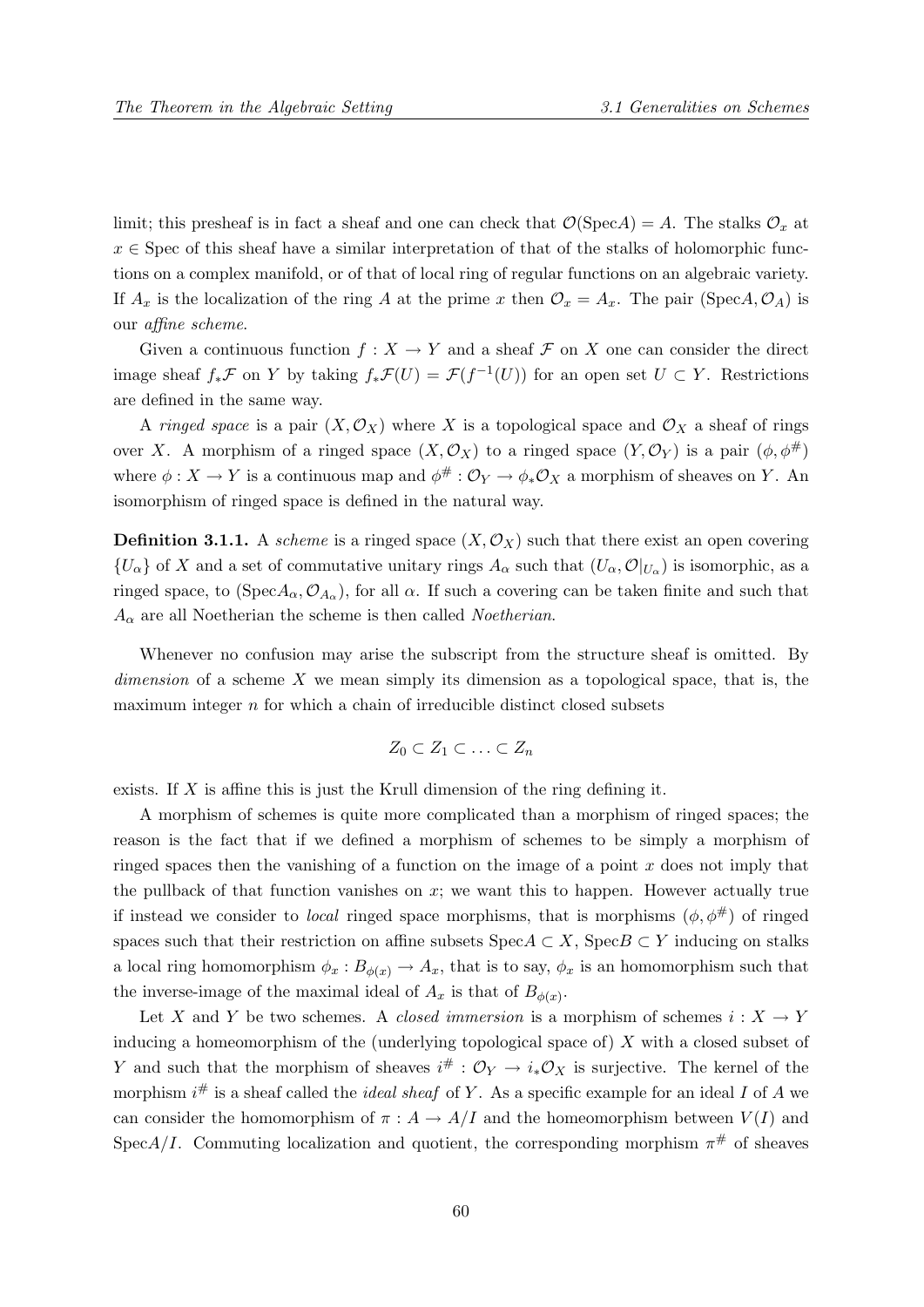is surjective on stalks. We deduce that a closed subset  $Y \subset \text{Spec} A$  has as many subscheme structures as the ideals I such that  $V(I) = Y$ .

## 3.2 Sheaves of Modules. Coherent Sheaves

The formalism of O-modules has been already used implicitly in the analytic category. For completeness and to clarify what follows we now make it explicit in the algebraic context. Let  $(X, \mathcal{O})$  be a scheme. A sheaf F of abelian groups over X is called an  $\mathcal{O}\text{-module}$  (or simply a module) over X if  $\mathcal{F}(U)$  has a structure of  $\mathcal{O}(U)$ -module for every open set  $U \subset X$ , in a way that the restricitons are compatible with the exterior product. A morphism of  $\mathcal{O}$ -modules F and G is a sheaf morphism such that on open sets is a homomorphism of  $\mathcal{O}(U)$ -modules. Subsheaves, kernel, cokernel, tensor product modules, are defined as for sheaves. The stalks of a sheaf of modules are modules over the corresponding stalks of the structure sheaf. Given a pair of modules F and G over X one can form the additive group  $\text{Hom}_{\mathcal{O}}(\mathcal{F}, \mathcal{G})$  of morphisms of O-modules between  $\mathcal F$  and  $\mathcal G$ . Very important is also the  $\mathcal Hom$  sheaf given by the functor

$$
U \mapsto \text{Hom}(\mathcal{F}|_U,\mathcal{G}|_U),
$$

where the restricted sheaf  $\mathcal{F}|_U$  is defined by  $\mathcal{F}(V)$  if  $V \subset U$ , 0 otherwise. A sheaf of ideals is a sheaf of  $\mathcal{O}$ -modules which is a subsheaf of  $\mathcal{O}$  (its sections are indeed ideals).

For a morphism of schemes  $f : (X, \mathcal{O}_X) \to (Y, \mathcal{O}_Y)$ , and a pair  $\mathcal{F}, \mathcal{G}$  of  $\mathcal{O}\text{-modules over}$ them, the direct image sheaf  $f_*\mathcal{F}$  is an  $\mathcal{O}_Y$ -module. The sheaf  $f^{-1}\mathcal{G}$  on X is defined by letting correspond to  $U \subset X$  the inverse limit  $\lim_{V \supset f(U)} \mathcal{G}(V)$ ; this is a sheaf of  $f^{-1}\mathcal{O}_Y$ -modules. Of more interest is the *inverse image* sheaf  $f^*\mathcal{G}$ : it is the  $\mathcal{O}_X$ -module given by the tensor product

$$
f^{-1}\mathcal{G} \otimes_{f^{-1}\mathcal{O}_Y} \mathcal{O}_X
$$

Peraphs the most important class of sheaves on a scheme  $X$  are the *coherent* sheaves of  $\mathcal{O}_X$ -modules, i.e. those sheaves of modules that locally can be obtained from a certain module  $M$  on a ring  $A$  by means of the following construction. Let Spec $A$  be an affine scheme and  $M$ an A-module. Define for  $f \in A$  the localization of M at f to be the A-module  $M_f = M \otimes_A A_f$ . We assign  $M_f$  to any principal open set  $D(f)$ ; by localization properties for  $g \in A$  such that  $D(g) \subset D(f)$  a morphism of A-modules  $M_f \to M_g$  exists. For an arbitrary open set  $U \subset \text{Spec} A$  we let  $\tilde{M}(U)$  be the inverse limit of  $M_f$  on all principal open sets contained in U. We have constructed a sheaf of O-modules to be called  $\tilde{M}$ , whose stalks are at each prime p the localizations  $M_p$  and whose global sections are the module M. This construction evidently coincides with that of  $\mathcal{O}$  if  $M = A$ .

**Definition 3.2.1.** A sheaf  $\mathcal F$  of  $\mathcal O$ -modules on a scheme X is quasi-coherent if there exists an open affine covering  $\{U_\alpha\}$  such that  $\mathcal{F}|_{U_\alpha}$  is of the form  $\tilde{M}_\alpha$  for a certain  $A_\alpha$ -module  $M_\alpha$ , with  $Spec A_{\alpha} \cong U_{\alpha}$ . It is *coherent* if every  $M_{\alpha}$  can be choosen finitely generated.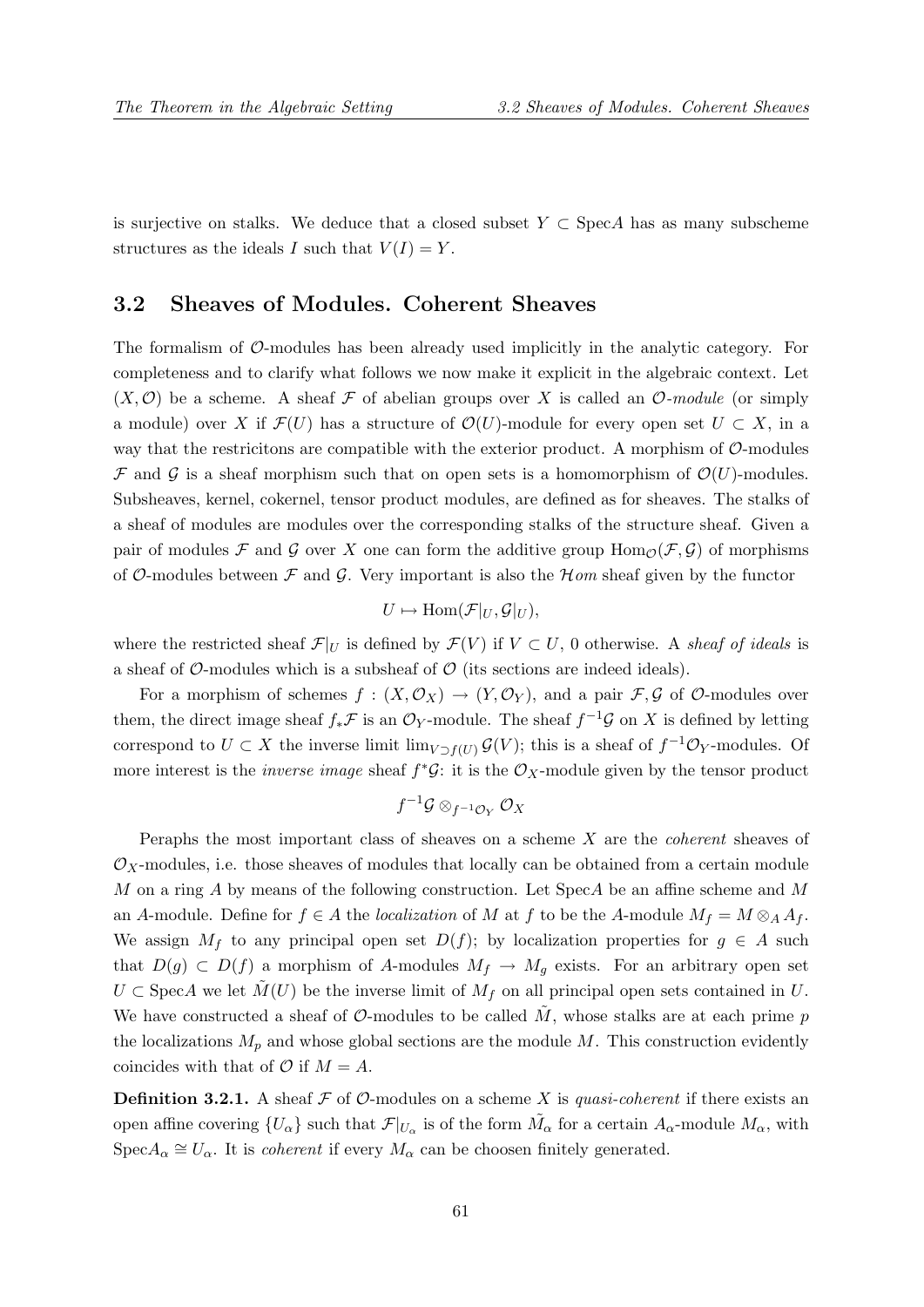The kernel, cokernel, image sheaf of a morphism  $\mathcal{F} \to \mathcal{G}$  of quasi-coherent sheaves on a scheme  $X$  are quasi-coherent. In general this is false for coherent sheaves, unless we take  $X$ Noetherian. It turns out that if we want - and in fact we do - the class  $Coh(X)$  of coherent sheaves to be an abelian category, we have to make this reasonable hypothesis on  $X$ . In the following sections, if not explicity mentioned, this will always be assumed.

Let X =SpecA; the functor  $M \to \tilde{M}$  is an exact functor between the category of A-modules to that of  $\mathcal{O}_X$ -modules which respects tensor products and direct sums. In particular the tensor product and direct sum of coherent sheaves are coherent. If X is Noetherian the same holds for finitely generated A-modules and coherent sheaves.

For a scheme morphism  $f: X \to Y$ , with X, Y Noetherian, and a coherent sheaf F on Y. the inverse image sheaf  $f^*\mathcal{F}$  is always coherent. If G is coherent on X the direct image  $f_*\mathcal{G}$ is noetherian if f is a closed immersion. Therefore if  $Y$  is a closed subscheme of a Noetherian scheme X its ideal sheaf I is coherent. Conversely for any ideal sheaf  $\mathcal{I} \subset \mathcal{O}_X$  of X there is a unique closed subscheme Y such that the ideal sheaf of the immersion  $i: Y \hookrightarrow X$  is  $\mathcal{I}$ ; this immersion makes  $\mathcal{O}_Y$  isomorphic to the quotient sheaf  $i_*\mathcal{O}_X/\mathcal{I}$  and yields the exact sequence

$$
0 \to \mathcal{I} \to \mathcal{O}_X \to \mathcal{O}_Y \to 0.
$$

In particular we see that a locally free sheaf  $\mathcal F$  of  $\mathcal O$ -modules on X is a coherent sheaf since is locally in the form  $\tilde{M}$  for a finite sum  $M_{\alpha} = \bigoplus A_{\alpha}$  over an affine covering (Spec $A_{\alpha}, \mathcal{O}_{A_{\alpha}}$ ) of X. If this sum has rank 1 on any open set then  $\mathcal F$  is *invertible*.

The dual sheaf of a locally free sheaf is the sheaf  $\mathcal{F}^* = \mathcal{H}om(\mathcal{F}, \mathcal{O}_X)$ . We have an isomorphism  $(\mathcal{F}^*)^* \cong \mathcal{F}$ ; furthermore if  $\mathcal F$  is locally free and  $\mathcal{E}, \mathcal{G}$  are any  $\mathcal{O}$ -modules there are isomorphisms

$$
\mathcal{H}om(\mathcal{F}, \mathcal{G}) \cong \mathcal{F}^* \otimes \mathcal{G}
$$
\n(3.1)

$$
Hom(\mathcal{F}\otimes\mathcal{E},\mathcal{G})\cong Hom(\mathcal{E},\mathcal{H}om(\mathcal{F},\mathcal{G})).
$$
\n(3.2)

## 3.3 Proj of an Algebra and Twisted Sheaves

We analyze now an important scheme that is the abstract generalization of the projective variety  $\mathbb{P}^n$ , the Proj of an algebra. Let  $S = \bigoplus_{k \geq 0} S_k$  be a graded ring and  $S_+$  the ideal  $\bigoplus_{k>0} S_k$ . Let ProjS be the set of all homogeneous prime ideals not containing  $S_+$ . As we did in the case of affine schemes we give a topology on ProjS defining  $V(I) = \{P \in \text{ProjS} | I \subset P\}$ , for every subset I of S, to be the class of closed sets of  $ProjS$ .

It is possible to define a sheaf of rings  $O$  over Proj $S$ , in the following manner. In the localization  $S_p$  at a prime homogeneous ideal p consider  $S_{(p)}$ , the subring of elements of degree 0 of the graded ring  $S_p$ . We let  $\mathcal{O}(U)$  be the set of functions  $s: U \to \amalg_{p \in U} S_{(p)}$  such that  $s(p)$ is in  $S_{(p)}$  for every  $p \in U$ , and such that s is locally a quotient, which means that for every p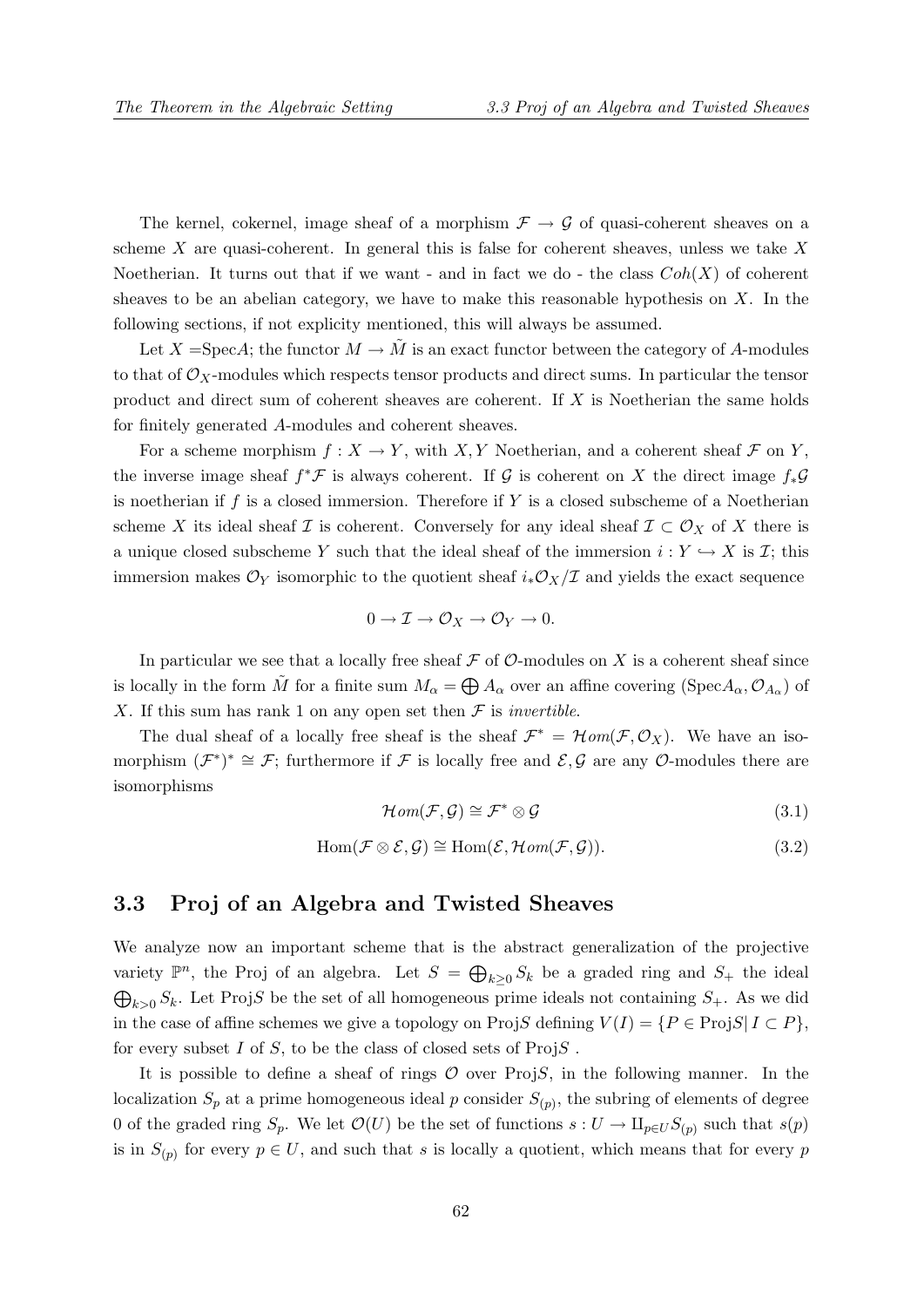in U there exists an open neighbourhood V of p such that for each  $q \in V$  there are  $f \in S \setminus q$ and  $a \in S$  of same degree such that  $s(q) = a/f$ .  $\mathcal O$  is a presheaf which is easily seen to be a sheaf of rings making ProjS into a scheme. More precisely the following proposition holds:

**Proposition 3.3.1.** Let S be a graded ring. Consider the pair  $(Proj S, \mathcal{O})$ .

- (a) For each  $p \in ProjS$  it is  $\mathcal{O}_p \cong S_{(p)}$
- (b) The family of open sets  $D_+(f) = V(f)^c$ , f varying in  $S_+$ , forms an open affine covering of ProjS. Moreover

 $(D_{+}(f), \mathcal{O}|_{D_{+}(f)}) \cong (Spec S_{(f)}, \mathcal{O})$ 

where  $S_{(f)}$  here indicates the subring of elements of degree 0 in the ring of fractions *obtained by the multplicative part*  $\{f^n | n \geq 0\}.$ 

Proof. [14] chap. II p. 76

The most important case, and the only one that will occurr in this dissertation, is when  $S = A[X_0, \ldots, X_n]$  for a certain Noetherian ring A; in this case we denote  $\text{Proj } S = \mathbb{P}_A^n$  which is called the *projective n-space over A*. In the case  $A = k$  is an algebraically closed field  $\mathbb{P}_k^n$  is a scheme whose set of closed point is isomorphic to the projective space over k meant as an algebraic variety. Of course  $\mathbb{P}^n_A$  is a Noetherian scheme

We now define the twisting sheaves. On  $ProjS$  can be carried on a construction of a sheaf of  $\mathcal{O}\text{-modules parallel to that of }M$  on SpecA, for an A-module M. Let S be a graded ring and M a graded module over S. In analogy with the structure sheaf of ProjS define  $M(U)$  to be the set of functions from U in  $\mathbb{L}_p M_{(p)}$  such that each p is sent in  $M_{(p)}$ , and that are locally fractions.  $\tilde{M}$  has the following properties.

**Proposition 3.3.2.** Let S and M as above. The sheaf  $\tilde{M}$  is such that

- (a) The stalks  $\tilde{M}_p$  are isomorphic to the ring  $M_{(p)}$  of elements of degree 0 in the localization at p;
- (b) For any principal open set  $D(f)$ ,  $f \in S_+$ , it is  $\tilde{M}|_{D(f)} \cong \widetilde{M(f)}$ ;
- (c)  $\tilde{M}$  is quasi-coherent. If S is Noetherian and M finitely generated then  $\tilde{M}$  is coherent.

Proof. [14] chap. II.2 p. 76.

As for affine schemes, the rule associating to a Noetherian S-algebra M the coherent sheaf  $\tilde{M}$  is an exact functor between the category of S-algebras to that of coherent sheaves on ProjS.

The most relevant sheaves on ProjS are the twisting sheaves  $\mathcal{O}(n)$ . Let S be a graded algebra with the standard positive grading,  $S = \bigoplus_{k \geq 0} S_k$ . We define the shifted algebra  $S(n)$ 

 $\Box$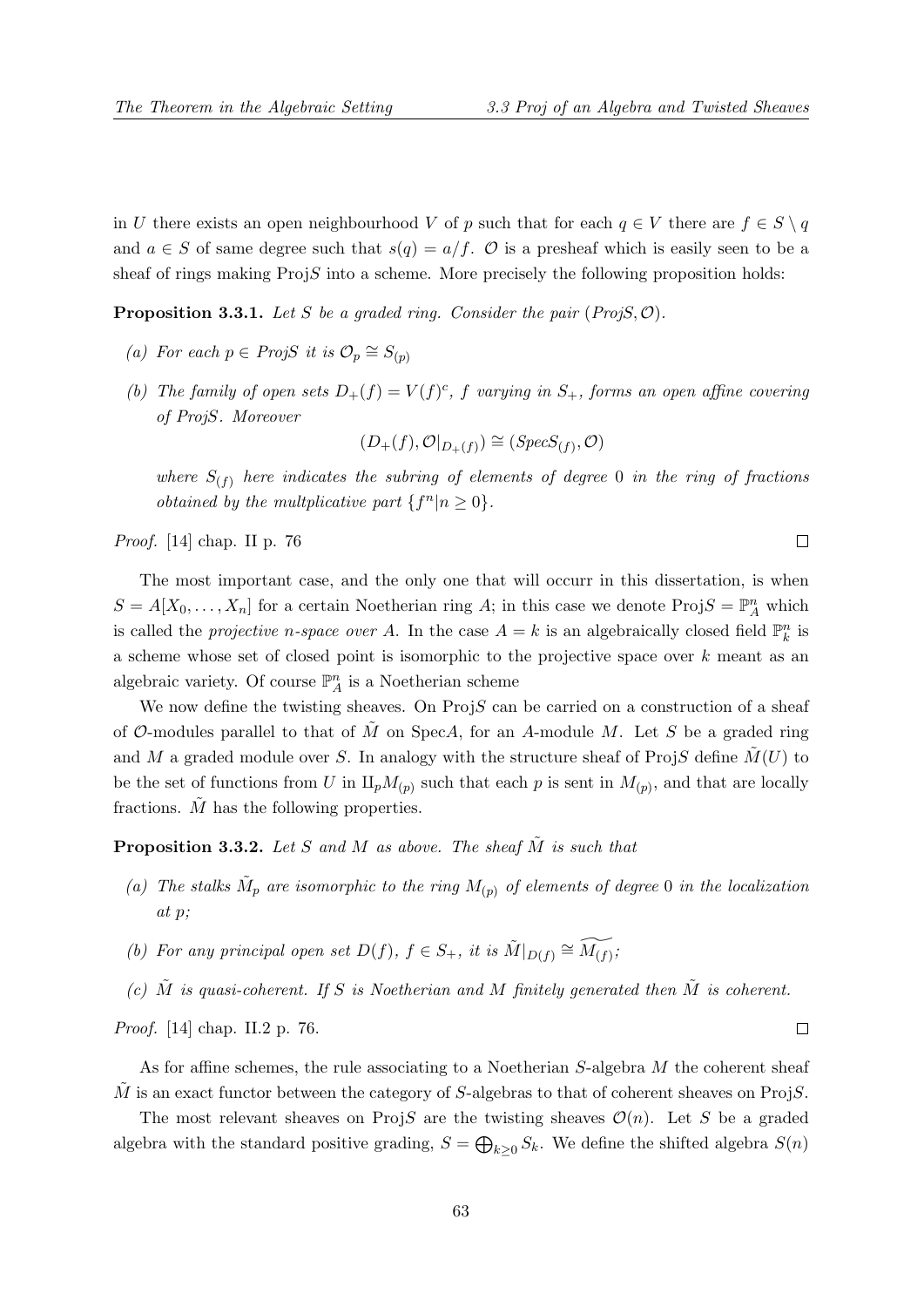to be S with a different grading, namely  $S(n)_k = S_{n+k}$ , or equivalently  $S(n) = \bigoplus_{k \geq 0} S_{k-n}$ : we then set  $\mathcal{O}(n) = S(n)$ . the sheaf  $\mathcal{O}(0)$  is just the structure sheaf.  $\mathcal{O}(1)$  is called the *Serre* twisted sheaf. For any sheaf F of O-modules on ProjS the twisted sheaf  $\mathcal{F}(n)$  is the tensor product of modules  $\mathcal{F} \otimes_{\mathcal{O}} \mathcal{O}(n)$ . The following proposition illustrates the nature of  $\mathcal{O}(n)$ 

**Proposition 3.3.3.**  $\mathcal{O}(n)$  is an invertible sheaf on ProjS; if ProjS =  $\mathbb{P}_k^n$  for an algebraically closed field k then any invertible sheaf is in the form  $\mathcal{O}(r)$ ,  $r \in \mathbb{Z}$ . Moreover for any couple of integers n, m we have  $\mathcal{O}(n) \otimes \mathcal{O}(m) = \mathcal{O}(n+m)$ .

Proof. [14] chap. II par.5 p. 117.

By 'twisting' coherent sheaves over  $\mathbb{P}_{A}^{n}$  a sufficient number of times one can describe the resulting sheaf in the form of a quotient as follows. Let X be a scheme: we say that an  $\mathcal{O}$ module F is generated by its global sections if there exists a set  $\{s^i\}$  of global sections such that for every  $x \in X$  the stalk  $\mathcal{F}_x$  is generated as an  $\mathcal{O}_x$ -module by the germs  $\{s_x^i\}$ .

**Theorem 3.3.4 (Serre).** Let F be a coherent sheaf on  $\mathbb{P}_A^n$ . Then there exists a number  $n_0$ such that for all  $n \geq n_0$  the twisted sheaf  $\mathcal{F}(n)$  is generated by a finite number of global sections.

Proof. [14] chap 2. p. 121.

This theorem has a corollary that will be very useful:

Corollary 3.3.5. A coherent sheaf  $\mathcal F$  on  $\mathbb P^n_A$  is the a quotient of a finite direct sum sheaf  $\mathcal{E} = \bigoplus_{i=1}^m \mathcal{O}(-n)$  for all  $n \ge n_0$  (n<sub>0</sub> depending on  $\mathcal{F}$ ).

*Proof.* Let  $n_0$  be as for 3.3.4 with sections  $s_i, \ldots, s_m$  generating  $\mathcal{F}(n)$ ,  $n \geq n_0$ . A surjection  $\bigoplus_{i=0}^m \mathcal{O} \to \mathcal{F}(n)$  is established by sending each m-uple  $(f_i)_i$  of sections  $f_i$  on an open set U in  $\sum_i f_i s_i|_U$ . By right exactness of tensoring we obtain a surjection  $\mathcal{E} = \bigoplus_{i=1}^m \mathcal{O}(-n) \to \mathcal{F}$  whose  $\Box$ cokernel is the desired quotient.

## 3.4 Derived Functors and Cohomology

The aim of this section is to introduce  $\delta$ -functors, right derived functors and their universal properties. As usual we are assuming familiarity with the basic facts on categories and functors.

A category consists of a class of objects C and a set of morphisms  $Hom(A, B)$  for every pair of objects A and B in C. A morphism f between two objects is a monomorphism whenever for any pair of morphisms  $(g, h)$  from a third object such that  $f \circ g = f \circ h$  then  $g = h$ . f is an epimorphism if for any pair of morphisms  $(q, h)$  to a third object is such that  $q \circ f = h \circ f$ implies  $q = h$ . A category is *additive* if a sum of any two objects is defined and every Hom-set contains a 0 object.

 $\Box$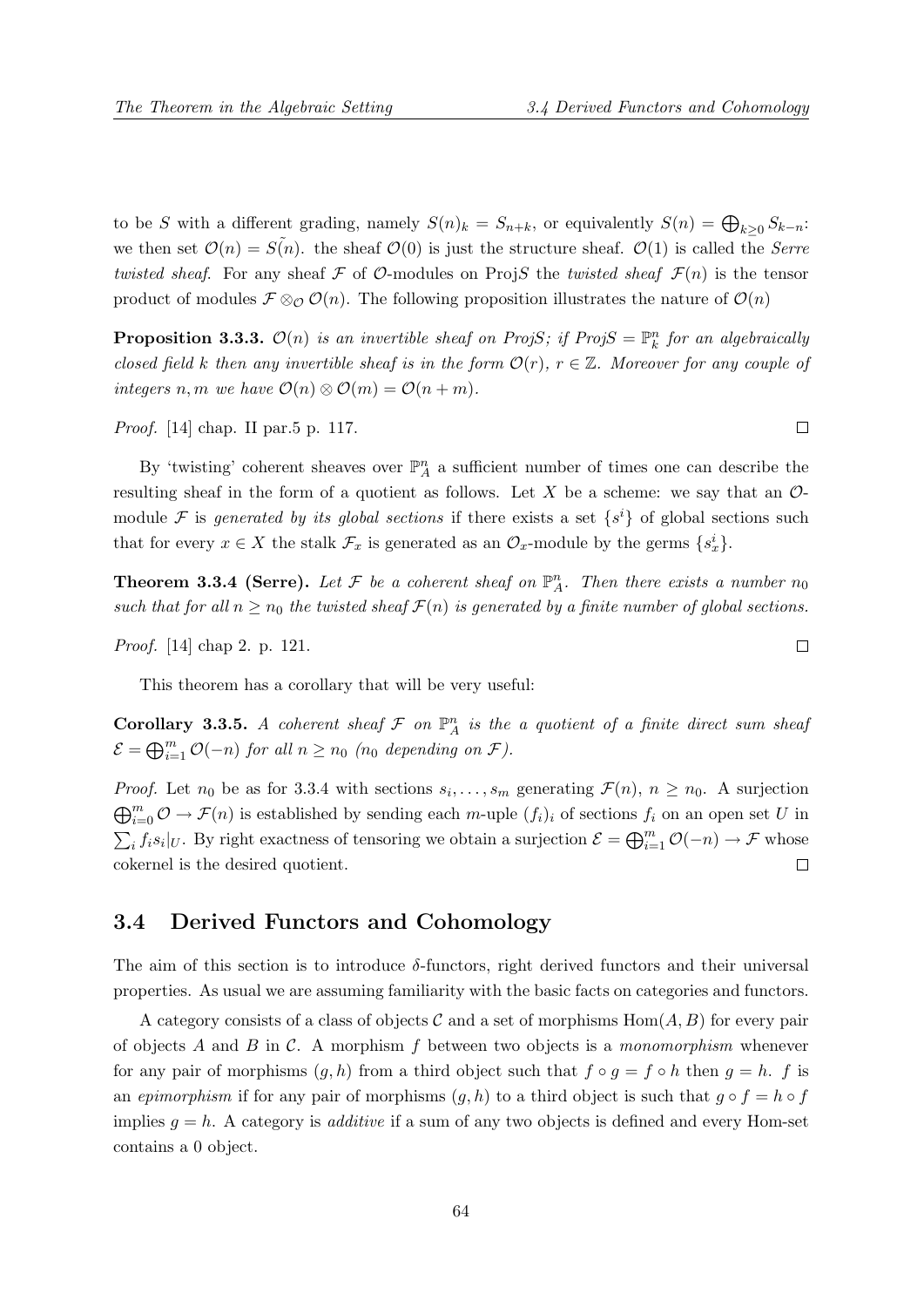**Definition 3.4.1.** An *abelian category*  $\mathcal{C}$  is an additive category containing finite direct sums of any objects, such that for each pair of objects A, B and for each  $m \in Hom(A, B)$ , m has both a kernel and a cokernel; every monomorphism is the kernel of its cokernel; every epimorphism is the cokernel of its kernel and finally any morphism can be factored into an epimorphism followed by a monomorphism.

From now on  $\mathcal C$  will always be abelian.

A cochain complex in an abelian category C is of course a sequence  $A^* = (A^i, d_i)$  of objects and morphisms  $d_i$  from  $A^i$  to  $A^{i+1}$  such that  $d_{i+1} \circ d_i = 0$  so that cohomology objects  $h^i(A^*) =$  $\mathrm{ker}d_i/\mathrm{im}d_{i-1}$  are defined. If  $h^i(A^*)=0$  for all i then  $A^*$  is exact. A chain complex is the dual sequence of a cochain complex.

An *injective* object I is an object in C such that for all morphims  $f : A \to I$  and all monomorphisms  $i : A \hookrightarrow B$  exists a morphism  $g : B \to I$  such that  $f = g \circ i$ . An object P is instead projective if for any morphism  $g: P \to A$  and epimorphism  $\pi: B \to A$  there exists a morphism  $h : P \to B$  such that  $q = \pi \circ h$ . A more frequently used characterization of injective objects is that I is injective if and only if the functor  $Hom(\bullet, I)$  is exact.

For every object A in C an *injective resolution* of A is a sequence  $(I^i, d_i)$  of injective objects and morphism  $d_i: I^i \to I^{i+1}$  together with a monomorphism  $\epsilon: A \to I^0$  such that

$$
0 \to A \xrightarrow{\epsilon} I^0 \xrightarrow{d_0} I^1 \to \cdots
$$

is exact. A *projective* resolution of an object B is a sequence  $(P_i, d_i)$  of projective objects and morphism  $d_i: P_{i+1} \to P_i$  together with an epimorphism  $\pi: P_0 \to B$  such that

$$
\cdots \to P_1 \stackrel{d_0}{\to} P_0 \stackrel{\pi}{\to} B \to 0.
$$

is exact.

A category C has enough injectives if for all objects A in C,  $\exists f : A \rightarrow I$  where I is injective; has enough projectives if for all B in C,  $\exists g : P \to B$  where P is projective. It can be checked that in a category with enough injectives (projectives), injective (projective) resolutions of any object exist.

Ther following abelian categories will be used:

- The category  $Ab$  of abelian groups:
- The category  $CochAb$  of cochains of abelian groups;
- The category  $Mod(X)$  of  $\mathcal{O}\text{-modules}$  over a scheme X;
- The categroy  $Coh(X)$  of coherent sheaves of  $\mathcal{O}\text{-modules}$  over a Noetherian scheme X.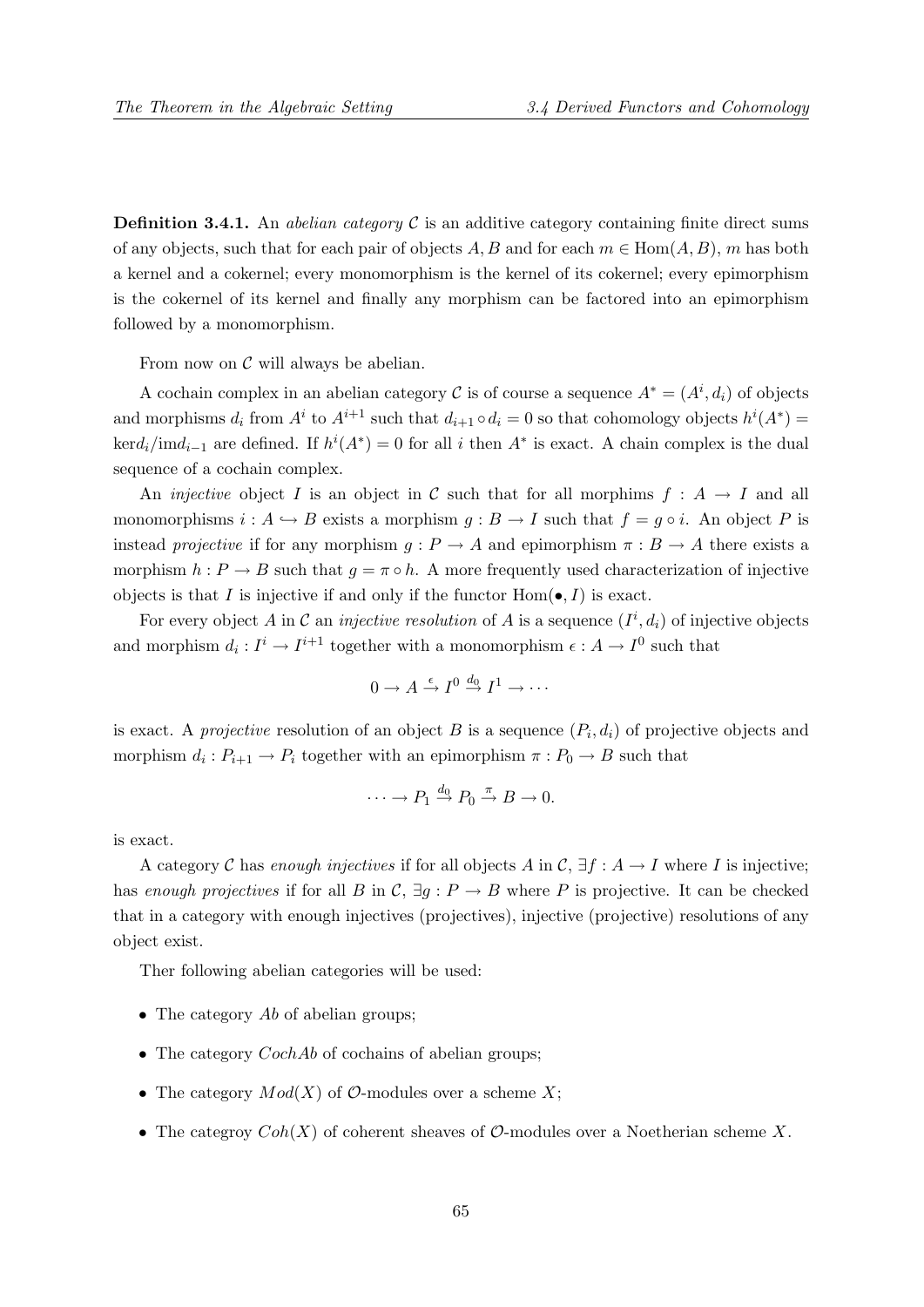The categories Ab and CochAb have both enough injectives and projectives; the categories  $Mod(X)$  and  $Coh(X)$  have enough injective but not enough projectives.

Now we pass to functors. A functor  $F : A \to B$  between abelian categories is called *additive* if it respects direct sums. It is *left exact* if  $0 \to F(A) \to F(A')$  is exact for any exact sequence  $0 \to A \to A'$ , right exact if  $F(A) \to F(A') \to 0$  is exact whenever  $A \to A' \to 0$  is exact. It is exact if it is both left and right exact on short exact sequences  $0 \to A \to A' \to A'' \to 0$ .

**Definition 3.4.2.** Let C and B be abelian categories with enough injectives and  $F : C \to B$  and additive covariant left exact functor. For any object A in C fix an injective resolution  $I^*$ ; the *i-th* right derived functor of F is the covariant functor  $R^i F : C \to B$  given by  $R^i F(A) = h^i(F(I^*))$ .

 $R<sup>i</sup>F$  does not depend, up to an isomorphism, on the choosen  $I^*$ , because if two different injective resolutions of the same object are homotopy equivalent, so are their images under  $F$ , which therefore have isomorphic cohomologies. The properties of the right derived functors are the following:

**Proposition 3.4.3.** Let  $F : A \rightarrow B$  be a covariant left exact functor and  $R^iF$  its derived functors. Then

- 1.  $R^iF$  is additive for all i;
- 2.  $F \cong R^0 F$ :
- 3.  $R^i F(I) = 0$  for all injective objects I;
- 4. For any exact sequence

$$
0 \to A \to A' \to A'' \to 0
$$

in A there exists a family of natural morphism  $\delta^i : R^i F(A'') \to R^{i+1} F(A)$  inducing a long exact sequence

$$
\cdots \to R^i F(A) \to R^i F(A') \to R^i F(A'') \xrightarrow{\delta^i} R^{i+1} F(A) \to R^{i+1} F(A') \to \cdots
$$

in B.

Mutatis mutandis one can define the covariant left derived functors of a right exact functor from a category with enough projectives, and contravariant right (left) derived functors of a contravariant left (right) exact functor  $F$  from a category with enough injectives (projectives).

The right derived functors serve as a model for the following definition

**Definition 3.4.4.** A covariant  $\delta$ -functor  $\{F^i\}_{i\geq 0}$  is a collection of functors  $F^i$  between two abelian categories  $A$  and  $B$  such that for any exact sequence

$$
0 \to A \to A' \to A'' \to 0
$$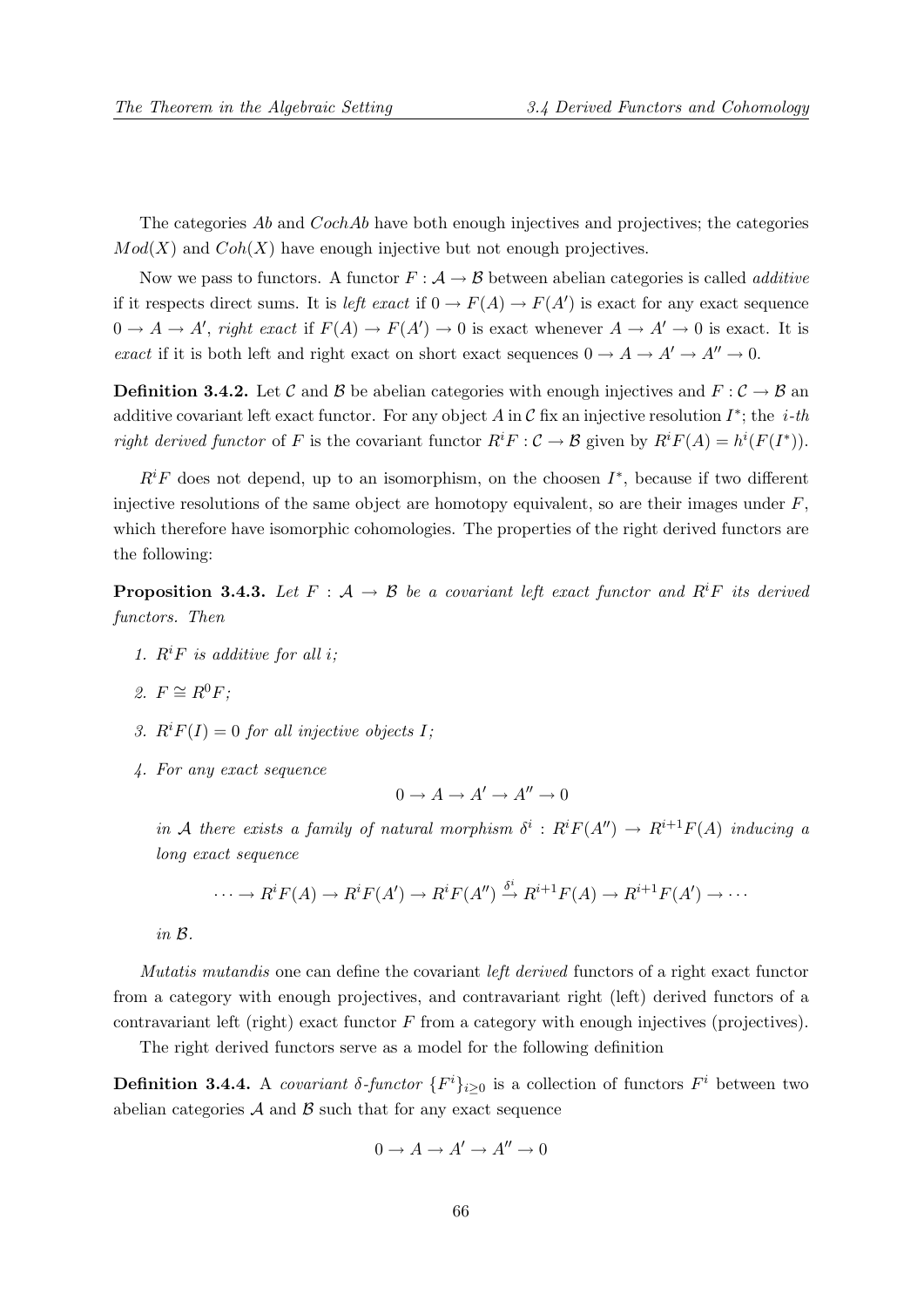in  $A$  the induced sequence

$$
\cdots \to F^{i}(A) \to F^{i}(A') \to F^{i}(A'') \xrightarrow{\delta^{i}} F^{i+1}(A) \to F^{i+1}(A') \to \cdots
$$

is exact in B via certain *natural* morphisms  $\delta^i : F^i(A'') \to F^{i+1}(A)$ .

Contravariant  $\delta$ -functors are defined accordingly. The naturality, mentioned twice, of  $\delta^i$  has a precise categorical meaning: given a morphism of the exact sequence  $0 \to A \to A' \to A'' \to 0$ to a sequence  $0 \to B \to B' \to B'' \to 0$ , the map  $\delta^i$  commutes with the morphisms  $F^i(A'') \to$  $F^{i}(B'')$  and  $F^{i+1}(A) \to F^{i+1}(B)$ .

Let X be a scheme and  $\Gamma(X, \bullet) : Mod(X) \to Ab$  the global sections functor. The *i*-th right derived functor of  $\Gamma(X, \bullet)$  is by definition the cohomology functor  $H^q(X, \bullet)$ . If X is Noetherian then for any open affine covering U of X, the group  $H^q(\mathcal{U}, \mathcal{F})$  of Čech cohomology with coefficients in U is functorially isomorphic to the sheaf cohomology  $H^q(X, \mathcal{F})$ ; this gives an effective method to calculate cohomology in good cases.

We now will briefly obtain the universal properties of the right derived functors. We introduce the following definition

**Definition 3.4.5.** A functor F between two abelian categories is *effaceable* if for any object A there exists an object B and a monomorphism  $i : A \to B$  such that  $F(i) = 0$ . It is *coeffaceable* if the same happens, reversing arrows, for an epimorphism.

Note that in a category with enough injectives if a functor F is such that  $F(I) = 0$  then for any object A take  $i : A \to I$  a morphism to an injective object I; we see that  $F(i) = 0$ . Thus by 3.4.3 a right derived functor of a left exact contravariant functor is effaceable.

**Definition 3.4.6.** A  $\delta$ -functor  $(F^i, \delta_i^F) : A \to B$ , is universal if is such that for any other δ-functor  $(T^i, \delta_i^T) : A \to B$  for which there is a functorial morphism  $f : F^0 \to T^0$ , then there are unique morphisms  $f^i : F^i \to T^i$  such that  $f^0 = f$  and such that for all i the diagram

$$
F^{i}(A'') \xrightarrow{\delta_i^F} F^{i+1}(A'')
$$
  
\n
$$
f_i \downarrow \qquad f_{i+1} \downarrow
$$
  
\n
$$
T^{i}(A'') \xrightarrow{\delta_i^T} T^{i+1}(A'')
$$

commutes on exact sequences  $0 \to A \to A' \to A'' \to 0$ .

Remark. If  $F^i$  and  $T^i$  are two universal  $\delta$ -functors such that  $f^0$  is an isomorphism between  $F^0$  and  $T^0$  then  $T^i$  and  $F^i$  are isomorphic. Indeed if  $f_i, t_i$  are morphisms as for definition 3.4.6 a little diagram chase shows that  $\delta_F^1 = t_1 \circ f_1 \circ \delta_F^1$  and  $\delta_T^1 = f_1 \circ t_1 \circ \delta_T^1$  which means  $f_1 = t_1^{-1}$ and the claim follows by induction.

The next theorem gives the universality of the left derived functors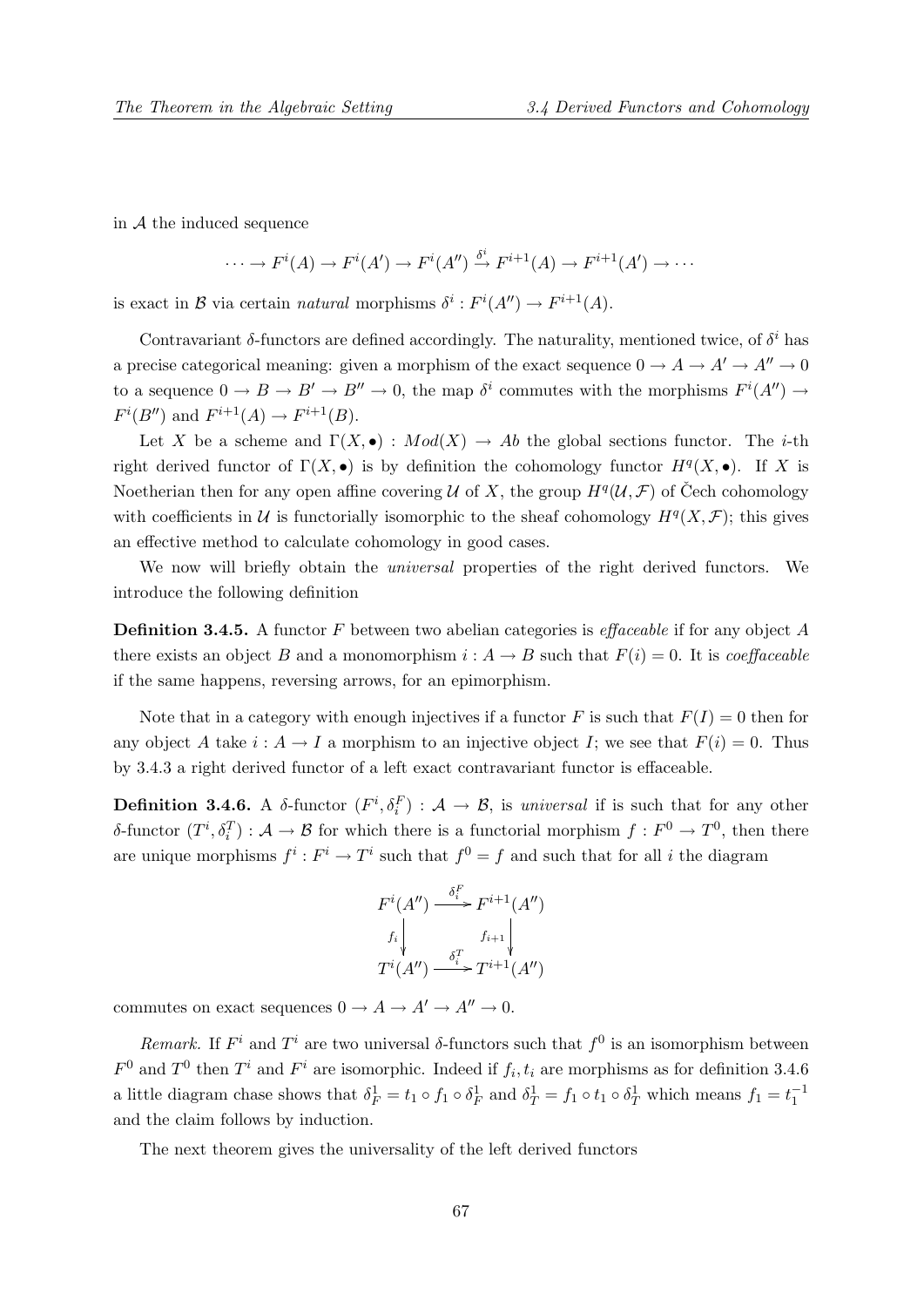Proof. [11] chap. II, 2.21.

 $\Box$ 

In particular, we have the following corollary

**Corollary 3.4.8.** Let A be an abelian category with enough injectives, and  $F : A \rightarrow B$  a left exact covariant functor. Then  $R^iF$  is a covariant universal δ-functor such that  $R^0F \cong F$ ; conversely for any universal coveriant  $\delta$ -functor  $T^i$ ,  $T^0$  is left exact and  $T^i \cong R^i T^0$ .

**Theorem 3.4.7.** Let  $T^i$  be a covariant  $\delta$ -functor, effaceable for  $i > 0$ . Then  $F^i$  is universal.

*Proof.* Universality of  $R^iF$  follows from 3.4.7 being  $R^iF$  effaceable by proposition 3.4.3 and the following remark. For the converse note that  $T^0$  is always left exact by the exactness of the associated long sequence, and  $R^i T^0 \cong T^0$ , again by 3.4.3. By the remark following universality and the first part of the corollary we have that  $T^i \cong R^i T^0$ .  $\Box$ 

Of course there is an analogous of these two results for contravariant coeffaceable right derived functors, which we shall also use.

We close the section with the statement of two theorems on the vanishing of cohomology groups

Theorem 3.4.9 (Grothendieck Vanishing Theorem). Let X be a Noetherian scheme of dimension n and F a coherent sheaf of  $\mathcal O$ -modules on it. Then  $H^q(X, \mathcal F) = 0$  for all  $q > n$ .

This always reduces to a finite number the cohomology groups we have to inspect; of great importance is also

**Proposition 3.4.10.** Let X be an affine scheme and  $\mathcal F$  a coherent sheaf on X. Then we have  $H^q(X, \mathcal{F}) = 0$  for  $q > 0$ .

The fact that for affine schemes higher cohomology groups are trivial gives a powerful tool to calculate scheme cohomology each time it is possible to reduce to affine subsets. This theorem is the equivalent of Cartan's B Theorem in the analytic-algebraic correspondence between affine schemes and Stein manifolds.

## 3.5 Duality for  $\mathbb{P}_k^n$ k

The first proposition is the basic result on cohomology of projective spaces which provides the duality in the case  $\mathcal F$  is an invertible sheaf. Following the functors  $Ext^q$  is defined, and proofs are given of the fundamental results on these sheaves to be used in the Theorem.

**Proposition 3.5.1.** Let A be a Noetherian ring and  $S = A[x_0, \cdots x_n]$ . Let  $X = ProjS = \mathbb{P}_A^n$  be the projective n-space over A. Then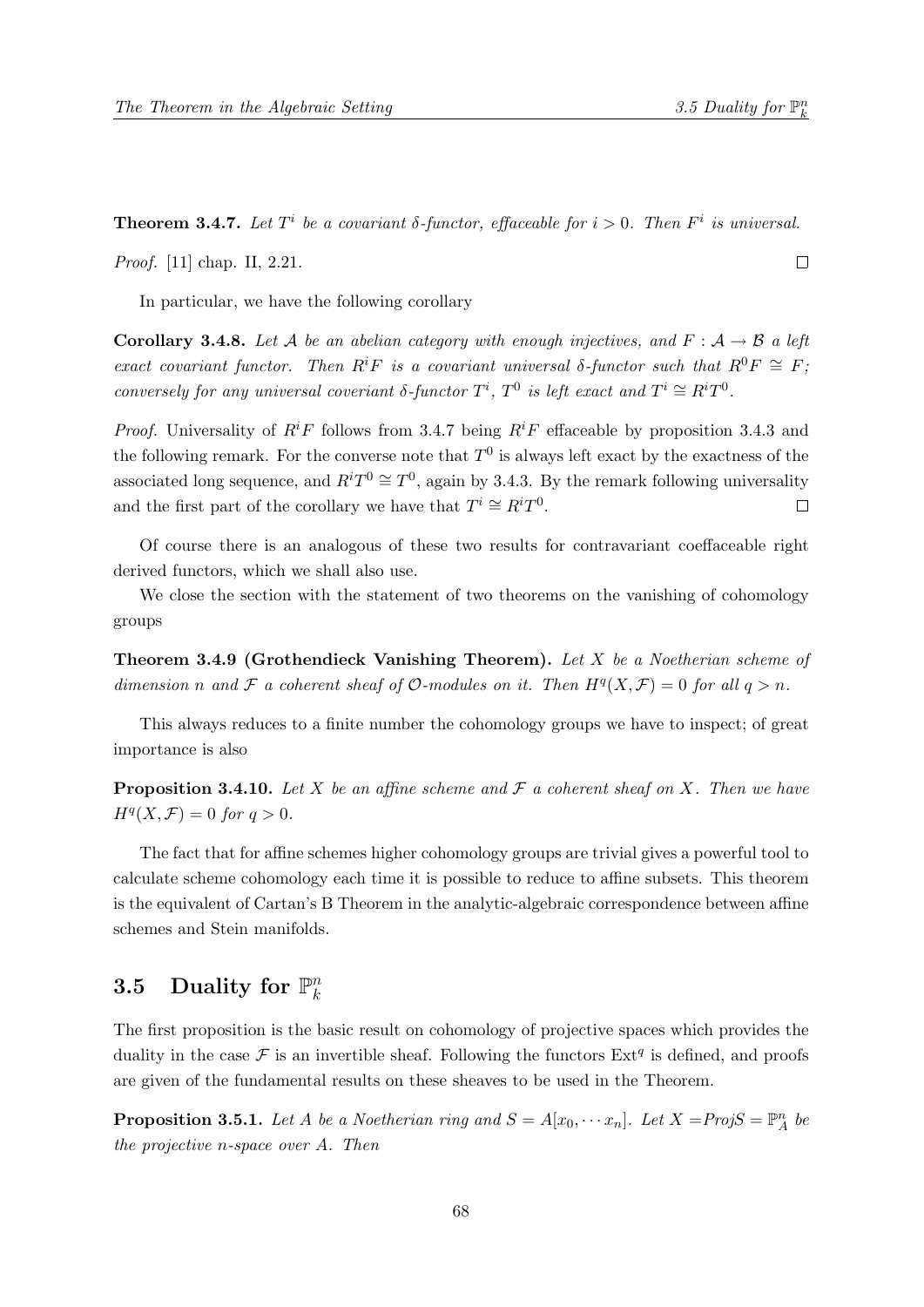- (a)  $S \cong \bigoplus_{m \in \mathbb{Z}} H^0(X, \mathcal{O}(m));$
- (b)  $H^q(X, \mathcal{O}(m)) = 0$  for all  $0 < q < n$  and all  $m \in \mathbb{Z}$ ;
- (c)  $H<sup>n</sup>(X, \mathcal{O}(-n-1)) \cong A$  and  $H<sup>n</sup>(X, \mathcal{O}(m)) = 0$  for all  $m > -n-1$ ;
- (d) For all m there is a natural non-degenerate pairing of A-modules

$$
H^{0}(X, \mathcal{O}(m)) \times H^{n}(X, \mathcal{O}(X, -m-n-1)) \to H^{n}(X, \mathcal{O}(-n-1)) \cong A.
$$

Remark. As already said, since every invertible sheaf of  $\mathbb{P}_k^n$  is in the form  $\mathcal{O}(k)$  for a certain integer  $k$ , and all the intermediate cohomology groups are 0, this proposition establishes the complete duality under the given hypotheses, and it can be checked by taking a glance forward to the general formula (theorem 3.5.6).

*Proof.* We will reason in terms of Čech cohomology, which under our hypotheses is the same as sheaf cohomology. Moreover it is not restrictive to calculate homologies on a given affine covering, according to what has been explained in the previous section. The simplest choice is clearly  $\mathcal{U} = \{U_i\}_{0 \leq i \leq n}$  with  $U_i = D_+(x_i)$ . Hence, in view of the isomorphisms  $H^0(\mathcal{U}, \mathcal{F}) \cong$  $H^0(X,\mathcal{F}) \cong \Gamma(X,\mathcal{F})$ , for any affine covering U of X and sheaf F on X, we just have to find the kernel of the map  $C^0(\mathcal{U}, \mathcal{O}(m)) \to C^1(\mathcal{U}, \mathcal{O}(m)).$ 

Consider  $\Gamma(U_i, \mathcal{O}(m))$ : by proposition 3.3.2 this last group is just the subring of elements of degree 0 of the localization  $S(m)_{x_i}$  which by definition of shifted algebra are nothing but the elements of degree m of the localization  $S_{x_i}$ , that is, fractions of type  $f/x_i^k$ , k arbitrary, and f an homogeneous polynomial of degree  $m + k$ . In the same way, by localizing twice (or localizing with respect to the product), for all i, j the sections  $\Gamma(U_i \cap U_j, \mathcal{O}(m))$  are elements of degree m of  $S_{x_ix_j}$ , i.e. elements  $f/x_i^kx_j^h$  with  $\deg f = m + k + h$ . Now we claim that the coboundary of Čech cochains

$$
\delta^0: \prod_i \Gamma(U_i, \mathcal{O}(m)) \to \prod_{i,j} \Gamma(U_i \cap U_j, \mathcal{O}(m))
$$

has kernel consisting of all elements in the form  $(f, \dots, f)$ , with f a polynomial of degree m, which is a subring of  $\mathcal{C}^0(\mathcal{U}, \mathcal{O}(m))$  isomorphic to  $S_m$ , and this proves (a). Clearly  $\delta(f, \dots, f)$  = 0; conversely the image by  $\delta^0$  of a 0-cochain is in the form  $\begin{cases} \frac{f_i x_j^{h_j} - f^j x_i^{h_i}}{h_i - h_i} \end{cases}$  $x_i^{h_i}x_j^{h_j}$  $\mathcal{L}$  $i,j$ , which is 0 if and only if  $f_i = f_j x_i^{h_i}/x_j^{h_j}$  for all  $i, j$ . But  $f_i$  is a polynomial so  $x_j^{h_j}$  $j_j^{u_j}$  divides  $f_j$ , which is of degree  $m + h_j$ ; the same holds for  $f_i$ . Therefore both  $f_i/x_i^{h_i}$  and  $f_j/x_j^{h_j}$  are polynomials of degree m and are equal by the previous relation.

To prove (c) we must look at the last coboundary map

$$
\delta^{n-1}: \prod_k \Gamma(U_{i_0\cdots \hat{i}_k\cdots i_n}, \mathcal{O}(m)) \to \Gamma(U_{i_0\cdots i_n}, \mathcal{O}(m)) \to 0
$$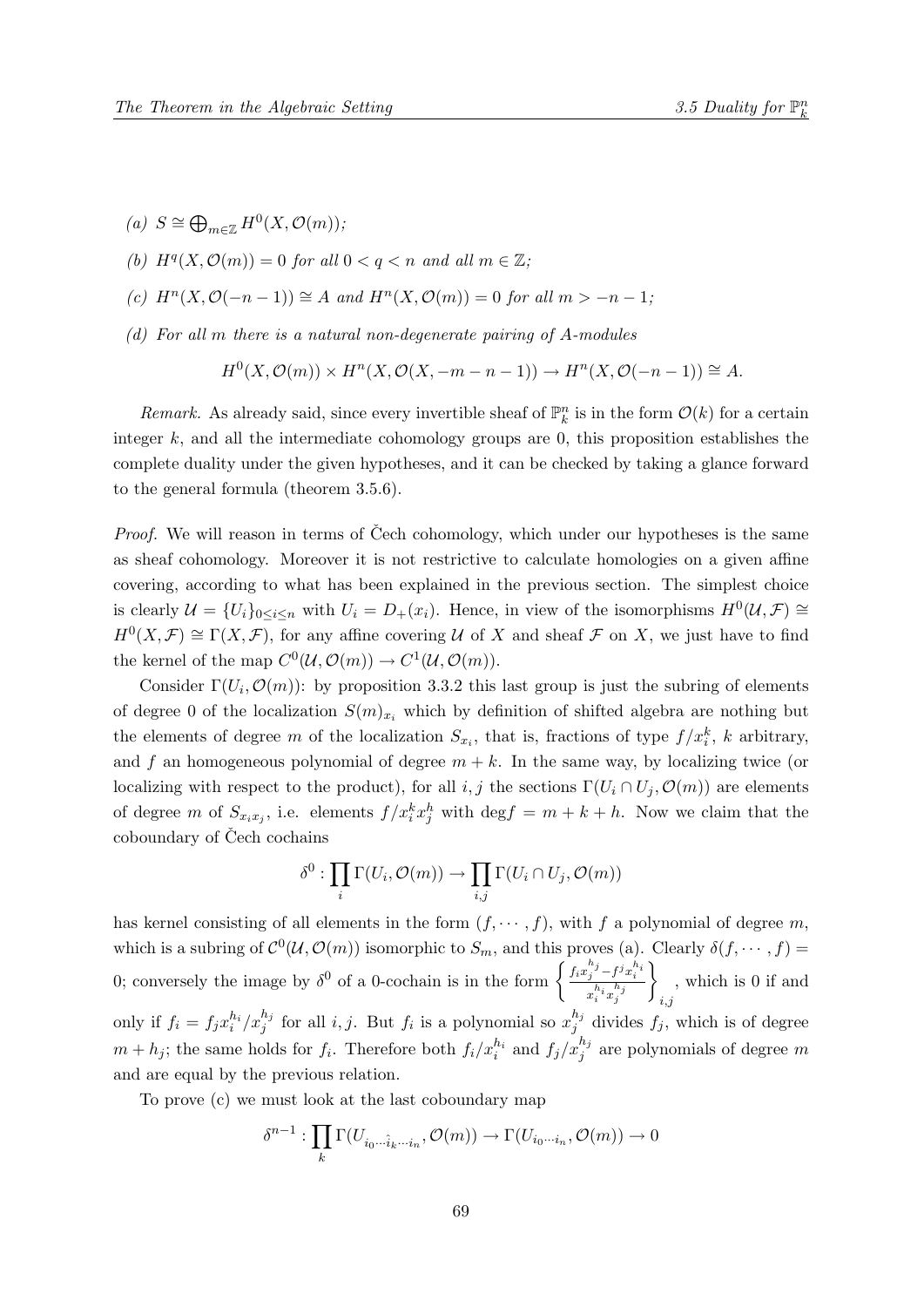It is easier to consider the whole graded localization  $S_{x_0\cdots x_n}$  as an algebra over A, rather than the single graded pieces  $(S_{x_0\cdots x_n})_l$ ; this amounts to consider the sections of the sheaf  $\mathcal{F} = \bigoplus_m \mathcal{O}(m)$ . The coboundary above extends by additivity on  $\mathcal{F}$  to a morphism

$$
d^{n-1} : \hat{S} = \prod S_{x_0 \cdots \hat{x}_k \cdots x_n} \rightarrow S_{x_0 \cdots x_n}.
$$

To obtain  $H^{n}(X,\mathcal{F})$  we must describe the image of  $d^{n-1}$ . As a free A-module  $\hat{S}$  is generated by the set  $\{x_0^{h_0}\cdots \hat{x}_k\cdots x_n^{h_n}, k = 0\cdots n, h_i \in \mathbb{Z}\}$ , whereas  $S_{x_0\cdots x_n}$  is spanned by  ${x_1^{h_1} \cdots x_n^{h_n}, h_i \in \mathbb{Z}}$ . To be a difference of rational expressions in  $\hat{S}$  an element of  $S_{x_0 \cdots x_n}$ must have at least one  $h_i \geq 0$  therefore the quotient  $H^n(X, \mathcal{F})$  can be identified with those elements in the span  $(x_1^{h_1} \ldots x_n^{h_n})$  with all  $h_i < 0$ . We reconstruct the grading by observing that the m-th summand  $H^{n}(X, \mathcal{O}(m))$  is the module generated by all the rational the elements in  $H^{n}(X,\mathcal{F})$  such that  $\sum h_i = m$ . In particular for  $m = -n-1$  there is only one generator, namely  $1/x_0 \ldots x_n$ , so  $H^n(X, \mathcal{O}(-n-1)) \cong A$ . This also shows that there are no elements in  $H^n(X, \mathcal{O}(l))$  for  $l > -n-1$ .

The natural pairing in (d) can be now easily obtained. By (a),  $H^0(X, \mathcal{O}(n))$  is just the set of homogeneous polynomials in  $n+1$  variables of degree m, having basis  $\{x_0^{h_1} \dots x_n^{h_n}, h_i \geq$  $0, \sum h_i = m$ , while  $H^n(X, \mathcal{O}(-m - n - 1))$  is spanned by the rational expressions

$$
\left\{x_0^{l_1}\ldots x_n^{l_n},\sum l_i=-m-n-1\right\}.
$$

The pairing is then given by multiplicating monomials by monomials and letting the dual of the element  $x_0^{h_1} \dots x_n^{h_n}$  be the element  $x_0^{-h_1-1} \dots x_n^{-h_n-1}$ .

(b) has to be proved by induction on n. It is convenient to work with the sheaf  $\mathcal F$  rather than with the single  $\mathcal{O}(m)$ ; this avoids each time to keep track of the degree of the elements. For  $n = 1$  the statement is empty since there are no intermediate cohomologies. For  $0 < q < n - 1$ we have  $H^q(X, \mathcal{F}) \cong 0$ . We write the exact sequence

$$
0 \to S(-1) \xrightarrow{x_n} S \to S/(x_n) \to 0
$$

where the second map is multiplication by  $x_n$ . Now letting H be the hyperplane  $D_+(x_n)$  by the exactness of the 'tilding' functor we obtain the exact sequence

$$
0 \to \mathcal{O}_X(-1) \xrightarrow{\tilde{x}_n} \mathcal{O}_X \to \mathcal{O}_H \to 0
$$

so that by twisting for every m in  $\mathbb Z$  there is an exact sequence

$$
0 \to \mathcal{F}(-1) \xrightarrow{\tilde{x}_n} \mathcal{F} \to \mathcal{F}_H \to 0.
$$

with  $\mathcal{F} \otimes \mathcal{O}_H$ . For  $q < n$  the long cohomology sequence associated is

$$
\ldots \to H^{q-1}(X,\mathcal{F}_H) \to H^q(X,\mathcal{F}(-1)) \xrightarrow{\overline{x}_n} H^q(X,\mathcal{F}) \to H^q(X,\mathcal{F}_H) \to \ldots
$$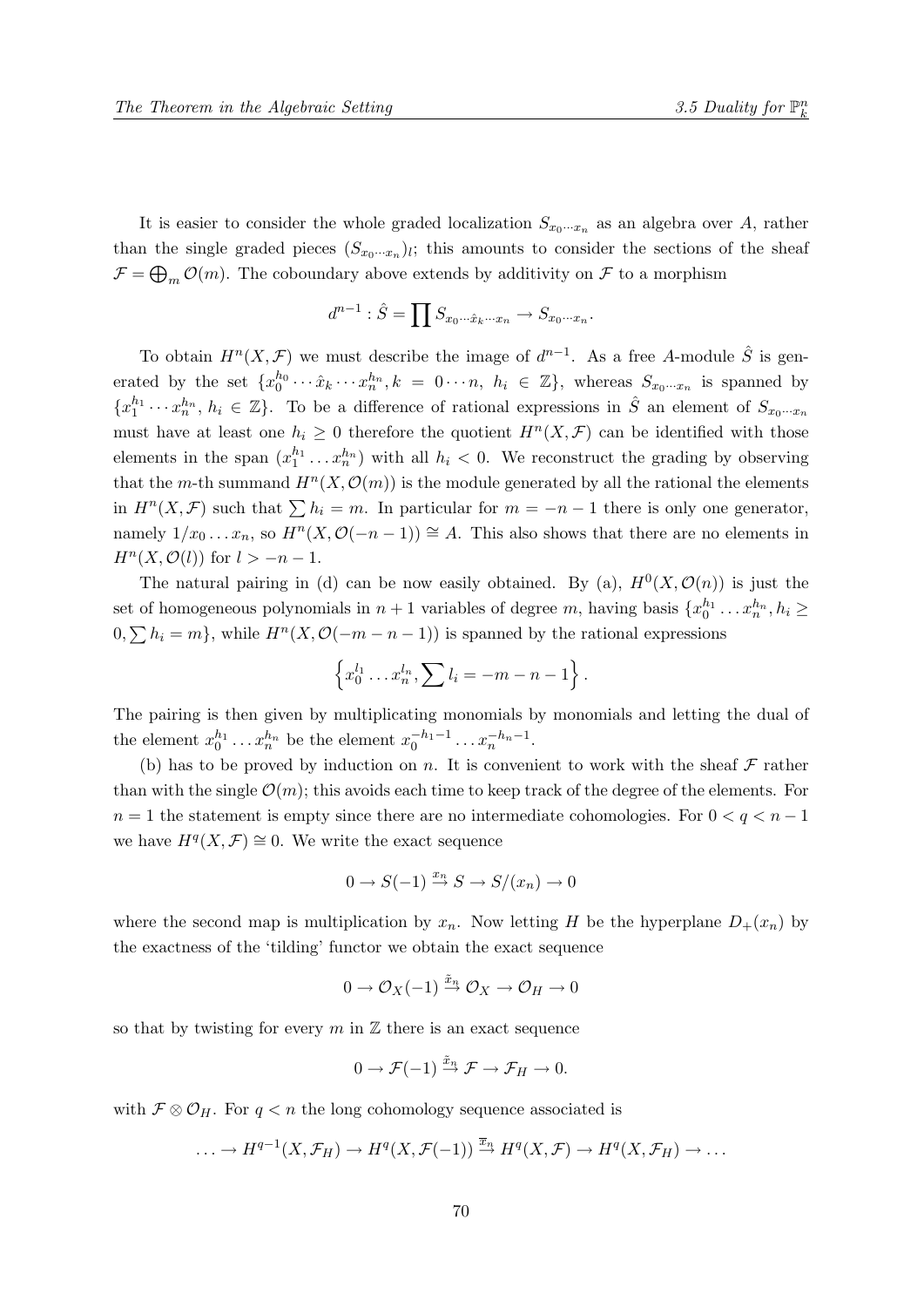For all m, by induction  $H^{q-1}(X,\mathcal{F}) \cong 0$  and being  $H \cong \mathbb{P}_{A}^{n-1}$  $_A^{n-1}$  by Grothendieck vanishing theorem it is  $H^q(X, \mathcal{F}_H) \cong H^q(H, \mathcal{F}_H(m)) \cong 0$  too, which amounts to say that  $H^q(X, \mathcal{F}(-1)) \cong$  $H^q(X, \mathcal{F})$  for all  $q < n$ . The isomorphism  $\bar{x}_n$  is functorially obtained by the multiplication in S by  $x_n$ , which is nothing but the multiplication by the image  $\overline{x}_n$  of the functorial composition used: with a notational abuse we still denote it  $x_n$ .

To conclude we restrict ourselves to the affine subscheme  $U_n$ ; by proposition it is 3.4.10  $H^q(U_n, \mathcal{F}|_{U_n}) = 0$  for  $q > 0$ . Again by proposition 3.3.2, keeping in mind the graded structure of F, the q-th Čech cochain of  $\mathcal{F}|_{U_n}$  on the covering  $\mathcal{U}'=U_1\cap U_n,\ldots,U_{n-1}\cap U_n$  is the localized cochain  $C^q(\mathcal{U}, \mathcal{F})_{x_n}$ , whence, commuting localization and quotient,

$$
H^{q}(X,\mathcal{F})_{x_n} = H^{q}(U_n,\mathcal{F}|_{U_n}) = 0.
$$

This means that for all k all rationals expressions  $f/x_n^k$  with  $f \in H^q(X, \mathcal{F})$  and  $x_n^k$  not dividing f, are 0 up to choosing a sufficient large k, which implies that multiplication by  $x_n$  eventually annihilates f. But this multiplication is an isomorphism and this forces  $H^q(X, \mathcal{F}) = 0$  for all  $0 < q < n$ , which means that  $H<sup>q</sup>(X, \mathcal{O}_X(m)) = 0$  for all m and  $0 < q < n$ .  $\Box$ 

We now introduce the right derived functors we are interested in

**Definition 3.5.2.** Let X be a Noetherian scheme,  $\mathcal{F}$  a coherent sheaf on X. Ext<sup>q</sup>( $\mathcal{F}, \bullet$ ) :  $Coh(X) \to Ab$  is the q-th right derived functor of the left exact covariant functor  $Hom(\mathcal{F}, \bullet)$ .

When in this definition  $\mathcal{F} = \mathcal{O}$  the situations quite trivializes

**Proposition 3.5.3.** Let  $\mathcal F$  be a sheaf of  $\mathcal O$ -modules over a Noetherian scheme X. Then  $\text{Ext}^q(\mathcal{O}, \mathcal{F}) \cong H^q(X, \mathcal{F})$  for all q.

*Proof.* We have  $\Gamma(X, \bullet) \cong \text{Hom}(\mathcal{O}, \bullet)$ . Let F be a coherent sheaf on X; for every open set a morphism of  $\mathcal{O}(U)$ -modules from  $\mathcal{O}(U)$  to  $\mathcal{F}(U)$  is uniquely determined by the image of one of the elements; conversely multiplication by an element of  $\mathcal{F}(U)$  yields such an homomorphism. Therefore a global section  $\lambda \in \Gamma(X, \mathcal{F})$  gives raise to a sheaf morphism by considering the homomorphism  $\{\lambda_U : \mathcal{O}(U) \to \mathcal{F}(U), \lambda_u(f) = f\lambda|_U\}$ , and to any morphism  $\{\phi_U, U \subset X\}$  from O to F remains associated the global section  $\phi_X$ . These constructions are one the inverse of the other and functorial in nature so the isomorphism is proved. But  $R^q\Gamma(X, \bullet) = H^q(X, \bullet)$ and  $R^q \text{Hom}(\mathcal{O}, \bullet) = \text{Ext}^q(\mathcal{O}, \bullet)$  and the claim follows.  $\Box$ 

**Proposition 3.5.4.** Let  $\mathcal{F}, \mathcal{G}, \mathcal{H} \in Mod(X)$  be locally free sheaves on a scheme X. Then

$$
Ext^q(\mathcal{F} \otimes \mathcal{G}, \mathcal{H}) \cong Ext^q(\mathcal{F}, \mathcal{G}^* \otimes \mathcal{H})
$$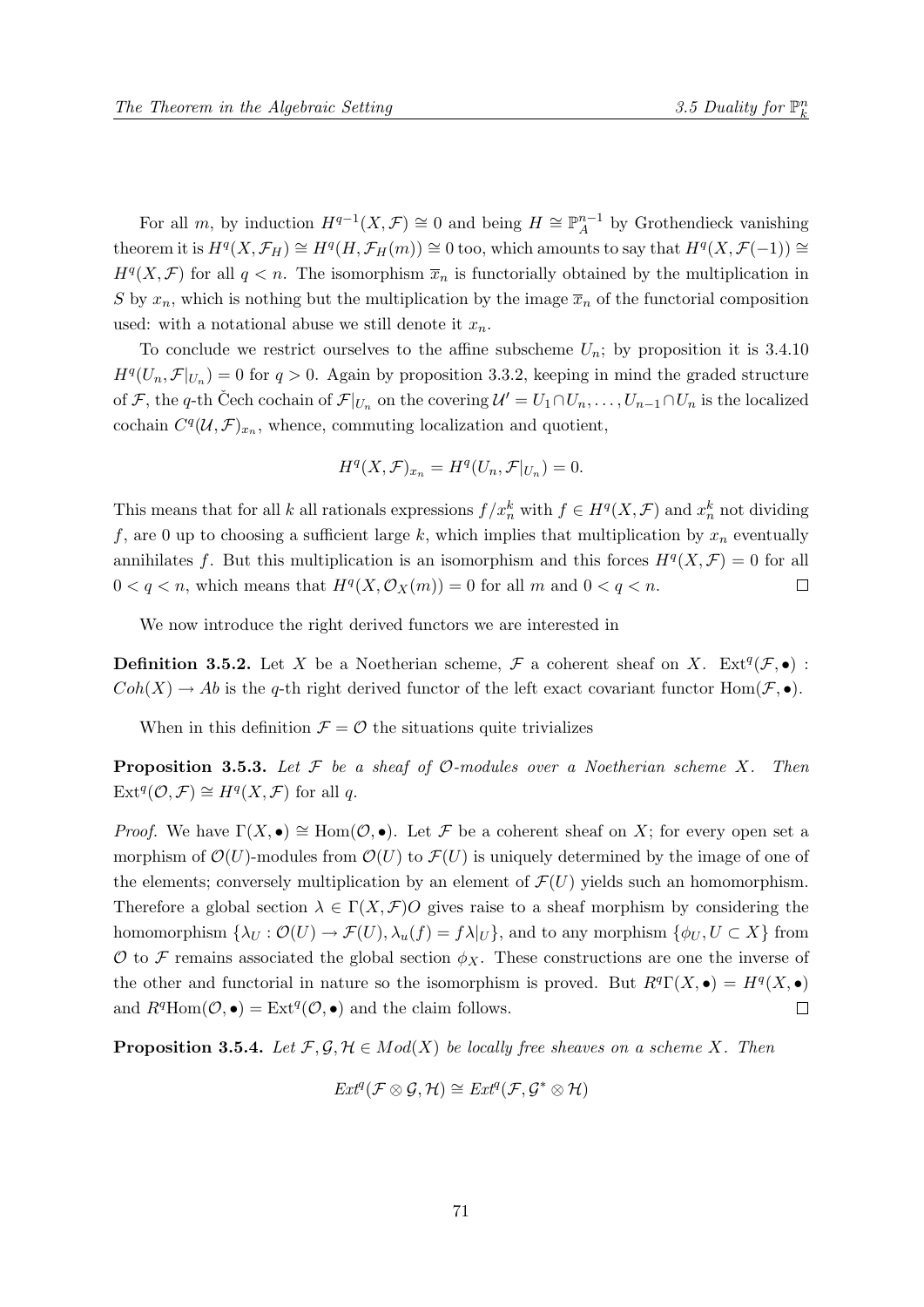*Proof.* To prove these for  $i = 0$  we use Ext<sup>0</sup> ≅ Hom; this together with the isomorphisms 3.1 and 3.2 for  $\mathcal{F}, \mathcal{G}, \mathcal{H}$  locally free yields

$$
\operatorname{Hom}(\mathcal{F}\otimes\mathcal{G},\mathcal{H})\cong \operatorname{Hom}(\mathcal{F},\mathcal{H}\mathit{om}(\mathcal{G},\mathcal{H}))\cong \operatorname{Hom}(\mathcal{F},\mathcal{G}^*\otimes\mathcal{H})
$$

Now the family of functors  $Ext^q(\mathcal{F} \otimes \mathcal{G}, \bullet)$  being made of derived functors is a universal δ-functor by corollary 3.4.8. Also  $Ext^q(\mathcal{F}, \mathcal{G}^* \otimes \bullet)$  is a δ-functor, by composition with the exact functor  $\mathcal{G}^* \otimes \bullet : Mod(X) \to Mod(X)$ . Now assume that for any injective sheaf  $\mathcal{I}$  and for any locally free sheaf  $\mathcal J$  the tensor product  $\mathcal J \otimes \mathcal I$  is injective; then  $\text{Ext}^q(\mathcal F, \mathcal G^* \otimes \mathcal H)$  would be 0 for any injective sheaf  $H$ , therefore effaceable and hence universal by theorem 3.4.7. From corollary 3.4.8 we could then conclude that  $Ext^q(\mathcal{F}, \mathcal{G}^* \otimes \bullet)$  is isomorphic to the right derived functors of  $\text{Hom}(\mathcal{F}, \mathcal{G}^* \otimes \bullet)$  which has already been seen to be isomorphic to  $\text{Hom}(\mathcal{F} \otimes \mathcal{G}, \bullet)$ , and the thesis will follow.

We must then only verify  $Hom(\bullet, \mathcal{J}^* \otimes \mathcal{I})$  is exact. But by the case  $q = 0$  this is the same as Hom( $\bullet \otimes \mathcal{J}^*, \mathcal{I}$ ) which is exact because it is composition of exact functors, being  $\mathcal{I}$  injective and  $\mathcal{J}^*$  locally free.  $\Box$ 

An important remark, already made, on the category  $Mod(X)$  is that it does not have enough projectives, thus we cannot form projective resolutions of an arbitrary module  $\mathcal F$  over X; this means that for a module G the functor  $\text{Ext}^q(\mathcal{F}, \mathcal{G})$  in its first variable cannot be defined as the right derived functor of the contravariant left exact functor  $Hom(\bullet, \mathcal{G})$ . However

**Lemma 3.5.5.** Let  $0 \to \mathcal{F} \to \mathcal{F}' \to \mathcal{F}'' \to 0$  be a short exact sequence of modules over X. Then we have a long exact sequence

$$
\ldots \to Hom(\mathcal{F}'',\mathcal{G}) \to Hom(\mathcal{F}',\mathcal{G}) \to Hom(\mathcal{F},\mathcal{G}) \to Ext^1(\mathcal{F},\mathcal{G}) \to \ldots.
$$

*Proof.* Take an injective resolution  $0 \to \mathcal{G} \to \mathcal{I}^*$ . We define a functor  $\mathcal{H}om(\bullet, \mathcal{I}^*) : Mod(X) \to$  $CochAb$  from the category of modules over X to that of cochains of abelian groups by sending  $\mathcal F$  to the long sequence

$$
\ldots \to \operatorname{Hom}(\mathcal{F}, \mathcal{I}_{n-1}) \to \operatorname{Hom}(\mathcal{F}, \mathcal{I}_{n}) \to \operatorname{Hom}(\mathcal{F}, \mathcal{I}_{n+1}) \to \ldots.
$$

Moreover for fixed  $\mathcal{I}_n$  the functor  $\text{Hom}(\bullet, \mathcal{I}_n)$  is exact, so for an exact sequence of modules  $0 \to \mathcal{F} \to \mathcal{F}' \to \mathcal{F}'' \to 0$  the sequence of complexes

$$
0 \to \operatorname{Hom}(\mathcal{F}, \mathcal{I}_*) \to \operatorname{Hom}(\mathcal{F}', \mathcal{I}_*) \to \operatorname{Hom}(\mathcal{F}'', \mathcal{I}_*) \to 0
$$

is exact. By taking the associated long cohomology sequence the  $Ext<sup>q</sup>$  functors appear.  $\Box$ 

Remark. Even if in our categories there are not enough projectives we can define  $Ext<sup>q</sup>$  as a functor of the first variable simply by using an injective resolutions of the *second* variable, that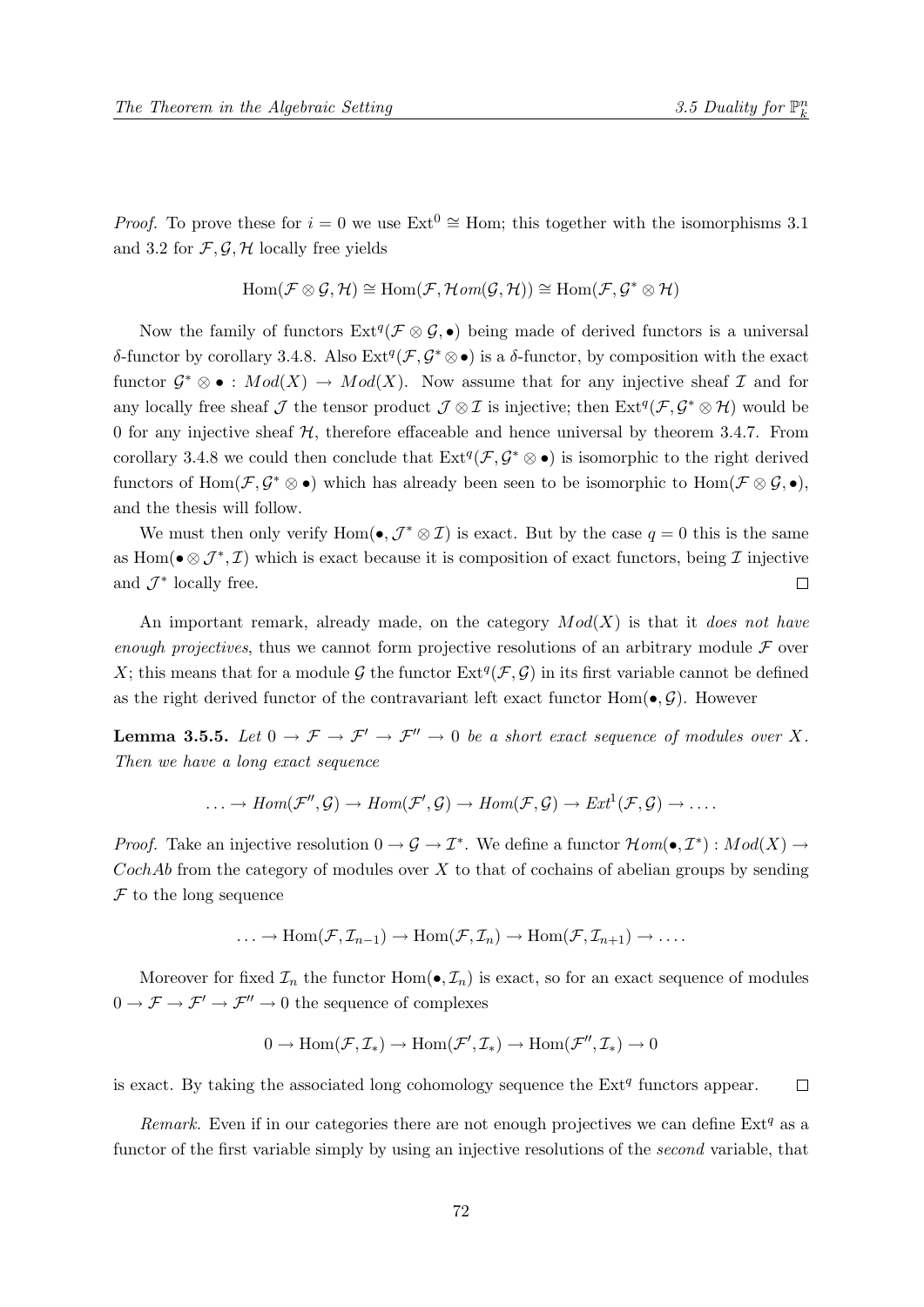is to say  $\text{Ext}^q(\bullet, \mathcal{G}): Coh(x) \to Ab$  is the *contravariant* functor associating to a coherent sheaf F the group  $h^q(\text{Hom}(\mathcal{F},\mathcal{I}^*))$  for a fixed injective resolution  $\mathcal{I}^*$  of G. In this fashion lemma 3.5.5 just shows that  $\{\text{Ext}^q(\bullet, \mathcal{G})\}_q$  is a contravariant  $\delta$ -functor.

We finally prove the duality for coherent sheaves

Theorem 3.5.6 (Serre Duality for Projective Spaces). Let k be an algebraically closed field,  $X = \mathbb{P}_k^n$  and  $\mathcal{K} = \mathcal{O}_X(-n-1)$ . For any coherent sheaf  $\mathcal F$  on  $X$  there is a non-degenerate pairing

$$
\phi: Hom(\mathcal{F}, \mathcal{K}) \times H^n(X, \mathcal{F}) \longrightarrow k
$$

inducing an isomorphism  $\theta^0$ :  $Hom(\mathcal{F}, \mathcal{K}) \stackrel{\sim}{\rightarrow} H^n(X, \mathcal{K})^*$  given by

$$
\theta^0(f) = \phi(f, \bullet) : H^n(X, \mathcal{F}) \to k.
$$

In general for all  $q > 0$  there are functorial isomorphisms

$$
\theta^q: Ext^q(\mathcal{F}, \mathcal{K}) \xrightarrow{\sim} H^{n-q}(X, \mathcal{F})^*.
$$

Remark. The invertible sheaf K is the *canonical sheaf* of the scheme X. It is defined, as in the analytic category, as the *n*-th external power of a certain sheaf  $\Omega$  which is the schemetheoretic equivalent of the sheaf of holomorphic 1-forms (the sections of the cotangent bundle according to our treating). Its formal definition can be given in various ways, and as one can reasonably guess, its purpose is to give a good definition of the tangent sheaf of a scheme. As in the analytic case, it turns out that it is also the invariant around which the Duality works, and it is a peculiar case of a *dualizing sheaf* on a scheme (see definition 3.5.7). From a purely formal viewpoint, all we need to know on K is that if  $X = \mathbb{P}_k^n$  then  $\mathcal{K} = \mathcal{O}_X(-n-1)$  (references are in [14] chap. 2.8).

*Proof.* Let  $\psi$  be an isomorphism between  $H^n(X, \mathcal{K})$  and k as by theorem 3.5.1. By functoriality a morphism of sheaves  $f \in \text{Hom}(\mathcal{K}, X)$  induces a homomorphism of cohomology groups  $H^n(f)$ :  $H^n(X,\mathcal{F}) \to H^n(X,\mathcal{K})$ ; for such an f, and  $x \in H^n(X,\mathcal{F})$ ,  $\phi$  is then naturally defined by  $\phi(f,x) = \psi(H^n(f)(x))$ . Suppose  $\mathcal{F} = \mathcal{O}(k)$  for a certain  $k \in \mathbb{Z}$ ; then by 3.5.4 and 3.5.3 (c)

$$
Ext^{0}(\mathcal{F},\mathcal{K}) \cong Ext^{0}(\mathcal{O},\mathcal{O}(-k-n-1)) \cong H^{0}(X,\mathcal{O}(-k-n-1))
$$

and the existence of the pairing is assured by proposition 3.5.1 (d). If  $\mathcal{F} = \bigoplus_{i=1}^m \mathcal{O}(k_i)$  it is, by applying again 3.5.3

$$
\operatorname{Hom}(\mathcal{F}, \mathcal{K}) \cong \bigoplus_{i=1}^{m} \operatorname{Hom}(\mathcal{O}(k_i), \mathcal{K}) \cong \bigoplus_{i=1}^{m} H^0(X, \mathcal{O}(-k_i - n - 1))
$$

since Hom is an addititive functor; the pairing is therefore defined summand by summand from those existing for the sheaves  $\mathcal{O}(-k_i - n - 1)$ . Let now  $\mathcal F$  be an arbitrary sheaf on X;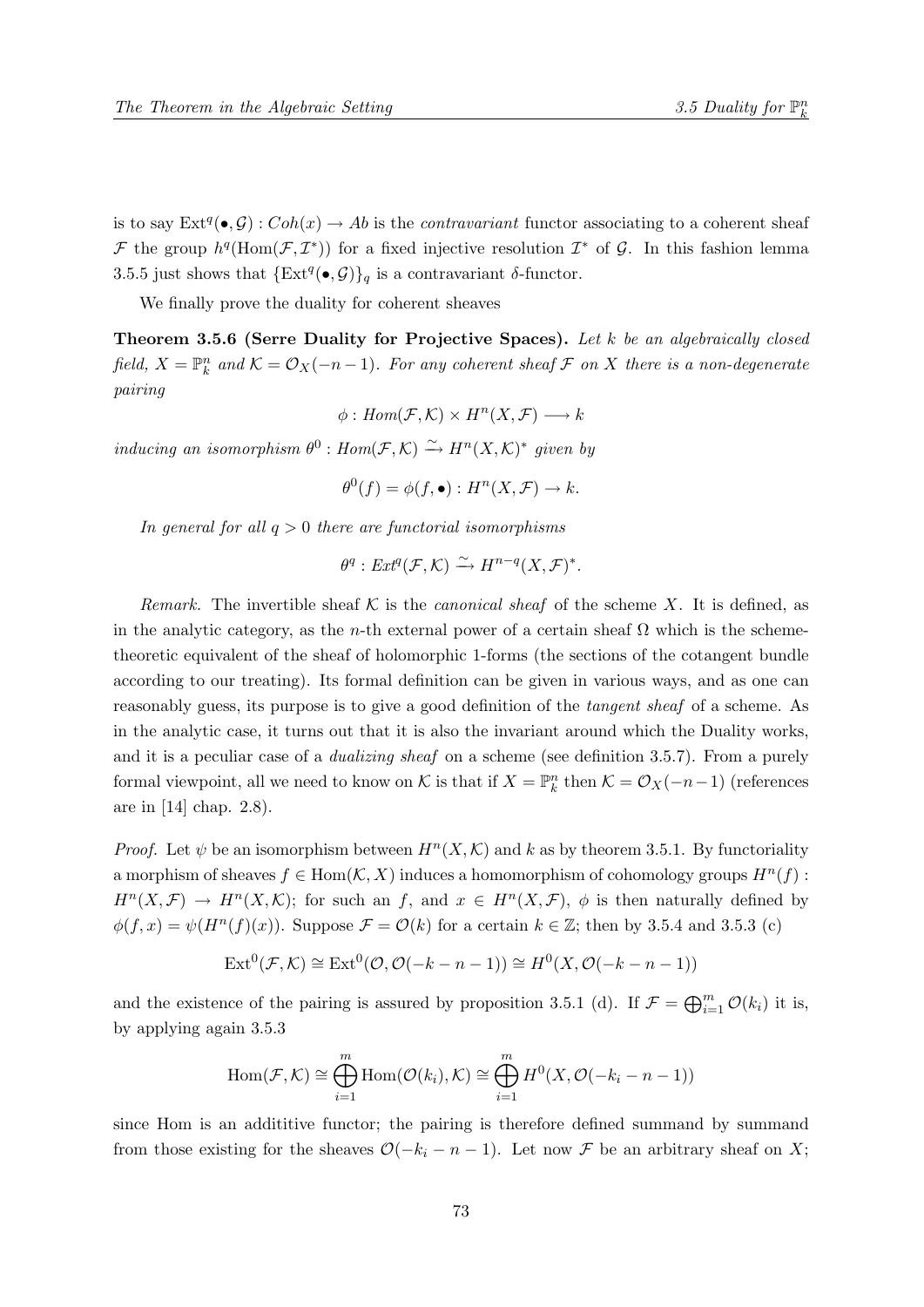by corollary 3.4.8 it is isomorphic to the quotient of a finite direct sum sheaf  $\mathcal{E}$ ; adding the kernel  $\mathcal{E}_0$  of the projection  $\mathcal{E} \to \mathcal{F}$  we obtain the exact segment  $\mathcal{E}_0 \to \mathcal{E} \to \mathcal{F} \to 0$ . Now both functors Hom( $\bullet$ , K) and  $H^n(X, \bullet)^*$  are contravariant and left exact, thus we have the commutative diagram

$$
0 \longrightarrow \text{Hom}(\mathcal{F}, \mathcal{K}) \longrightarrow \text{Hom}(\mathcal{E}_0, \mathcal{K}) \longrightarrow \text{Hom}(\mathcal{E}_1, \mathcal{K})
$$

$$
\begin{array}{c} \theta^0 \downarrow & \beta \downarrow & \gamma \downarrow \\ 0 \longrightarrow H^n(X, \mathcal{F})^* \longrightarrow H^n(X, \mathcal{E}_0)^* \longrightarrow H^n(X, \mathcal{E}_1)^* \end{array}
$$

with exact rows, where  $\beta$  and  $\gamma$  are isomorphisms induced by the pairing for sheaves in the forms already given. The morphism  $\theta^0$  is seen to be well defined by a little diagram chase, and the 5-lemma makes sure it is an isomorphism: therefore  $Hom(\mathcal{F},\mathcal{K}) \cong H^n(X,\mathcal{F})^*$  and  $\phi(f, x) = \theta^{0}(f)(x)$  is the pairing we need.

Concerning the second part notice that both sides are contravariant  $\delta$ -functors which by what has been just proved are isomorphic for  $q = 0$ . Hence by theorem 3.4.7, in its 'coeffaceable' form, and the usual reasoning concerning universality, to prove the isomorphisms all we must do is check that the two functors involved are *coeffaceable* for  $q > 0$ . Again, by corollary 3.4.8, the sheaf F can be written as a quotient of a direct sum sheaf  $\mathcal{E} = \bigoplus_i \mathcal{O}(-k)$ , for a certain integer  $k > 0$ . By 3.5.4, 3.5.3, and additivity of Ext

$$
\operatorname{Ext}^q(\mathcal{E}, \mathcal{K}) \cong \bigoplus_i \operatorname{Ext}^q(\mathcal{O}, \mathcal{K}(k)) \cong \bigoplus_i H^q(X, \mathcal{O}(k - n - 1));
$$

for each  $0 < q < n$  it is  $H<sup>q</sup>(X, \mathcal{O}(k-n-1)) = 0$  for all  $0 < q < n$  by 3.5.1 (b); since  $k > 0$  also  $H^{n}(X, \mathcal{O}(k-n-1)) = 0$  by 3.5.1 (c). So the δ-functor  $\text{Ext}^{q}(\bullet, \mathcal{K})$  (see the remark following lemma 3.5.5) is coeffaceable for  $q > 0$ , sending the surjection  $\mathcal{E} \to \mathcal{F}$  to the 0 map. On the left hand it is  $H^{n-q}(X,\mathcal{E})^* \cong \bigoplus_i H^{n-q}(X,\mathcal{O}(-k))^*$  by additivity of  $H^{n-q}$ , and for  $0 < q < n$ the summands are 0 once more by 3.5.1 (b). Then again, by 3.5.1 (a),  $\mathcal{O}(-k)$  has no global sections whence  $H^{n-q}(X, \mathcal{O}(-k))^*$  vanishes for  $q = n$  too; this means that also  $H^{n-q}(X, \bullet)^*$  is coeffaceable for  $q > 0$ .  $\Box$ 

Remark. In the case  $\mathcal F$  is locally free it is immediate to bring the isomorphims  $\theta^q$  in the more familiar form of Chapter 2. By propositions 3.5.4 and 3.5.3 (c) we have

$$
\text{Ext}^{n-q}(\mathcal{F},\mathcal{K})\cong\text{Ext}^{n-q}(\mathcal{O},\mathcal{F}^*\otimes\mathcal{K})\cong H^{n-q}(X,\mathcal{F}^*\otimes\mathcal{K})
$$

which is the equivalent of the final formula of theorem 2.2.6 with  $p = 0$  when X is the projective space of dimension  $n$  on  $k$ .

We stop here our extensive investigation on Serre Duality, but before finishing we spend some more words on the further possible generalizations on general schemes. The strategy is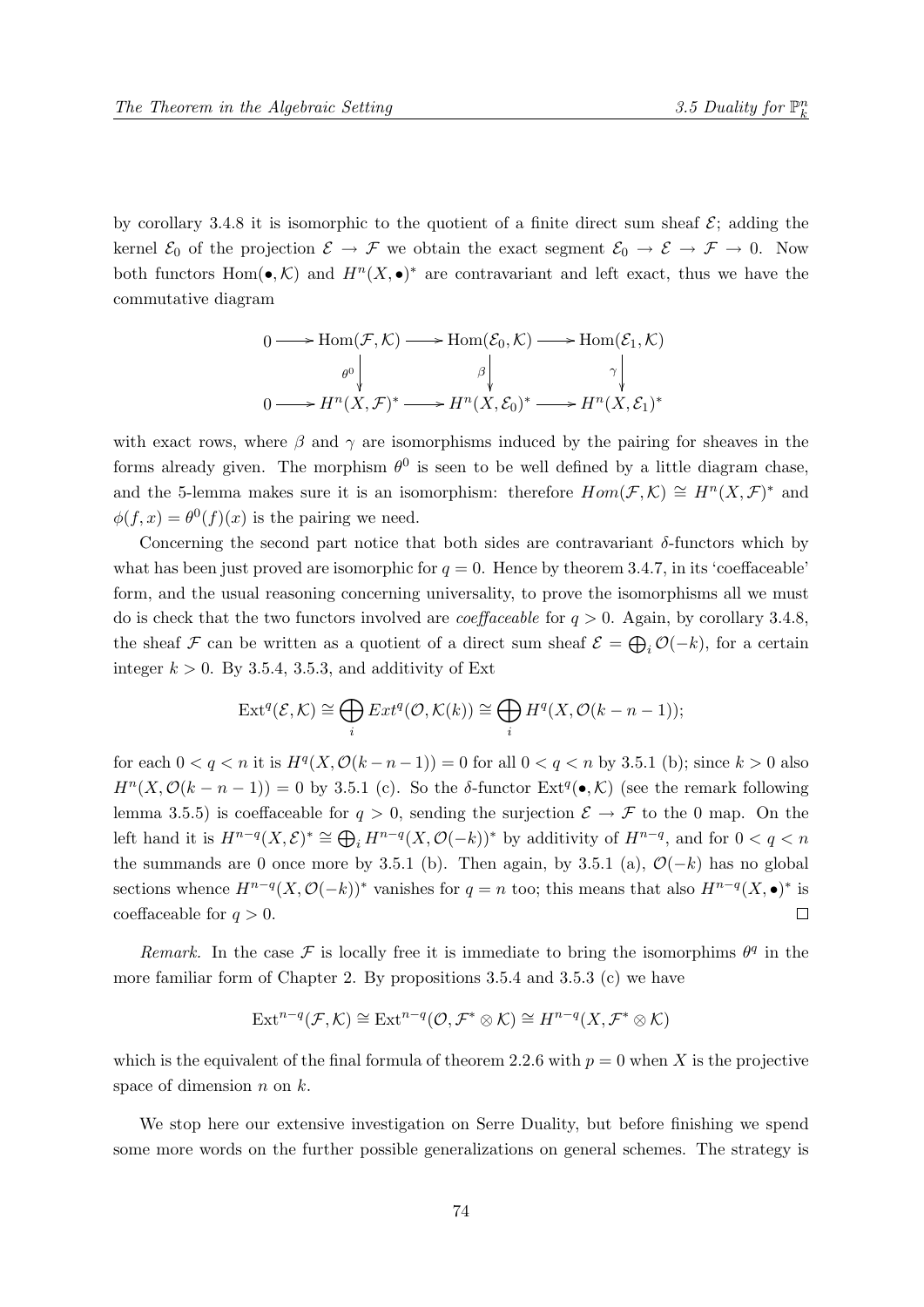to find a particular sheaf  $\omega$  such that  $H^n(X, \omega) \cong k$  which puts  $\text{Hom}(\mathcal{F}, \omega)$  and  $H^n(X, \mathcal{F})$  in duality. Such a sheaf is called a dualizing sheaf for X.

**Definition 3.5.7.** Let X be a Noetherian scheme over an algebraically closed field  $k$ . A dualizing sheaf for X is a pair  $(\omega, t)$  with  $\omega$  a coherent sheaf on X and t a trace morphism  $t: H<sup>n</sup>(X, \omega) \to k$  such that for every coherent sheaf  $\mathcal F$  on X the natural pairing

$$
\begin{array}{rcl}\n\phi: \mathrm{Hom}(\mathcal{F}, \omega) \times H^n(X, \mathcal{F}) & \longrightarrow & k \\
(\alpha, x) & \longmapsto & t(H^n(\alpha), x)\n\end{array}
$$

gives an isomorphism

$$
\theta^0: \text{Hom}(\mathcal{F}, \omega) \xrightarrow{\sim} H^n(X, \mathcal{F})^*.
$$

It appears evident that  $(K, \psi)$ , for the isomorphism  $\psi$  as for theorem 3.5.1 (a), is a dualizing sheaf for  $\mathbb{P}_k^n$ . If a dualizing sheaf exists then it is unique, up to sheaf isomorphism. In general the problem of finding a dualizing sheaf on a scheme X is very difficult to resolve. On  $[14]$ for instance it is done for *projective schemes*, schemes isomorphic to a closed subscheme of  $\mathbb{P}_k^n$ . In that case  $\omega = \mathcal{E}xt^r(\mathcal{O}_X,\mathcal{K})$ , where r is the codimension of X in  $\mathbb{P}_k^n$ , K the canonical sheaf of  $\mathbb{P}_k^n$ ,  $\mathcal{O}_X$  the structure sheaf of X, and  $\mathcal{E}xt^q(\mathcal{O}_X,\bullet)$  the q-th right derived functor of the left covariant functor  $\mathcal{H}\mathit{om}(\mathcal{O}_X,\bullet): \mathit{Coh}(X) \to \mathit{Coh}(X).$ 

Grothendieck solved this problem for an even larger class of schemes, the so called *proper* schemes. Whenever we can find a dualizing sheaf, duality results analogous to theorem 3.5.6 hold; these various, more and more abstract, homological generalizations of Serre Duality led into the complete new ground of Coherent Duality Theory.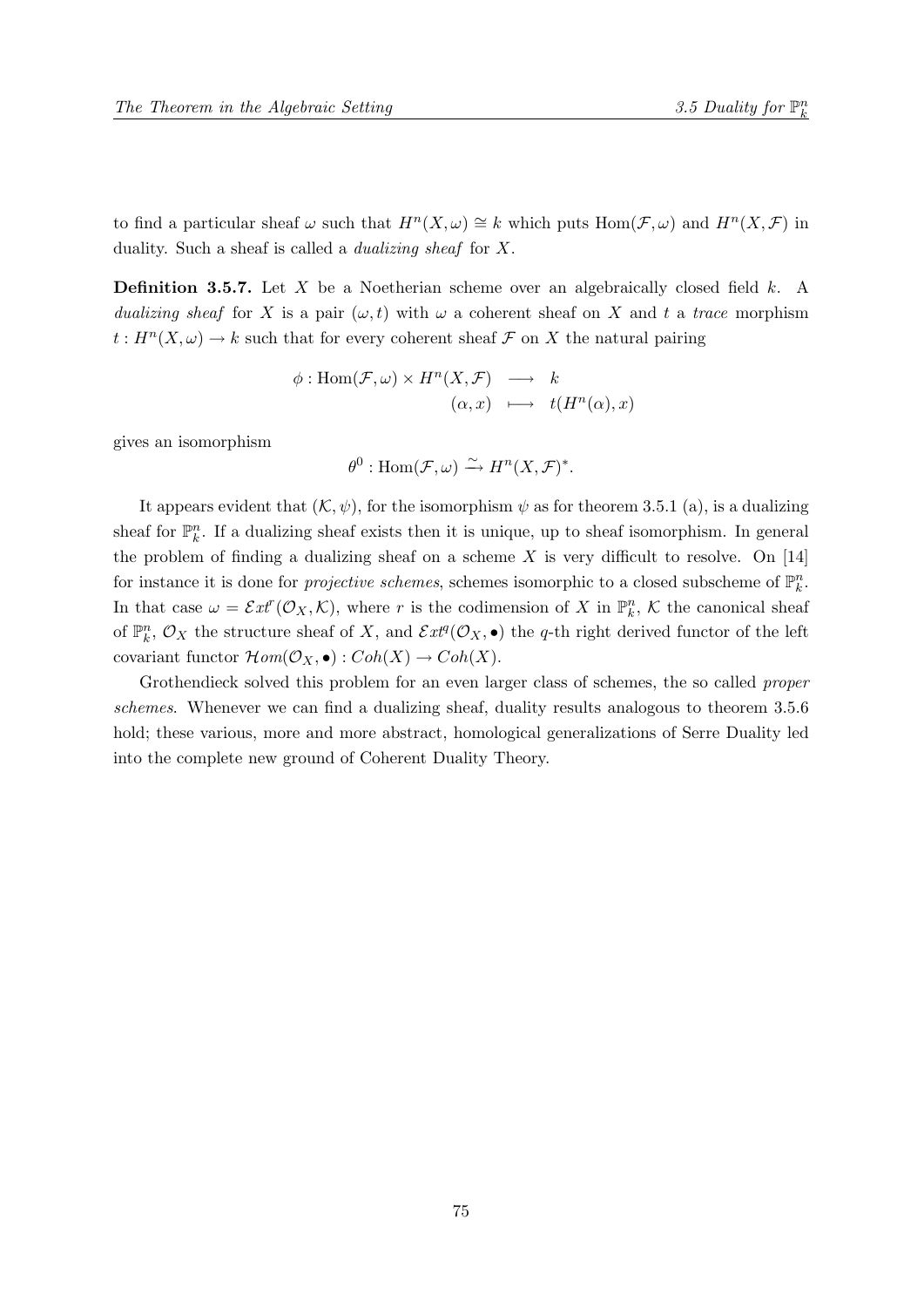## Bibliography

- [1] M.A. Al-Gwaiz. Theory of Distributions, volume 159 of Pure And Applied Mathematics. Marcel Dekker, 1992.
- [2] N. Bourbaki. Elements of Mathematics:General Topology, volume 3. Springer-Verlag, 1987.
- [3] N. Bourbaki. Elements of Mathematics:Topological Vector Spaces, volume 5. Springer-Verlag, 1987.
- [4] G.E. Bredon. Sheaf Theory. Springer, 1997.
- [5] U. Bruzzo. Introduction to algebraic topology and algebraic geometry. Notes of a course delivered during A.Y. 2002/2003.
- [6] H. Cartan. Fonctions analytiques de plusieurs variables complexes. Seminaire Cartan, 1951.
- [7] G. de Rham. Differential Manifolds. Springer-Verlag, 1984.
- [8] J.E. Fornæss and B. Stensøn. Lectures on Counterexamples in Several Complex Variables. Mathematical Notes. Princeton University Press, 1987.
- [9] M. Giaquinta, G. Modica, and Souček J. Cartesian Currents in The Calculus of Variations. A Series of Modern Surveys in Mathematics. Springer, 1966.
- [10] P. Griffiths and J. Harris. Principles of Algebraic Geometry. J. Wiley & Sons, 1978.
- [11] A. Grothendieck. Sur quelques points d'algèbre homologique. Tôku Math Journal, 9, 1957.
- [12] R.C. Gunning. Lecures on Riemann Surfaces. Princeton University Press, 1966.
- [13] R.C. Gunning and H. Rossi. Analytic Functions of Several Complex Variables. Prentice-Hall, 1965.
- [14] R. Hartshorne. Algebraic Geometry. Springer-Verlag, 1977.